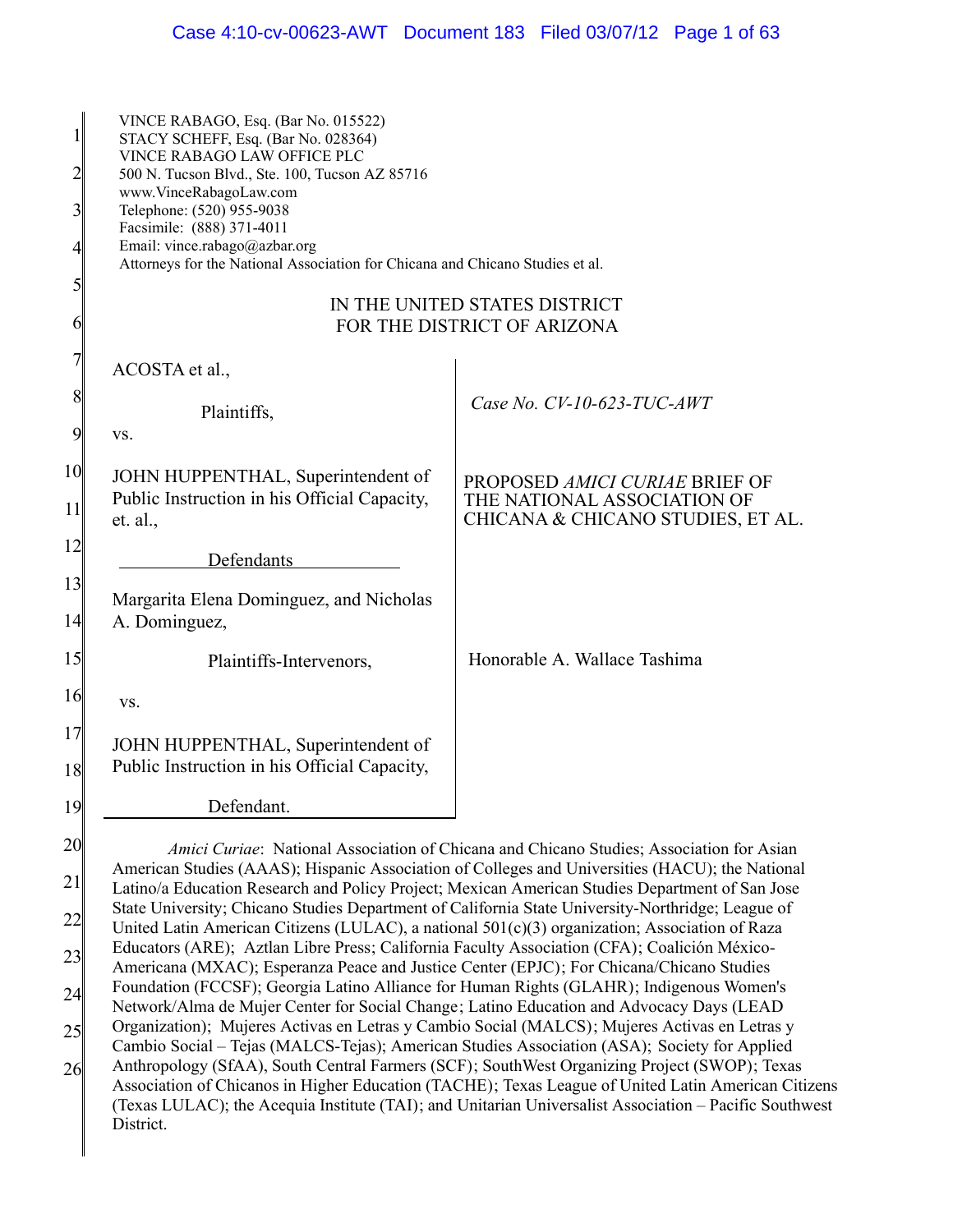## **TABLE OF CONTENTS**

| <b>Arizona Has Unconstitutionally Targeted Mexican-American Studies</b><br>I.<br><b>Students And Teachers Through An Impermissibly Vague Law That Violates</b><br><b>Both Fourteenth And First Amendment Constitutional Protections For</b><br><b>Public School Students And Teachers, Resulting In Discriminatory</b><br><b>Treatment And Improper Viewpoint Censorship Based On Suspect</b> |
|-----------------------------------------------------------------------------------------------------------------------------------------------------------------------------------------------------------------------------------------------------------------------------------------------------------------------------------------------------------------------------------------------|
|                                                                                                                                                                                                                                                                                                                                                                                               |
| Arizona Is Required To Close The Achievement Gap To Provide Equality<br>А.                                                                                                                                                                                                                                                                                                                    |
| For Mexican-American Students In Tucson Unified School District<br>(TUSD) Due To Historic Discrimination That Resulted In a Binding                                                                                                                                                                                                                                                           |
| Desegregation Order; Because TUSD's Mexican-American Studies                                                                                                                                                                                                                                                                                                                                  |
| Program Is A Permissible, Race-Conscious, Remedial Program Created To<br>Comply With This Order, Strict Scrutiny Applies Here And Compels The                                                                                                                                                                                                                                                 |
| Conclusion That A.R.S. § 15-112 Unconstitutionally Infringes On This<br>Federal Mandate By Creating An Impermissible Obstacle To Fulfilling                                                                                                                                                                                                                                                   |
| The Mandates Of Brown V. Bd. Of Education I & II; Under These Facts,                                                                                                                                                                                                                                                                                                                          |
| The Interests Of The State Must Yield To The Rights Of The Students                                                                                                                                                                                                                                                                                                                           |
|                                                                                                                                                                                                                                                                                                                                                                                               |
| Arizona Has Unconstitutionally Targeted Mexican-American Studies.<br>$B_{\perp}$<br>Students And Teachers Through An Impermissibly Vague And                                                                                                                                                                                                                                                  |
| Standardless Law That Violates Both Equal Protection And First<br>Amendment Protections For Public School Students And Teachers, Using                                                                                                                                                                                                                                                        |
| Discriminatory And Improper Government Viewpoint Censorship Of                                                                                                                                                                                                                                                                                                                                |
| <b>Ethnicity And Related Ideas That Are Based On Racial And National</b>                                                                                                                                                                                                                                                                                                                      |
|                                                                                                                                                                                                                                                                                                                                                                                               |
| $\mathcal{I}$ .<br>Under the First Amendment, states may not ban teaching                                                                                                                                                                                                                                                                                                                     |
| consideration of ethnicity as a group or silence related viewpoints,<br>or target a protected class in this manner while establishing a pall                                                                                                                                                                                                                                                  |
| of orthodoxy in a curriculum. Here, the MAS program has been                                                                                                                                                                                                                                                                                                                                  |
| dismantled based on regulation of speech that refers not only to<br>content, but impacts a protected class under the Fourteenth                                                                                                                                                                                                                                                               |
|                                                                                                                                                                                                                                                                                                                                                                                               |
|                                                                                                                                                                                                                                                                                                                                                                                               |
|                                                                                                                                                                                                                                                                                                                                                                                               |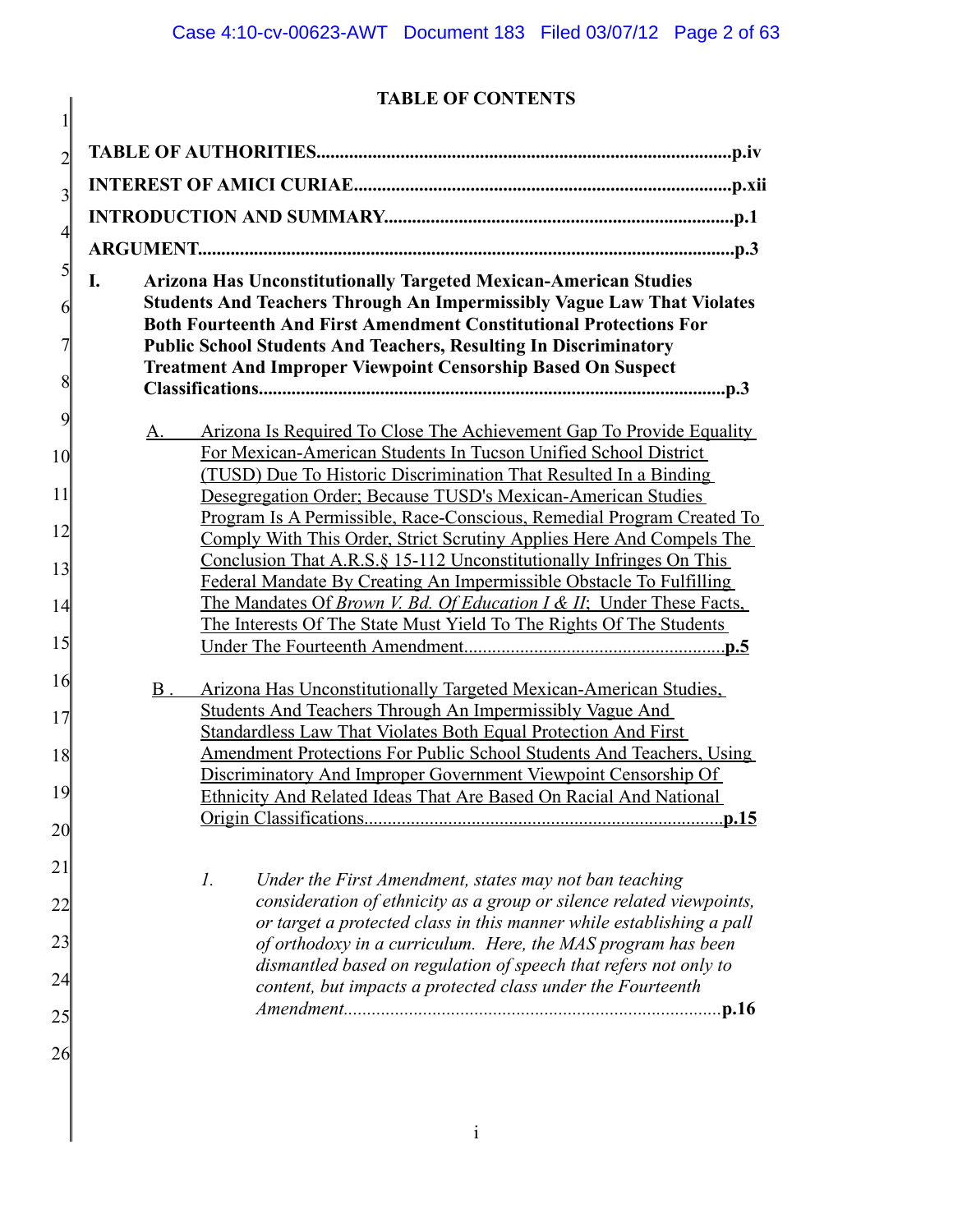## Case 4:10-cv-00623-AWT Document 183 Filed 03/07/12 Page 3 of 63

| $\overline{2}$   |    |               | 2.<br>Even without the special protections afforded by the Fourteenth<br>Amendment, ARS 15-112 must still be found unconstitutionally<br>vague and overbroad. None of the statute's four subsections<br>contain the requisite specificity and clarity demanded for due |
|------------------|----|---------------|------------------------------------------------------------------------------------------------------------------------------------------------------------------------------------------------------------------------------------------------------------------------|
| 3                |    |               | process when a statute restricts First Amendment freedomsp.28                                                                                                                                                                                                          |
| 4                | П. |               | Chicana/O (Mexican American) Studies Is An Integral Part Of American<br>Education And The Field Has Established Global Academic Importance                                                                                                                             |
| 5                |    |               |                                                                                                                                                                                                                                                                        |
| 6                |    | A.            | Chicana/o Studies has led to the establishment and significant growth of                                                                                                                                                                                               |
| 7                |    |               | research centers and departments offering undergraduate and graduate                                                                                                                                                                                                   |
| 8                |    |               | degrees at more than 400 colleges and universities across the United States                                                                                                                                                                                            |
| 9                |    | <b>B.</b>     | Chicana/o Studies pedagogy continues the tradition of "critical studies"                                                                                                                                                                                               |
| 10               |    |               | developed in the natural and social sciences and related fields of human                                                                                                                                                                                               |
|                  |    |               |                                                                                                                                                                                                                                                                        |
| 11               |    | $\mathcal{C}$ | Chicana/o Studies has made significant contributions to the advancement                                                                                                                                                                                                |
| 12               |    |               | of the study of American democracy and applied research informing law                                                                                                                                                                                                  |
| 13               |    |               |                                                                                                                                                                                                                                                                        |
| 14               |    | D.            | Chicana/o Studies is a rigorous field of social scientific research and                                                                                                                                                                                                |
| 15               |    |               | scholarship that contributes to a necessary understanding of the nation's<br>largest racial and ethnic minority $-$ a significant sector of the citizenry of                                                                                                           |
|                  |    |               |                                                                                                                                                                                                                                                                        |
| 16               |    |               |                                                                                                                                                                                                                                                                        |
| 17               | Ш. |               | In Our Multicultural And Multi-ethnic Society, It Is In Everyone's Best<br><b>Interest To Reduce Racial Isolation And Improve Academic Performance By</b>                                                                                                              |
| 18               |    |               | Maintaining Diverse Classrooms, Pedagogy, And School Curriculump.41                                                                                                                                                                                                    |
| 19               |    |               | Chicana/o Studies motivates student engagement with academic learning;                                                                                                                                                                                                 |
|                  |    |               | this includes all students, including non-Chicana/o students who take at                                                                                                                                                                                               |
| 20               |    |               |                                                                                                                                                                                                                                                                        |
| 21               |    | $B$ .         | Chicana/o Studies instruction promotes the development of new scholars                                                                                                                                                                                                 |
| 22               |    |               |                                                                                                                                                                                                                                                                        |
| 23               |    | $\mathcal{C}$ | Chicana/o Studies curriculum contributes to intergroup and intercultural                                                                                                                                                                                               |
|                  |    |               | <u>.p.43</u>                                                                                                                                                                                                                                                           |
| 24               |    | D.            | Chicana/o Studies curriculum and instruction strengthens student                                                                                                                                                                                                       |
| $25\overline{)}$ |    |               | academic achievement by promoting self-respect and self-esteem.<br>.p.44                                                                                                                                                                                               |
| 26               |    |               |                                                                                                                                                                                                                                                                        |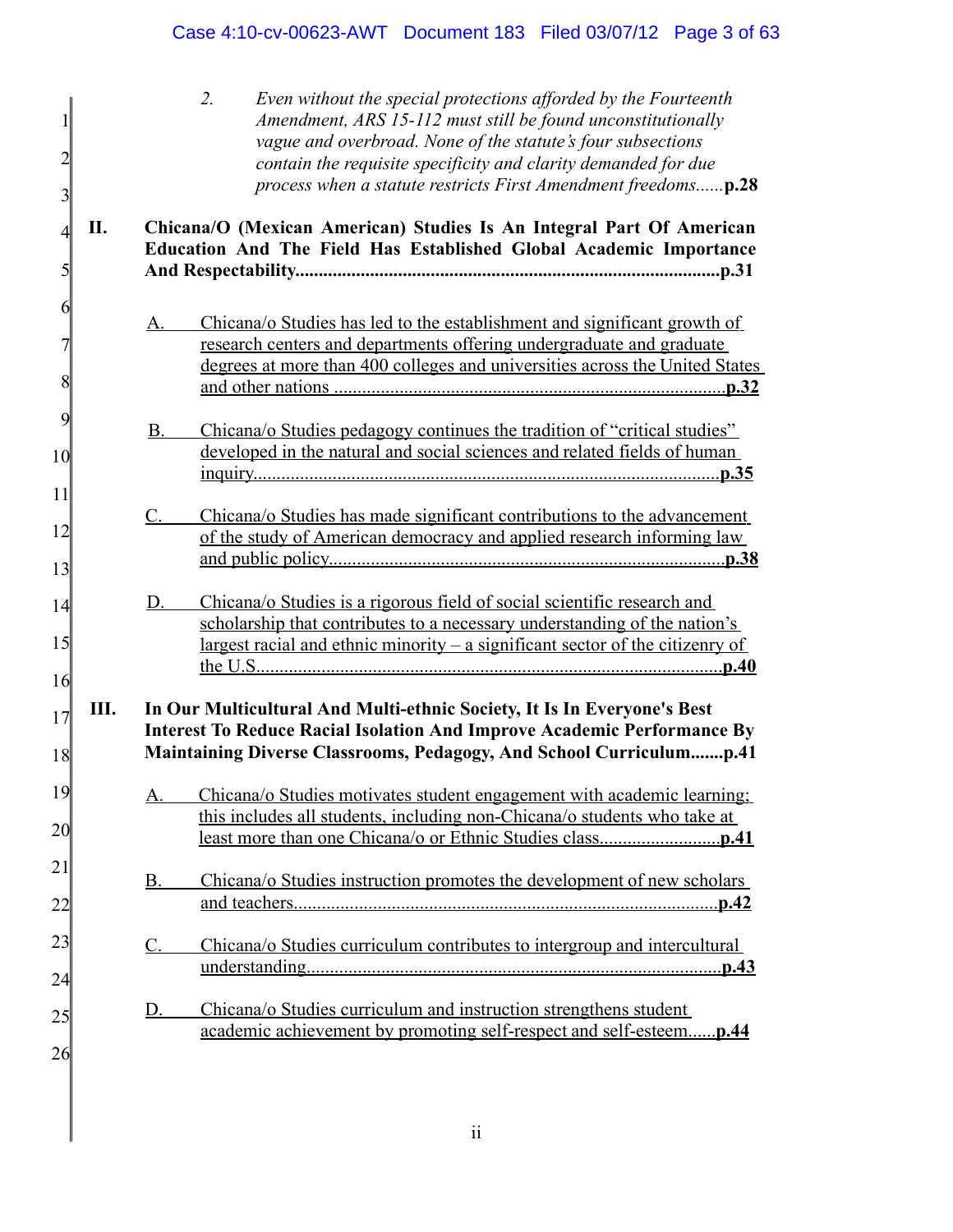|                         | Legitimate Evaluations Undermine Any Reason for Banning Ethnic<br>E.       |  |
|-------------------------|----------------------------------------------------------------------------|--|
| 1                       |                                                                            |  |
| $\overline{c}$          |                                                                            |  |
| $\overline{\mathbf{3}}$ | APPENDIX 1, 2008 DISSERTATION AND THESES ON CHICANA/O                      |  |
| 4                       |                                                                            |  |
| 5                       | APPENDIX 2, Text of Bill Text: CA Assembly Concurrent Resolution 34 -      |  |
| 6                       |                                                                            |  |
| $\overline{7}$          | APPENDIX 3, Excerpt from Rodolfo F. Acuña, The Making of Chicana/o         |  |
| 8                       | Studies: In the Trenches of Academe. New Brunswick, NJ: Rutgers University |  |
| 9                       |                                                                            |  |
| 10                      |                                                                            |  |
| 11                      |                                                                            |  |
| 12                      |                                                                            |  |
| 13                      |                                                                            |  |
| 14                      |                                                                            |  |
| 15                      |                                                                            |  |
| 16                      |                                                                            |  |
|                         |                                                                            |  |
| 17                      |                                                                            |  |
| 18                      |                                                                            |  |
| 19                      |                                                                            |  |
| $20\overline{)}$        |                                                                            |  |
| 21                      |                                                                            |  |
| 22                      |                                                                            |  |
| 23                      |                                                                            |  |
| 24                      |                                                                            |  |
| 25                      |                                                                            |  |
| 26                      |                                                                            |  |
|                         |                                                                            |  |
|                         | iii                                                                        |  |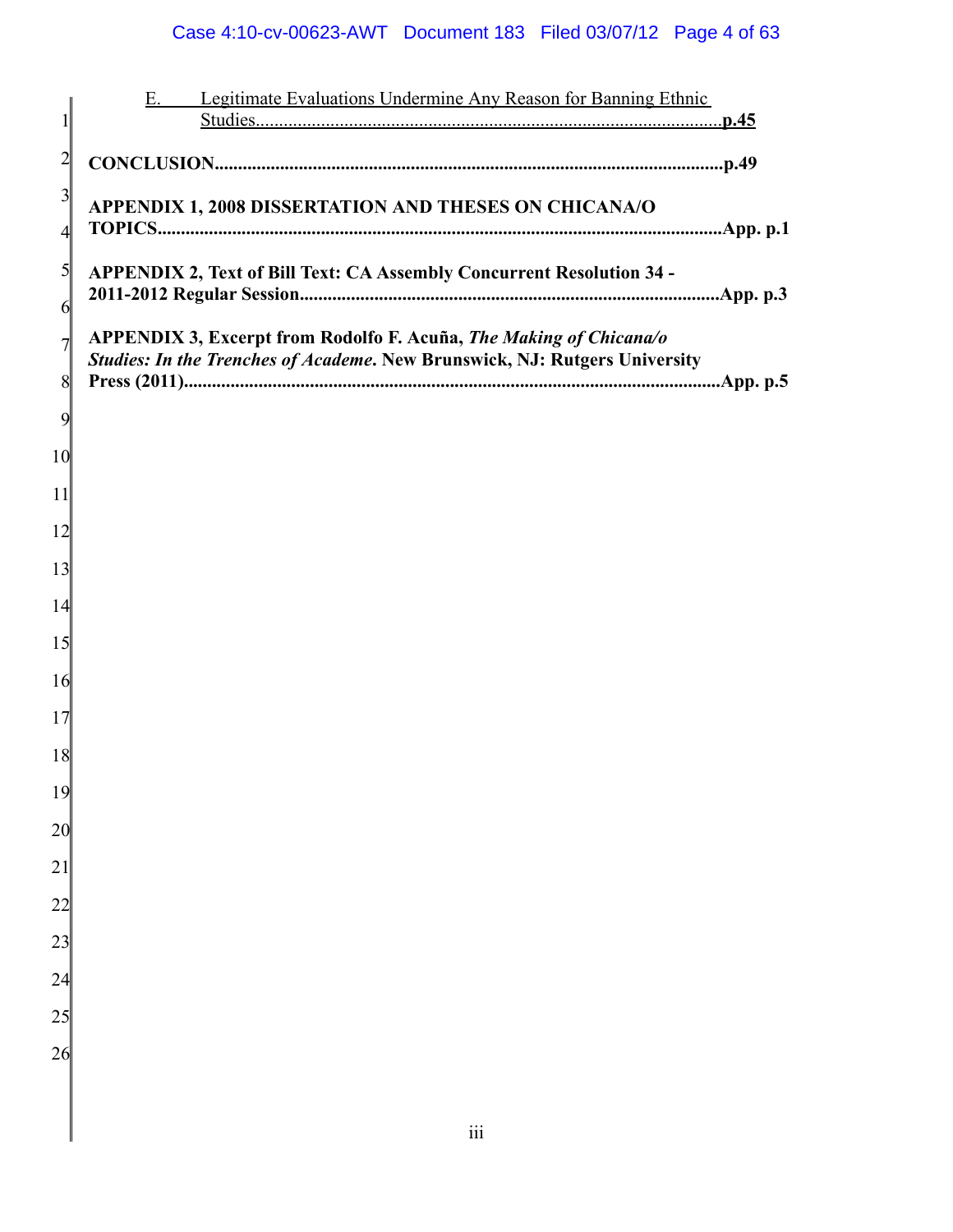## **TABLE OF AUTHORITIES**

## **CASES**

1

2

3

4

5

6

7

8

9

10

11

12

13

14

15

16

17

18

19

20

21

22

23

24

25

| Alvarez v. TUSD & Jasso v. TUSD,                              |  |
|---------------------------------------------------------------|--|
|                                                               |  |
| Arizona Minority Coalition v. Ariz. Redistricting Commission, |  |
|                                                               |  |
| Arizona v. Reno, 887 F.Supp.                                  |  |
|                                                               |  |
| Board of Education of Oklahoma City Public Schools v. Dowell, |  |
|                                                               |  |
| Brown v. Bd. of Education,                                    |  |
|                                                               |  |
| Brown v. Bd. of Education,                                    |  |
|                                                               |  |
| Castaneda v. Partida,                                         |  |
|                                                               |  |
| California v. Bakke,                                          |  |
|                                                               |  |
| City of Richmond v. Croson Company,                           |  |
|                                                               |  |
| Connally v. General Construction Co.,                         |  |
|                                                               |  |
| Cooper v. Aaron,                                              |  |
| De Jonge v. Oregon,                                           |  |
|                                                               |  |
| Edwards v. Aguillard,                                         |  |
|                                                               |  |
| Elfbrandt v. Russell,                                         |  |
|                                                               |  |
| Epperson v. Arkansas,                                         |  |
|                                                               |  |
| Fisher v. TUSD,                                               |  |
|                                                               |  |
| Fisher v. TUSD,                                               |  |
|                                                               |  |
| Fisher v. United States,                                      |  |
|                                                               |  |
| Gonzales v. Sheely,                                           |  |
|                                                               |  |
| Gonzalez v. Arizona,                                          |  |
|                                                               |  |
| Griffin v. County School Bd.,                                 |  |
|                                                               |  |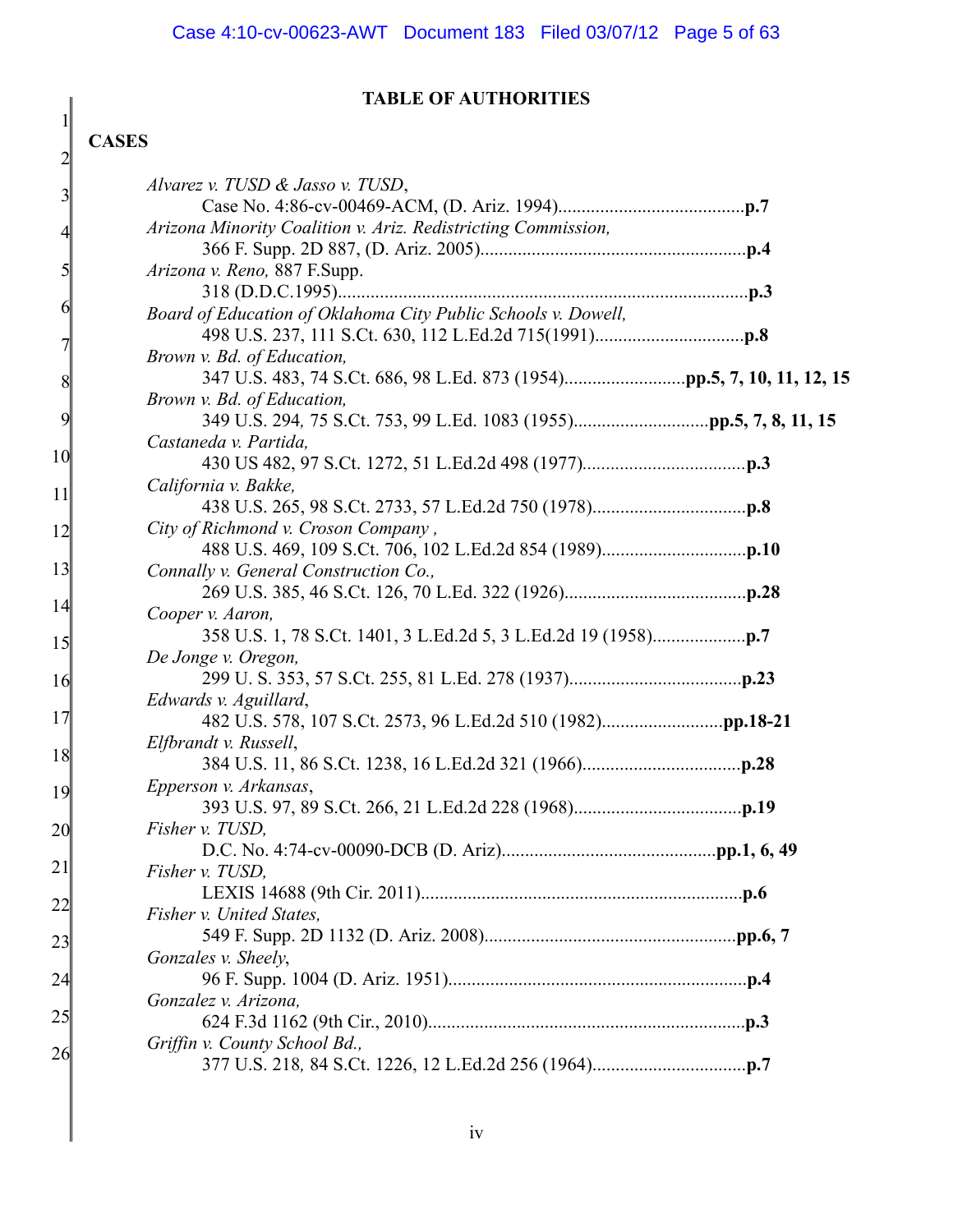## Case 4:10-cv-00623-AWT Document 183 Filed 03/07/12 Page 6 of 63

1

2

3

4

5

6

7

8

9

10

11

12

13

14

15

16

17

18

19

20

21

22

23

24

25

| Green v. New Kent County School Board,                       |
|--------------------------------------------------------------|
| Grutter v. Bollinger et al.,                                 |
|                                                              |
| Healy v. James,                                              |
|                                                              |
| Hernandez v. Texas,                                          |
|                                                              |
| Johnson v. Poway Unified School District,                    |
|                                                              |
| Keyes v. School Dist. No. 1, Denver,                         |
|                                                              |
| Knight v. State of Ala.,                                     |
|                                                              |
| Korematsu v. United States,                                  |
| Monteiro v. Tempe Union High School District,                |
|                                                              |
| New York Times Company v. Sullivan,                          |
|                                                              |
| Oyama v. California,                                         |
|                                                              |
| Orr v. Orr,                                                  |
|                                                              |
| Pickering v. Board of Education,                             |
|                                                              |
| Plessy v. Ferguson,                                          |
|                                                              |
| Plyler v. Doe,                                               |
|                                                              |
| Pratt v. Independent Sch. Dist. No. 831, Forest Lake, Minn., |
|                                                              |
| Scales v. United States,                                     |
|                                                              |
| Sweezy v. New Hampshire,                                     |
|                                                              |
| Tijerina v. Henry,                                           |
| Tinker v. Des Moines Indep. Community Sch. Dist.,            |
|                                                              |
| Underwood v. TUSD,                                           |
|                                                              |
| United States v. Paradise,                                   |
|                                                              |
| West Virginia State Board of Education v. Barnette,          |
|                                                              |
|                                                              |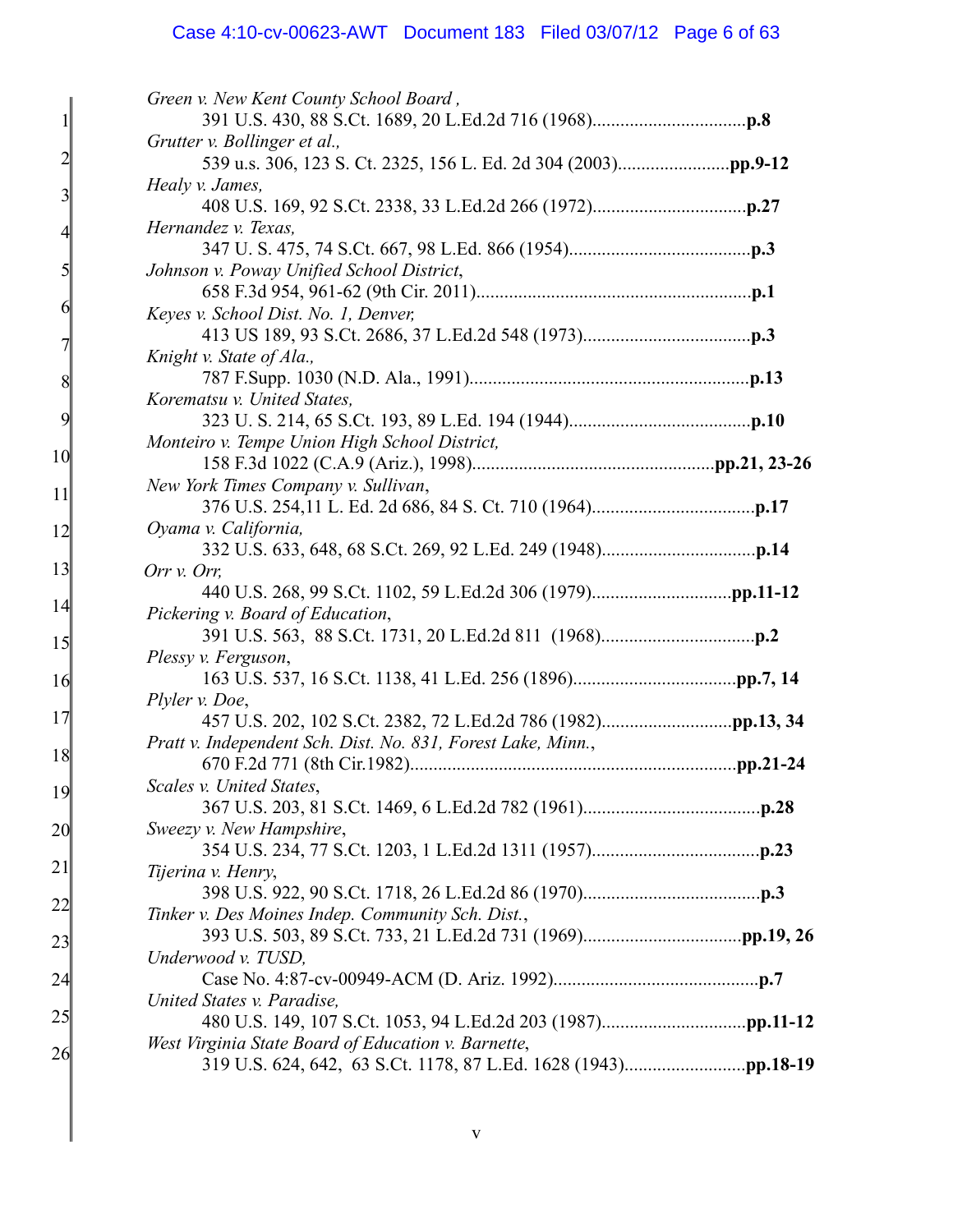## Case 4:10-cv-00623-AWT Document 183 Filed 03/07/12 Page 7 of 63

|    | White v. Regester,                                                                                                     |
|----|------------------------------------------------------------------------------------------------------------------------|
|    | William Truax v. Mike Raich,                                                                                           |
|    | Wisconsin v. Yoder,                                                                                                    |
| 3  |                                                                                                                        |
|    | Yick Wo v. Hopkins,                                                                                                    |
| 5  | <b>STATUTES</b>                                                                                                        |
| 6  |                                                                                                                        |
|    | Arizona Revised Statutes §§ 15-111 - 115                                                                               |
| 8  |                                                                                                                        |
| 9  |                                                                                                                        |
| 10 | <b>REGULATIONS</b>                                                                                                     |
| 11 |                                                                                                                        |
| 12 | <b>CONSTITUTIONAL PROVISIONS</b>                                                                                       |
| 13 |                                                                                                                        |
| 14 |                                                                                                                        |
| 15 | <b>OTHER AUTHORITIES</b>                                                                                               |
| 16 | Ada Savin, LES CHICANOS AUX ETATS-UNIS: ETRANGERS                                                                      |
| 17 |                                                                                                                        |
| 18 | Adrienne D. Dixson and Celia K. Rousseau, eds., CRITICAL RACE                                                          |
| 19 | THEORY IN EDUCATION: ALL GOD'S CHILDREN GOT A SONG.                                                                    |
| 20 |                                                                                                                        |
| 21 | Alexander Fernald and Steven J. Guldan, SURFACE<br>WATER-GROUNDWATER INTERACTIONS BETWEEN IRRIGATION                   |
| 22 | DITCHES, ALLUVIAL AQUIFERS, AND STREAMS,                                                                               |
|    |                                                                                                                        |
| 23 | Alexander Fernald, T. Baker, and S. Guldan 2007. HYDROLOGIC,                                                           |
| 24 | RIPARIAN, AND AGROECOSYSTEM FUNCTIONS OF TRADITIONAL<br>ACEQUIA IRRIGATION SYSTEMS. Journal of Sustainable Agriculture |
| 25 |                                                                                                                        |
| 26 |                                                                                                                        |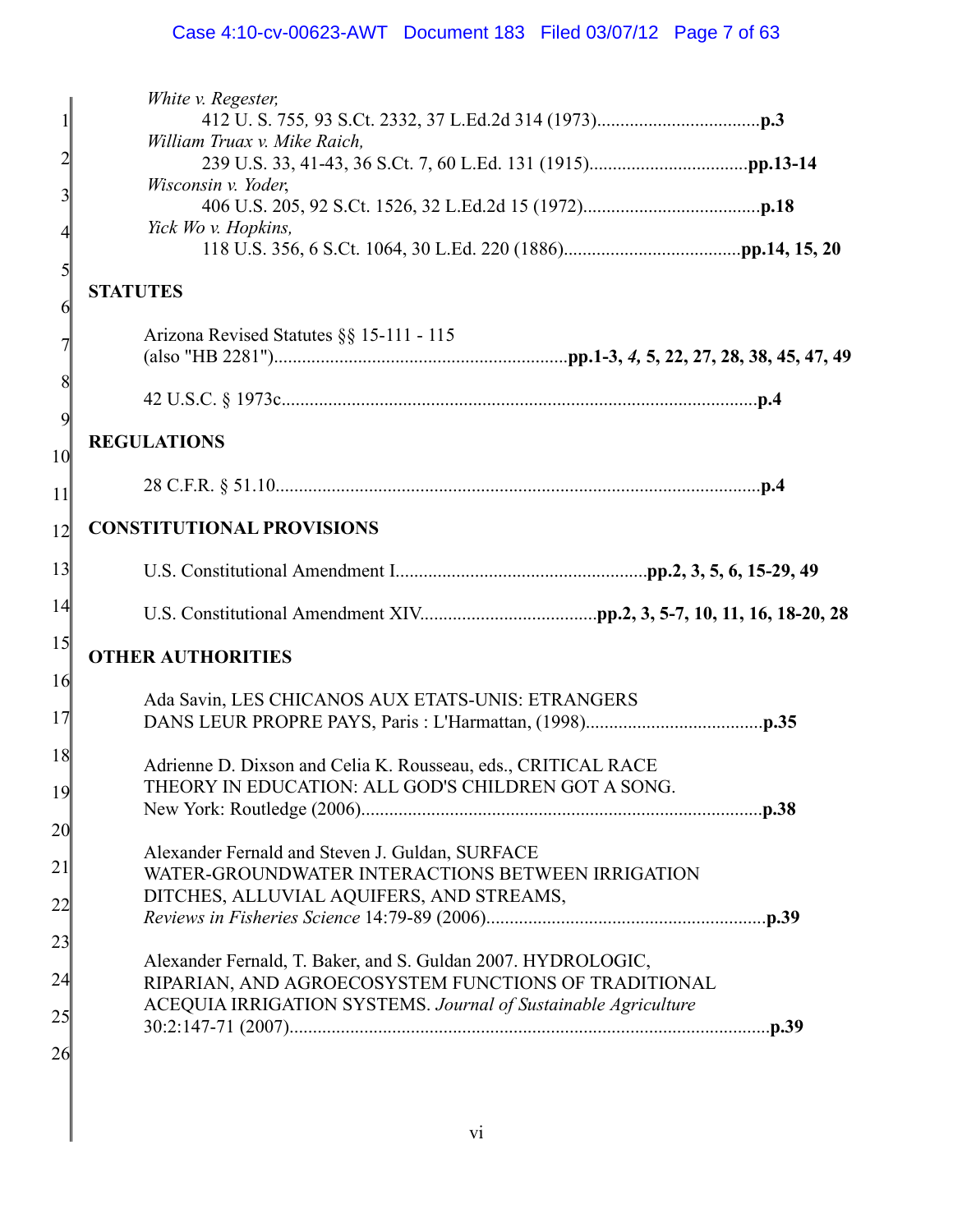| 1              | Américo Paredes, ON ETHNOGRAPHIC WORK AMONG MINORITY<br>GROUPS: A FOLKLORIST'S PERSPECTIVE. In: Folklore and Culture                                                                    |  |
|----------------|-----------------------------------------------------------------------------------------------------------------------------------------------------------------------------------------|--|
| 3              | Arturo Rosales, Chicano! The History of the Mexican Civil Rights Movement,                                                                                                              |  |
| 5<br>6         | Barbara J. Williams and Carlos A. Ortíz-Solorio, MIDDLE AMERICAN<br>FOLK SOIL TAXONOMY. Annals of the Association of American                                                           |  |
|                | Benno P. Warkentin, ed. FOOTPRINTS IN THE SOIL: PEOPLE AND                                                                                                                              |  |
| 8<br>9         | Bill Bigelow, Rethinking Columbus: The Next 500 Years, Rethinking                                                                                                                       |  |
| 10<br>11       | Brian Dunning, THE IMPORTANCE OF TEACHING CRITICAL                                                                                                                                      |  |
| 12<br>13       | Brian Handiwerk, AZTEC MATH DECODED, REVEALS WOES OF                                                                                                                                    |  |
| 14<br>15<br>16 | Cambium Learning, Inc, and National Academic Educational Partnership,<br><b>CURRICULUM AUDIT OF THE MEXICAN AMERICAN STUDIES</b><br>DEPARTMENT, TUCSON UNIFIED SCHOOL DISTRICT, TUCSON, |  |
| 17<br>18       | Carol A. Sedlak, Margaret O. Doheny, Nancy Panthofer, and Ella Anaya,<br>CRITICAL THINKING IN STUDENTS' SERVICE-LEARNING                                                                |  |
| 19<br>20       | Christine E. Sleeter, THE ACADEMIC AND SOCIAL VALUE OF ETHNIC<br>STUDIES: A RESEARCH REVIEW. Washington, D.C.: National Education                                                       |  |
| 21<br>22       | Dean Braa and Peter Callero, CRITICAL PEDAGOGY AND CLASSROOM                                                                                                                            |  |
| 23<br>24       | Denise A. Segura and Patricia Zavella, ed. WOMEN AND MIGRATION<br>IN THE U.S.-MEXICO BORDERLANDS: A READER, Durham:                                                                     |  |
| 25             |                                                                                                                                                                                         |  |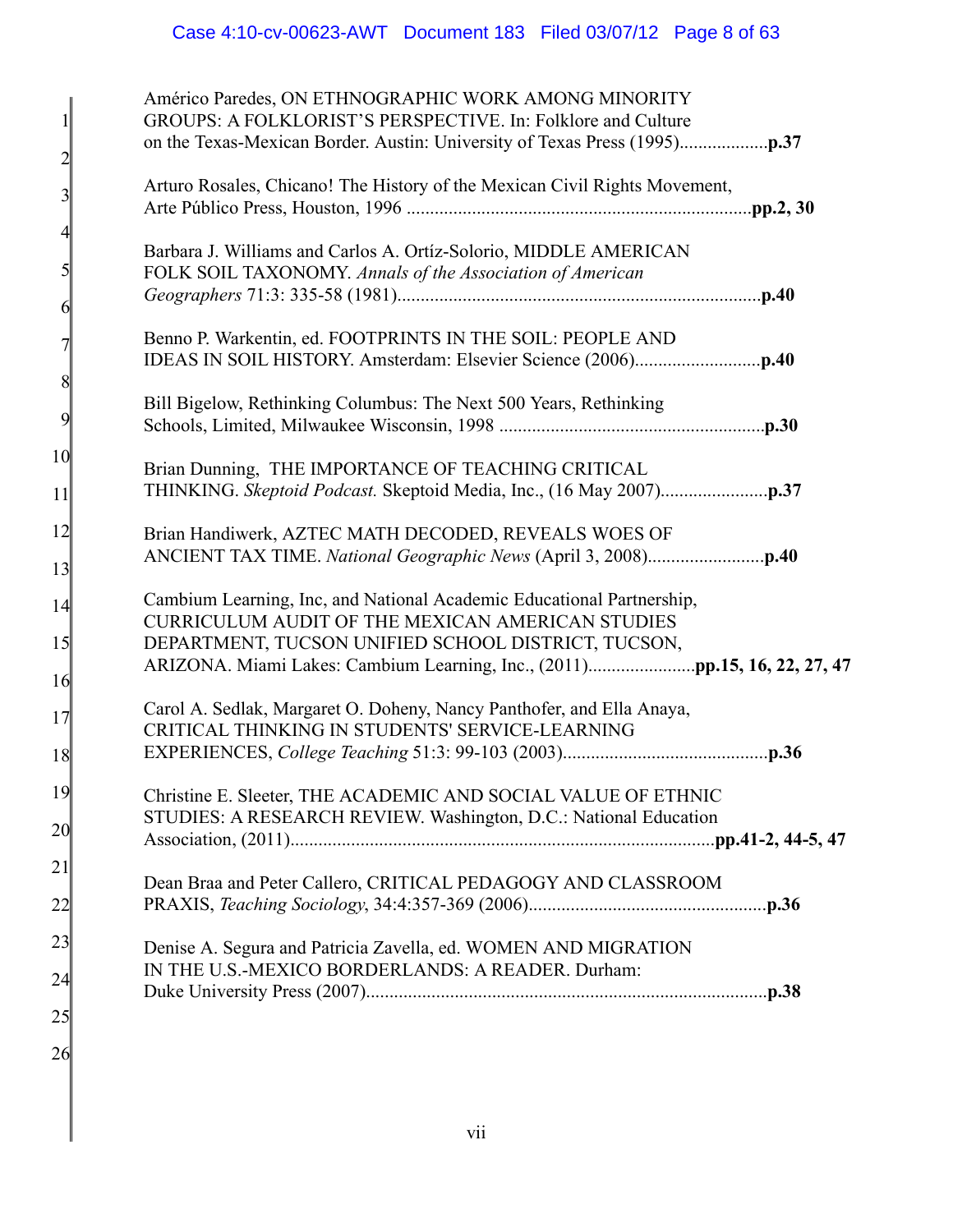| $\mathbf{1}$<br>$\overline{c}$ | Devon G. Peña, CULTURAL LANDSCAPES AND BIODIVERSITY: THE<br>ETHNOECOLOGY OF A WATERSHED COMMONWEALTH. In:<br>Ethnoecology: Situated Knowledge/Located Lives, ed. Virginia Nazarea,                         |        |
|--------------------------------|------------------------------------------------------------------------------------------------------------------------------------------------------------------------------------------------------------|--------|
| $\overline{3}$<br>4            | Devon G. Peña, "SCIENTIFIC RACISM" in Oxford Encyclopedia of Latinos<br>and Latinas in the United States, eds. Suzanne Oboler and Deena Gonzalez.                                                          |        |
| 5<br>6<br>7                    | Edda Luckas, ETHNICITY IN THE GARDEN: FIGURATIONS OF THE<br>ECOPASTORAL IN MEXICAN AMERICAN LITERATURE. Doctoral<br>Dissertation. Universität Berlin, Fachbereich Philosophie und Gesitewiseenschaften,    |        |
| 8<br>9                         | Elizabeth Martinez, 500 Years of Chicano History in Pictures, SouthWest                                                                                                                                    |        |
| 10                             |                                                                                                                                                                                                            |        |
| 11<br>12                       | General Assembly of Virginia, 4 Elliot's Debates on the Federal Constitution (1876)p.17                                                                                                                    |        |
| 13                             | Gloria Anzaldúa, et al., OTRAS INAPROPIABLES: FEMINISMOS                                                                                                                                                   |        |
| 14<br>15<br>16                 | Gonzalez, N., Moll, L.C., and Amanti, C. (2005). Funds of Knowledge:<br>Theorizing Practices in Households and Classrooms, Lawrence                                                                        |        |
| 17<br>18                       | Gregory A. Hicks and Devon G. Peña, COMMUNITY ACEQUIAS IN<br>COLORADO'S CULEBRA WATERSHED: A CUSTOMARY COMMONS<br>IN THE DOMAIN OF PRIOR APPROPRIATION, Colorado Law Review                                | $p.40$ |
| 19<br>20                       | Heiner Bus and Ana Castillo, eds RECENT CHICANO POETRY/NEUESTE                                                                                                                                             |        |
| 21<br>22<br>23                 | J. Lipka, Hogan, M. P., Webster, J. P., Yanez, E., Adams, B., Clark, S.,<br>Lacy, D., MATH IN CULTURAL CONTEXT: TWO CASE STUDIES OF A<br>SUCCESSFUL CULTURALLY BASED MATH PROGRAM. Education               |        |
| 24<br>25<br>26                 | J. M. Hughes, R. S. Bigler, and S. R. Levy, "CONSEQUENCES OF LEARNING<br>ABOUT HISTORICAL RACISM AMONG EUROPEAN AMERICAN AND<br>AFRICAN AMERICAN CHILDREN". Child Development 78:1689-1705 (2007)pp.42, 48 |        |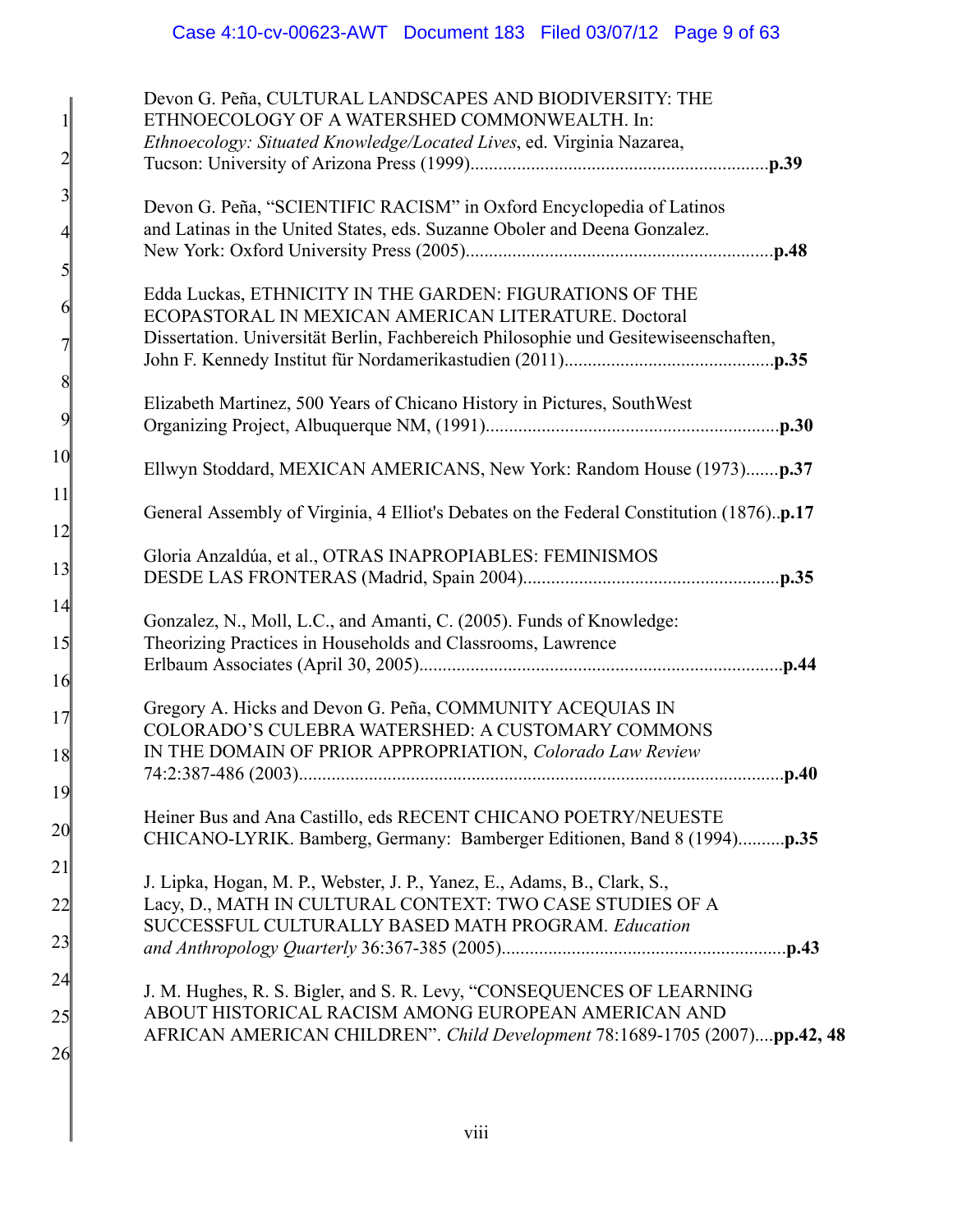| 1                   | Jaime H. Garcia, ed. BEGINNING A NEW MILLENNIUM OF CHICANA                                                                                     |       |
|---------------------|------------------------------------------------------------------------------------------------------------------------------------------------|-------|
| $\overline{2}$<br>3 | Jeff Biggers, Breaking: The "Madness" of the Tucson Book Ban: Interview<br>With Mexican American Studies Teacher Curtis Acosta on The Tempest, |       |
|                     | Jennifer Leeman and Lisa Rabin, READING LANGUAGE: CRITICAL                                                                                     |       |
| 5<br>6              | PERSPECTIVES FOR THE LITERATURE CLASSROOM, Hispania,                                                                                           |       |
|                     | Joan W. Moore and Albert Mata, HOMEBOYS: GANGS, DRUGS AND<br>PRISONS IN THE BARRIOS OF LOS ANGELES. Philadelphia: Temple                       |       |
| 8<br>9              |                                                                                                                                                | .p.38 |
| 10                  | Joe R. Feagin, RACIAL AND ETHNIC RELATIONS, second edition.                                                                                    |       |
| 11<br>12            | Jorge Durand and Douglas S. Massey, eds. CROSSING THE BORDER:<br>RESEARCH FROM THE MEXICAN MIGRATION PROJECT. New York:                        |       |
| 13                  | Jose Rivera, ACEQUIA CULTURE: LAND, WATER AND COMMUNITY IN THE                                                                                 |       |
| 14                  | SOUTHWEST. Albuquerque:                                                                                                                        |       |
| 15<br>16            | Kathryn Blackmer Reyes, ed. DIRECTORY OF CHICANA/O, LATINA/O, AND<br>LATIN AMERICAN STUDIES PROGRAM, RESEARCH AND POLICY                       |       |
| 17                  | CENTERS. San Jose, CA: National Association for Chicana and Chicano                                                                            |       |
| 18<br>19            | Manuel Gamio, MEXICAN IMMIGRATION TO THE UNITED STATES.                                                                                        |       |
| 20                  | Maria Isabel Belausteguigoitia Rius, SCENARIOS OF CONSTRUCTION OF<br>THE SUBJECT AT THE LIMIT: ZAPATISTAS AND CHICANAS. Doctoral               |       |
| 21<br>22            |                                                                                                                                                |       |
| 23                  | Markus Heide, GRENZÜBERSCHREIBUNGEN:<br>CHICANO-ERZÄHLLITERATUR UND DIE INSZENIERUNG                                                           |       |
| 24<br>25            | Martin S. Jankowski, ISLANDS IN THE STREET: GANGS AND AMERICAN                                                                                 |       |
| 26                  |                                                                                                                                                |       |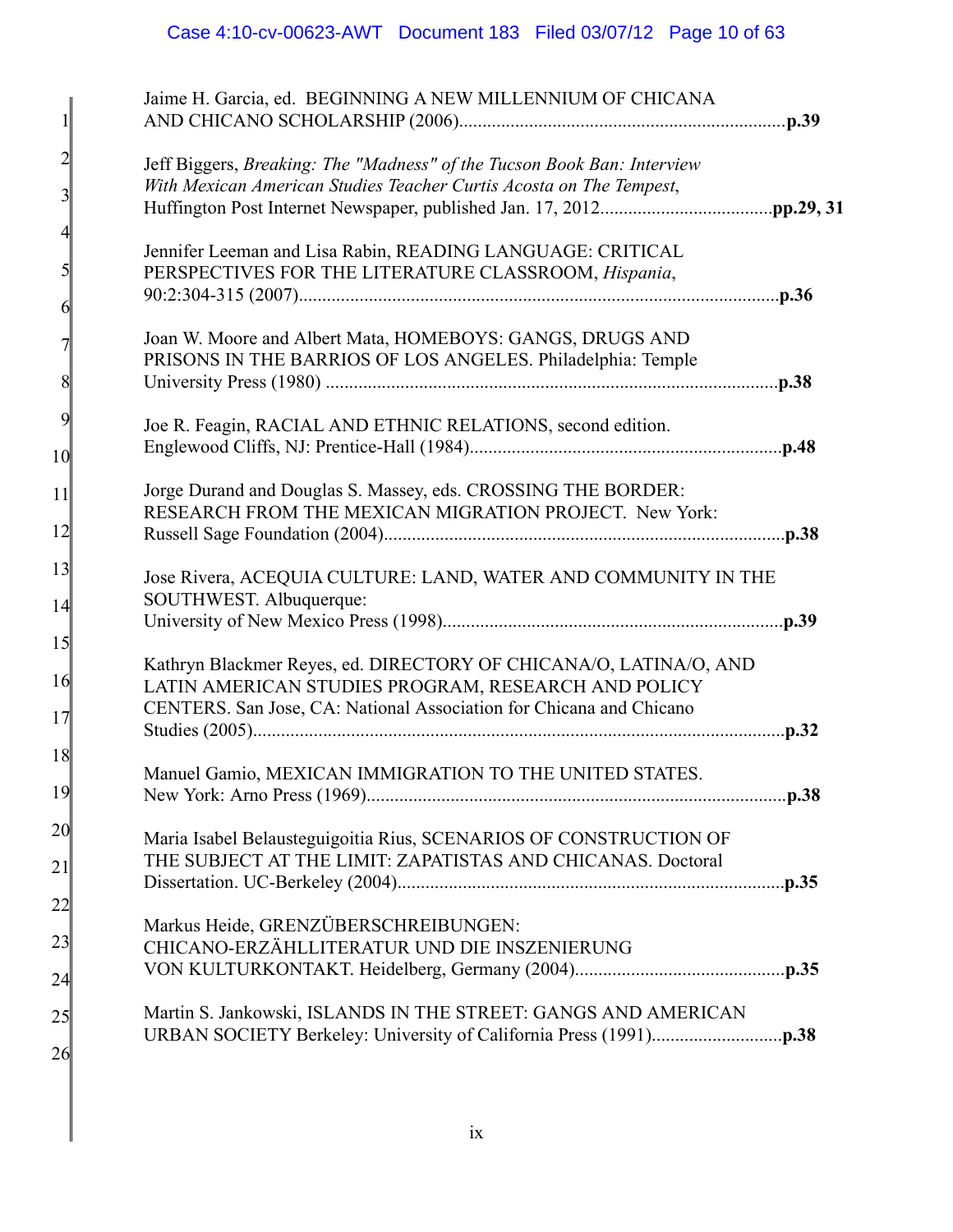| 1                                | Mary Romero and Cordelia Candelaria, eds. COMMUNITY EMPOWERMENT<br>AND CHICANO SCHOLARSHIP. Cheney: Eastern Washington University and         |  |
|----------------------------------|-----------------------------------------------------------------------------------------------------------------------------------------------|--|
| $\overline{2}$<br>$\overline{3}$ | Nicholas B. Lundholm, Cutting Class: Why Arizona's Ethnic Studies Ban                                                                         |  |
| $\overline{4}$<br>$\mathfrak{S}$ | Octavio Romano-V., SOCIAL SCIENCE, OBJECTIVITY, AND THE                                                                                       |  |
| 6<br>$\overline{7}$              | Octavio Romano-V., THE DISTORTION OF MEXICAN AMERICAN HISTORY.                                                                                |  |
| 8                                |                                                                                                                                               |  |
| 9<br>10                          | Richard Delgado, ed. CRITICAL RACE THEORY: THE CUTTING EDGE.                                                                                  |  |
| 11<br>12                         | Richard Delgado and Jean Stefancic, CRITICAL RACE THEORY: AN<br>ANNOTATED BIBLIOGRAPHY. Virginia Law Review, 79:2:461-516 (1993)pp.30, 37-8   |  |
| 13                               | Richard Delgado and Jean Stefancic, THE LATINO/A CONDITION: A                                                                                 |  |
| 14<br>15                         | Richard Delgado and Jean Stefancic, CRITICAL RACE THEORY: AN                                                                                  |  |
| 16<br>17                         | Richard Dyer, THE MATTER OF WHITENESS in Privilege: A Reader, ed.                                                                             |  |
| 18<br>19                         | Rodolfo Acuna, Occupied America: A History of Chicanos, Longman,                                                                              |  |
| 20                               | Rodolfo Gonzales, Message to Aztlán: selected writings of Rodolfo "Corky"                                                                     |  |
| 21<br>22                         | Scott Coltrane et al. MEXICAN AMERICAN FAMILIES AND POVERTY. In:<br>Handbook of families and poverty, ed. D. Russell Crane and Tim B. Heaton. |  |
| 23<br>24                         | Susan Castillo, INTERESTING TIMES: A MEDITATION OF AMERICAN                                                                                   |  |
| 25<br>26                         | Sylvia Rodriguez, ACEQUIA: WATER, SCARCITY, AND SANCTITY. Santa                                                                               |  |
|                                  |                                                                                                                                               |  |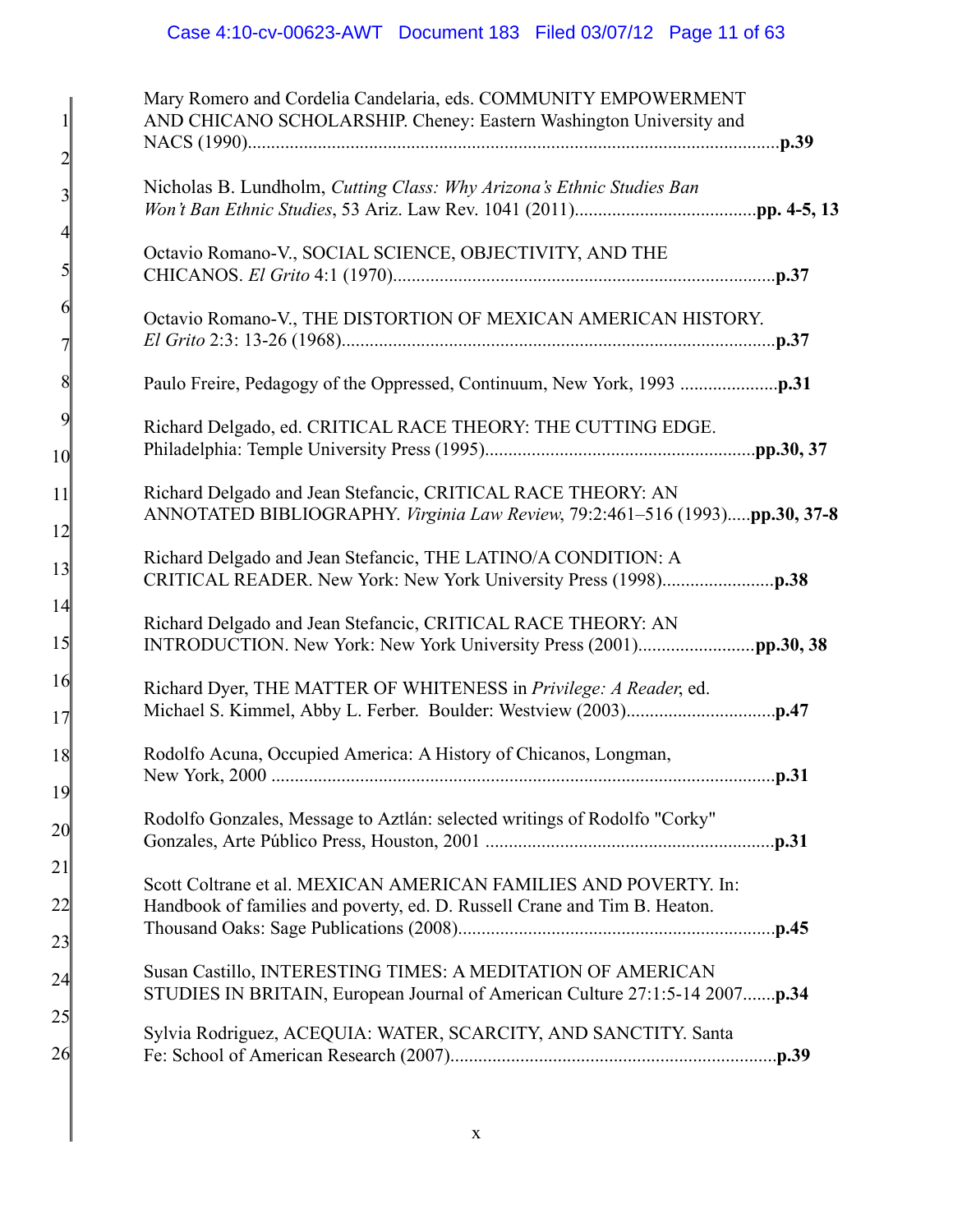2

3

4

5

6

7

8

9

10

11

12

13

14

15

16

17

18

19

20

21

22

23

24

25

| Tara J. Yosso, CRITICAL RACE COUNTERSTORIES ALONG THE<br>CHICANA/CHICANO EDUCATIONAL PIPELINE. New York:                                                        |  |
|-----------------------------------------------------------------------------------------------------------------------------------------------------------------|--|
|                                                                                                                                                                 |  |
| Tatcho Mindiola and Emilio Zamora, eds., CHICANO DISCOURSE.                                                                                                     |  |
| Teresa Cordova, et al., CHICANA VOICES: INTERSECTIONS OF CLASS,<br>RACE, AND GENDER. Albuquerque: University of New Mexico Press, second                        |  |
|                                                                                                                                                                 |  |
| Wayne Cornelius, Jorge Bustamante, and the Bilateral Commission on the Future<br>of United States-Mexico Relations. Center for U.D.-Mexican Studies, University |  |
| William Shakespeare, The Tempest, Open Source Shakespeare,                                                                                                      |  |
| Thandeka K. Chapman, INTERROGATING CLASSROOM RELATIONSHIPS<br>AND EVENTS: USING PORTRAITURE AND CRITICAL RACE THEORY IN                                         |  |
| Y. J. Thao, EMPOWERING HMONG STUDENTS: HOME AND SCHOOL                                                                                                          |  |
|                                                                                                                                                                 |  |
|                                                                                                                                                                 |  |
|                                                                                                                                                                 |  |
|                                                                                                                                                                 |  |
|                                                                                                                                                                 |  |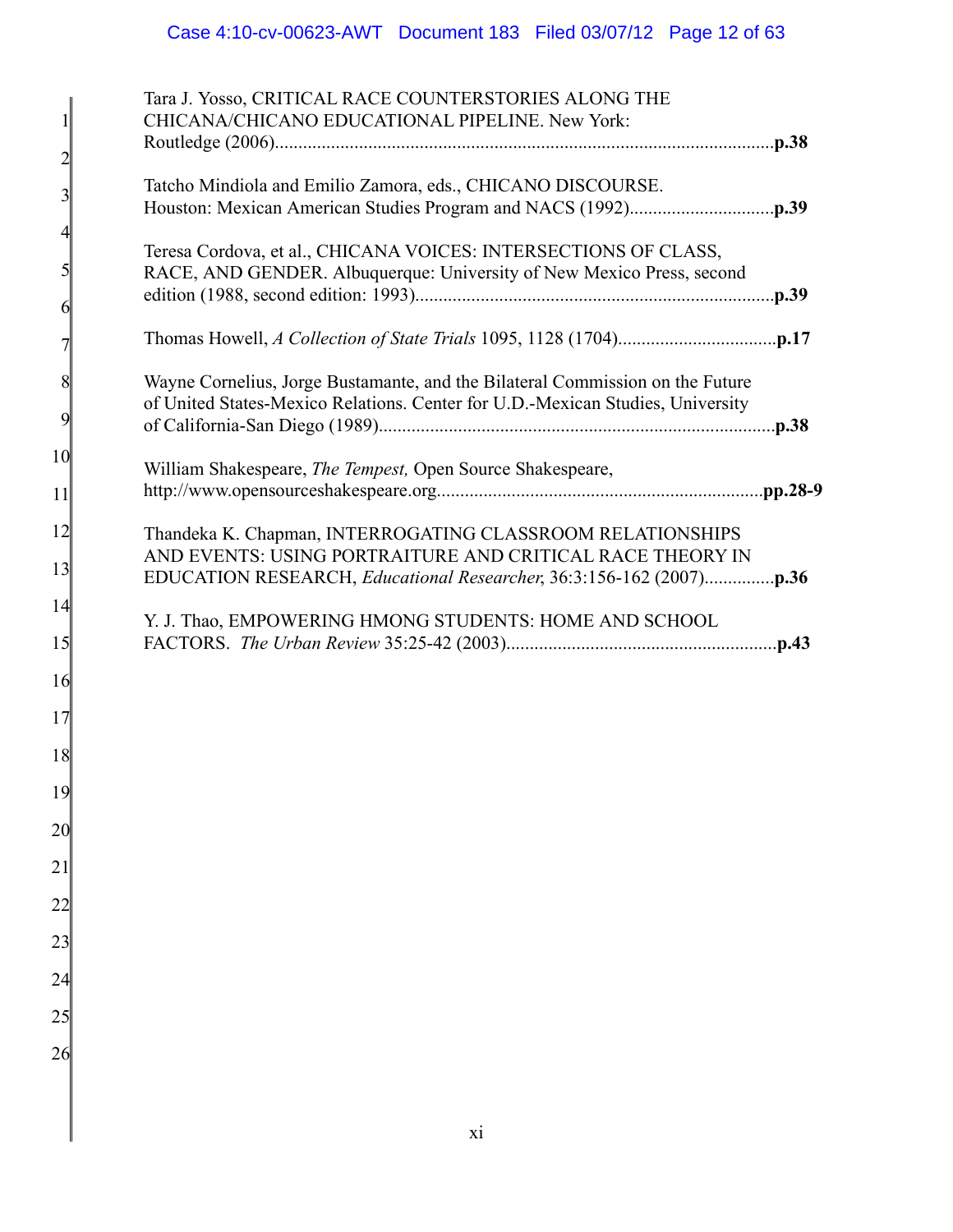#### **INTEREST OF** *AMICI CURIAE*

The National Association for Chicana and Chicano Studies (NACCS) is a nonprofit, nonpartisan educational and research organization with more than 700 members dedicated to promoting the study of Mexican-origin populations and communities in the United States. Established in 1972, NACCS is the nation's oldest and most prominent academic and scholarly organization dedicated to Chicana and Chicano Studies, also referred to as Mexican-American Studies, an important subfield in the broader interdisciplinary domain known as Ethnic Studies. NACCS is the principal organization of academic scholars and teachers of Chicana/o Studies and includes members from research centers, universities, four-year colleges, community colleges, and secondary public schools from across the United States, including Arizona. NACCS includes members who teach in Chicana and Chicano programs in other countries as well, including Mexico, Spain, England, and elsewhere. 1 2 3 4 5 6 7 8 9

The NACCS is joined in filing this brief by 26 organizations representing thousands of members across the country that share our commitment to the promotion of rigorous social scientific and humanities research, scholarship, and teaching of Mexican-American or Chicana/o Studies and Ethnic Studies in our nation's colleges, universities, and secondary public schools. Amici include the: American Studies Association (ASA); Association for Asian American Studies (AAAS); Hispanic Association of Colleges and Universities (HACU); the National Latino/a Education Research and Policy Project; the League of United Latin American Citizens (LULAC), a national  $501(c)(3)$ organization; Association of Raza Educators (ARE); the Mexican American Studies Department of San Jose State University; Chicano Studies Department of California State University-Northridge; Aztlan Libre Press; California Faculty Association (CFA); Coalición México-Americana (MXAC); Esperanza Peace and Justice Center (EPJC); For Chicana/Chicano Studies Foundation (FCCSF); Georgia Latino Alliance for Human Rights (GLAHR); Indigenous Women's Network/Alma de Mujer Center for Social Change; Latino Education and Advocacy Days (LEAD Organization); Mujeres Activas en Letras y Cambio Social (MALCS); Mujeres Activas en Letras y Cambio Social – Tejas (MALCS-Tejas); American Studies Association (ASA); Society for Applied Anthropology (SfAA), South Central Farmers (SCF); SouthWest Organizing Project (SWOP); Texas Association of Chicanos in Higher Education (TACHE); Texas League of United Latin American Citizens (Texas LULAC); The Acequia Institute (TAI); and Unitarian Universalist Association – Pacific Southwest District. The various *Amici* are collectively referred to as NACCS, NACCS *Amici,* and *Amici*. 10 11 12 13 14 15 16 17 18 19 20 21 22 23 24 25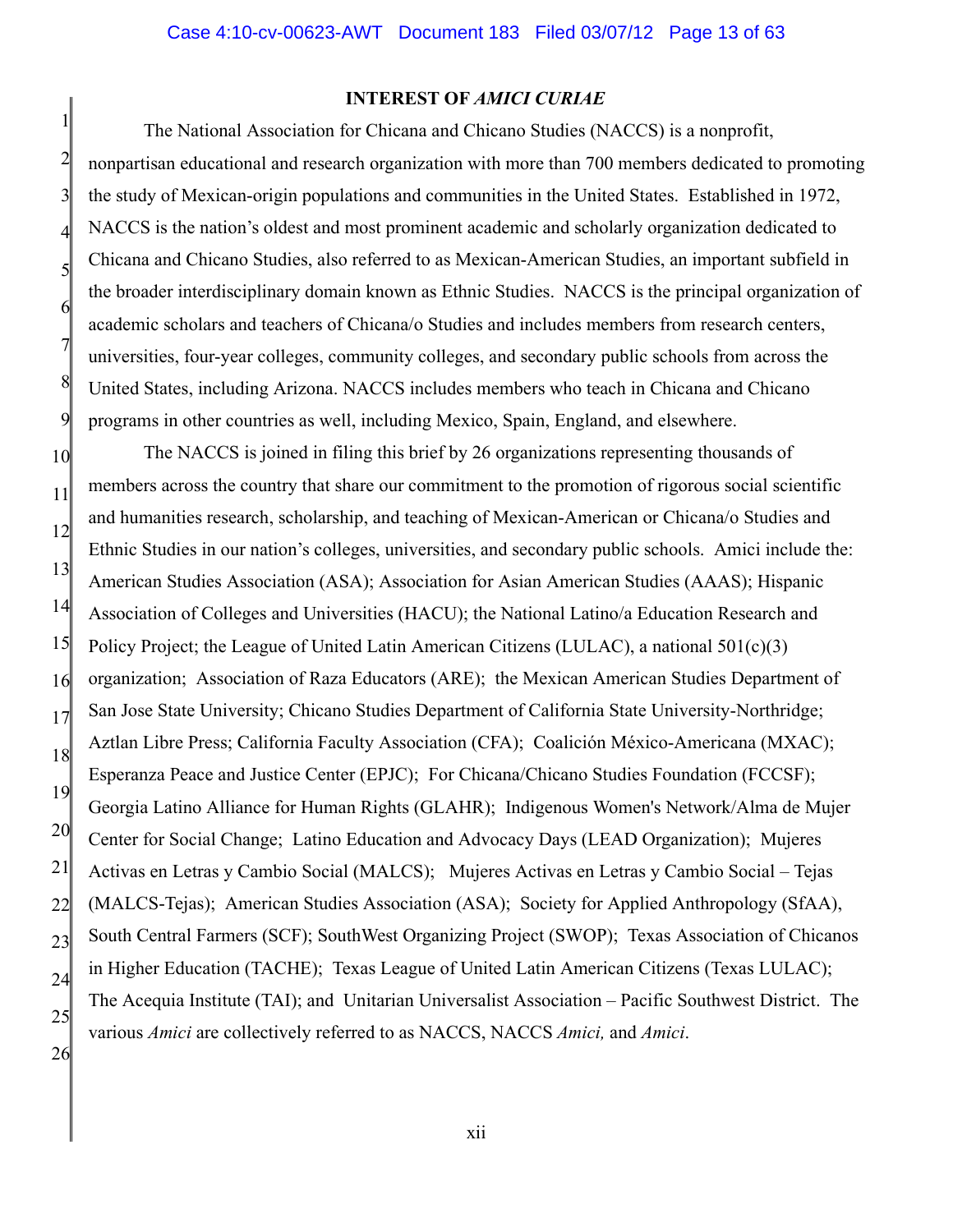#### **INTRODUCTION AND SUMMARY**

This case is a tragic story of discrimination in education against Mexican-Americans (also referred to throughout as "Chicanos") and any ethnic group in the Tucson Unified School District (TUSD) and Arizona through the use of impermissibly vague and racially-based and view-point specific statutory restrictions on protected speech in an academic context. Arizona's unusual state law ban on Mexican American Studies ("ethnic" studies as defined in the law) was politically aimed at the termination of an acclaimed and successful local "Mexican-American Studies" (hereinafter "MAS") program in Tucson, Arizona, which is a program designed to achieve equity for Mexican-Americans in order to remedy a past history of discrimination in TUSD. The Arizona law (HB2281) provides for racially-based viewpoint censorship of educational content for or about Mexican-Americans and other ethnic groups, and has resulted in efforts to terminate the successful academic program.

Significantly, the Mexican-American Studies program under attack by HB2281, arose in a school district that has been enmeshed in a federal court-ordered desegregation case since 1978, and was part of the Tucson Unified School District's compliance effort to remedy discrimination against Mexican-American students and other racial groups in TUSD, due to the federal desegregation order requiring remedial efforts.<sup>[1](#page-13-0)</sup> Strict scrutiny is required here because the State has interjected itself directly into a zone of equal protection already in place to provide constitutional oversight of TUSD and its educational programs for Mexican-Americans and African-Americans. The required strict scrutiny of the Arizona statute compels the conclusion that Arizona unconstitutionally seeks to roll back the clock on a permissibly racially-conscious remedial program in violation of the Equal Protection Clause, much like "state's rights" efforts of the past where southern states fought efforts to achieve educational equality. Our Constitution simply does not permit Arizona to discriminate using racially based classifications and vague prohibitions that allow the standard-less and discretionary prohibition of ideas inextricably tied to constitutionally protected classes such as Mexican Americans.

In support of their Motion for Summary Judgment, the Plaintiffs have presented indisputable evidence demonstrating that the new Arizona law, A.R.S. §§15-111 - 15-115 (HB2281), restricts the First Amendment freedoms of students to learn and teachers to teach<sup>[2](#page-13-1)</sup>, in a way that improperly targets

1

2

3

4

<span id="page-13-0"></span><sup>1</sup> This Court may take judicial notice of the desegregation case *Fisher v. TUSD*, Case 4:74-cv-00090-DCB. Plaintiffs in *Fisher* requested the Special Master to immediately reinstate the MAS program, but the court refused. Although that court also makes a brief conclusion about Equal Protection (Doc. 1360, at p. 3, ll. 22-24), the parties there have not briefed these issues, so that court has not had the benefit of any briefing. However the court has allowed for further briefing in a Motion for Reconsideration. Undersigned counsel have been in contact with Plaintiffs' counsel in *Fisher*, who indicate they intend to brief Equal Protection issues there. 26

<span id="page-13-1"></span><sup>2</sup> To the extent this Court has ruled that the Plaintiff Teacher's First Amendment arguments were foreclosed by *Johnson v. Poway Unified School District*, 658 F.3d 954, 961-62 (9th Cir. 2011), which embraced the test for public employee speech laid out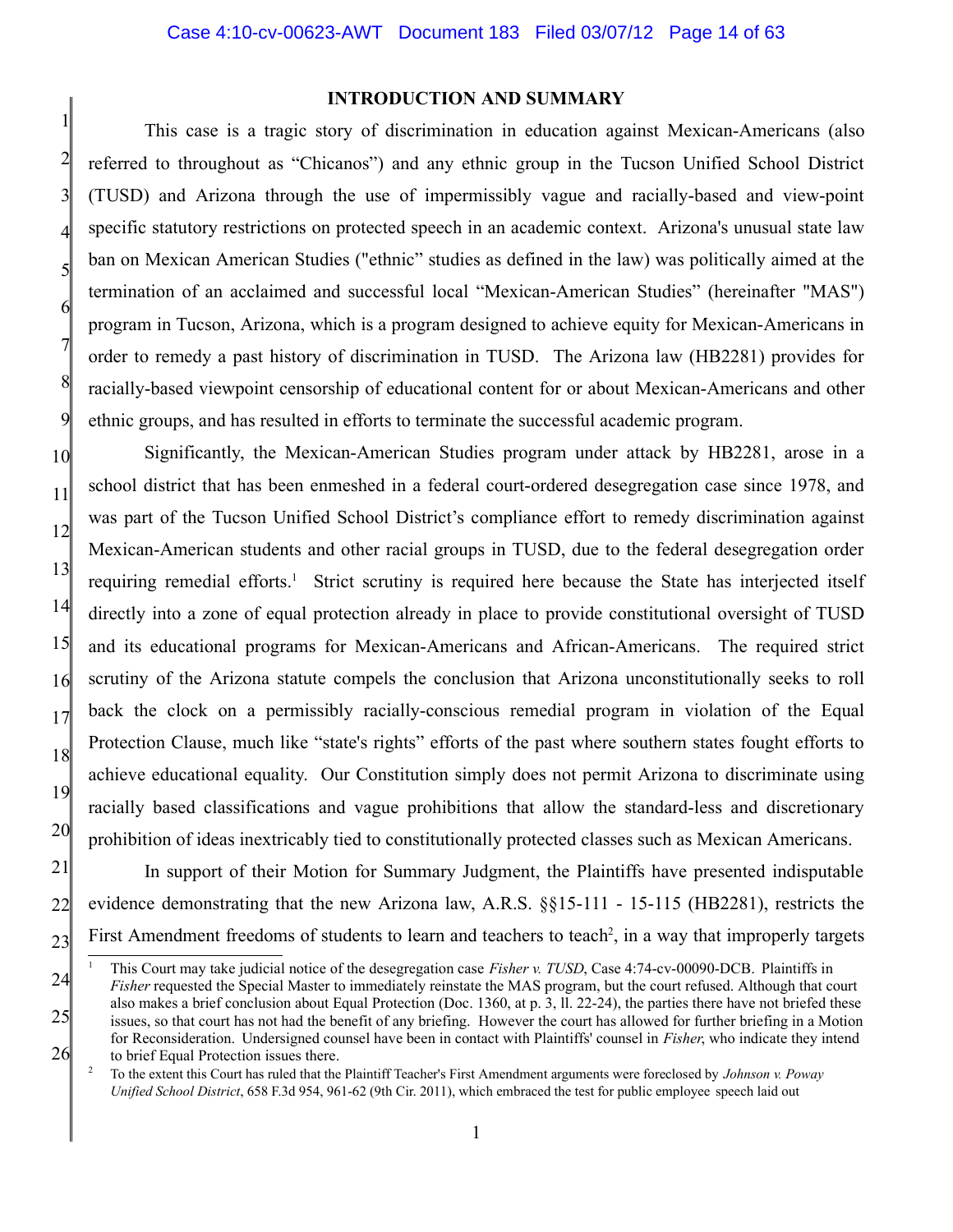#### Case 4:10-cv-00623-AWT Document 183 Filed 03/07/12 Page 15 of 63

a group protected by the Equal Protection Clause of the Fourteenth Amendment. None of the statute's four subsections contain the requisite specificity and clarity demanded for due process and equal protection when a statute involves First Amendment freedoms and/or suspect classifications, as undeniably exist here, particularly when exercised with viewpoint specific restrictions designed to silence the free exchange of ideas. In fact, the exceptions provided by A.R.S. §15-112(E)(3), (4), and (F) increase the ambiguity of the enforcing subsections at A.R.S. §15-112(A) and the statute as a whole, making it even more difficult to determine what speech is prohibited. The statute is unconstitutional on the basis of the "void for vagueness" standard. Finally, the recent enforcement of the law and the resulting tailored censorship of books such as "Chicano! The History of the Mexican Civil Rights Movement,"[3](#page-14-0) have revealed the inchoate insidiousness of the vague yet raciallycategorized viewpoint discrimination that was promulgated by this law. 1 2 3 4 5 6 7 8 9

For historical context and to correct any inaccurate or incomplete understanding of Mexican-American or Chicana/o studies, *NACCS Amici*'s brief also provides a detailed analysis of the history and development of Chicana/o or Mexican American Studies in the United States and other countries, and the compelling state interest underscoring the basis for such educational programs. The statute promulgated by HB2281 -- insofar as it was created for, and has been aimed at, the Mexican-American Studies Program in this case -- paints a highly unrealistic, inaccurate, and distorted picture of what is in fact a long-established and respectable field of academic research, scholarship, teaching, and study both nationally and internationally. Defendants and others would have the Court believe that Mexican-American Studies is some sort of lunatic fringe element filled with anti-American, cultish ideologues calling for the overthrow of the government and preaching racial resentment and racial exclusivity. Such allegations are patently false. None of the allegations are based in fact. On the contrary, Mexican-American or Chicana/o Studies is a highly respected and influential field of academic study, scholarly research and teaching with both national and global recognition. 10 11 12 13 14 15 16 17 18 19 20

22

23

24

25

<sup>21</sup>

in *Pickering v. Board of Education*, 391 U.S. 563 (1968), as modified by *Garcetti v. Ceballos*, 547 U.S. 410, 425

<sup>(2006),</sup> *Amici* emphasize that the First Amendment discussion presented herein is not inconsistent with this Court's reasoning. This Court's Order of January 10, 2012, concluded that the teachers here do not have standing to complain of a First Amendment injury because the curriculum is the State Government's speech, not theirs. However, as this Court acknowledged, the students may have First Amendment rights to receive the MAS materials, and in order to receive it, there must be a "willing speaker" (Docket No. 138, p. 16, fn. 15) to teach the materials. *Amici* support this "corollary" First Amendment right of the teachers in this case.

Even in the context of *Poway*, however, *Amici* respectfully suggest for consideration their view that teaching a program developed in the context of a federal consent decree based on past equal protection violations is a matter of public concern, and that content was the motivating factor for the new law and its enforcement, that the State did not have justification for silencing this program and chilling viewpoints and ideas with compelled orthodoxy, and that the State's action would not have been taken but for the protected viewpoint of Mexican Americans. Although this is not "private speech" as it is part of official duties, *Amici* submit that the fact teachers may not have a right to determine their speech in curriculum does not mean the State has – or should have – the right to violate the Constitution in this manner.

<span id="page-14-0"></span><sup>3</sup> Arturo Rosales, Chicano! The History of the Mexican Civil Rights Movement, Arte Público Press, Houston, 1996.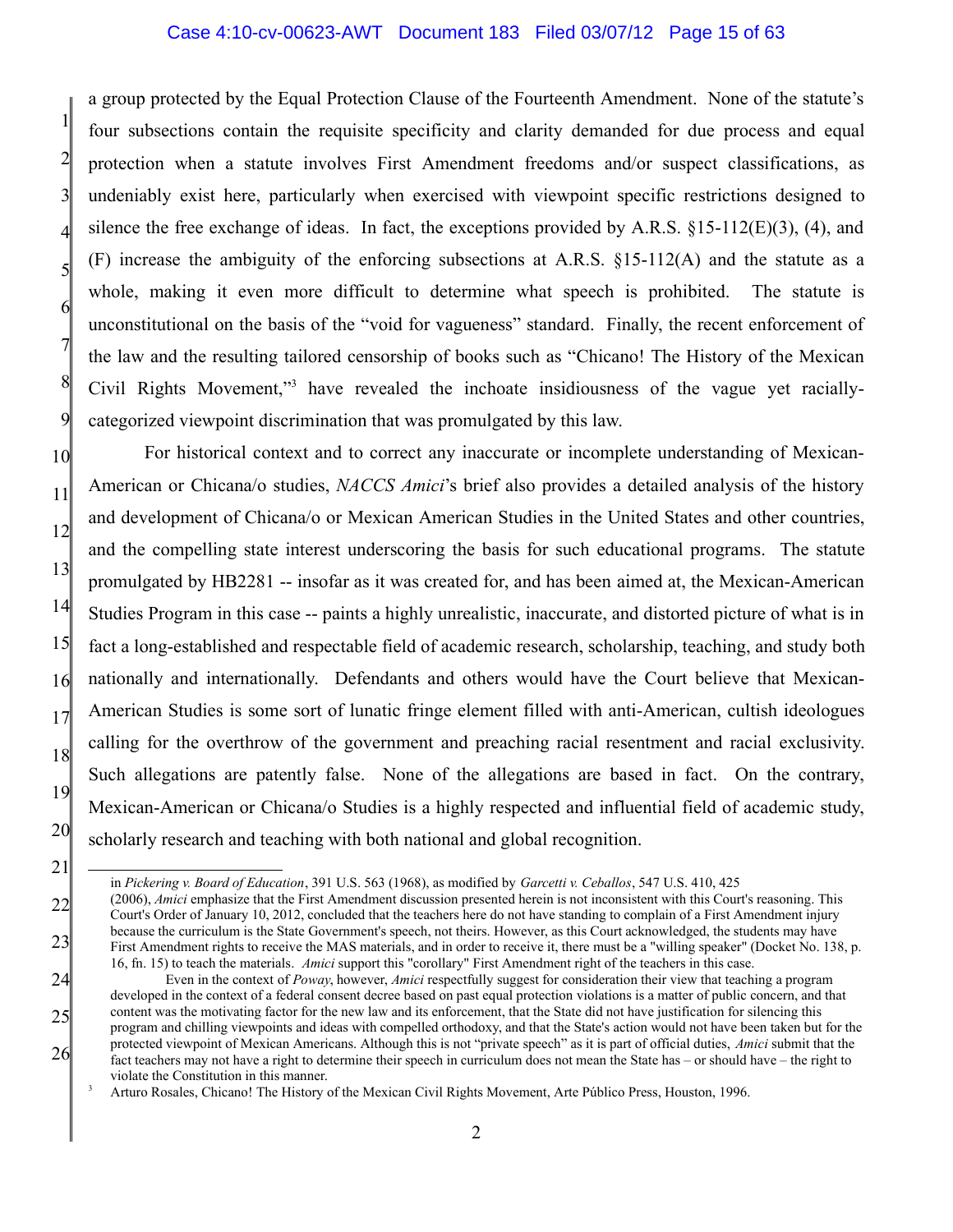### **ARGUMENT**

### **I. Arizona Has Unconstitutionally Targeted Mexican-American Studies Students And Teachers Through An Impermissibly Vague Law That Violates Both Fourteenth And First Amendment Constitutional Protections For Students And Teachers, Resulting In Discriminatory Treatment And Improper Viewpoint Censorship Based On Suspect Classifications**

At the outset, it must be noted that Mexican-Americans, also referred to here as "Chicanos", and other groups based on race or national origin, are protected classes under the Equal Protection Clause of the Fourteenth Amendment, which subjects laws that target suspect classifications to strict scrutiny. Mexican Americans have suffered discrimination and mistreatment over the course of American history. *Tijerina v. Henry*, 398 U.S. 922, 924, 90 S.Ct. 1718, 26 L.Ed.2d 86 (1970); *Castaneda v. Partida*, 430 US 482, 495, 97 S.Ct. 1272, 51 L.Ed.2d 498 (1977) ("it is no longer open to dispute that Mexican-Americans are a clearly identifiable class. *See, e. g., Hernandez v. Texas*, [347 U. S. 475, 74 S.Ct. 667, 98 L.Ed. 866 (1954)]; Cf. *White v. Regester*, 412 U. S. 755, 767, 93 S.Ct. 2332, 37 L.Ed.2d 314 (1973).") The United States Supreme Court in *Keyes v. School Dist. No. 1, Denver*, 413 US 189, 197-98, 93 S.Ct. 2686, 37 L.Ed.2d 548 (1973), cited the Commission on Civil Rights's conclusion that "Hispanos [Mexican Americans] suffer from the same educational inequities as Negroes and American Indians.[footnote omitted.] In fact, the District Court [in the *Keyes* case] itself recognized that "[o]ne of the things which the Hispano has in common with [African Americans] is economic and cultural deprivation and discrimination." *Id.* 

Significantly, the Mexican-American Studies program that is under attack here – with the conception and enactment of HB2281 – arose from a court-ordered effort to remedy discrimination against Mexican-American students and others in the Tucson Unified School District, as part of a federal desegregation case and several orders requiring the district to remedy segregation and inequity. The Mexican American Studies program at issue is a vital component of a current court-ordered desegregation plan. The Arizona law violates the Constitution by impermissibly terminating a program approved pursuant to a pre-existing federal desegregation order. This context cannot be overlooked.

Indeed, not only do we have the record of past discrimination and inequity in TUSD, the State of Arizona itself has a "general history of discrimination against Latinos . . . ," as well as a specific history of discrimination violating other civil rights of Hispanics and Blacks.<sup>[4](#page-15-0)</sup>

1

2

<span id="page-15-0"></span><sup>4</sup> *See Gonzalez v. Arizona*, 624 F. 3d 1162, 1194 (2010) (citing to record including the "**evidence of Arizona's general history of discrimination against Latinos** and the existence of racially polarized voting.") (bold emphasis added). "**Because Arizona has a history of discrimination, it is required to submit redistricting plans for preclearance** to the DOJ or the District Court … under § 5 of the Voting Rights Act. *See Arizona v. Reno*, 887 F.Supp. 318, 319-20 26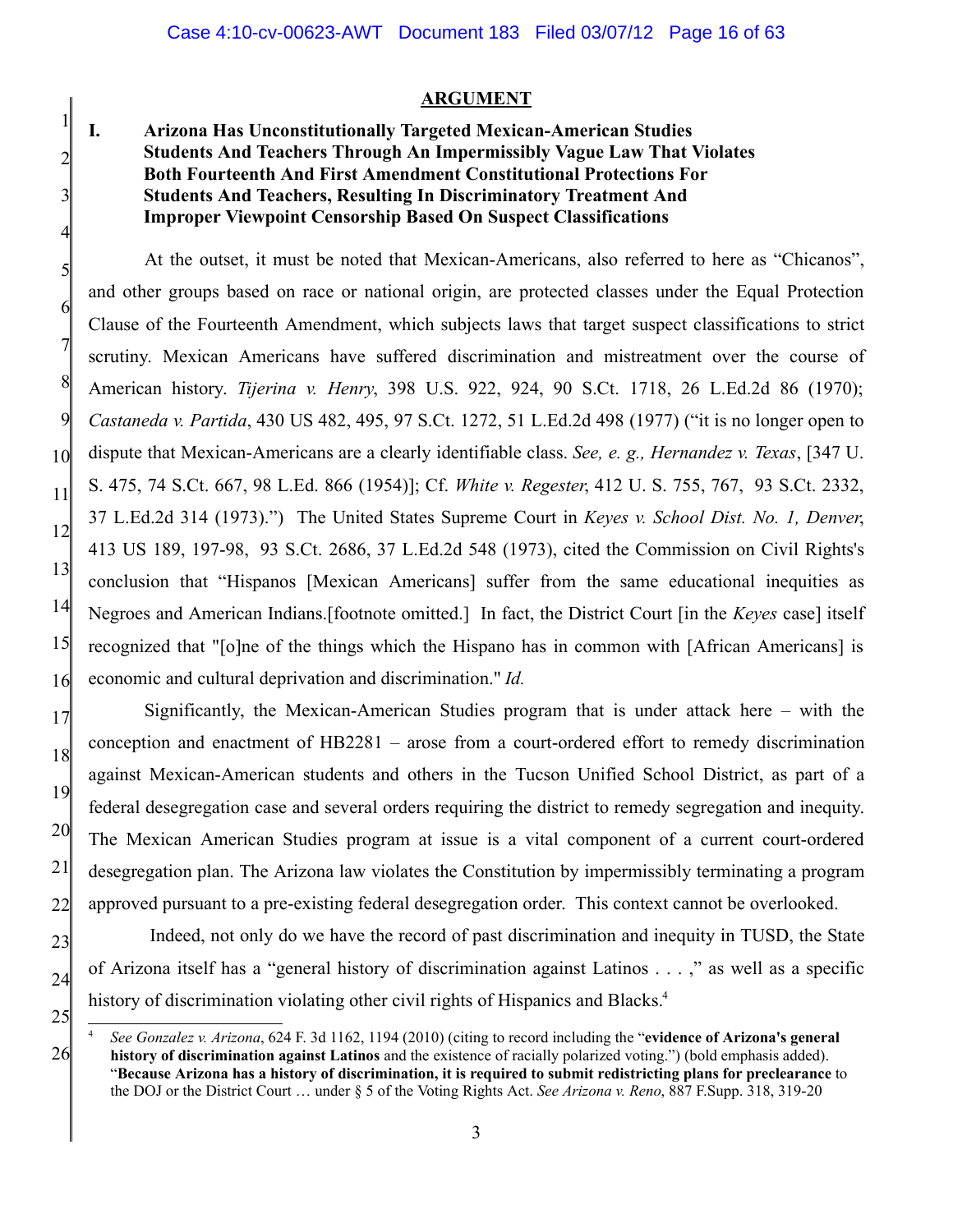### Case 4:10-cv-00623-AWT Document 183 Filed 03/07/12 Page 17 of 63

|                | Ironically, it is exactly this effort to teach about discrimination, in a Mexican-American Studies                                                                           |
|----------------|------------------------------------------------------------------------------------------------------------------------------------------------------------------------------|
| $\mathbf{1}$   | program designed to evoke critical analysis and engender academic success and empowerment for                                                                                |
| $\overline{c}$ | Mexican-American students and others, that has been targeted by Arizona's discriminatory law,                                                                                |
| 3              | designed to force assimilation to the point of negating history from any ethnic viewpoint.                                                                                   |
| 4              | Arizona's law, A.R.S. §§ 15-111 and 112, provide, in pertinent part:                                                                                                         |
| 5              | 111. The legislature finds and declares that public school pupils should be taught<br>to treat and value each other as individuals and not be taught to resent or hate other |
| 6              | other races or classes of people.<br>112. A. A school districtshall not include in its program of instruction any courses                                                    |
|                | or classes that include any of the following:                                                                                                                                |
| 8              | 1. Promote the overthrow of the United States government.<br>2. Promote resentment toward a race or class of people.                                                         |
| 9              | 3. Are designed primarily for pupils of a particular ethnic group.<br>4. Advocate ethnic solidarity instead of the treatment of pupils as individuals.                       |
| 10             | B. If  the superintendent  determines that the  district  has failed to comply                                                                                               |
| 11             | the superintendent  may  withhold up to ten per cent  of state aid<br>E. This section shall not be construed to restrict or prohibit:                                        |
| 12             | 1. Courses or classes for Native American pupils that are required to comply                                                                                                 |
|                | with federal law.<br>2. The grouping of pupils according to academic performance, including                                                                                  |
| 13             | capability in the English language, that may result in a disparate impact by                                                                                                 |
| 14             | ethnicity.<br>3. Courses or classes that include the history of any ethnic group and                                                                                         |
| 15             | that are open to all students, unless the course or class violates                                                                                                           |
| 16             | subsection A.<br>4. Courses or classes that include the discussion of controversial                                                                                          |
| 17             | aspects of history.                                                                                                                                                          |
| 18             | F. Nothing in this section shall be construed to restrict or prohibit the<br>instruction of the holocaust, any other instance of genocide, or the                            |
| 19             | historical oppression of a particular group of people based on ethnicity,<br>race, or class.                                                                                 |
| 20             | Arizona's law constitutes an impermissible vague and ethnically-based view-point specific                                                                                    |
| 21             | restriction on students and teachers, resulting in the termination of an acclaimed and successful                                                                            |
| 22             | Mexican-American Studies program, and the subsequent censorship of educational content from the                                                                              |
| 23             | perspective of, and about, Mexican-Americans' ethnic struggles or similar ethnic perspectives. The                                                                           |
| 24             | sole legislative impetus for the Arizona law was the TUSD Mexican American Studies program, not                                                                              |
| 25             | any other district or program in the state. See generally, Cutting Class: Why Arizona's Ethnic Studies                                                                       |

<sup>(</sup>D.D.C.1995); 42 U.S.C. § 1973c; see also 28 C.F.R. § 51.10." *Arizona Minority Coalition v. Ariz. Redistricting Commission*, 366 F. Supp. 2D 887, fn. 3 (D. Ariz. 2005) (Bold emphasis added); *Gonzales v. Sheely*, 96 F. Supp. 1004 (D. Ariz. 1951) (**education discrimination against Mexican Americans** in Tolleson District in Maricopa County).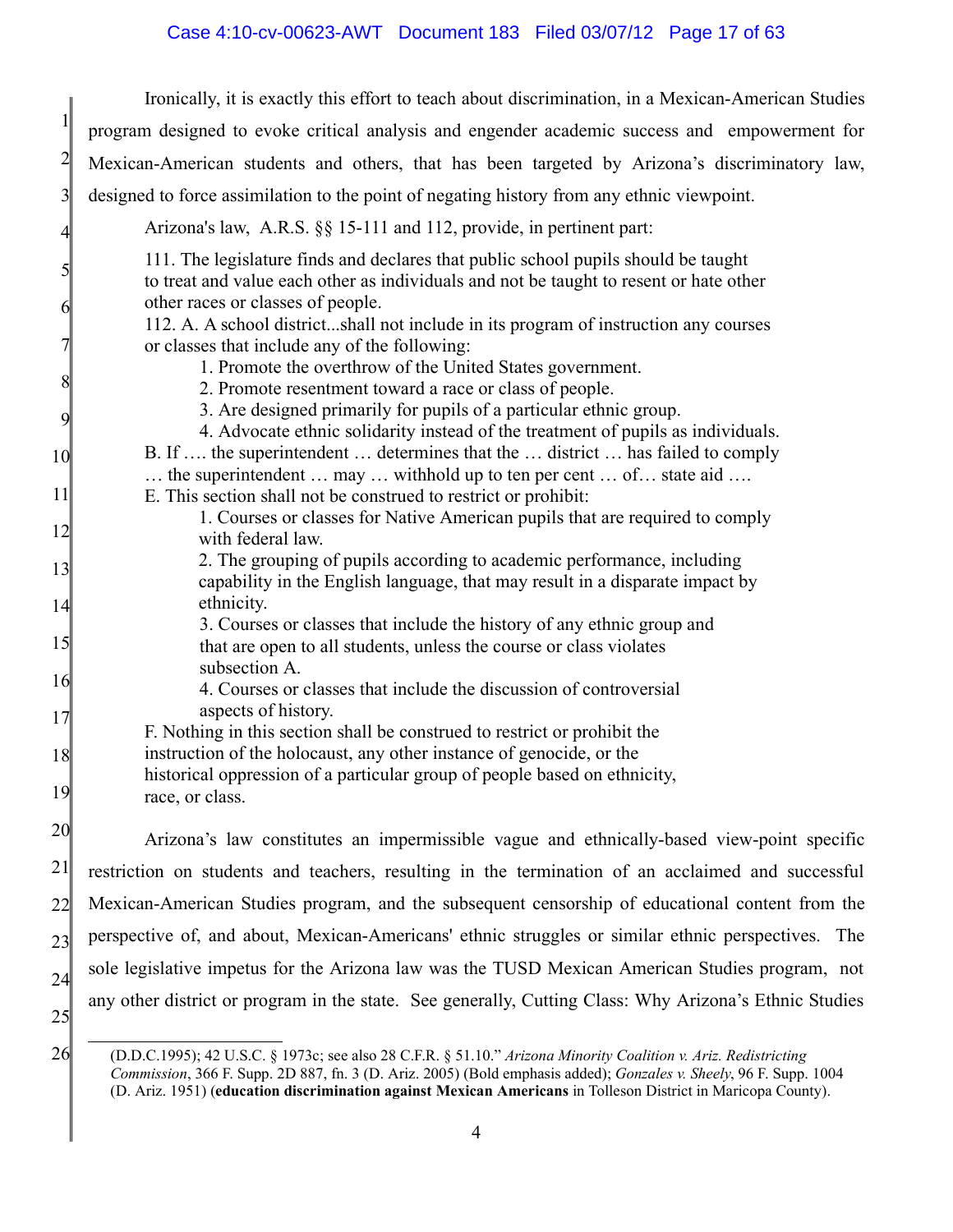#### Case 4:10-cv-00623-AWT Document 183 Filed 03/07/12 Page 18 of 63

Ban Won't Ban Ethnic Studies, Nicholas Lundholm, 53 Ariz. Law Rev. 1041, 1043, fn. 4 (2011).

1

2

3

4

5

6

7

8

9

10

11

12

13

14

15

16

Thereafter, Arizona's law in practice has been strategically and deliberately employed against the ideas, history and struggles of one ethnic group alone—Mexican-Americans or "Chicanos"—in the context of secondary education, and those wanting to learn and benefit from such studies.

As explained below, the Constitution does not permit Arizona to discriminate using vague racially based classifications and prohibitions that allow the standard-less and discretionary prohibition of ideas inextricably tied to a constitutionally protected class of people such as Mexican Americans.

 A. Arizona Is Required To Close The Achievement Gap To Provide Equality For Mexican-American Students In Tucson Unified School District (TUSD) Due To Historic Discrimination That Resulted In a Binding Desegregation Order; Because TUSD's Mexican-American Studies Program Is A Permissible, Race-Conscious, Remedial Program Created To Comply With This Order, Strict Scrutiny Applies Here And Compels The Conclusion That A.R.S. 15-112 Unconstitutionally Infringes On This Federal Mandate By Creating An Impermissible Obstacle To Fulfilling The Mandates Of *Brown V. Bd. Of Education I & II* ; Under These Facts, The Interests Of The State Must Yield To The Rights Of The Students Under The Fourteenth Amendment.

In this case, the State has asserted a defense aptly summarized as a "state's rights" defense, in the sense that State Attorney General Horne claims that the curriculum of TUSD is government speech, and that the state therefore has the "right" to restrict the teaching of certain viewpoints so long as the restriction is "reasonably related" to a legitimate pedagogical concern. In this way, the state presumes that the appropriate level of scrutiny for the statutes in question is "rational basis review".

But there is no dispute that the Mexican-American Studies program in TUSD was created while TUSD was under the protection of an existing desegregation order based on historic discrimination and inequity, and the MAS program was used as one of various efforts undertaken to remedy the violations. As such, the State ignores the dispositive and preexisting legal waters into which it waded when it passed and enforced HB2281 in TUSD in this case – a legal zone that already provides for strict scrutiny for equal protection purposes. Here, we have the State's unusual action to pass a law to eradicate an existing Mexican American Studies program that a local school board previously found provided a legitimate pedagogical resource in a district already subject to equal protection oversight. Moreover, the State ignores the entire history of civil rights jurisprudence which produced the levels of such scrutiny in the first place. Ultimately, the State's intentional efforts to deny TUSD the ability to continue a successful and permissible, race-conscious Mexican-American Studies program, born under the protection of a desegregation order, automatically falls under the watchful eye of strict scrutiny. 17 18 19 20 21 22 23 24 25 26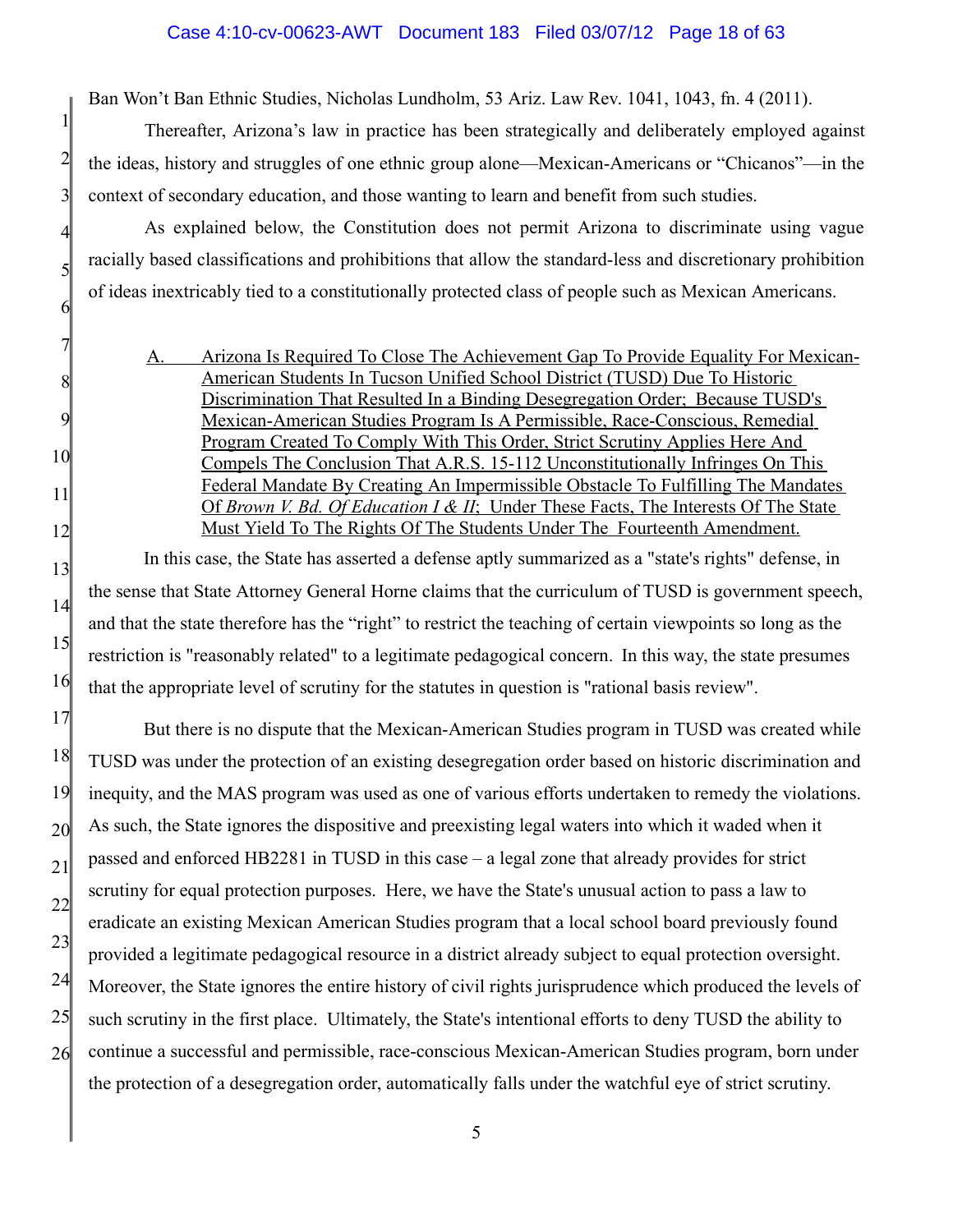#### Case 4:10-cv-00623-AWT Document 183 Filed 03/07/12 Page 19 of 63

Simply put, the State's enactment of a law to kill a race-conscious remedial program established in a school district under the protection of the federal courts – designed as the result of a federal order to help Mexican-Americans achieve equality – is an unconstitutional effort to roll back the clock, and also a blatant political attack targeting Mexican Americans with forced assimilation of ideas, while narrowing the curriculum to squash any ideas or perspective of a protected class – Mexican Americans.

The State's inflammatory false dilemma questioning whether a state could prohibit a school from adopting a "Klu Klux Klan curriculum", does not apply. Instead, the question is whether the State may seek to deprive students from learning – and teachers from teaching – ideas from the perspective of Mexican Americans in historical context, a far cry from adopting a "Ku Klux Klan curriculum." The history of the Supreme Court grappling with the conflict between deep racial tensions on one hand, and the Constitution's apparent absolute prohibition on censorship of ideas on the other, is long and complex, and cannot be divorced from the social and political history of each case.

This section summarizes that history because it is significant to the unique context of the case pending before the Court. *Amici* then show that the appropriate level of scrutiny is "strict scrutiny" and that the constitutional protection arises from the Fourteenth Amendment as well as the First.

Not since the passage of the Fourteenth Amendment have states had unfettered power to legislate in their own interests. It is no coincidence that it was in the context of slavery and the worst forms of racial discrimination that the Fourteenth Amendment was born, nor that the State is now using the language of equal protection as a shield to claim the majority needs protection from Mexican-American or ethnic minorities while re-establishing discriminatory conditions for students in TUSD.

In 1974, Tucson Unified School District was found to have segregation and past discrimination based on race against African-American and Mexican-American students. In 1978, TUSD entered into a consent decree under the protective supervision of the United States District Court for the District of Arizona. The Mexican American Studies program was implemented as part of TUSD's obligations pursuant to the Post-Unitary Plan, adopted as part of a long-running desegregation action.<sup>[5](#page-18-0)</sup>

1

<span id="page-18-0"></span><sup>5</sup> See *Fisher v. United States*, 549 F. Supp. 2D 1132, 1161 (D. Ariz. 2008); see also Plaintiff's Statement of Facts Exhibit A, Declaration of Martin Sean Arce. See Post-Unitary Plan, attached to Plaintiff's Motion for Summary Judgment as Ex. B, pp. 31-33. The TUSD Governing Board implemented the Mexican American Studies curriculum in fulfillment of its obligations under the Post-Unitary Status Plan ordered by the District Court in *Fisher v. TUSD*, D.C. No. 4:74-cv-00090- DCB. In 2011, the Ninth Circuit remanded the desegregation case, *Fisher v. TUSD,* LEXIS 14688 (9th Cir. 2011), to the district court with instructions to maintain jurisdiction until TUSD has demonstrated it is in good faith compliance with the Post-Unitary Plan over a reasonable period of time. This was because the Ninth Circuit found that "TUSD has failed to make the most basic inquiries necessary to assess the ongoing effectiveness of its student assignment plans, policies, and programs, which include: race and ethnic sensitive school boundaries; magnet programs, open enrollment,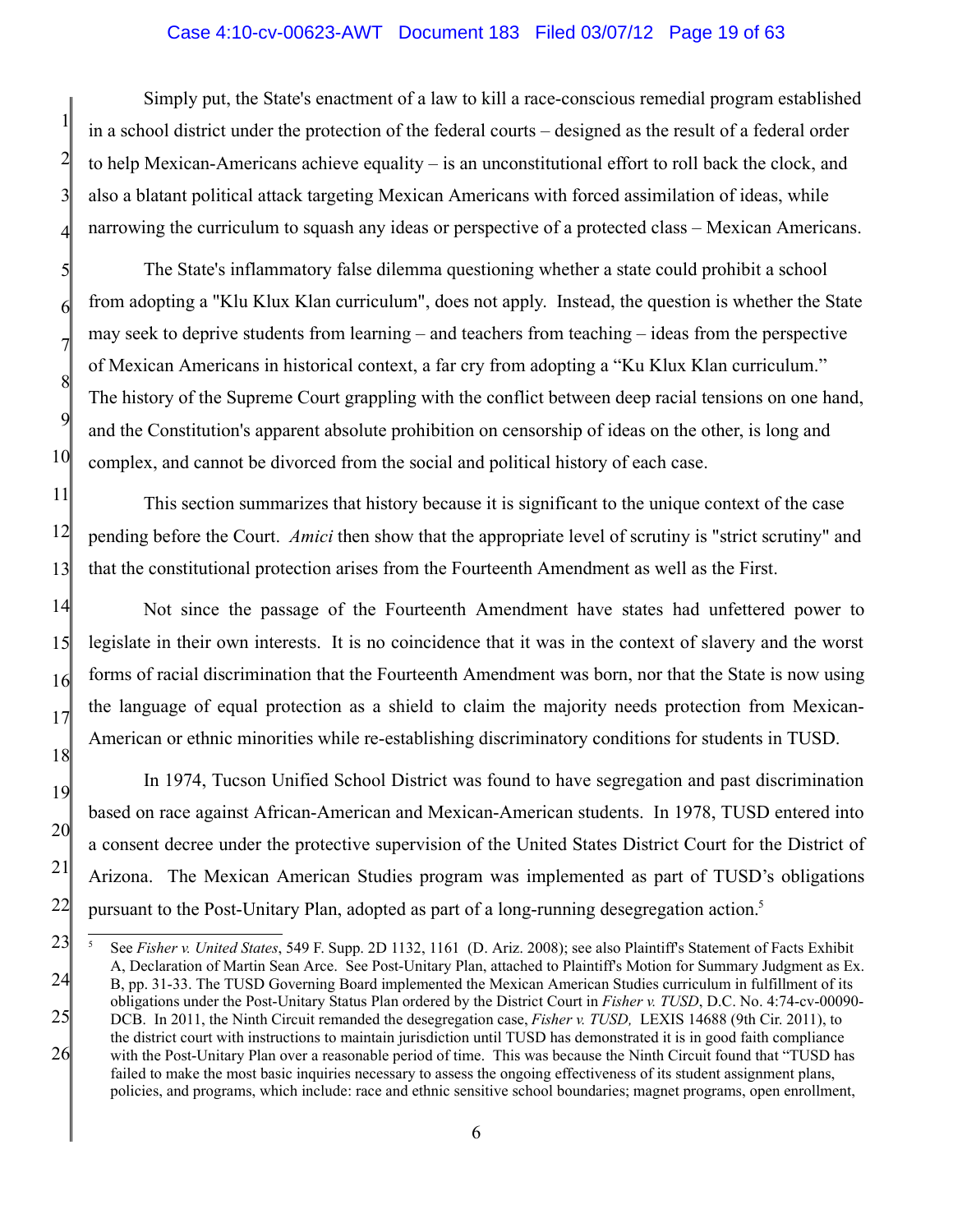Nearly 25 years earlier, *Brown v. Bd. of Education* held:

In approaching this problem, we cannot turn the clock back to 1868 when the [Fourteenth] Amendment was adopted, or even to 1896 when *Plessy v. Ferguson* was written. We must consider public education in the light of its full development and its present place in American life throughout the Nation. Only in this way can it be determined if segregation in public schools deprives these plaintiffs of the equal protection of the laws.

Today, **education is perhaps the most important function of state and local governments**. Compulsory school attendance laws and the great expenditures for education both demonstrate our recognition of the importance of education to our democratic society. It is required in the performance of our most basic public responsibilities, even service in the armed forces. It is the very foundation of good citizenship. **Today it is a principal instrument in awakening the child to cultural values**, in preparing him for later professional training, and in helping him to adjust normally to his environment. In these days, it is doubtful that any child may reasonably be expected to succeed in life if he is denied the opportunity of an education. Such an opportunity, where the state has undertaken to provide it, is a right which must be made available to all on equal terms...

### **A sense of inferiority affects the motivation of a child to learn.**

347 U.S. 483, 492-4, 74 S.Ct. 686, 98 L.Ed. 873 (1954) (emphasis added).

After *Brown I*, where the Supreme Court found that segregated schools violated the Fourteenth Amendment Equal Protection clause, the Court ordered further argument as to the remedies for the various violations. In *Brown II*, the case was remanded to each District Court where violations had been found, to design a desegregation plan for each school district in compliance with *Brown I,* with specific direction to the district courts to fashion and effectuate decrees guided by equitable principles characterized by a practical flexibility in shaping remedies and by a facility for adjusting and reconciling public and private needs. *Brown II*, 349 U.S. 294, 300, 75 S.Ct. 753, 99 L.Ed. 1083 (1955) (such cases call for the exercise of these traditional attributes of equity power).

Many Southern states resisted complying, including the infamous case of *Cooper v. Aaron*, 358 U.S. 1, 78 S.Ct. 1401, 3 L.Ed.2d 5, 3 L.Ed.2d 19 (1958), when President Eisenhower had to deploy armed federal troops to escort black students into white schools past obstructive administrators. Some schools went so far as to close down to avoid desegregating, but the Court said that was not an acceptable solution. *Griffin v. County School Bd.*, 377 U.S. 218, 84 S.Ct. 1226, 12 L.Ed.2d 256 (1964).

25 26

1

2

3

4

5

6

7

8

9

10

11

12

13

14

15

16

17

18

19

20

21

22

23

and providing an equal education to all students including those attending minority-identifiable schools." *Fisher*, at 1149. Various federal actions were part of the desegregation case: see *Underwood v. TUSD,* Case No. 4:87-cv-00949- ACM (D. Ariz. 1992); *Alvarez v. TUSD & Jasso v. TUSD*, Case No. 4:86-cv-00469-ACM, (D. Ariz. 1994).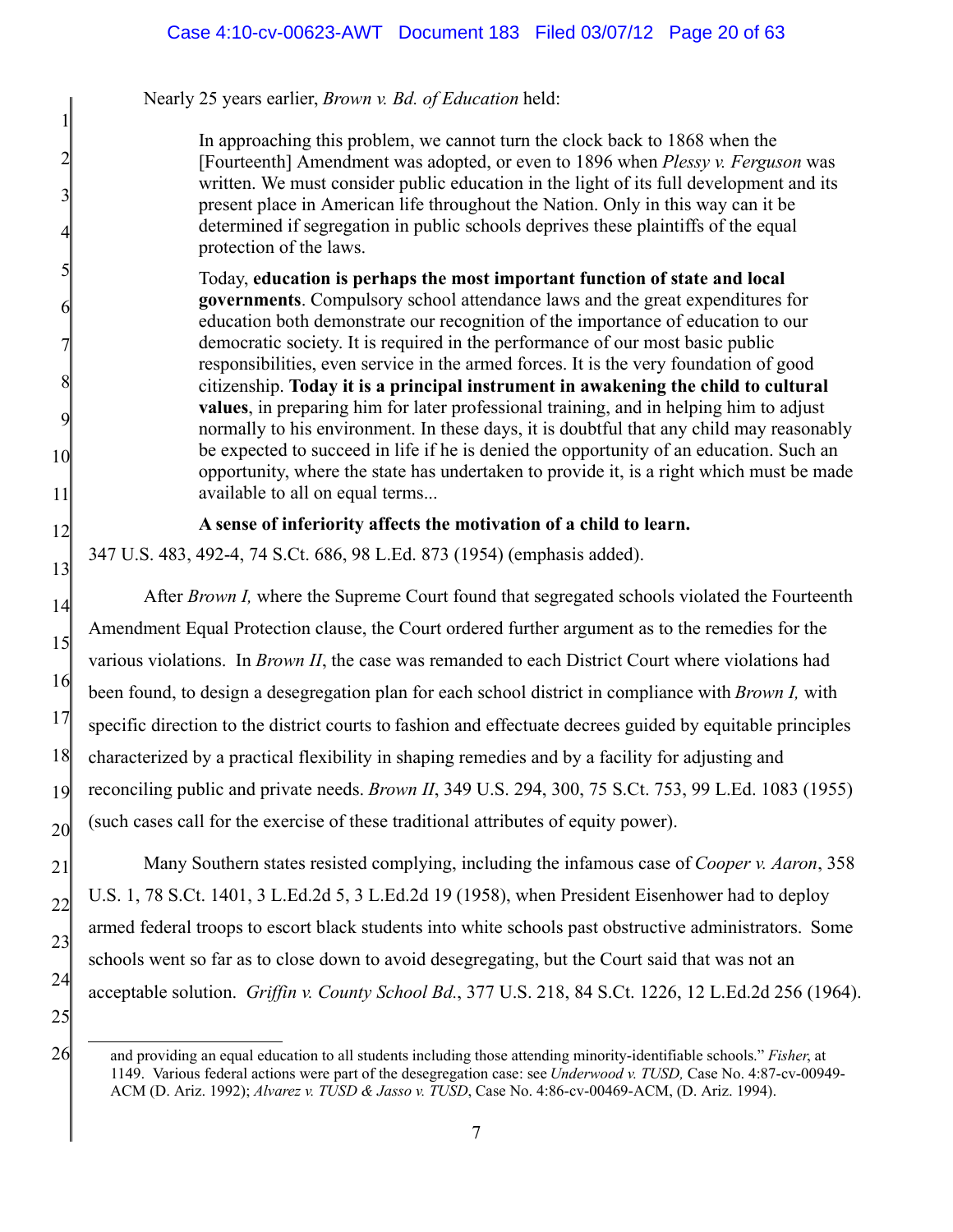In *Green v. County School Board*, a rural Virginia school designed a plan where students could choose which school to attend. Three years later, schools were again segregated. The Court stated: The obligation of the district courts, as it always has been, is to assess the **effectiveness** of a proposed plan in achieving desegregation. There is no universal answer to complex problems of desegregation; there is obviously no one plan that will do the job in every case. The matter must be assessed in light of the circumstances present and the options available in each instance. It is incumbent upon the school board to establish that its proposed plan promises meaningful and immediate progress toward disestablishing state-imposed segregation. **It is incumbent upon the district court to weigh that claim in light of the facts at hand and in light of any alternatives which may be shown as feasible and more promising in their effectiveness.** Where the court finds the board to be acting in good faith and the proposed plan to have real prospects for dismantling the state-imposed dual system 'at the earliest practicable date,' then the plan may be said to provide effective relief. Of course, the availability to the board of other more promising courses of action may indicate a lack of good faith; and **at the least it places a heavy burden upon the board to explain its preference for an apparently less effective method.** Moreover, whatever plan is adopted will require evaluation in practice, and the court should retain jurisdiction until it is clear that state-imposed segregation has been completely removed. *Green v. New Kent County School Board* , 391 U.S. 430, 439, 88 S.Ct. 1689, 20 L.Ed.2d 716 (1968). At first, remedies focused on eliminating "segregation", but in *Board of Education of Oklahoma City Public Schools v. Dowell*, the language shifted to "discrimination", and the Supreme Court explained that a school might still discriminate illegally even though it has been desegregated: The lower courts have been inconsistent in their use of the term "unitary." Some have used it to identify a school district that has completely remedied all vestiges of past discrimination... Under that interpretation of the word, a unitary school district is one that has met the mandate of *Brown v. Board of Education,* [II], and *Green v. New Kent County School Board,...* Other courts, however, have used "unitary" to describe any school district that has currently desegregated student assignments, whether or not that status is solely the result of a court-imposed desegregation plan. **In other words, such a school district could be called unitary and nevertheless still contain vestiges of past discrimination.** *Dowell*, 498 U.S. 237, 245, 111 S.Ct. 630, 112 L.Ed.2d 715(1991) (internal citations omitted) (emphasis added). In 1978, the Supreme Court began deciding cases where the complaint was filed by white plaintiffs challenging a racial classification designed to benefit minorities rather than burden them, otherwise known as "affirmative action". In *California v. Bakke*, 438 U.S. 265, 98 S.Ct. 2733, 57 L.Ed.2d 750 (1978), the Court found that an outright set-aside of places at the university for minority 1 2 3 4 5 6 7 8 9 10 11 12 13 14 15 16 17 18 19 20 21 22 23 24 25 26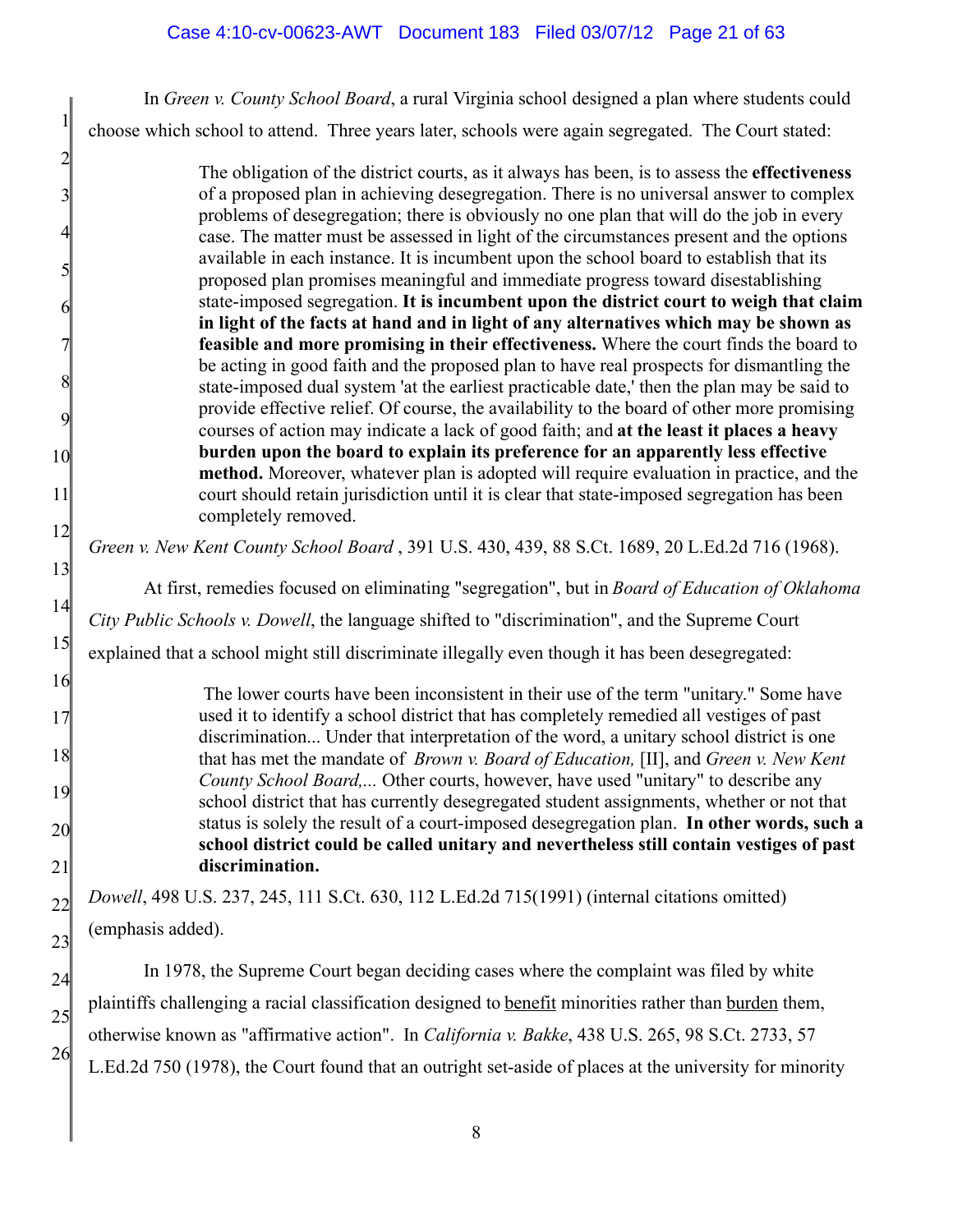### Case 4:10-cv-00623-AWT Document 183 Filed 03/07/12 Page 22 of 63

students was invalid because it placed an unconstitutional burden on white students who were displaced, and thus began the discussion about what level of scrutiny is appropriate for racial classifications intended to benefit minorities. The more liberal justices argued for a lower standard of scrutiny because they believed states should be allowed to remedy past discrimination by using racial classifications, and strict scrutiny is usually fatal to any such law. Also, the liberal justices argued that, because the motivations were benign, there was no longer the need to demand such high levels of justification. 1 2 3 4 5 6

Ideologically conservative justices, on the other hand, argued for strict scrutiny because they claimed that any racial classification harms minorities even if it is not intended to do so. Justice Thomas wrote:

7

8

9

10

11

12

13

14

15

16

17

18

19

20

21

22

23

Frederick Douglass, speaking to a group of abolitionists almost 140 years ago, delivered a message lost on today's majority:

"[I]n regard to the colored people, there is always more that is benevolent, I perceive, than just, manifested towards us. What I ask for the negro is not benevolence, not pity, not sympathy, but simply *justice.* The American people have always been anxious to know what they shall do with us .... I have had but one answer from the beginning. Do nothing with us! Your doing with us has already played the mischief with us. Do nothing with us! If the apples will not remain on the tree of their own strength, if they are worm-eaten at the core, if they are early ripe and disposed to fall, let them fall! ... And if the negro cannot stand on his own legs, let him fall also. All I ask is, give him a chance to stand on his own legs! Let him alone! ... [Y]our interference is doing him positive injury."...

Like Douglass, I believe blacks can achieve in every avenue of American life without the meddling of university administrators. Because I wish to see all students succeed whatever their color, I share, in some respect, the sympathies of those who sponsor the type of discrimination advanced by the University of Michigan Law School (Law School). **The Constitution does not, however, tolerate institutional devotion to the status quo in admissions policies when such devotion ripens into racial discrimination.**

*Grutter v. Bollinger et al.,* 539 u.s. 306, 349-50, 123 S. Ct. 2325, 156 L. Ed. 2d 304 (2003) (Thomas, J., concurring in part and dissenting in part) (bold emphasis added).

Consequently, strict scrutiny became the applicable standard, which means that for an ethnic or racial classification to be upheld, the state must show a compelling interest in the outcome, and that the remedy chosen is narrowly tailored to achieve the desired outcome. Strict scrutiny has its origins in the 24 25 26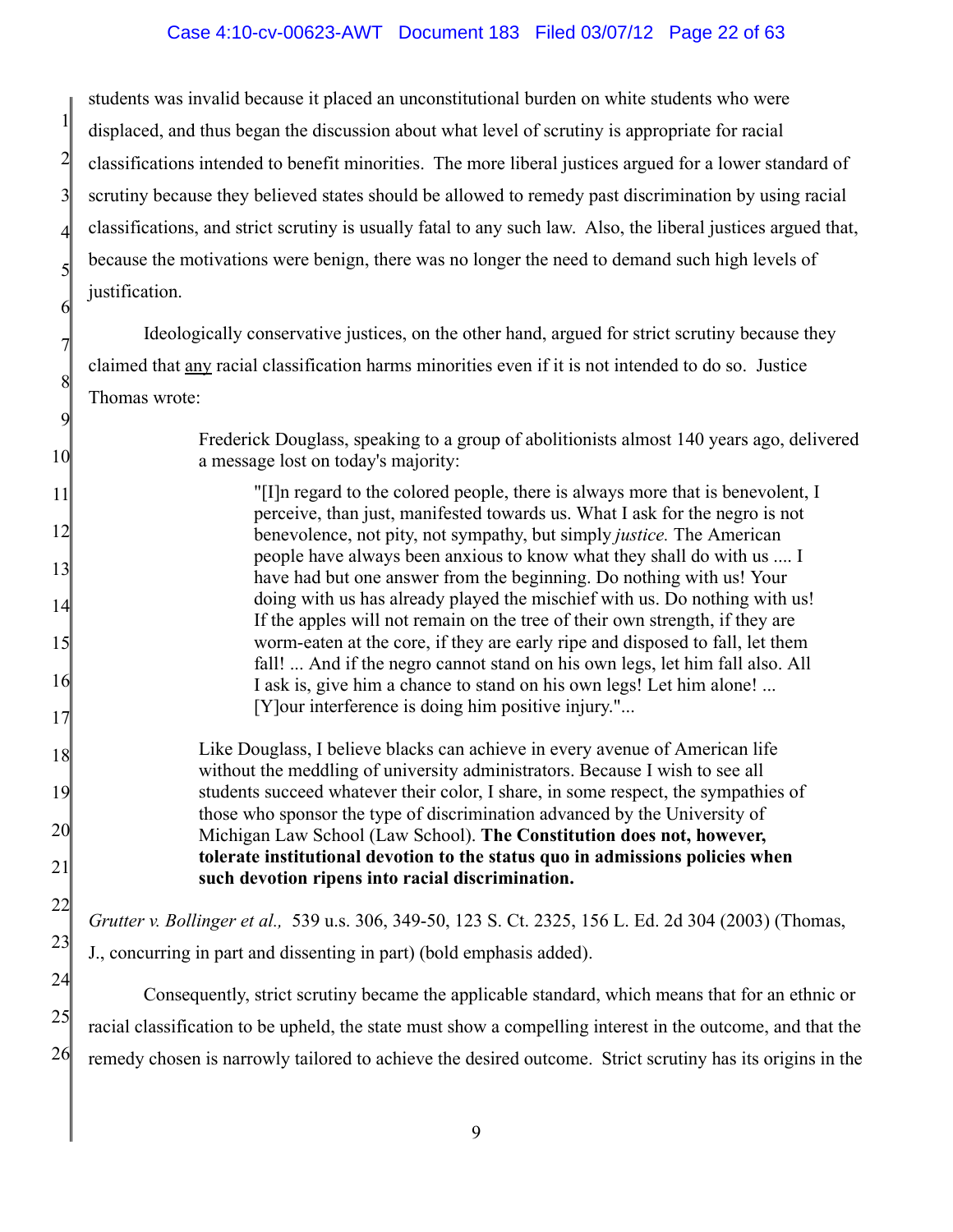Japanese internment case of *Korematsu v. United States*, 323 U. S. 214, 65 S.Ct. 193, 89 L.Ed. 194 (1944). The *Korematsu* Court held that the government's interest in national security constituted a "pressing public necessity" justifying classification by national origin, essentially suspending Fourth & Fifth Amendment rights and incarcerating all Japanese nationals in the United States without reasonable suspicion, probable cause, or due process. Because the consequences of racial classification are so dire, a classification must also be narrowly tailored so as to achieve the ends desired, and not use the scheme beyond what is necessary. In *Brown I*, the Court found that education was a similarly compelling governmental interest because education underpins the successful functioning of society. Justice Scalia also supported strict scrutiny in the context of affirmative action programs, and outlined his view of how such a law might pass: 1 2 3 4 5 6 7 8

9

10

11

12

13

14

15

16

17

18

19

20

21

25

26

In my view there is only one circumstance in which the States may act *by race* to "undo the effects of past discrimination": **where that is necessary to eliminate their own maintenance of a system of unlawful racial classification.** …. **This distinction explains our school desegregation cases, in which we have made plain that States and localities sometimes have an obligation to adopt race-conscious remedies.** While there is no doubt that those cases have taken into account the continuing "effects" of previously mandated racial school assignment, we have held those effects to justify a race-conscious remedy only because we have concluded, in that context, that they perpetuate a "dual school system." **We have stressed each school district's constitutional "duty to** *dismantle* **its dual system," and have found that "[e]ach instance of a failure or refusal to fulfill this affirmative duty** *continues the violation* **of the Fourteenth Amendment." Concluding in this context that raceneutral efforts at "dismantling the state-imposed dual system" were so ineffective that they might "indicate a lack of good faith,", we have permitted,** as part of the local authorities' "affirmative duty to disestablish the dual school system[s]," such voluntary (that is, noncourt-ordered) measures as attendance zones drawn to achieve greater racial balance, and out-of-zone assignment by race for the same purpose. While thus permitting **the use of race to** *de* **classify racially classified students, teachers, and educational resources**, however, we have also made it clear that the remedial power extends no further than the scope of the continuing constitutional violation. And it is implicit in our cases that after the dual school system has been completely disestablished, the States may no longer assign students by race.

Our analysis in *Bazemore v. Friday, supra,* [478 U.S. 385, (1986)] reflected our unwillingness to conclude, outside the context of school assignment, that the continuing effects of prior discrimination can be equated with state maintenance of a discriminatory system. 22 23 24

*City of Richmond v. Croson Company* , 488 U.S. 469, 524-5, 109 S.Ct. 706, 102 L.Ed.2d 854 (1989)

(Scalia, J., concurring) (bold emphasis added, italics in original) (citation added).

In *Grutter*, the majority found that the school's interest in having a diverse student body met the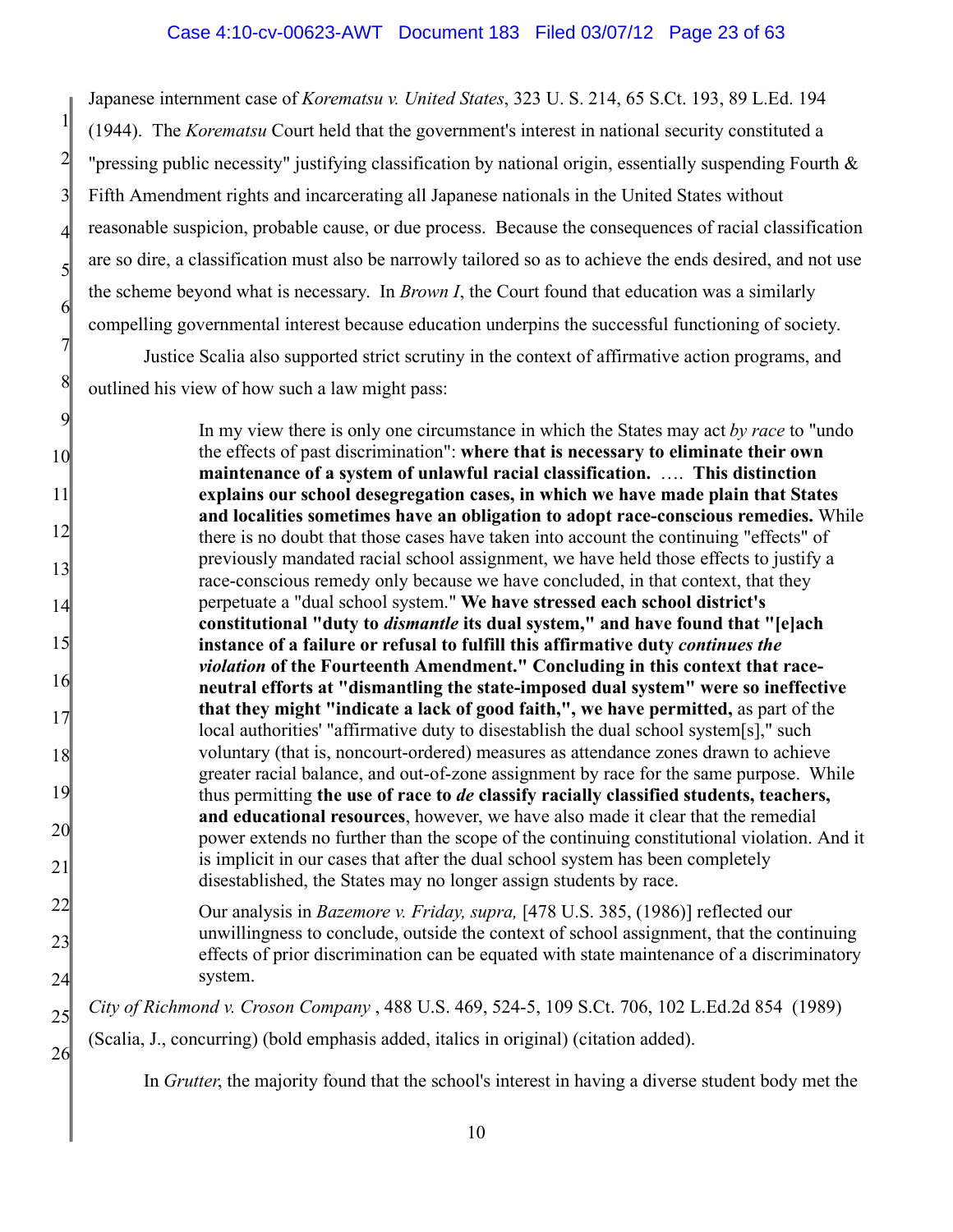"compelling interest" requirement, therefore the university could use race-conscious measures to remedy past discrimination. Justice Thomas, in a lengthy concurrence/dissent, points out that none of the evidence presented shows that the interest of "diversity" asserted by the school will remedy the gap in achievement between black and white students, and also that the line between classifications that benefit, and those that burden, a protected class is not as clear as the majority would like to believe: 1 2 3 4

5

6

7

8

9

10

11

12

13

25

26

"[D]iversity," for all of its devotees, is more a fashionable catchphrase than it is a useful term, especially when something as serious as racial discrimination is at issue. Because the Equal Protection Clause renders the color of one's skin constitutionally irrelevant to the Law School's mission, I refer to the Law School's interest as an "aesthetic." That is, the Law School wants to have a certain appearance, from the shape of the desks and tables in its classrooms to the color of the students sitting at them.

I also use the term "aesthetic" because I believe it underlines the ineffectiveness of racially discriminatory admissions in actually helping those who are truly underprivileged. Cf. *Orr v. Orr*, 440 U. S. 268, 283 [99 S.Ct. 1102, 59 L.Ed.2d 306 (1979)] (1979) (noting that **suspect classifications are especially impermissible when "the choice made by the State appears to redound ... to the benefit of those without need for special solicitude"**). It must be remembered that the Law School's racial discrimination does nothing for those too poor or uneducated to participate in elite higher education and therefore presents only an illusory solution to the challenges facing our Nation.

*Grutter*, 539 U.S. at 354 (Thomas, J. concurring in part and dissenting in part, fn. 3) (emphasis added). Here, the State Defendants are under a similar obligation to remedy past discrimination in TUSD, and also to do so without displacing white students: to achieve effective, and not just aesthetic equality under the law. The Mexican-American Studies program, as part of the Post-Unitary Plan for TUSD, effectively satisfied the mandate of *Brown I* and *II*, as well as *Grutter* with respect to Mexican-American students in TUSD, and was a permissible race-conscious remedial program. No white students have been displaced, but rather, Mexican-American students have been advanced and the achievment gap closed via a curriculum which is an "instrument in awakening the child to cultural values", *Brown I,* 347 U.S. at 493. Therefore the new Arizona law which dismantles such an effective program – a remedial effort that arose due to a history of equal protection violations in TUSD – undoubtedly violates the Equal Protection clause of the Fourteenth Amendment just as surely as the Virginia laws closing schools in *Griffin*, and the permitting of voluntary segregation in *Green*. 14 15 16 17 18 19 20 21 22 23 24

Indeed, forcing a colorblind educational perspective is akin to Southern states' unconstitutional efforts to impose "colorblind" assignment policies after *Brown I* – these policies were unconstitutional. As Justice Stevens explained in *United States v. Paradise*, 480 U.S. 149, 107 S.Ct. 1053, 94 L.Ed.2d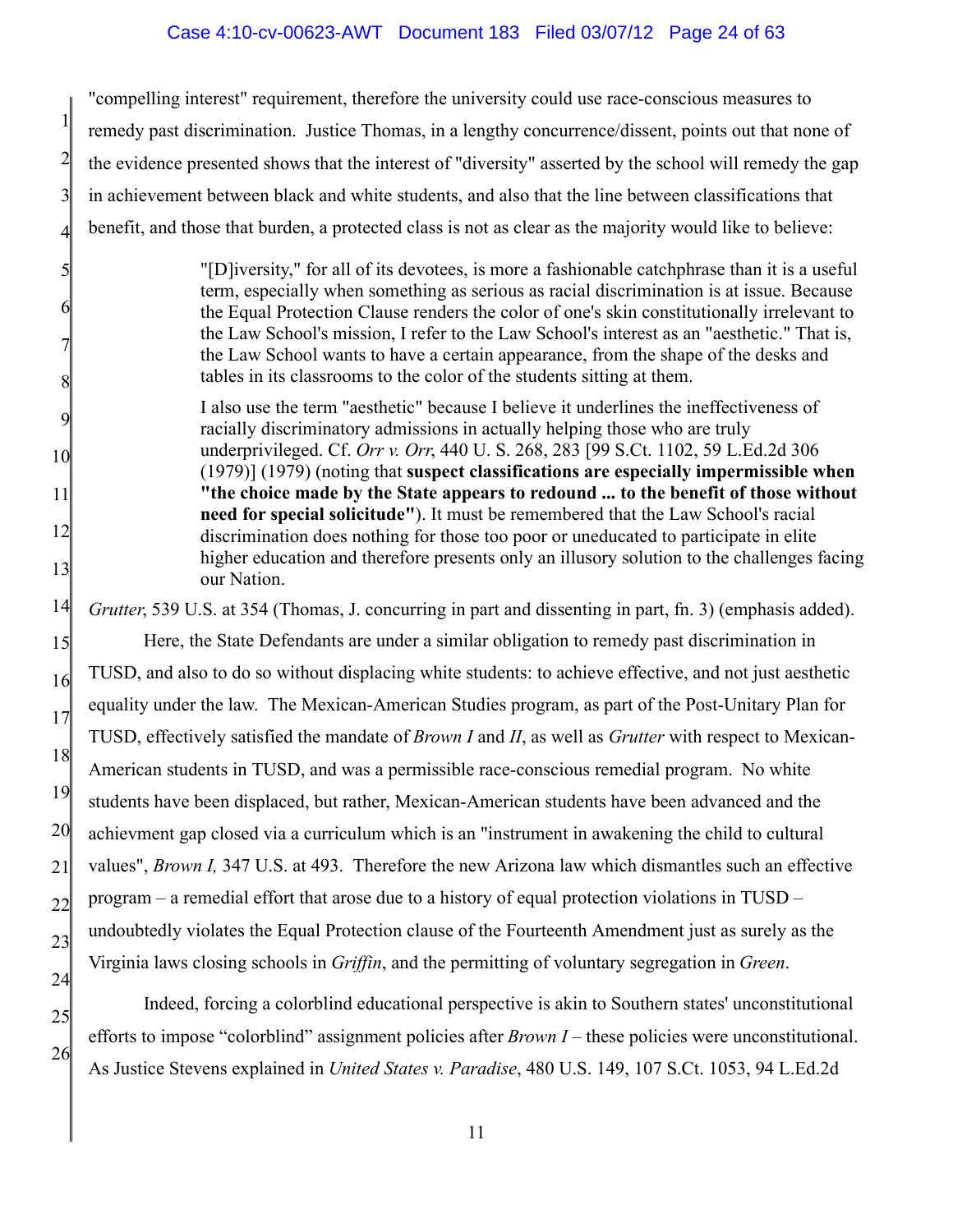203 (1987) (concurring):

1

2

3

4

5

6

7

8

9

10

11

26

A unanimous Court held in *North Carolina State Board of Education v. Swann* , 402 U. S. 43 (1971), a case decided on the same day as *Swann v. Charlotte-Mecklenburg Board of Education*, that **the State's Anti-Busing Law, which prohibited assignment of any student on account of race** or for the purpose of creating a racial balance in the schools, conflicted with the State's duty to remedy constitutional violations. **We observed:"[T]he statute exploits an apparently neutral form to control school assignment plans by directing that they be `color blind'; that requirement, against the background of segregation, would render illusory the promise of Brown v. Board of Education, 347 U. S . 483 (1954)**. **Just as the race of students must be considered in determining whether a constitutional violation has occurred, so also must race be considered in formulating a remedy. To forbid, at this stage, all assignments made on the basis of race would deprive school authorities of the one tool absolutely essential to fulfillment of their constitutional obligation** to eliminate existing dual school systems. "**Similarly, the flat prohibition** against assignment of students for the purpose of creating a racial balance **must inevitably conflict with the duty of school authorities** to disestablish dual school systems. As we have held in Swann, the Constitution does not compel any particular degree of racial balance or mixing, but when past and continuing constitutional violations are found, some ratios are likely to be useful starting points in shaping a remedy." 402 U. S., at 45-46.

Particularly offensive to this longstanding history of Equal Protection jurisprudence, is the State's use of the language of discrimination in a statute which in effect, "appears to redound... to the benefit of those without need for special solicitude". *Orr v. Orr*, 440 U.S. 268, 283, 99 S.Ct. 1102, 59 L.Ed.2d 306 (1979) (quoted by Thomas, J. in *Grutter, supra*). Just as Justice Thomas described, the motivations - whether benevolent, malign, or neutral - behind a statute which classifies according to race, may not always be clear or pure. The State itself admits that there are other laws which prohibit the teaching of the overthrow of the United States government, therefore the improper motivations behind this Arizona law, which is not only unnecessary, but also violates the Constitution, are suspect at the very least. 12 13 14 15 16 17 18 19

The State's claim of needing the force of law to protect the majority from the hatred and resentment of minority Mexican-Americans has no basis in fact or law, whereas Mexican-Americans' need for the protection of the Federal government from discrimination of the State not only has a basis in fact and history, but also in United States Supreme Court precedent. The State of Arizona's protestations of victimhood from an alleged problem of teaching of "ethnic solidarity" that has resulted in purported "ethnic resentment" are too recent, and too conveniently timed in the history of racial discrimination in Arizona, to be given any merit by this Court. 20 21 22 23 24 25

Our history is replete with examples of discrimination in education ranging from outright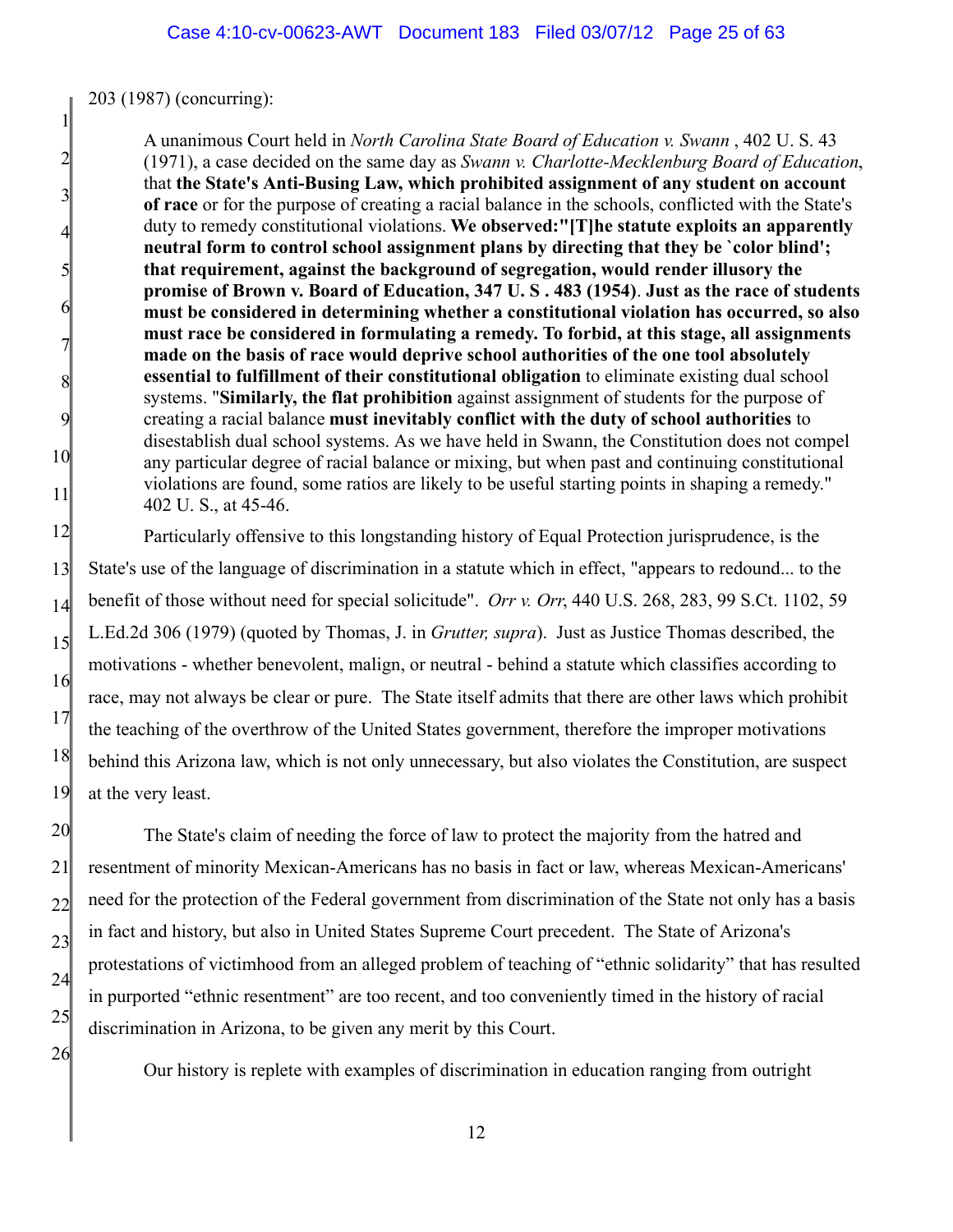prohibition to strict controls and segregation, as discussed above. *E.g., Knight v. State of Ala.*, 787 F.Supp. 1030, 1046, 1067 (N.D. Ala., 1991) (discussing Antebellum prohibitions in most Southern states against teaching all Black people, slaves and freemen, as well as the subsequent post-Civil War Black Codes, noting: "**One of the forms of subordination was the rigid control by whites of black education. Most whites wanted blacks educated, if at all, only to the minimum level necessary** to provide semi-skilled labor." (emphasis added) 3 5

1

2

4

11

24

The Arizona law was enacted out of fear that the program was empowering collective ethnic solidarity while promoting ethnic resentment, in the context of fear of alleged overthrow of the Government. See Nicholas B. Lundholm, *Cutting Class: Why Arizona's Ethnic Studies Ban Won't Ban Ethnic Studies*, 53 Ariz. Law Rev. 1041 (2011). The State demands that students must view themselves only as individuals and not as part of an oppressed ethnic group with any ethnic solidarity, and that the state has the right to compel this ideological conformity and assimilation in the classroom -- even in the face of historic unconstitutional and inequitable educational treatment of Mexican Americans and Blacks, and past racial discrimination in TUSD and in Arizona. 6 7 8 9 10 12

 The Arizona law is based on unfounded irrational fear of insurrection by Mexican-Americans and is a form of educational discrimination that should be struck down on its face or as applied.<sup>[6](#page-25-0)</sup> 13 14

Laws which are otherwise neutral on their face, but which are really aimed at the unjust oppression of a particular class of people cannot withstand Constitutional muster. In *Plyler v. Doe*, 457 US 202, 102 S.Ct. 2382, 72 L.Ed.2d 786 (1982), the Supreme Court rejected imposing restrictions on educating "alien children" even though this group was not a suspect classification that would automatically mandate strict scrutiny. The Court nonetheless struck down a Texas law prohibiting the education of alien (Mexican) children present without documentation, finding that it unconstitutionally targeted an innocent class of people with the unconscionable and irrational result of creating an permanent illiterate underclass. 15 16 17 18 19 20 21

In *William Truax v. Mike Raich*, 239 U.S. 33, 41-43, 36 S.Ct. 7, 60 L.Ed. 131 (1915), the Supreme Court struck down an Arizona law restricting hiring based on alienage – statutorily requiring 22 23

<span id="page-25-0"></span>The language in the Arizona law does not fall neatly into any traditional "facial" classification analysis, but there is no doubt from *Amici's* perspective that the ban on "ethnicity" vis-a-vis the majority population is evident from the sole legislative focus on the Mexican American Studies program for enacting the law, and the prohibition of courses promoting "ethnic solidarity" or courses designed for a particular "ethnic" group, and the statute's exemption for assignment based on performance specifically including "English language [capability]" that "may result in a disparate impact by ethnicity," and exemption for courses for "Native Americans" required by federal law. See A.R.S. § 15-112. 25 26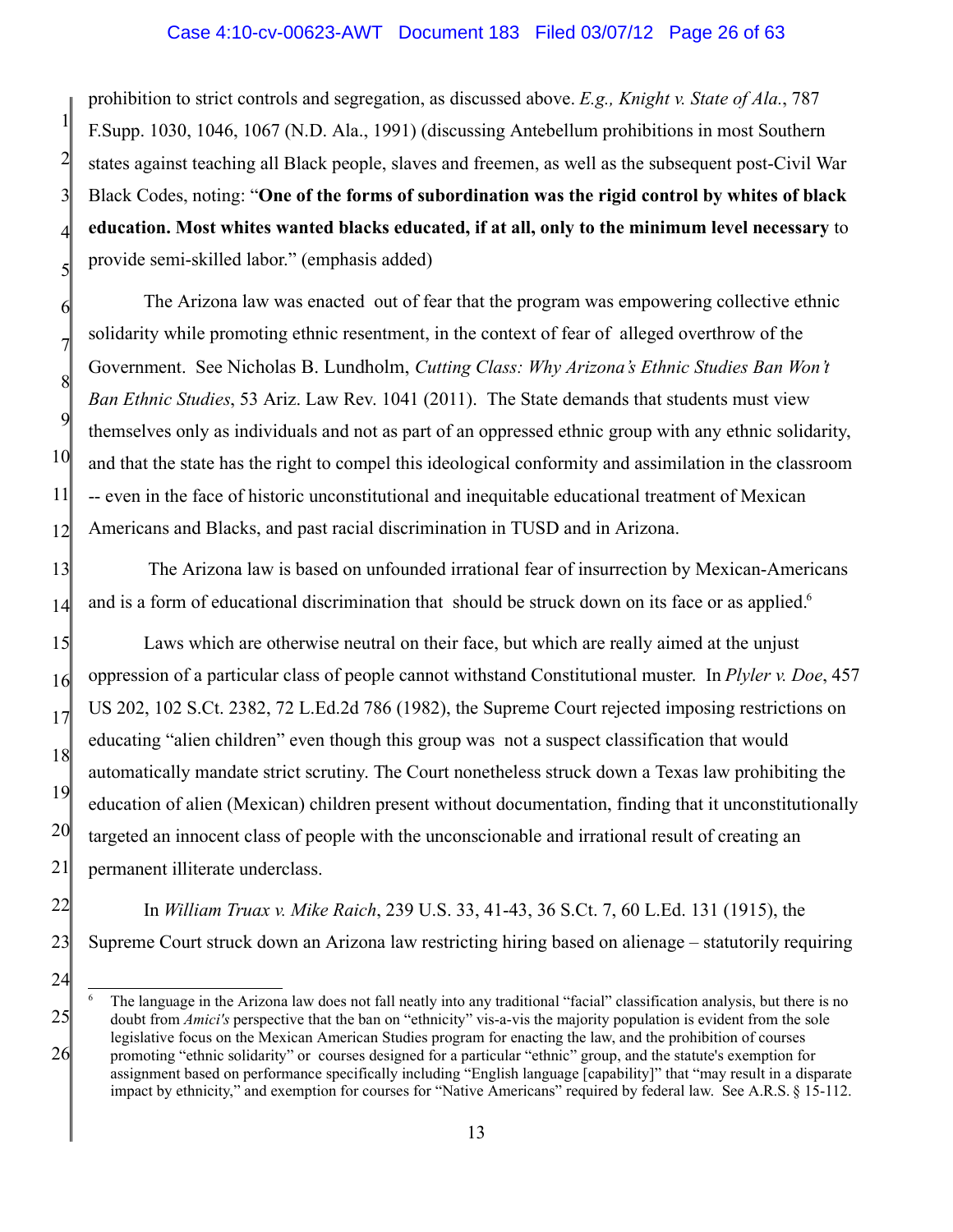### Case 4:10-cv-00623-AWT Document 183 Filed 03/07/12 Page 27 of 63

hiring 80 percent "native born citizens" or "qualified electors" – as violating equal protection, noting that if the ability to work "could be refused based on race and nationality, the prohibition of the denial to any person of the equal protection of the laws would be a barren form of words." Not only was the application of that law struck down and the lower court's injunction against enforcement upheld – though the worker had not yet been fired – the Court also declared the law unconstitutional by rejecting the classification and its premise that the state had unlimited power to restrict aliens from work, holding that "the discrimination is against aliens... and in our opinion clearly falls under the condemnation of the fundamental law." *Truax*, 239 U.S. at 43. In other cases, the Supreme Court has struck down laws where the language was purportedly neutral. *Oyama v. California*, 332 U.S. 633, 648, 68 S.Ct. 269, 92 L.Ed. 249 (1948) (Black, J., concurring) (noting that California's Alien Land Law, was held to be unconstitutional on basis of national origin, because it "in actual effect singles out aliens of Japanese ancestry …. although the statute [did] not name the Japanese as such" and its terms also applied to "a comparatively small number of aliens from other countries"). 1 2 3 4 5 6 7 8 9 10 11

Even *Plessy v. Ferguson*, 163 US 537, 16 S.Ct. 1138, 41 L.Ed. 256 (1896), which mistakenly held that the 14th Amendment did not bar separate but equal treatment of blacks, correctly recognized that there are still limits to state power to regulate for the public order in that such laws must be enacted in "good faith for the promotion for the public good, and not for the annoyance or oppression of a particular class." Thus, laws which are otherwise neutral on their face, but which are really aimed at the unjust oppression of a particular class of people, cannot pass Constitutional muster: 12 14 15

> every exercise of the police power must be reasonable, and extend only to such laws as are enacted in good faith for the promotion for the public good, and not for the annoyance or oppression of a particular class. Thus in *Yick Wo [v. Hopkins,* 118 U.S. 356, 6 S.Ct. 1064, 30 L.Ed. 220 (1886)], it was held by this court that a municipal ordinance of the city of San Francisco, to regulate the carrying on of public laundries within the limits of the municipality, violated the provisions of the Constitution of the United States, if it conferred upon the municipal authorities arbitrary power, at their own will, and without regard to discretion, in the legal sense of the term, to give or withhold consent as to persons or places, without regard to the competency of the persons applying, or the propriety of the places selected for the carrying on of the business. It was held to be a covert attempt on the part of the municipality to make an arbitrary and unjust discrimination against the Chinese race.

*Plessy*, at 550.

13

16

17

18

19

20

21

22

23

24

25

26

Strict scrutiny applies, whether as the result of the existing embrace of the Equal Protection scrutiny in TUSD from the desegregation order and prior discrimination and inequality findings, or as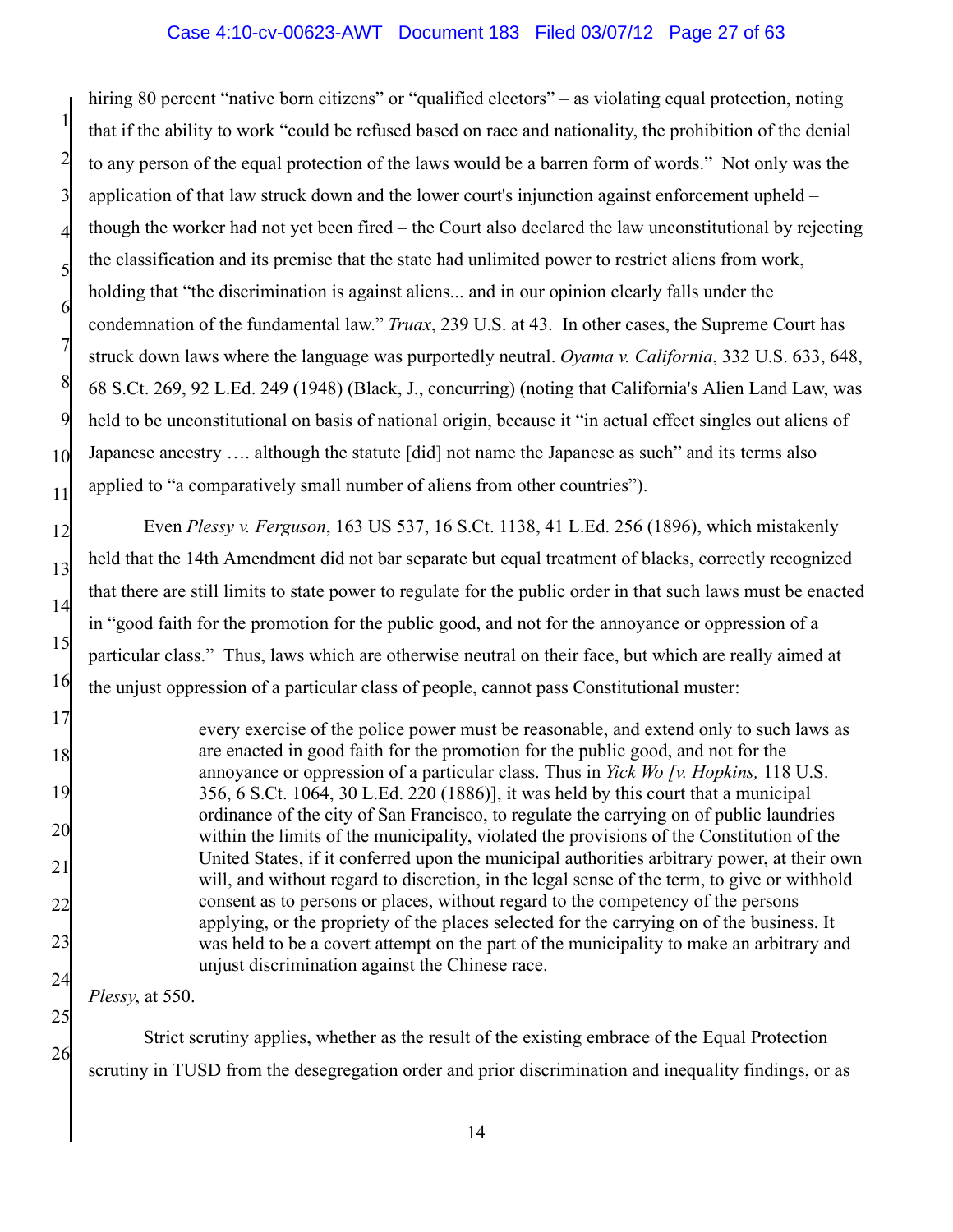### Case 4:10-cv-00623-AWT Document 183 Filed 03/07/12 Page 28 of 63

the result of Arizona's vague and intolerable law improperly discriminating against Mexican Americans by prohibiting ideas and perspectives. Even if the analysis were something less than strict scrutiny, the law still fails for these reasons.

 B . Arizona Has Unconstitutionally Targeted Mexican-American Studies, Students And Teachers Through An Impermissibly Vague And Standardless Law That Violates Both Equal Protection And First Amendment Protections For Public School Students And Teachers, Using Discriminatory And Improper Government Viewpoint Censorship Of Ethnicity And Related Ideas That Are Based On Racial And National Origin Classifications.

As explained above, Mexican-Americans are a protected class under the Equal Protection Clause, as are other ethnic groups based on race or national origin. Even without the protection afforded by *Brown I* & *II* and it's successors, the state still may not prohibit a viewpoint with which it disagrees, especially when it openly discriminates against ethnic groups like Mexican Americans from having their their viewpoints or ideas on solidarity expressed. Here, the viewpoint is that of Mexican Americans through the study of and the perspective and ideas of Mexican-Americans. Arizona's law constitutes not only unconstitutional violation of Equal Protection, but also the First Amendment, through the use of impermissibly vague and racially-based view-point specific restrictions.

In *Yick Wo v. Hopkins,* 118 U.S. 356, 6 S.Ct. 1064, 30 L.Ed. 220 (1886), the government purported to pass a neutral law addressing only ordinary municipal issues which would normally fall fully within its discretion -- building ordinances – but in reality, the government's law was actually an effort to target the Chinese community to prevent them from operating laundry businesses. Just as the government in *Yick Wo* was really targeting a class of people with a law, that in all other situations would be fully within their purview, and subject only to rational basis scrutiny, the government here similarly purports to have full authority to express "government speech" via the school curriculum – an area normally within their full discretion – but the reality is that Arizona's law is actually targeting a class of people – here, Mexican-Americans.

Significantly, the State commissioned its own "independent audit" of the Mexican American Studies program by the Cambium Group which ultimately praised the program and found no evidence that the program violated the new law, yet the State still found the program in violation.<sup>[7](#page-27-0)</sup> The States' treatment of the Audit casts the light of truth onto the State's discriminatory purpose. When the results

26

<span id="page-27-0"></span><sup>7</sup>See Cambium Learning Group, Inc. Audit Report, at pp. 42, 50, 66-67. The Report is hereafter referred to as "Cambium Report" or "Audit." The entire 120-page Cambium Report is filed in four sections at Ct. Doc. Nos. 84-1, 85, 86 and 87.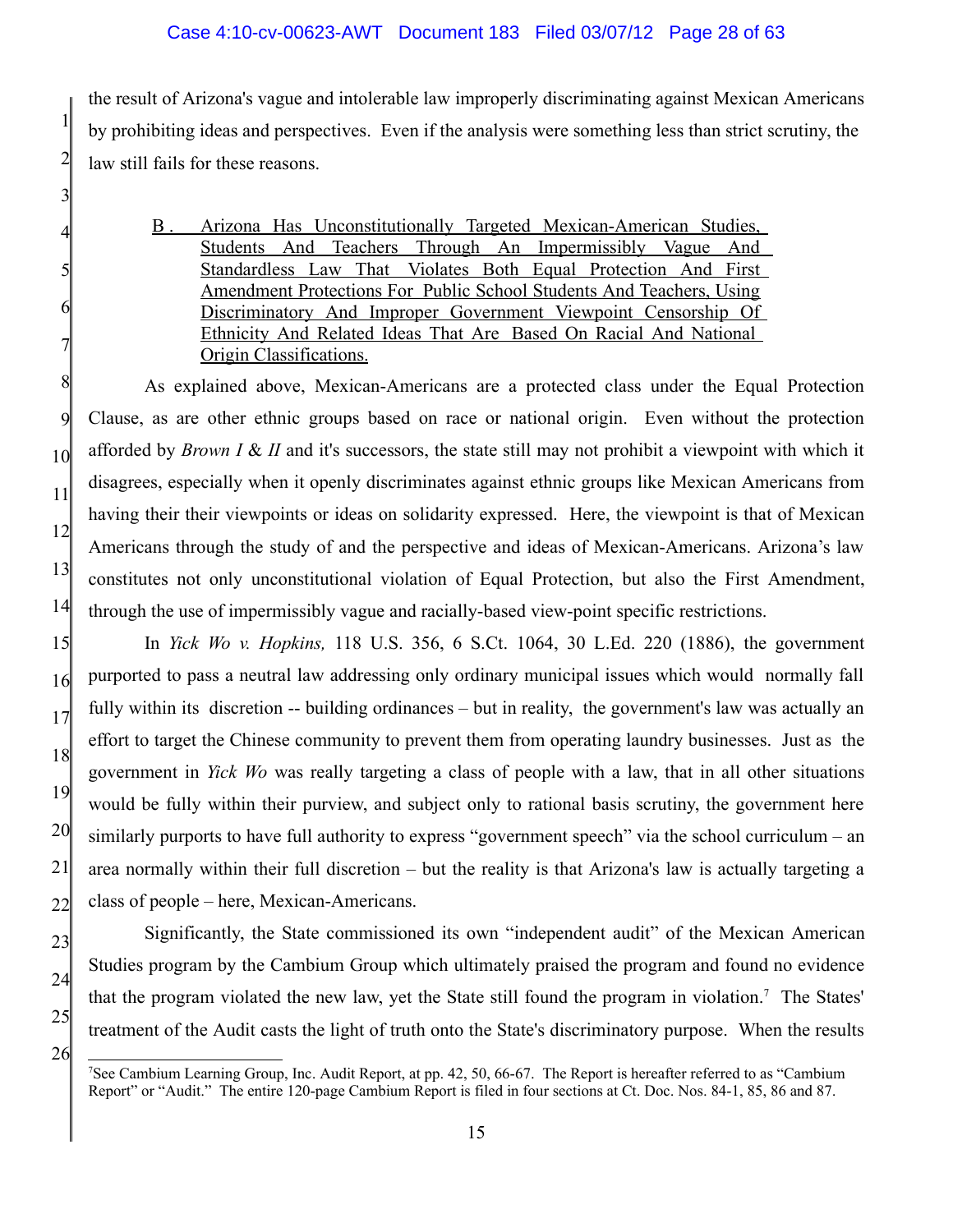### Case 4:10-cv-00623-AWT Document 183 Filed 03/07/12 Page 29 of 63

were not what was desired by the State, the State Superintendent of Schools first misled the public by implying that the Audit supported finding the program in violation, and then later asserted that his independent Audit was somehow a "whitewash."[8](#page-28-0) Further evidence of discriminatory purpose is the unusual law passed here, given that Arizona statutorily leaves curriculum discretion with local school boards. See A.R.S § 15-341(A)(5) (2011) ("[School district] governing board shall . . . [p]rescribe the curricula.") and  $\S$  15-701(C)(1). The State's discretion to regulate curriculum is in practice being used to oppress a class of people and suppress their perspective and ideas– here, Mexican Americans. 1 3 5

> *1. Under the First Amendment, states may not ban teaching consideration of ethnicity as a group or silence related viewpoints, or target a protected class in this manner while establishing a pall of orthodoxy in a curriculum. Here, the MAS program has been dismantled based on regulation of speech that refers not only to content, but impacts a protected class under the Fourteenth Amendment.*

The State's asserted right to control curriculum does not permit the State to impose a pall of orthodoxy in curriculum which directly and sharply implicates the rights of ethnic and racial groups in a manner that devalues ethnicity and which seeks to whitewash any ethnicity from the curriculum. The State cannot use its discretion to enact curriculum as a First Amendment shield to irrationally suppress viewpoints based on perspectives of Mexican Americans and national origin in simultaneous violation of the Equal Protection clause and First Amendment. 11 12 13 14 15

The First Amendment provides:

2

4

6

7

8

9

10

16

17

18

19

21

- Congress shall make no law respecting an establishment of religion, or prohibiting the free exercise thereof; or abridging the freedom of speech, or of the press; or the right of the people peaceably to assemble, and to petition the Government for a redress of grievances.
- United States Constitution, Amendment I. 20

<span id="page-28-0"></span>Scholars agree that the Free Speech clause of the First Amendment had its origins as a reaction

<sup>8</sup> The largest newspaper in Arizona criticized the Arizona State Superintendent of Public Instruction in an editorial for misleading the public about the results of the Cambium Audit by presenting it during his press conference releasing his findings that the program violated the law, when the State's own Audit actually "lavishly" praised the program and found no evidence of resentment or a violation but instead a program focused on peace. Arizona Republic, Editorial Opinion, Feb. 23, 2012, available at [http://www.azcentral.com/arizonarepublic/opinions/articles/2011/06/17/20110617tucson](http://www.azcentral.com/arizonarepublic/opinions/articles/2011/06/17/20110617tucson-ethics-studies-john-huppenthal-editorial.html)[ethics-studies-john-huppenthal-editorial.html;](http://www.azcentral.com/arizonarepublic/opinions/articles/2011/06/17/20110617tucson-ethics-studies-john-huppenthal-editorial.html) see "John Huppenthal's Whopper on Ethnic Studies: Cambium Report 22 23 24

Doesn't Back Hup's Declaration that Tucson's MASD Program Violates State Law," June 16, 2011, Steven Lemons, Phoenix New Times; [http://blogs.phoenixnewtimes.com/bastard/2011/06/john\\_huppenthals\\_big\\_lie\\_on\\_et.php.](http://blogs.phoenixnewtimes.com/bastard/2011/06/john_huppenthals_big_lie_on_et.php)) Later, this state official claimed on public television during a nationally televised CNN interview that "It was obvious to us that the audit was a whitewash, didn't truly represent what was going on in the classes." (CNN News, aired on September 14, 2011, transcript available online at CNN Archives [http://archives.cnn.com/TRANSCRIPTS/1109/14/cnr.07.html.](http://archives.cnn.com/TRANSCRIPTS/1109/14/cnr.07.html)) 25 26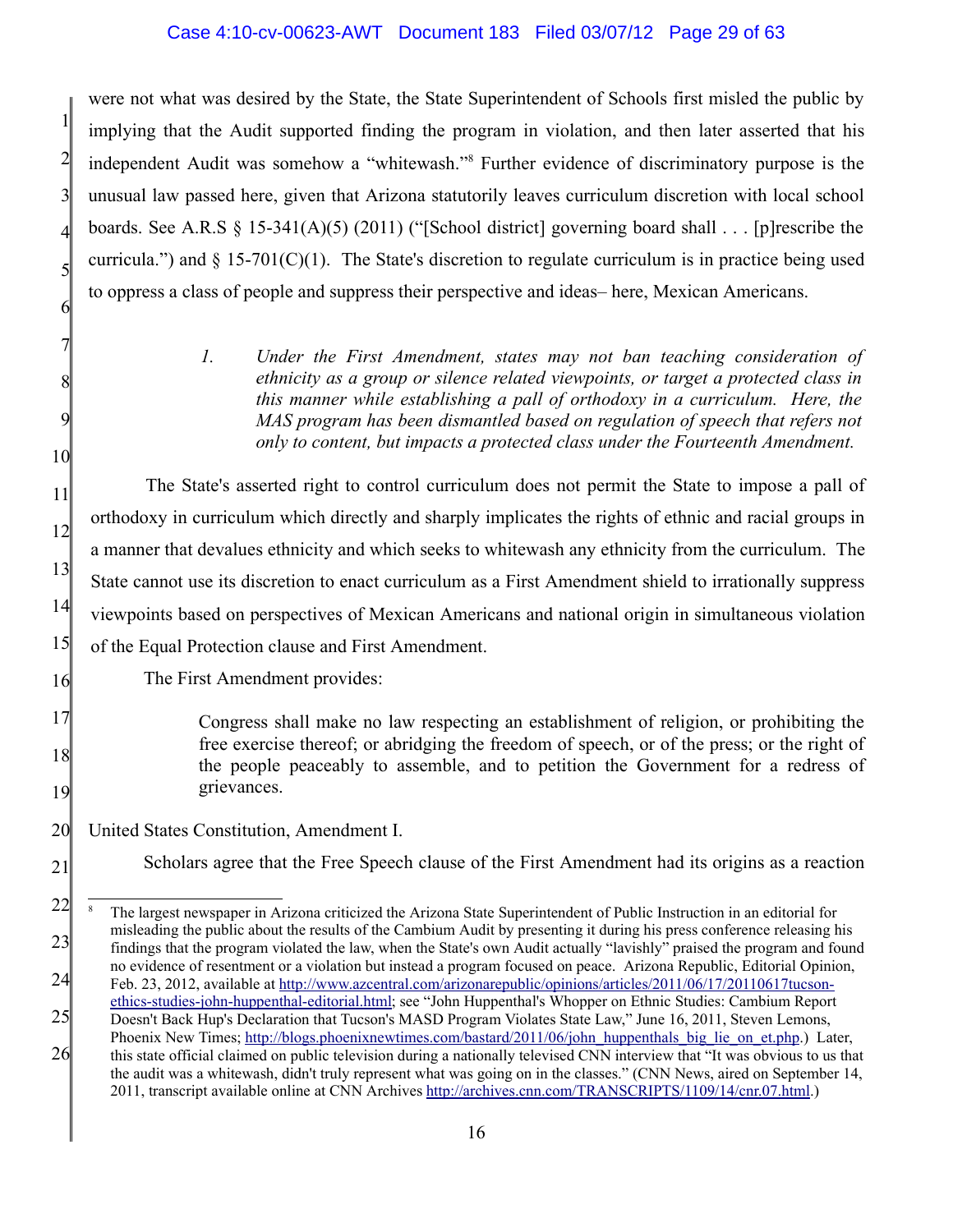to the oppressive laws in England, where it was a crime to criticize the King or the government:

If people should not be called to account for possessing the people with an ill opinion of the government, no government can subsist. For it is very necessary for all governments that the people should have a good opinion of it.

14 Thomas Howell, *A Collection of State Trials* 1095, 1128 (1704).

Despite this prominent and simple prohibition, the colonies and even the eventual Federal government have found the urge to silence critical speech overwhelming. Various means of discouraging and prosecuting unpopular expressions have resurfaced throughout the history of Free Speech jurisprudence.<sup>[9](#page-29-0)</sup> There is no singular Free Speech analysis for all settings.

Generally speaking, the principles underlying Free Speech & Expression analyses are that: 1) Free speech allows for a "marketplace of ideas" in which expressions can be tested in competition and debate, allowing for truth to emerge, 2) Freedom of speech is crucial for informing voters, 3) Free expression is crucial to self-definition and personal autonomy, and 4) Public acknowledgment of the value of speech encourages tolerance of unpopular ideas, and debate as a response, instead of violence.

In *Sullivan*, Justice Brennan discussed some of these theories:

The general proposition that freedom of expression upon public questions is secured by the First Amendment has long been settled by our decisions. The constitutional safeguard, we have said, 'was fashioned to assure unfettered interchange of ideas for the bringing about of political and social changes desired by the people.' *Roth v. United States*, 354 U.S. 476, 484, 77 S.Ct. 1304, 1308, 1 L.Ed.2d 1498. 'The maintenance of the opportunity for free political discussion to the end that government may be responsive to the will of the people and that changes may be obtained by lawful means, an opportunity essential to the security of the Republic, is a fundamental principle of our constitutional system.' *Stromberg v. California*, 283 U.S. 359, 369, 51 S.Ct. 532, 536, 75 L.Ed. 1117. '(I)t is a prized American privilege to speak one's mind, although not always with perfect good taste, on all public institutions,' *Bridges v. California*, 314 U.S. 252, 270, 62 S.Ct. 190, 197, 86 L.Ed. 192, and this opportunity is to be afforded for 'vigorous advocacy' no less than 'abstract discussion.' *N.A.A.C.P. v. Button*, 371 U.S. 415, 429, 83 S.Ct. 328, 9 L.Ed.2d 405.

*Sullivan*, 376 U.S. at 269.

1

2

<span id="page-29-0"></span><sup>9</sup>For example, the Alien & Sedition Acts of 1798 prohibited: "false, scandalous, and malicious writing or writings against the government of the United States... with intent to defame... or to bring them... into contempt or disrepute; or to excite against them... hatred of the good people of the United States, or to stir up sedition within the United States, or to excite any unlawful combinations therein...". Although never overturned, as noted by Justice Brennan in the landmark First Amendment case, *New York Times v. Sullivan,* the Sedition Act was widely attacked at the time as: "a power which, more than any other, ought to produce universal alarm, because it is leveled against the right of freely examining public characters and measures, and of free communication among the people thereon, which has ever been justly deemed the only effectual guardian of every other right." *New York Times Company v. Sullivan*, 376 U.S. 254, 274, 11 L. Ed. 2d 686, 84 S. Ct. 710 (1964) (citing the General Assembly of Virginia, 4 Elliot's Debates on the Federal Constitution (1876) pp. 553—554). 23 24 25 26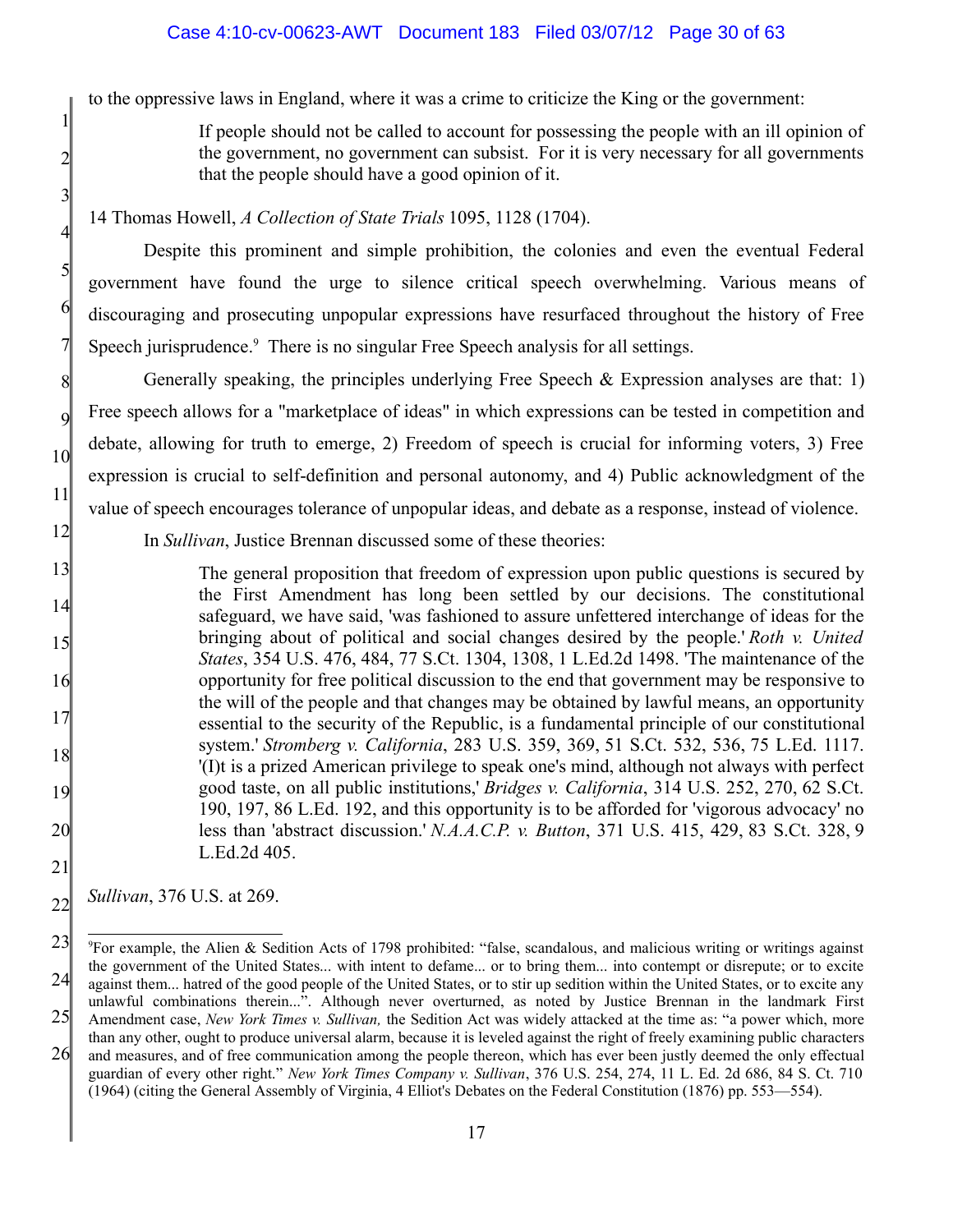#### Case 4:10-cv-00623-AWT Document 183 Filed 03/07/12 Page 31 of 63

Despite the mandate of the First Amendment, both the individual and the government right of Free Speech are not unlimited. Indeed, the United States Supreme Court has made it clear that States *may* make laws "abridging the freedom of speech", so long as they are reasonable restrictions as to time, place, and manner of speech, and the restrictions are not based on the content of the speech.

Although government has the right to speak via legislative reports and publications, as well as through state-directed school curricula and compulsory school attendance, that right is limited by the imperatives of the First Amendment, as well as the Fourteenth:

> We can accept it as settled, therefore, that, however strong the State's interest in universal compulsory education, it is by no means absolute to the exclusion or subordination of all other interests.

*Wisconsin v. Yoder*, 406 U.S. 205, 215, 92 S.Ct. 1526, 32 L.Ed.2d 15 (1972) (First Amendment exercise of religion protection for Amish parents seeking to educate children without attending public school).

Contrary to the State's reliance on their discretion in establishing curricula to argue that the State has unlimited rights to say what they want, government speech is not unlimited, even in the context of school curriculum, and, more importantly in this case, the State may not institute or defend a violation of the Fourteenth Amendment by reference to the First. When that authority is used for such an oppressive, discriminatory purpose, the law cannot stand under our Constitution, particularly when government speech is used to stomp out a particular viewpoint, while replacing that view with an orthodoxy of individualism – to the exclusion of any consideration of ethnicity, or ideas of ethnicity, out of fear of resentment or insurrection.

Although it is recognized that state and local school boards generally have broad discretion in matters of education, there are indeed limits to this discretion: it must be exercised in a manner that comports with the transcendent imperatives of the First Amendment and other constitutional provisions. See *Edwards v. Aguillard*, 482 U.S. 578, 107 S.Ct. 2573, 96 L.Ed.2d 510 (1982), citing *Board of Education, Island Trees Union Free School Dist. No. 26 v. Pico*, 457 U. S. 853, 864 (1982) (school board could not remove books from a school library if it did so "in a narrowly partisan or political manner.").

Moreover, in *West Virginia State Board of Education v. Barnette*, the Court announced the principle that, "**If there is any fixed star in our constitutional constellation, it is that no official, high or petty, can prescribe what shall be orthodox in politics, nationalism, religion, or other matters of opinion or force citizens to confess by word or act their faith therein.**" 319 U.S. 624, 642, 63 S.Ct. 1178, 87 L.Ed. 1628 (1943) (emphasis added). In that case, the State passed a law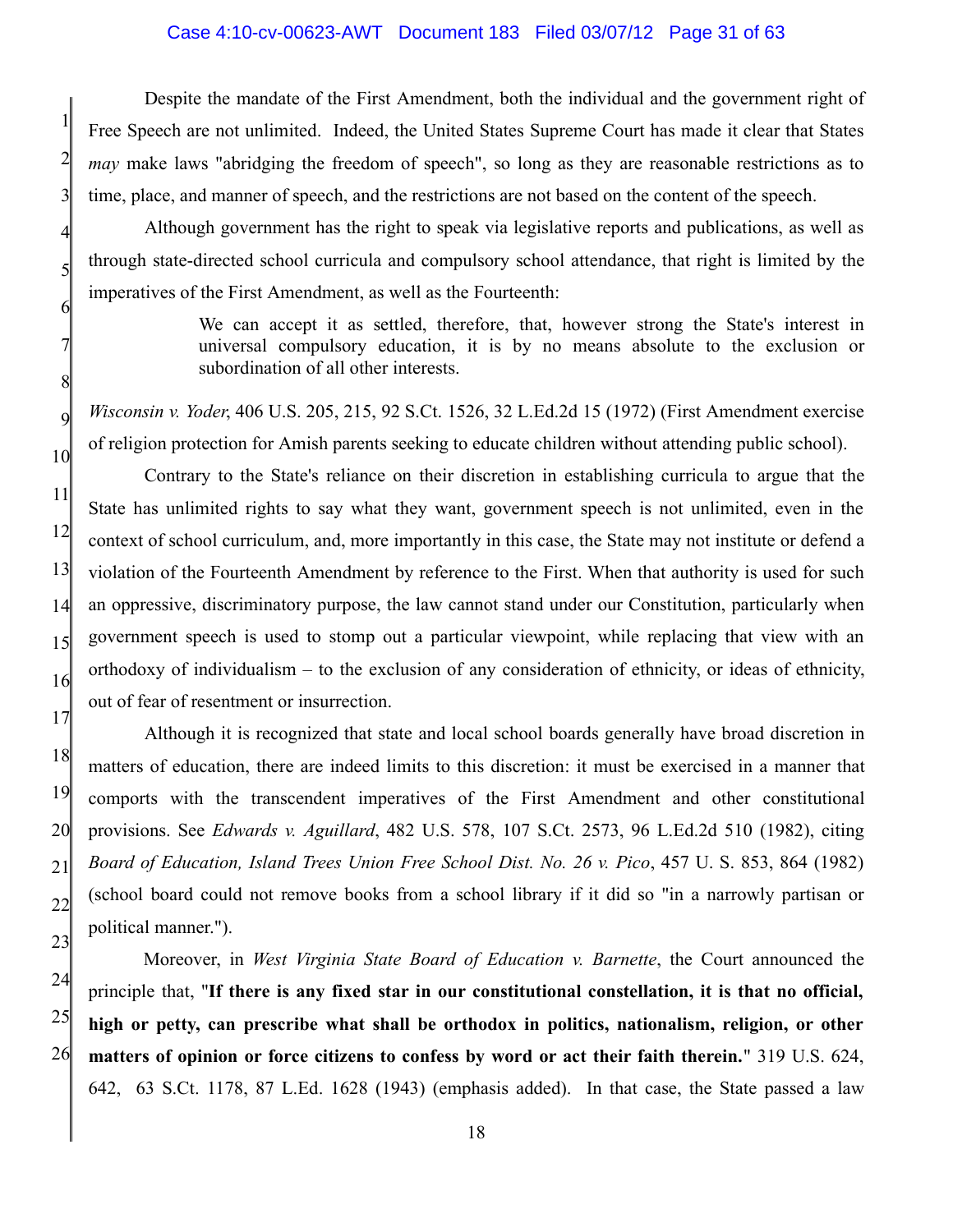making refusal to salute the flag a criminal offense, punishable in the same way as insubordination in the military. The Court analyzed the intersection of the First and Fourteenth Amendment, with specific reference to the ability of a state to require certain classroom orthodoxy:

**The Fourteenth Amendment, as now applied to the States, protects the citizen against the State itself and all of its creatures—Boards of Education not excepted.** These have, of course, important, delicate, and highly discretionary functions, but none that they may not perform within the limits of the Bill of Rights. **That they are educating the young for citizenship is reason for scrupulous protection of Constitutional freedoms of the individual, if we are not to strangle the free mind at its source and teach youth to discount important principles of our government as mere platitudes.** Such Boards are numerous and their territorial jurisdiction often small. But small and local authority may feel less sense of responsibility to the Constitution, and agencies of publicity may be less vigilant in calling it to account.... There are village tyrants as well as village Hampdens, but none who acts under color of law is beyond reach of the Constitution....

[I]t is important to distinguish between the due process clause of the Fourteenth Amendment as an instrument for transmitting the principles of the First Amendment and those cases in which it is applied for its own sake. The test of legislation which collides with the Fourteenth Amendment, because it also collides with the principles of the First, is much more definite than the test when only the Fourteenth is involved. Much of the vagueness of the due process clause disappears when the specific prohibitions of the First become its standard. The right of a State to regulate, for example, a public utility may well include, so far as the due process test is concerned, power to impose all of the restrictions which a legislature may have a 'rational basis' for adopting. **But freedoms of speech and of press, of assembly, and of worship may not be infringed on such slender grounds. They are susceptible of restriction only to prevent grave and immediate danger to interests which the state may lawfully protect.** 

*Barnette*, 319 U.S. at 637-9, (emphasis added).

1

2

3

4

5

6

7

8

9

10

11

12

13

14

15

16

17

18

19

20

21

22

23

24

25

26

In the First Amendment context, constitutional limits on state action in education matters have been found in cases ranging from striking down the compulsion of specific ideas or speech to striking down laws encouraging establishment of religion. *E.g. Barnette*, *supra,* (compelling students to salute flag violates First Amendment) and *Epperson v. Arkansas*, 393 U.S. 97, 89 S.Ct. 266, 21 L.Ed.2d 228 (1968) (striking down state law prohibiting teaching of evolution); *See generally, Tinker v. Des Moines Indep. Community Sch. Dist.*, 393 U.S. 503, 506, 89 S.Ct. 733, 21 L.Ed.2d 731 (1969) (students do not "shed their constitutional rights to freedom of speech or expression at the schoolhouse gate").

Moreover, the Supreme Court has embraced the principles of academic freedom, flexibility, and the compelling interest in having comprehensive education in elementary and secondary schools. *Edwards v. Aguillard*, 482 U.S. 578, 107 S.Ct. 2573, 96 L.Ed.2d 510 (1982) is relevant on this point.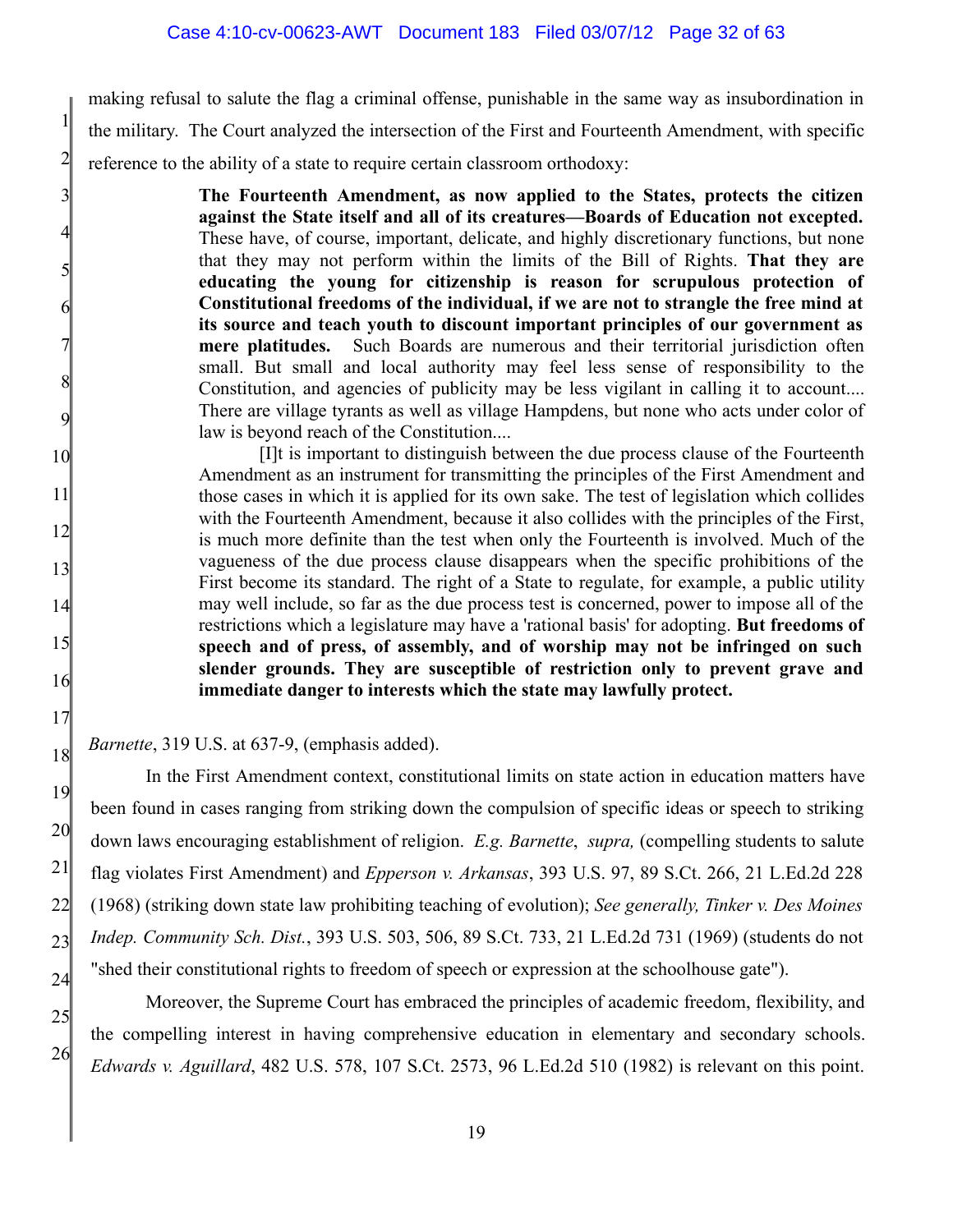#### Case 4:10-cv-00623-AWT Document 183 Filed 03/07/12 Page 33 of 63

1

2

3

4

5

6

7

8

9

10

11

12

23

24

In *Aguillard*, after recognizing the general rule that state and local school boards have discretion in educational matters, the Court struck down a law requiring the teaching of creationism. As relevant here, the Supreme Court in *Aguillard* noted that the purpose of the law was seeking to "narrow a science curriculum." Despite the general rule that deference is given to state and local authorities to determine curriculum, the Court concluded that the purported claim that the law was for a non-secular purpose, had to be sincere and not a sham, concluding that the legislative history in that case showed that the sponsor had wanted to ban the entire subject of evolution or creationism.[10](#page-32-0) But the Supreme Court supported the idea of comprehensive education and spoke out against banning teaching ideas, explaining: "Such a ban on teaching does not promote — indeed, it undermines — the provision of a comprehensive scientific education." *Aguillard,* 482 U.S. at 587. The Court further explained that the law did not expand the flexibility that teachers already possessed under the law, and nothing in existing law prohibited the teaching of any scientific theory. As such, the Court concluded that it was equally clear that requiring creationism to be taught alongside evolution did "not advance academic freedom." *Id.*

Here, although this is not a religious establishment or free exercise case, *Amici* contend that the principles of the First Amendment and the Equal Protection clause of the Fourteenth Amendment should demand a non-discriminatory purpose from Arizona under these circumstances, since the law classifies with prohibitions based on ethnicity. *Amici* can find no non-discriminatory purpose of the new Arizona law that was not already fully served with pre-existing Arizona or federal law. Under state and federal law, it was already unconstitutional for a public school to discriminate or teach a racist doctrine, as that would violate state civil rights laws, the Fourteenth Amendment of the Constitution, and federal civil rights laws. Likewise, it is also already illegal to promote the overthrow of the government under federal law. The State cannot proffer a valid, non-discriminatory purpose that can be adequately stated in support of their effort to white-wash from the curriculum any teaching for or about ethnic groups that the current Superintendent of Education dislikes, or the viewpoint and perspective of protected classes. 13 14 15 16 17 18 19 20 21 22

Similar to the law in *Aguillard* seeking to narrow a science curriculum, the State here seeks to "narrow a … curriculum" by banning teaching Mexican American studies, and "such a ban on teaching

<span id="page-32-0"></span><sup>10</sup>**Because** *Aguillard* **involved religious establishment issues, the Court's doctrine there required the finding of a secular state purpose that was not fully served by the existing law before the new law, and that the law was sincere and not a sham against secular teaching and in favor of religion.** Even if *Amici's* analogy to the sincere purpose/sham test is not extended here in the context of legally requiring a non-discriminatory purpose, this Court can and should still consider improper discriminatory purpose just as was done in *Yick Wo* and other cases, as well as the as-applied classification. 25 26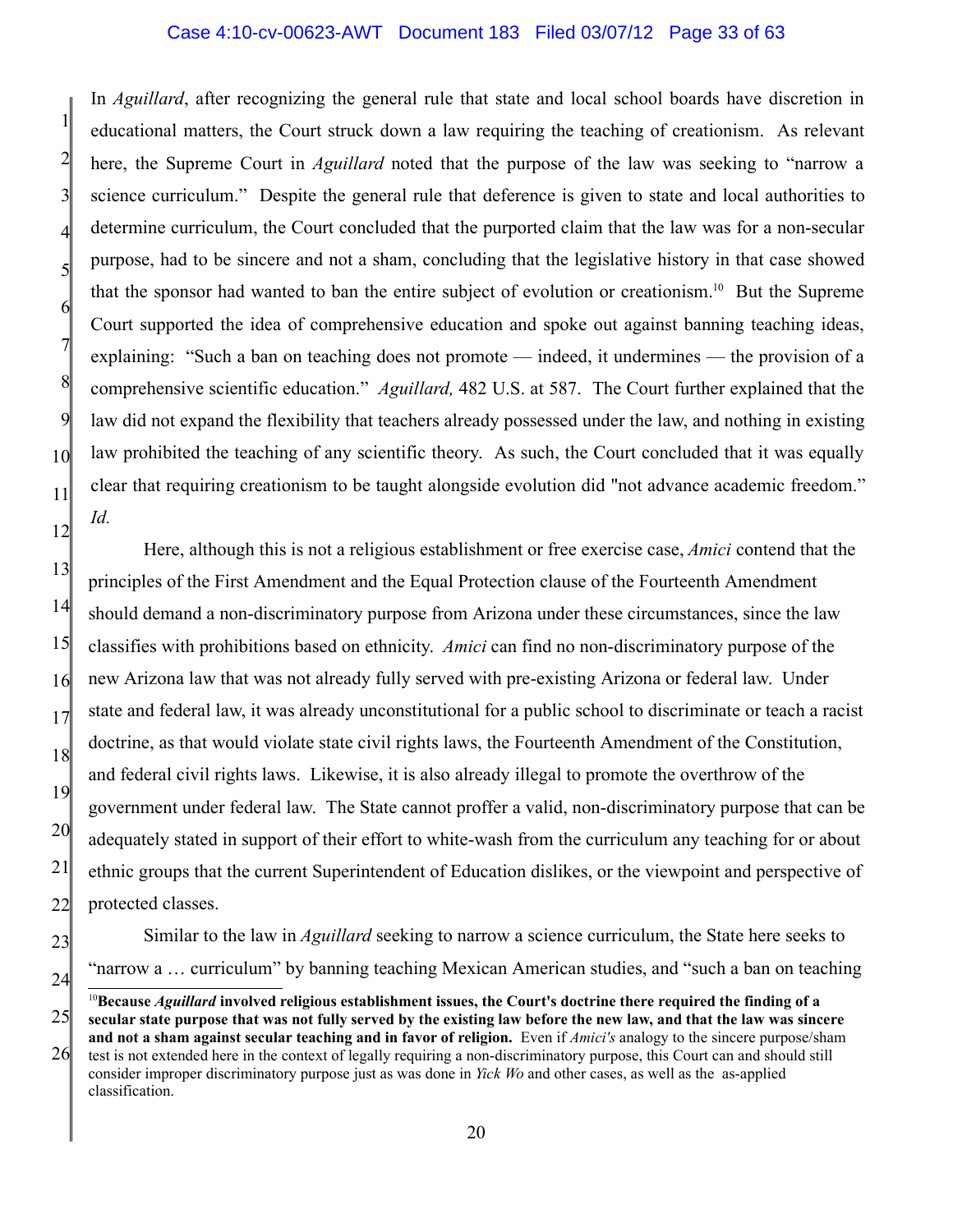does not promote – indeed, it undermines the provision of a comprehensive … education" about society and history which "does not advance academic freedom." *Aguillard*, at 587.

1

2

3

4

5

6

7

9

10

11

23

24

25

26

Indeed, if the State claims the purpose is to discourage ethnic resentment and that this is promoted because the MAS program does not fairly depict the majority in its depiction of history, *Aguillard* again provides a parallel. The Court in *Aguillard* noted that "the goal of basic 'fairness' is hardly furthered by the Act's discriminatory preference for the teaching of creation science and against the teaching of evolution."

Here, the prevention of ethnic studies like Mexican American Studies evidences a preference in favor of individualism and against ethnicity and ethnic groups, thereby singling out ethnic groups for disparate treatment. The Mexican American Studies program has already been determined by the TUSD to have legitimate educational value, and to assist in complying with the equal protection mandates of the desegregation order, but the State passed a law and found a violation of that law – under politically racially charged circumstances – to end the program on the basis of viewpoint and content. Under the State's threat of a multi-million dollar fine, the MAS program and books used as reading materials have been removed from classrooms mid-semester. 8 12

In *Pratt*, the Eighth Circuit held that when a school board identifies information that it believes to be a useful part of a student's education, that student has the right to receive the information. *Pratt* "held that a school board's removal of material from the classroom curriculum solely on the basis of its message has a powerful symbolic effect on a student or teacher's First Amendment rights — despite the material's availability in the library — and is, therefore, unconstitutional." *Monteiro*, 158 F.3d 1022 at 1028 citing *Pratt v. Independent Sch. Dist. No. 831, Forest Lake, Minn.*, 670 F.2d 771, 773 (8th Cir.1982) (removal of a film, Shirley Jackson's The Lottery, unconstitutional when premised on assumption that scenes offensive to the majority of the board and some parents had no place in the school system). The Court in *Pratt* explained that the flow of information to students through the curriculum is far more direct than through the placing of materials in a library and that accordingly the First Amendment harms stemming from curriculum censorship are by far the more serious injury. 13 14 15 16 17 18 19 20 21 22

Thus, in *Pratt*, the Court concluded that despite the power and discretion accorded them, school boards do not have an absolute right to remove materials from the curriculum.

> At the very least, the First Amendment precludes local authorities from imposing a "pall of orthodoxy" on classroom instruction which implicates the state in the propagation of a particular religious or ideological viewpoint." *Keyishian v. Board of Regents*, 385 U.S. 589, 603, 87 S.Ct. 675, 683, 17 L.Ed.2d 629 (1967); *Zykan v. Warsaw Community*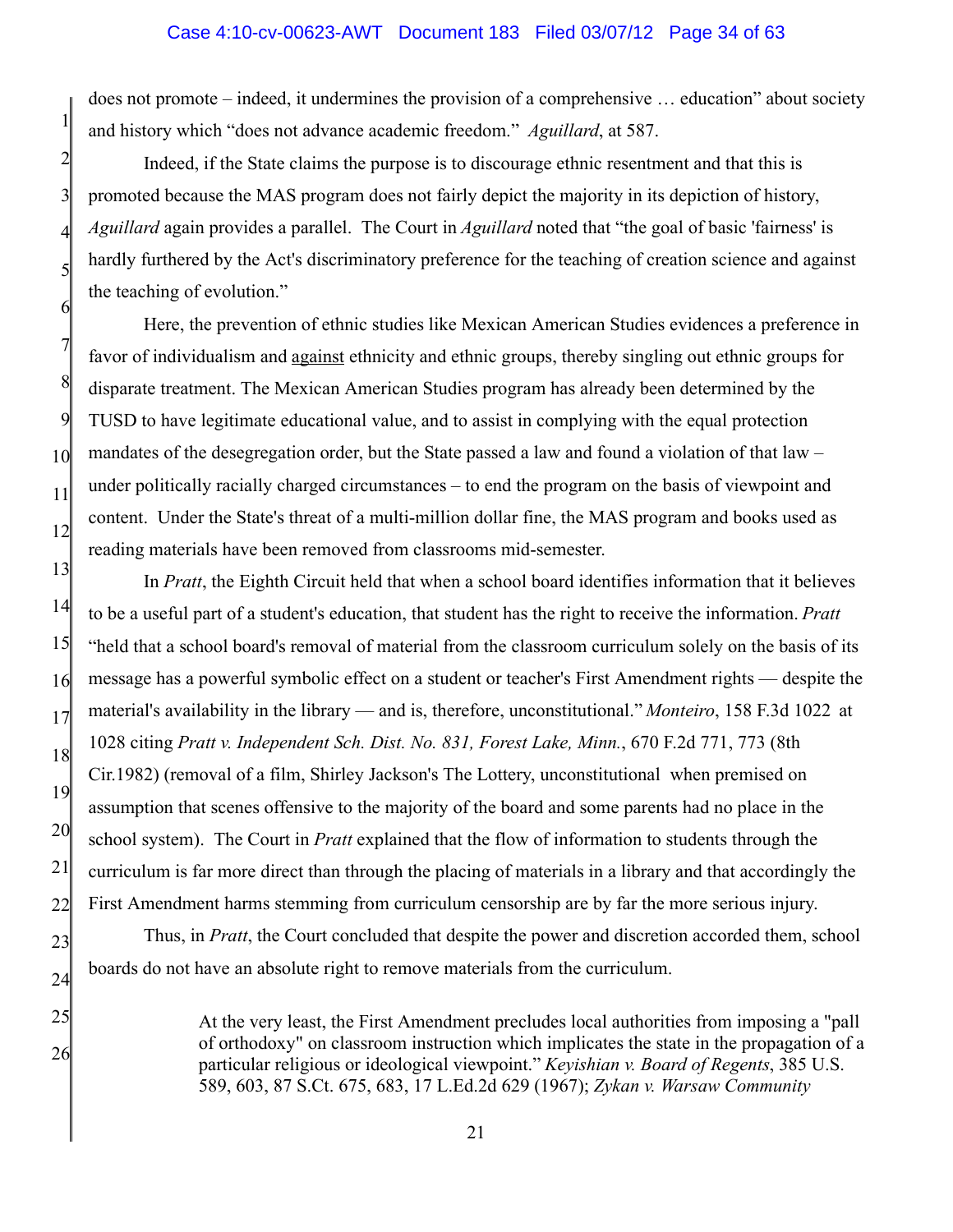#### Case 4:10-cv-00623-AWT Document 183 Filed 03/07/12 Page 35 of 63

*School Corp., supra*, 631 F.2d at 1306. Thus, the students here had a right to be free from official conduct that was intended to suppress the ideas expressed in these films. See *Pico v. Board of Education, Island Trees Union Free School District, supra*, 638 F.2d at 433 (opinion of Newman, J.).

*Pratt,* at 779.

1

2

3

15

16

17

18

20

21

22

Citing *Pico* and other cases, *Pratt* held that "courts have generally concluded that a cognizable First Amendment claim exists if the book was excluded to suppress an ideological or religious viewpoint with which the local authorities disagreed." *Pratt*, at 776 (citations omitted). Pratt held that the record in that case established that films previously permitted in the curriculum were prohibited because a review board had "objected to the ideas expressed in them." *Pratt* at 777. Thus, the state had to provide a substantial and reasonable reason for interfering with the students' right to receive information (and necessarily, the the teaching of that information). Here, the TUSD had previously found the MAS program to provide legitimate and valuable pedagogical resources. But the State of Arizona concluded otherwise, despite this finding, and despite the finding of its own commissioned audit by the Cambium Group that the program was successful and not in violation of HB2281. 4 5 6 7 8 9 10 11 12

Indeed, the Court's holding in *Pratt* is analogous and the MAS program could readily be inserted into the analysis and reasoning stated in *Pratt*: 13 14

> The board — not this Court — has the authority to determine that a literary or artistic work's violent content makes it inappropriate for the District's curriculum. But after carefully reviewing the record, we must agree with the district court that the board eliminated the [Mexican American Studies program] not because they... [promote ethnic hatred or resentment], but rather it so acted because the [State of Arizona] agreed with those citizens who considered the [curriculum's] ideological … themes to be offensive.

*Pratt* at 778. In *Pratt*, the Court held that : 19

> The board has used its official power to perform an act clearly indicating that the ideas contained in the films are unacceptable and should not be discussed or considered. This message is not lost on students and teachers, and its chilling effect is obvious. *Pico v. Board of Education, Island Trees Union Free School District, supra*, 638 F.2d at 436 (opinion of Newman, J.).

*Pratt* at 780. 23

Similarly, Arizona has now used its official power to override a prior school district decision finding MAS a legitimate and valuable program, and to indicate that the ideas in the Mexican American Studies program are unacceptable and should not be discussed or considered. 24 25 26

In *Pratt*, the court explained that "while we are mindful that our role in reviewing the decisions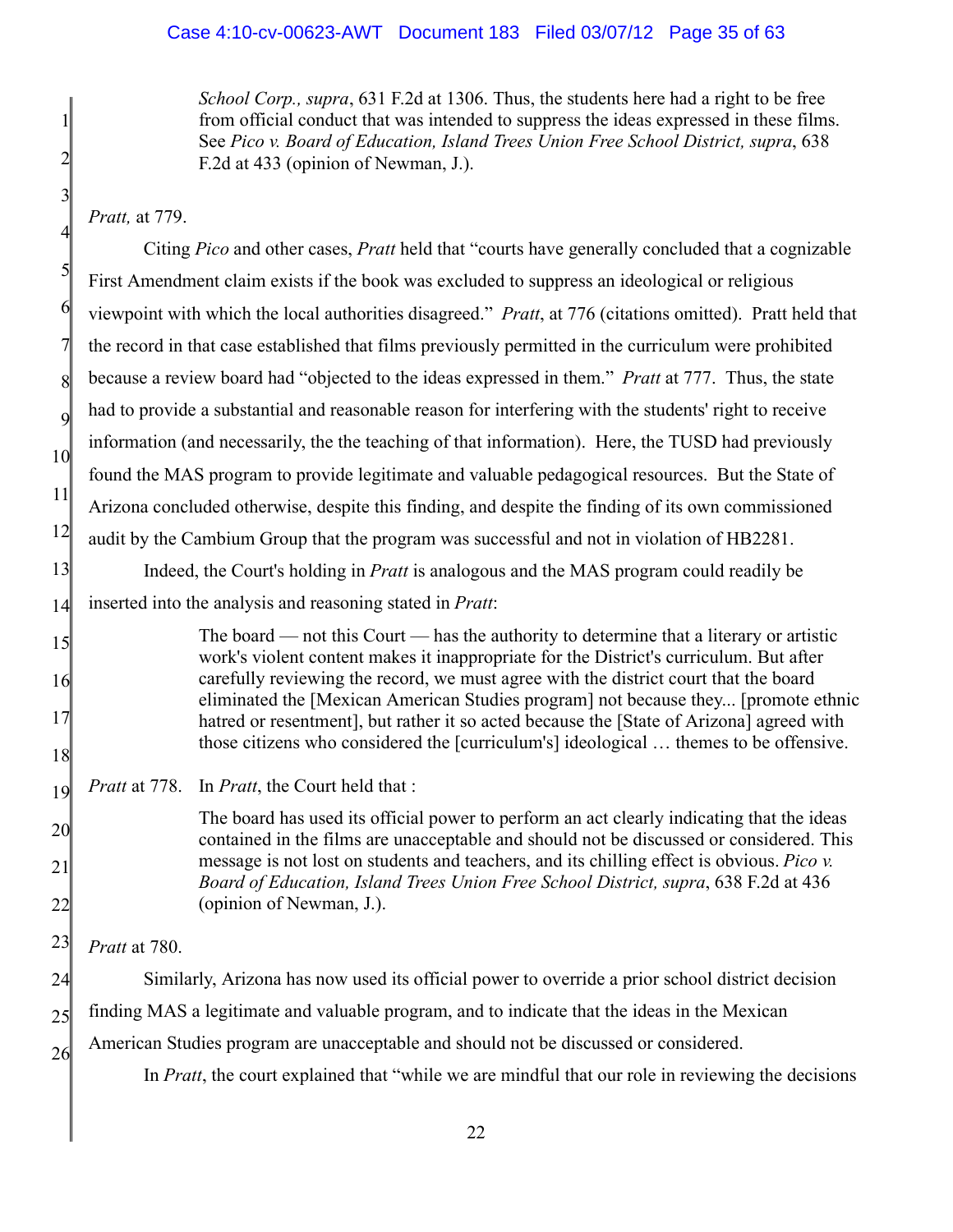### Case 4:10-cv-00623-AWT Document 183 Filed 03/07/12 Page 36 of 63

of local school authorities is limited, we also have an obligation to uphold the Constitution to protect the fundamental rights of all citizens," citing *Epperson v. Arkansas*, *supra*, 393 U.S. at 104, 89 S.Ct. at 270, for the view that courts will enforce "the First Amendment's mandate in our educational system where essential to safeguard the fundamental values of freedom of speech and inquiry and of belief." *Pratt* at 779. 1 2 3 4

Even assuming that the State were correct in suggesting that there was a legitimate need to prevent subversion of the curriculum for racist ends, and that Mexican American Studies promoted such, even a substantial government interest cannot be pursued by means that broadly stifle fundamental personal liberties when the end can be more narrowly tailored. The Supreme Court in *De Jonge* held that in contexts where purported subversion is alleged, 5 6 7 8

> the more imperative is the need to preserve inviolate the constitutional rights of free speech, free press and free assembly in order to maintain the opportunity for free political discussion …. [so] that changes, if desired, may be obtained by peaceful means. Therein lies the security of the Republic, the very foundation of constitutional government.

*De Jonge v. Oregon,* 299 U. S. 353, 365, 57 S.Ct. 255, 81 L.Ed. 278 (1937).

9

10

11

12

13

14

15

16

17

18

19

20

21

22

23

24

*Pratt* concluded with additional guidance from the Supreme Court, relevant here, that:

Our Nation is deeply committed to safeguarding academic freedom, which is of transcendent value to all of us and not merely to the teachers concerned. That freedom is therefore a special concern of the First Amendment, which does not tolerate laws that cast a pall of orthodoxy over the classroom. "The vigilant protection of constitutional freedoms is nowhere more vital than in the community of American schools." *Shelton v. Tucker*, supra, at 487. The classroom is peculiarly the "marketplace of ideas." The Nation's future depends upon leaders trained through wide exposure to that robust exchange of ideas which discovers truth "out of a multitude of tongues, [rather] than through any kind of authoritative selection."

To impose any strait jacket upon the intellectual leaders in our colleges and universities would imperil the future of our Nation. No field of education is so thoroughly comprehended by man that new discoveries cannot yet be made. Particularly is that true in the social sciences, where few, if any, principles are accepted as absolutes. Scholarship cannot flourish in an atmosphere of suspicion and distrust. Teachers and students must always remain free to inquire, to study and to evaluate, to gain new maturity and understanding; otherwise our civilization will stagnate and die.

*Pratt*, quoting *Sweezy v. New Hampshire*, 354 U. S. 234, 250, 77 S.Ct. 1203, 1 L.Ed.2d 1311 (1957) (some citations omitted). 25 26

In *Monteiro v. Tempe Union High School District,* 158 F.3d 1022 (C.A.9 (Ariz.), 1998), students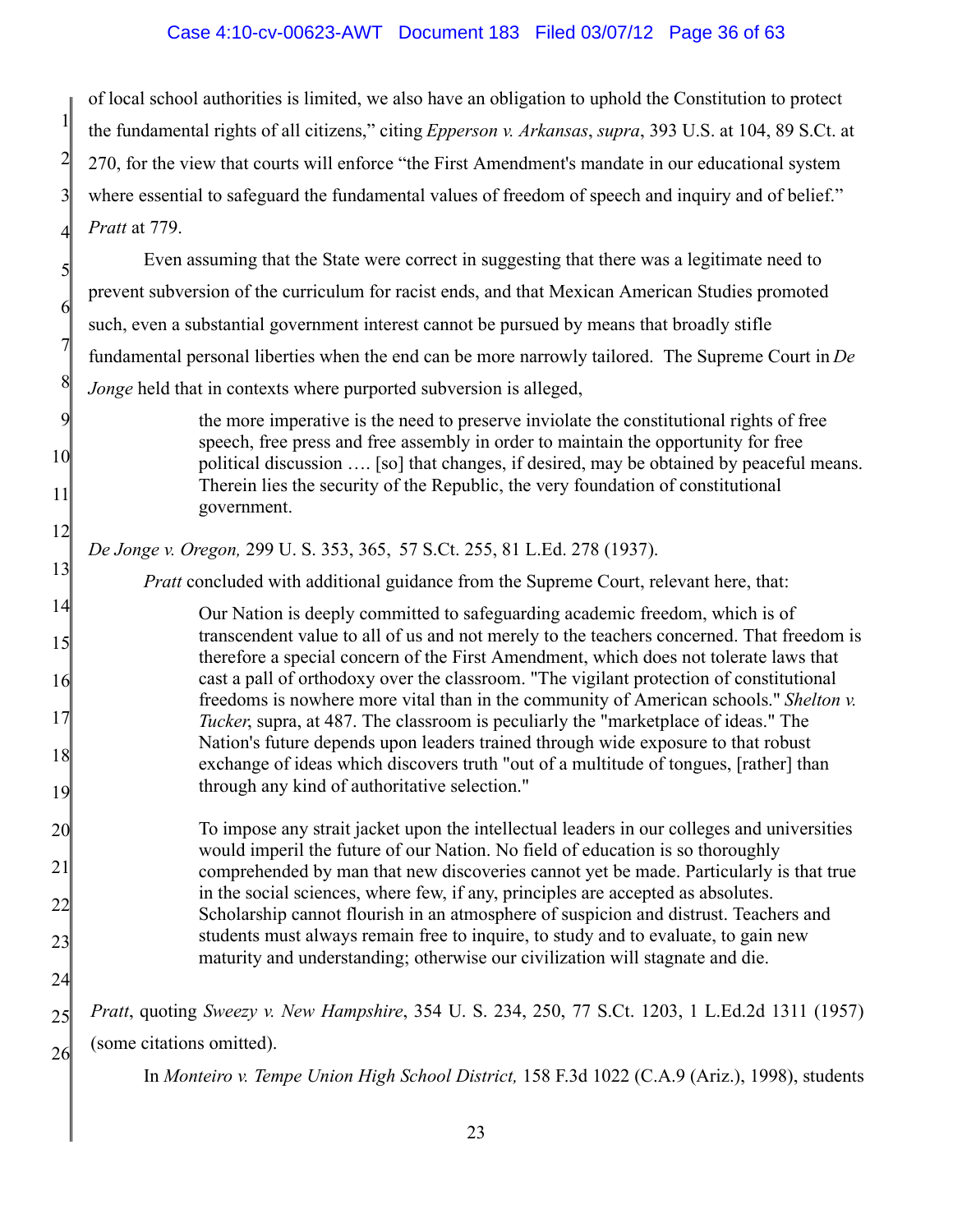### Case 4:10-cv-00623-AWT Document 183 Filed 03/07/12 Page 37 of 63

filed suit because the curriculum included works which they believed, "created and contributed to a racially hostile educational environment". *Id* at 1024. In that case, it was students who were seeking to place restrictions on the school board's decisions with regard to curriculum, and the 9th Circuit considered the question, 2 3

> may courts ban books or other literary works from school curricula on the basis of their content? We answer that question in the negative, even when the works are accused of being racist in whole or in part...

In this way, *Monteiro* presents a slightly different question than the one presented here. Rather than the judicial branch banning books, it is the legislative branch, however the analysis of whether a First Amendment violation has occurred in the context of both government and individual speech in a modern high-school setting, is informative: 6 7 8 9

We approach this question in light of a number of considerations. The first is the threat to First Amendment freedoms posed by efforts to prevent school boards from assigning the reading of literary works on the ground that individuals or groups may find the contents injurious or offensive. The second is the broad discretion afforded school boards to establish curricula they believe to be appropriate to the educational needs of their students. The third is the awareness that words can hurt, particularly in the case of children, and that words of a racist nature can hurt especially severely. The fourth is the knowledge that the historic prejudice against African-Americans that has existed in this nation since its inception has not yet been eradicated- by any means. The fifth is the requirement that young African-Americans, like all students, be afforded a public education free from racially discriminatory conduct on the part of educational authorities....

- To begin with, Monteiro's amended complaint--and other lawsuits threatening to attach civil liability on the basis of the assignment of a book--would severely restrict a student's right to receive material that his school board or other educational authority determines to be of legitimate educational value. The amended complaint requests, under the threat of civil liability, that the school remove the literary works from the classroom. **Certainly when a school board identifies information that it believes to be a useful part of a student's education, that student has the right to receive the information. Indeed, the Eighth Circuit has concluded that a school board's removal of material from the classroom curriculum solely on the basis of its message has a powerful symbolic effect on a student or teacher's First Amendment rights--despite the material's availability in the library--and is, therefore, unconstitutional. See** *Pratt* **[citations omitted]***.*  17 18 19 20 21 22 23
- *Id.* at 1026-7 (emphasis added). 24

1

4

5

10

11

12

13

14

15

16

25

In *Monteiro*, the Ninth Circuit agreed with the logic and reasoning in *Pratt,* and is instructive

here because it involved claims of racially offensive curriculum material. In *Monteiro*, the Court concluded: 26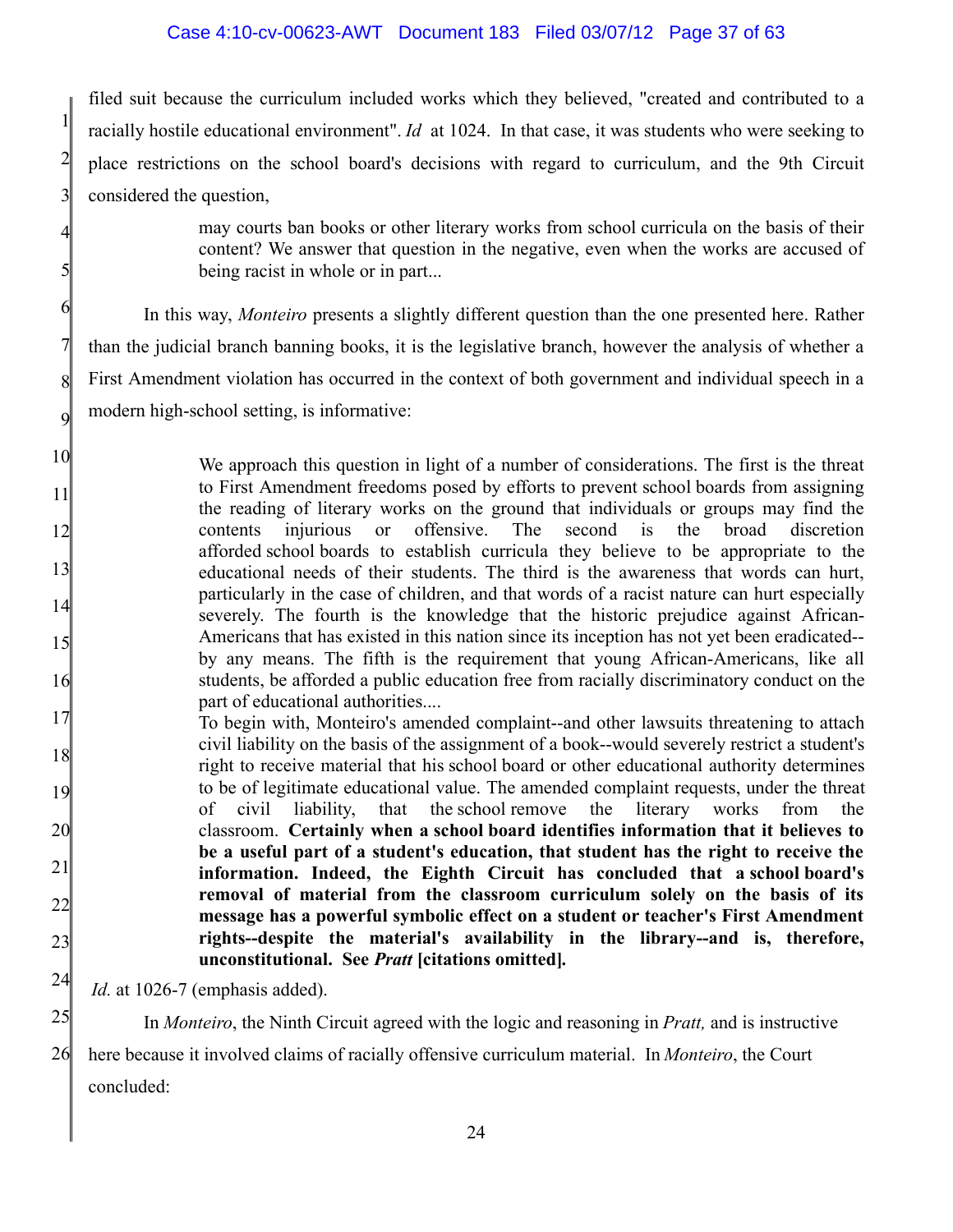We have no hesitation in concluding, however, that a student's First Amendment rights are infringed when books that have been determined by the school district to have legitimate educational value are removed from a mandatory reading list because of threats of damages, lawsuits, or other forms of retaliation.

*Monteiro* at 1029. As noted, the State here forced the District to remove a program approved by the District, by threatening a multi-million dollar revocation of funds.

1

2

3

4

5

6

7

15

16

17

18

19

20

21

22

23

24

25

26

Despite these clear precedents, the Arizona law authoritatively selects and imposes a classroom orthodoxy compelling the idea that any focus on ethnicity or any teaching that can promote resentment is bad, and therefore prohibited, while studies must focus on individualism (without regard to the individual characteristics of ethnicity).

The problem resonating throughout *Pratt* and *Monteiro* – and other cases restricting speech based on content and message – involves the squelching of viewpoints and ideas. But ideas are also based on historical facts. How can one teach history without addressing relevant facts which may be thought to promote solidarity or resentment as part of a critical evaluation of past or present racial discrimination? There is always controversy in history. Some races have been oppressed, and others were oppressors, sometimes depending on perspective. In sum, there is no shortage of material that could be viewed as leading to possible ethnic solidarity or ethnic resentment, depending on who feels empowered, aggrieved or offended. 8 9 10 11 12 13 14

Significantly, the Ninth Circuit in *Monteiro* presciently addressed some of these exact concerns:

There is, of course, an extremely wide — if not unlimited — range of literary products that might be considered injurious or offensive, particularly when one considers that high school students frequently take Advanced Placement courses that are equivalent to college-level courses. White plaintiffs could seek to remove books by Toni Morrison, Maya Angelou, and other prominent Black authors on the ground that they portray Caucasians in a derogatory fashion; Jews might try to impose civil liability for the teachings of Shakespeare and of more modern English poets where writings exhibit a similar anti-Semitic strain. Female students could attempt to make a case for damages for the assignment of some of the works of Tennessee Williams, Hemingway, or Freud, and male students for the writings of Andrea Dworkin or Margaret Atwood. The number of potential lawsuits that could arise from the highly varied educational curricula throughout the nation might well be unlimited and unpredictable. Many school districts would undoubtedly prefer to "steer far" from any controversial book and instead substitute "safe" ones in order to reduce the possibility of civil liability and the expensive and time-consuming burdens of a lawsuit — even one having but a slight chance of success.

[A]ny school board attempting to remove books from its curriculum on the ground that the works might offend would likely be vulnerable to First Amendment actions brought by students desiring to study those books, and possibly teachers, as well.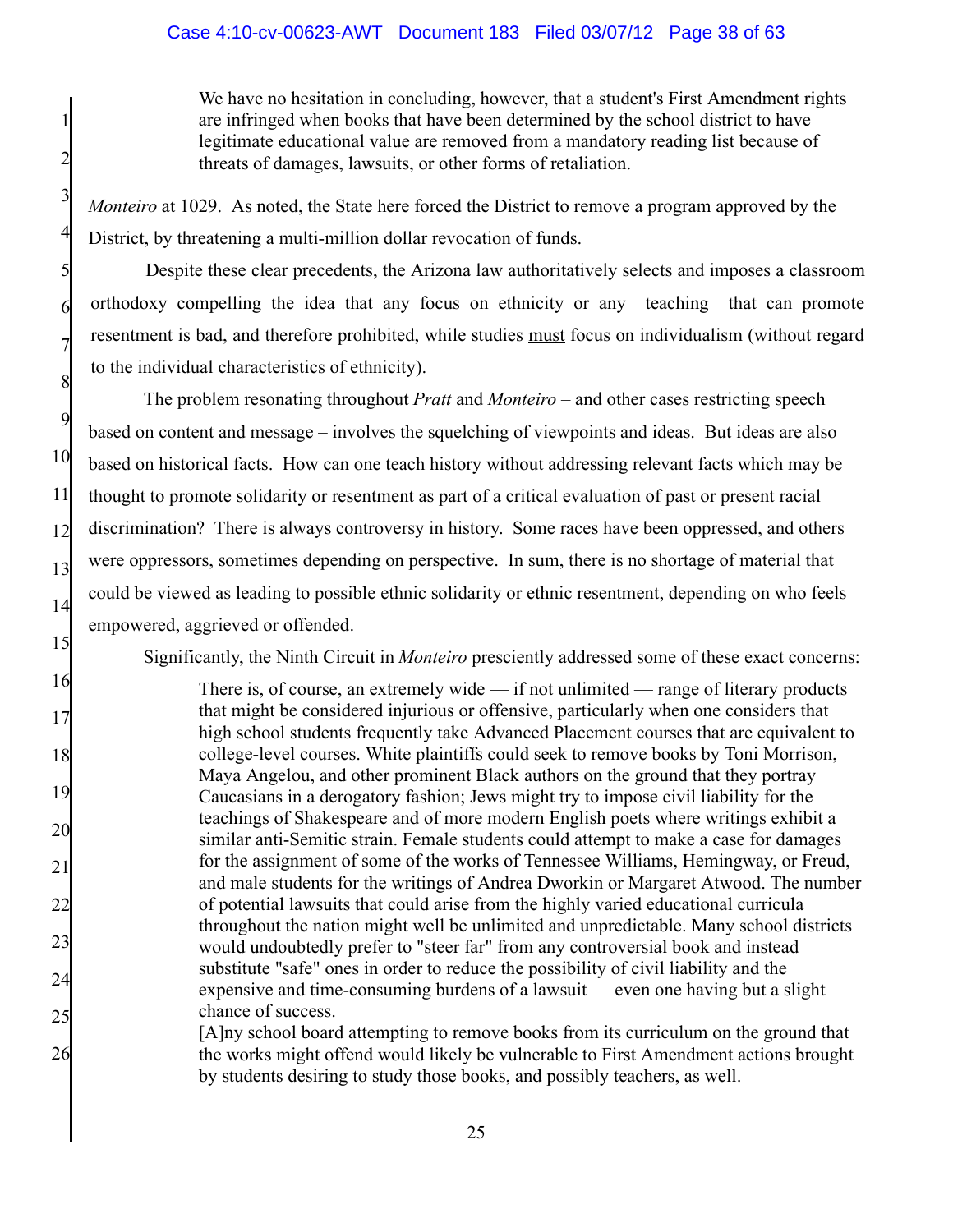| 1                                                                                                                                                                                          | <i>Monteiro</i> at 1030 (footnotes omitted).                                                                                                                                                                                                                                 |
|--------------------------------------------------------------------------------------------------------------------------------------------------------------------------------------------|------------------------------------------------------------------------------------------------------------------------------------------------------------------------------------------------------------------------------------------------------------------------------|
| $\overline{c}$                                                                                                                                                                             | The <i>Monteiro</i> court continued:                                                                                                                                                                                                                                         |
| 3                                                                                                                                                                                          | It cannot be disputed that a necessary component of any education is learning to think<br>critically about offensive ideas — without that ability one can do little to respond to                                                                                            |
| them. Second, it is important for young people to learn about the past — and to discover<br>4<br>both the good and the bad in our history. Third, if all books with messages that might be |                                                                                                                                                                                                                                                                              |
| 5<br>6                                                                                                                                                                                     | deemed harmful were removed, the number of "acceptable" works might be highly<br>limited. Because sexism and racism, and other forms of inequality, exist in almost every                                                                                                    |
| 7                                                                                                                                                                                          | culture — and because our values tend to change and are not immutable — and because<br>the dispute over what ideas are proper or improper will always be a matter of intense<br>controversy — it would be folly to think that there is a certain "safe" set of books written |
| 8                                                                                                                                                                                          | by particular authors that all will find acceptable.                                                                                                                                                                                                                         |
| 9                                                                                                                                                                                          | <i>Monteiro</i> at 1031 (footnote omitted).                                                                                                                                                                                                                                  |
| 10                                                                                                                                                                                         | The <i>Monteiro</i> Court further explained that:                                                                                                                                                                                                                            |
| 11                                                                                                                                                                                         | The difficulty of finding educational material that is not offensive to a given group has<br>also been recognized in the context of Free Exercise challenges:                                                                                                                |
| 12                                                                                                                                                                                         | Authorities list 256 separate and substantial religious bodies to exist  in the<br>United States If we are to eliminate everything that is objectionable to any of                                                                                                           |
| 13<br>14                                                                                                                                                                                   | these warring sects or inconsistent with any of their doctrines, we will leave<br>public education in shreds. Nothing but educational confusion and a discrediting<br>of the public school system can result"                                                                |
| 15                                                                                                                                                                                         | Monteiro at Fn. 10 (citing People of Illinois ex rel. McCollum v. Board of Educ. of Sch. Dist. No. 71,                                                                                                                                                                       |
| 16                                                                                                                                                                                         | Champaign County, Illinois, 333 U.S. 203, 205, 68 S.Ct. 461, 92 L.Ed. 649 (1948) (Jackson, J.,                                                                                                                                                                               |
| 17                                                                                                                                                                                         | concurring).                                                                                                                                                                                                                                                                 |
| 18                                                                                                                                                                                         | In addition, the Monteiro Court explained that,                                                                                                                                                                                                                              |
| 19                                                                                                                                                                                         | Although the complaint does not refer to the involvement of teachers in the teaching of<br>the [disputed] literary works at issue or in the formation of the [disputed] curriculum, it                                                                                       |
| 20                                                                                                                                                                                         | is likely that claims such as these, and their outcomes, could have significant effect on<br>the First Amendment rights of teachers. See Tinker v. Des Moines Indep. Community                                                                                               |
| 21                                                                                                                                                                                         | Sch. Dist., 393 U.S. 503, 506, 89 S.Ct. 733, 21 L.Ed.2d 731 (1969) ("It can hardly be<br>argued that either students or teachers shed their constitutional rights to freedom of                                                                                              |
| 22                                                                                                                                                                                         | speech or expression at the schoolhouse gate. This has been the unmistakable holding of                                                                                                                                                                                      |
| 23                                                                                                                                                                                         | this Court for almost 50 years."); Keyishian v. Board of Regents of Univ. of State of New<br>York, 385 U.S. 589, 603, 87 S.Ct. 675, 683, 17 L.Ed.2d 629 (1967) (finding that freedom                                                                                         |
| 24                                                                                                                                                                                         | of expression of teachers was a "special concern of the First Amendment"); see also<br>Boring v. Buncombe County Bd. of Educ., 136 F.3d 364, 379 (4th Cir.1998) (Motz, J.,                                                                                                   |
| 25<br>$26\overline{)}$                                                                                                                                                                     | dissenting) (noting that teachers enjoy limited First Amendment protections in the<br>classroom).                                                                                                                                                                            |
|                                                                                                                                                                                            |                                                                                                                                                                                                                                                                              |

*Monteiro* at fn. 13.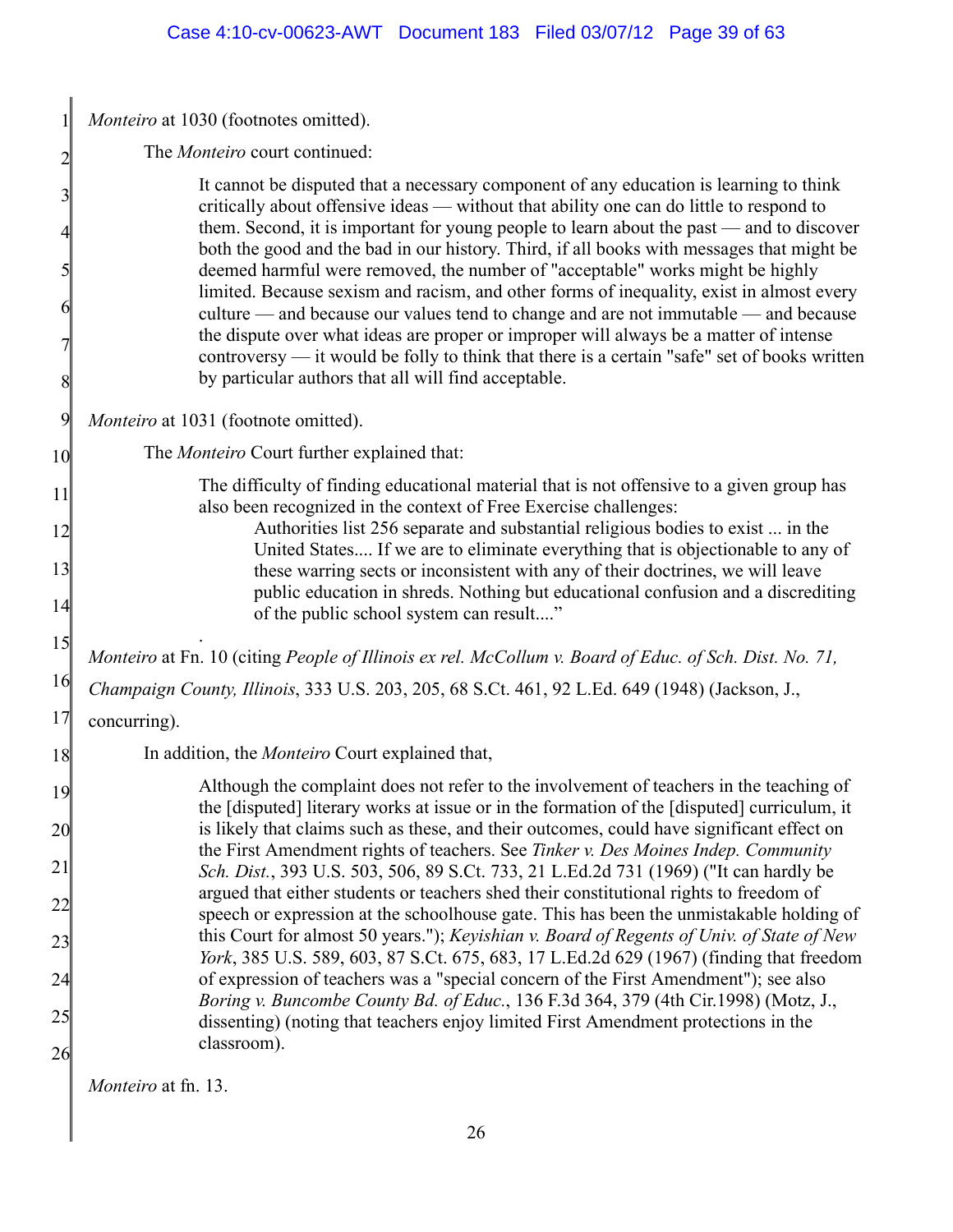### Case 4:10-cv-00623-AWT Document 183 Filed 03/07/12 Page 40 of 63

Moreover, none of the arguments made by defendants or articulated as direct *mis*statements of "findings" in the language and substance of HB2281 meets Constitutional standards since there is no evidence available to suggest that the MAS program, the principal target of this assault, is associated with any substantial disruption of the education of children in the public school system. On the contrary, ethnic studies in general, and the facts related to the specific program in question show that it promotes interracial and inter-cultural understanding, encourages academic learning, and improves performance of all students engaged with the program, which, *Amici* note, is a voluntary option for meeting core graduation requirements.<sup>[11](#page-39-0)</sup> Instead, any disruption (to classrooms and communities) has been induced by legislators and state officials who trumped-up baseless allegations against an academic program they appear to oppose for ideological and political reasons. 1 2 3 4 5 6 7 8

In *Healy v. James,* 408 U.S. 169, 92 S.Ct. 2338, 33 L.Ed.2d 266 (1972), the President of Central Connecticut State College denied an application to form a student chapter of the prominent anti-Vietnam War activists, Students for a Democratic Society. In denying the application, the President, "concluded that approval should not be granted to any group that "openly repudiates" the College's dedication to academic freedom." *Id.* at 175-6. The Court found that the denial violated the students' Free Speech rights because it made reference to the viewpoints of the group, 9 10 11 12 13

> The mere disagreement of the President with the group's philosophy affords no reason to deny it recognition. As repugnant as these views may have been, especially to one with President James' responsibility, the mere expression of them would not justify the denial of First Amendment rights. Whether petitioners did in fact advocate a philosophy of "destruction" thus becomes immaterial. The College, acting here as the instrumentality of the State, may not restrict speech or association simply because it finds the views expressed by any group to be abhorrent. As Mr. Justice Black put it most simply and clearly:

"I do not believe that it can be too often repeated that the freedoms of speech, press, petition and assembly guaranteed by the First Amendment must be accorded to the ideas we hate or sooner or later they will be denied to the ideas we cherish." *Communist Party* v. *SACB,* 367 U. S. 1, 137 (dissenting opinion) (1961).

*Id.* at 187-8.

14

15

16

17

18

19

20

21

22

23

24

The viewpoints and perspectives of oppressed cultures and racial groups are in and of

<span id="page-39-0"></span><sup>11</sup> See the curriculum audit of the TUSD Mexican American Studies Department in Cambium Learning, Inc, and National Academic Educational Partnership, CURRICULUM AUDIT OF THE MEXICAN AMERICAN STUDIES DEPARTMENT, TUCSON UNIFIED SCHOOL DISTRICT, TUCSON, ARIZONA. Miami Lakes: Cambium Learning, Inc., 2011. This third party evaluation completely contradicts the "legislative findings" that preface the original statute and the conclusions in the audit done by the State Superintendent of Education, Mr. John Huppenthal. 25 26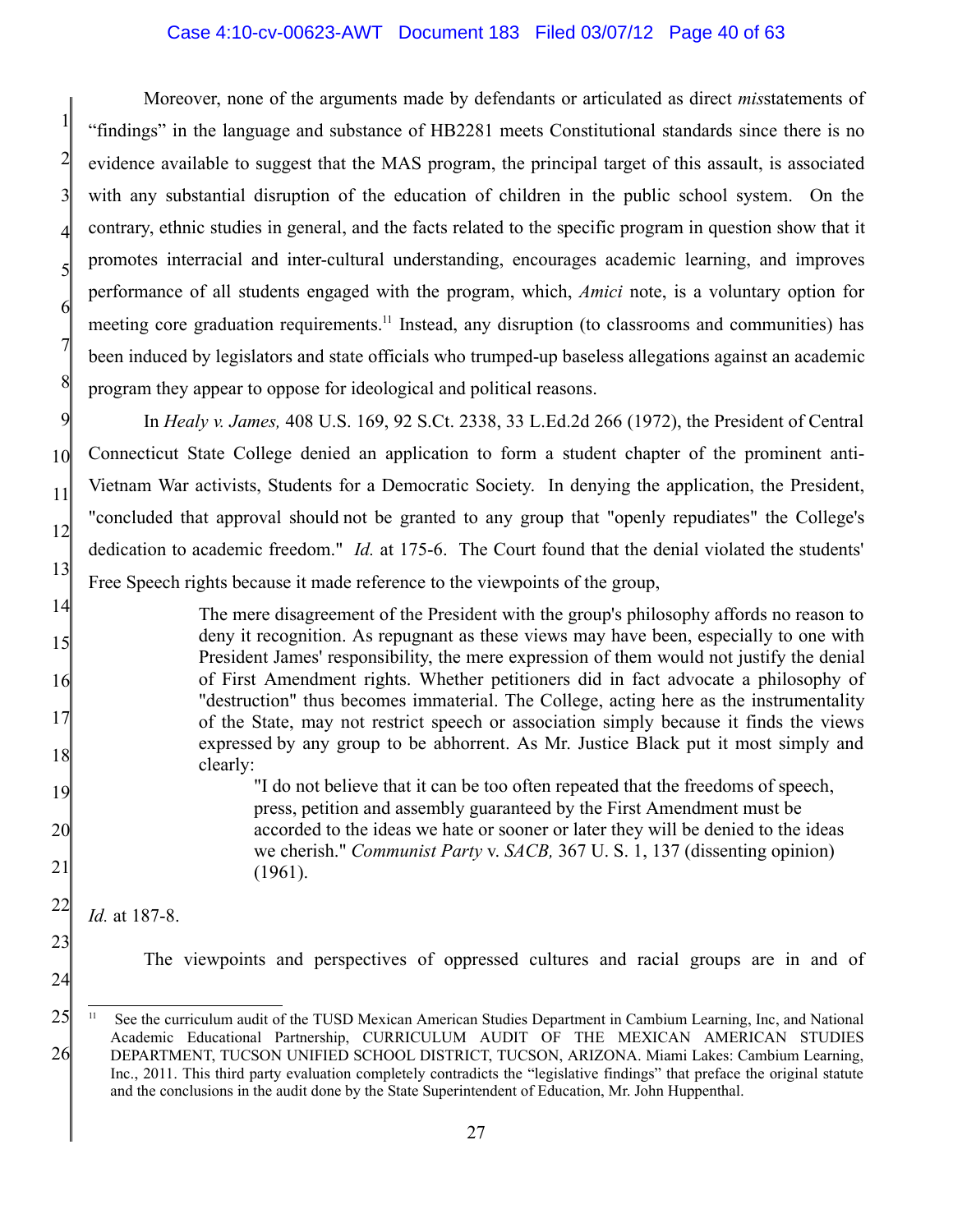themselves valid, but the Arizona law seeks to cleanse any such viewpoints from education. This educational discrimination cannot pass constitutional muster.

1

2

3

4

5

6

7

8

9

10

11

12

13

14

15

16

17

18

20

21

22

*2. Even without the special protections afforded by the Fourteenth Amendment, ARS 15-112 must still be found unconstitutionally vague and overbroad. None of the statute's four subsections contain the requisite specificity and clarity demanded for due process when a statute restricts First Amendment freedoms.* 

A law is unconstitutionally vague if a reasonable person would not be able to distinguish, based on reading the law, between actions or speech that violate the law and those that do not. *Connally v. General Construction Co.,* 269 U.S. 385, 391, 46 S.Ct. 126, 70 L.Ed. 322 (1926). A law is overbroad if it regulates substantially more speech than is allowed under the Constitution. *Gooding v. Wilson* 405 U.S. 518, 92 S.Ct. 1103, 31 L.Ed.2d 408 (1972).

In the 1960's, Arizona had a similar law requiring all teachers to sign a loyalty oath which forbade "Advocat [ing] the overthrow by force or violence of the government of this state..." That law was found to be unconstitutionally vague by the United States Supreme Court in 1964:

> The vice of vagueness here is that the scientist cannot know whether membership in the organization will result in prosecution... or in honors from his university for the encyclopedic knowledge acquired in his field in part through his membership.'... We recognized in *Scales v. United States* that 'quasi-political parties or other groups \* \* \* may embrace both legal and illegal aims.' We noted that a 'blanket prohibition of association with a group having both legal and illegal aims' would pose 'a real danger that legitimate political expression or association would be impaired.'

*Elfbrandt v. Russell*, 384 U.S. 11, 15, 86 S.Ct. 1238, 16 L.Ed.2d 321 (1966) (citing *Scales v. United States*, 367 U.S. 203, 81 S.Ct. 1469, 6 L.Ed.2d 782 (1961).

Similarly here, teachers have been afraid to teach any materials that may be found to promote hatred or resentment towards the white majority, even though they may be protected First Amendment expressions. Indeed, Shakespeare's *The Tempest* has been removed from use by Mexican American Studies' teachers (through direct admonition or voluntarily)<sup>[12](#page-40-0)</sup> because its theme is the discovery and 19

<span id="page-40-0"></span> $12$  As explained below in Footnote 15, TUSD notes that Shakespeare's Tempest was not removed from classrooms – like other books were – but at least one Mexican American Studies teacher was advised to stay away from such literature. As noted in a published interview, teacher Carlos Acosta stated the following about meeting with TUSD supervisors: 23 24

<sup>&</sup>quot;I recorded the meeting with permission of all in the room, and listened to it again last night. What is very clear is that The Tempest is problematic for our administrators due to the content of the play and the pedagogical choices I have made. In other words, Shakespeare wrote a play that is clearly about colonization of "the new world" and there are strong themes of race, colonization, oppression, class and power that permeate the play, along with themes of love and redemption. We study this work by Shakespeare using the work of renowned historian Ronald Takaki and the chapter "The Tempest in the Wilderness" from his a book A Different Mirror where he uses the play to explore the early English 25 26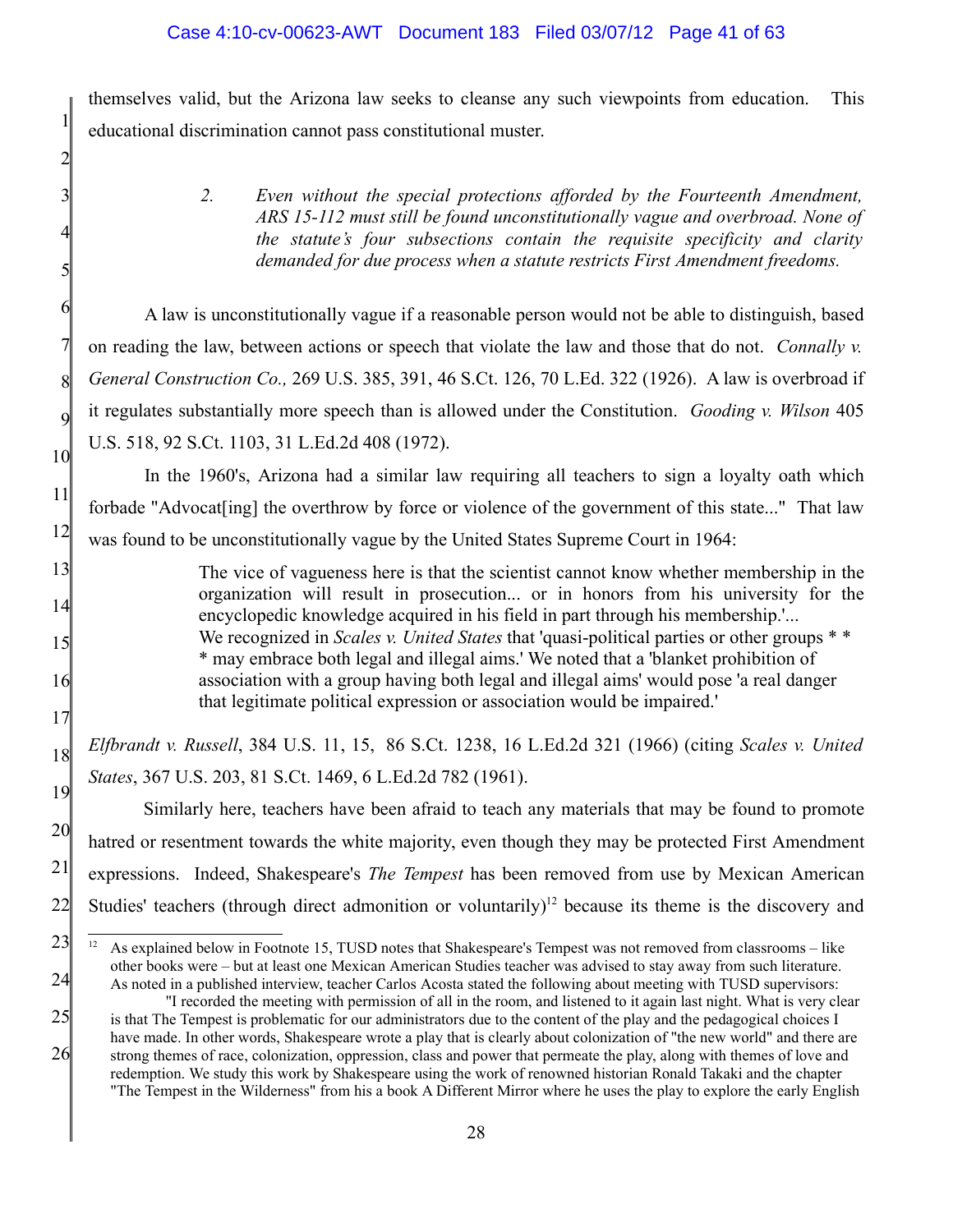<span id="page-41-0"></span>colonization of the New World, occurring at the time the play was written, and includes statements by Caliban, the slave of the shipwrecked European, Prospero, where he rails against his unfair treatment: CALIBAN: This island's mine, by Sycorax my mother, Which thou tak'st from me. When thou cam'st first, Thou strok'st me and made much of me, wouldst give me Water and berries in't, and teach me how To name the bigger light, and how the less, That burn by day and night; and then I loved thee, And showed thee all the qualities o'th' isle, The fresh springs, brine-pits, barren place and fertile— Cursed be I that did so! All the charms Of Sycorax, toads, beetles, bats, light on you! For I am all the subjects that you have, Which first was mine own king, and here you sty me In this hard rock, whiles you do keep from me The rest o'th' island. The Tempest, Act I, Scene II<sup>[13](#page-41-0)</sup>. The State here objects to statements made by Augustine Romero about the purpose of the MAS program which make note of the same social issues as are raised in *The Tempest*: The Motion for Summary Judgment claims that this course promotes an "exchange of ideas" (Doc. 97 at 14), "open minds" (*id.* at 15), and "robust exchange of ideas" (*id.*). If that were true, no one would object to the course, as the above quote in the Findings of the hearing officer made clear. But, as the hearing officer found, and substantiated, the materials are presented in a biased, political, and "emotionally charged" one-sided settlements on this continent and English imperialism. From there, we immerse ourselves in the play and discuss the beauty of the language, Shakespeare's multiple perspectives on colonization, and the brilliant and courageous attention he gives to such important issues. "However, TUSD is basing our compliance upon their appeal and Mr. Kowall's ruling. **Thus, I believe our administrators advised me properly when they said to avoid texts, units, or lessons with race and oppression as a central focus. If we are asked to follow a bad law than absurdities such as advising I stay away from teaching The Tempest not only seems prudent, but intelligent.** We also have not received confirmation that the ideas, dialogue, and class work of our students will be protected. In clearer words, if I avoid discussing such themes in class, yet the students see the themes and decide to write, discuss or ask questions in class, we may also be found to be in violation. The stakes are far too high since a violation of the law could cost the district millions, our employment, and personal penalties from the state for breaking the law. "**At the end of the meeting it became clear to all of us that I need to avoid such literature and it was** directly stated. Due to the madness of this situation and our fragile positions as instructors who will be frequently observed for compliance, and be asked to produce examples of student work as proof of our compliance, I cannot disagree with their advice. Now we are in the position of having to rule out The Adventures of Huckleberry Finn, The Great Gatsby, etc. for the exact same reasons." (See Jeff Biggers, *Breaking: The "Madness" of the Tucson Book Ban: Interview With Mexican American Studies Teacher Curtis Acosta on The Tempest*, published Jan. 17, 2012, Huffington Post Internet Newspaper; http://www.huffingtonpost.com/jeff-biggers/tucson-ethnic-studies- b 1210393.html.) (Emphasis added). <sup>13</sup> Open Source Shakespeare edition: http://www.opensourceshakespeare.org/views/plays/play\_view.php? WorkID=tempest&Act=1&Scene=2&Scope=scene. (accessed 2/23/2012) 1 2 3 4 5 6 7 8 9 10 11 12 13 14 15 16 17 18 19 20 21 22 23 24 25 26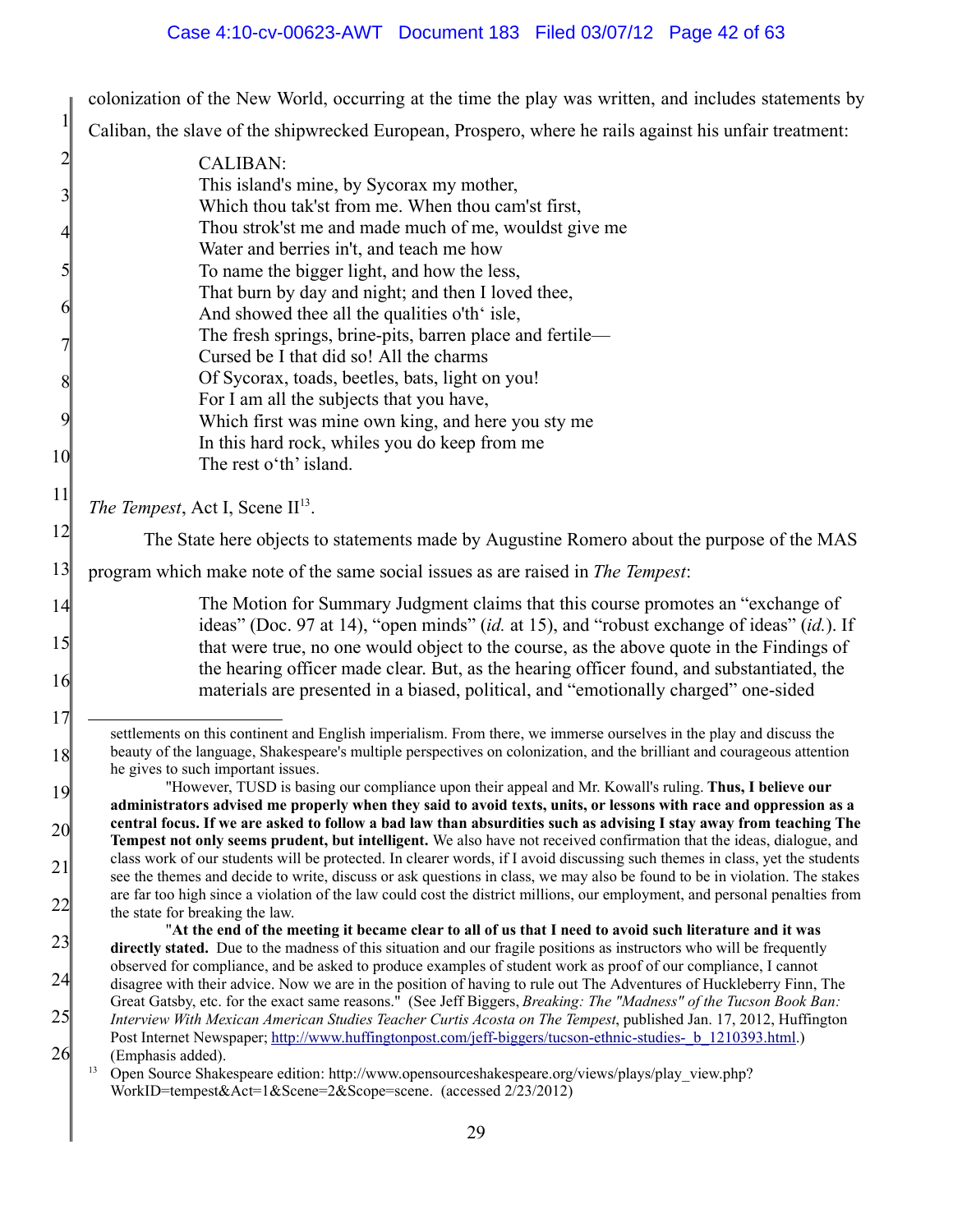manner. For example:

1

2

3

4

5

21

In a section of materials called "Conquest and Colonización", the students are taught "We will see how half of Mexico was ripped off by trickery and violence. We will see how Chicanos became a colonized people. In the process of being colonized, we were robbed of land and other resources."

(Findings p.9). That is not an "exchange of ideas" promoting critical thinking, "open minds," or "robust exchange of ideas."

State's Response to Plaintiff's Motion for Summary Judgment, p.5.

State Attorney General Horne attempts to make the distinction between expressions that violate the law and those that do not seem like a bright line, but it is not. A teacher in the classroom trying to teach the history of European colonization, slavery, American expansion, the doctrine of "Manifest Destiny," the Mexican-American War, or more recent topics such as desegregation and the Civil Rights struggles of the past century, would find the line much more illusive. Even in the context of teaching about historical oppression, a teacher in this situation would tend to err on the side of caution, resulting in the silencing of protected speech and ideas. Such teaching could likely never present the perspective of those oppressed, as that could be viewed as promoting ethnic solidarity or resentment. 6 7 8 9 10 11 12

Tragically, the Arizona law and its application has now resulted in local authorities' ending the teaching of Mexican American Studies program as constituted<sup>[14](#page-42-0)</sup> and the related state removal and apparent selective classroom prohibition of books such as "Chicano! The History of the Mexican Civil Rights Movement by Arturo Rosales," and others, reflecting the vagueness, overbreadth and pernicious result of the Arizona law.<sup>[15](#page-42-1)</sup> 13 14 15 16

As publicly acknowledged by TUSD, certain books used in the MAS program were removed from classrooms, some during class. (See<http://tusd1.org/contents/distinfo/superletter/011812.asp>and [http://tusd1.org/contents/news/press1112/01-17-12.html.](http://tusd1.org/contents/news/press1112/01-17-12.html)) The unprecedented action by school authorities during class upset students and teachers, according to televised news reports. (See [http://www.kgun9.com/news/local/137335838.html.](http://www.kgun9.com/news/local/137335838.html?utm_source=dlvr.it&utm_medium=twitter)) Although TUSD claims the books are not banned 17 18 19 20

<sup>&</sup>lt;sup>14</sup> On January 10, 2012, TUSD ordered "all Mexican American Studies courses and teaching activities, regardless of the budget line from which they are funded, shall be suspended immediately." 22

<span id="page-42-1"></span><span id="page-42-0"></span>[http://tusd1.org/contents/govboard/Documents/ResolutionMAS011012.pdf.](tusd1.org/contents/govboard/Documents/ResolutionMAS011012.pdf)

<sup>&</sup>lt;sup>15</sup> TUSD removed several books from classrooms and placed these books in storage, including: Richard Delgado & Jean Stefancic, Critical Race Theory: An Introduction, New York University Press, New York, 2001; Richard Delgado & Jean Stefancic, Critical Race Theory: The Cutting Edge, Temple University Press, Philadelphia, 2000; Elizabeth Martinez, 500 Years of Chicano History in Pictures, SouthWest Organizing Project, Albuquerque NM, 1991; Rodolfo 23 24

Gonzales, Message to Aztlán: selected writings of Rodolfo "Corky" Gonzales, Arte Público Press, Houston, 2001; Arturo Rosales, Chicano! The History of the Mexican Civil Rights Movement, Arte Público Press, Houston, 1996; Rodolfo Acuna, Occupied America: A History of Chicanos, Longman, New York, 2000; Paulo Freire, Pedagogy of the Oppressed, Continuum, New York, 1993; and Bill Bigelow, Rethinking Columbus: The Next 500 Years, Rethinking Schools, Limited, Milwaukee Wisconsin, 1998. (See [http://tusd1.org/contents/news/press1112/01-17-12.html.](http://tusd1.org/contents/news/press1112/01-17-12.html)) 25 26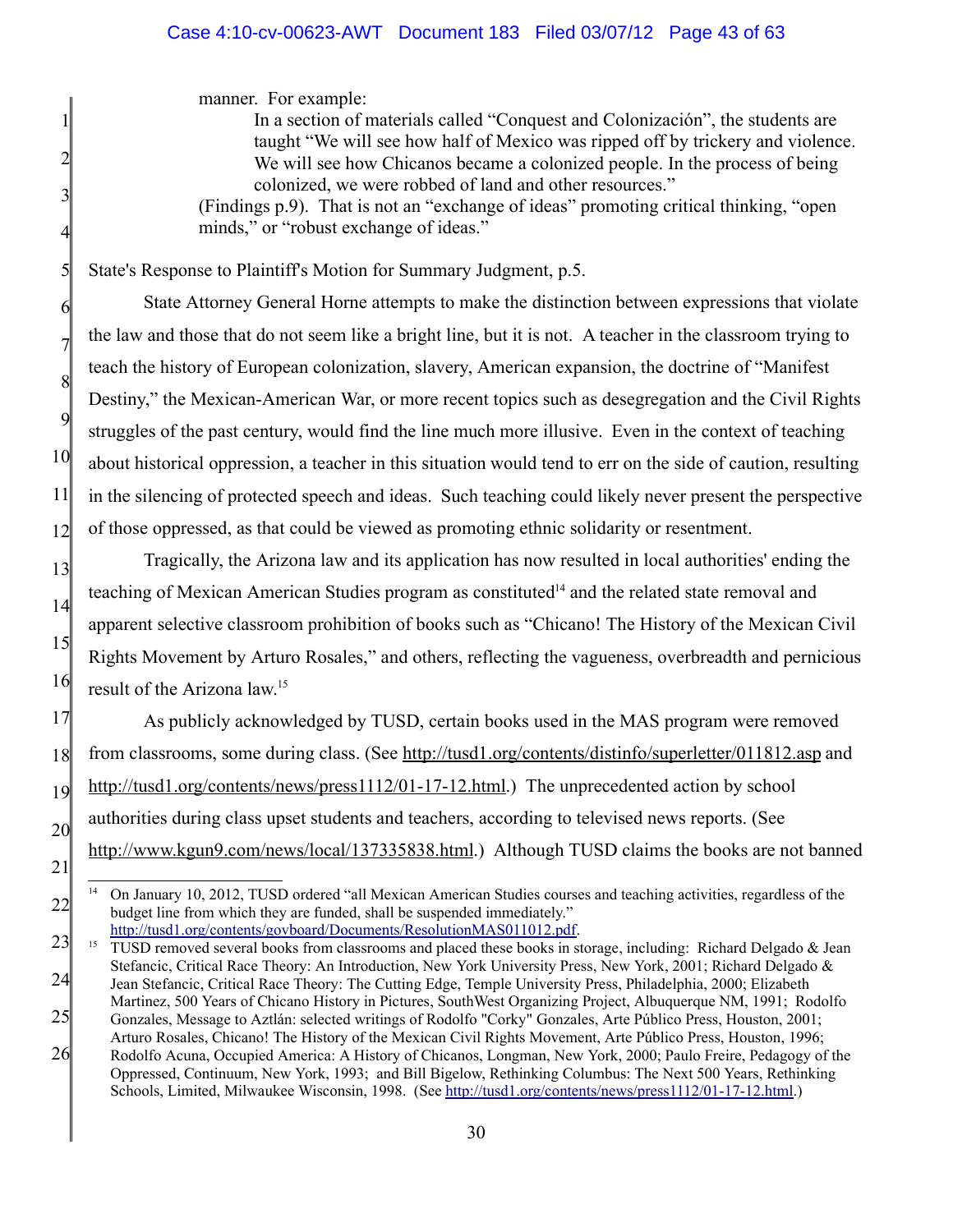#### Case 4:10-cv-00623-AWT Document 183 Filed 03/07/12 Page 44 of 63

(noting they can be found in the library), the removed books are banned from educational instruction. TUSD authorities also denied reports that Shakespeare's "Tempest" was banned, claiming that materials "in" the classroom could be used but "as appropriate for the curriculum." (*Id*.) Despite this, published news stories and interviews of Mexican American Studies teachers contradict this, as teachers were directly advised by school authorities to stay away from the ideas and themes in the Tempest. (See Jeff Biggers, *Breaking: The "Madness" of the Tucson Book Ban: Interview With Mexican American Studies Teacher Curtis Acosta on The Tempest*, published Jan. 17, 2012, Huffington Post Internet Newspaper; [http://www.huffingtonpost.com/jeff-biggers/tucson-ethnic-studies-](http://www.huffingtonpost.com/jeff-biggers/tucson-ethnic-studies-_b_1210393.html) [\\_b\\_1210393.html.](http://www.huffingtonpost.com/jeff-biggers/tucson-ethnic-studies-_b_1210393.html)) The social and scholarly outcry regarding the suppression of such ideas and written works and the suppression of the Mexican-American Studies program has echoed from coast to coast, 1 2 3 4 5 6 7 8

if not globally.<sup>[16](#page-43-0)</sup> 9

10

11

12

13

14

15

16

17

18

19

20

21

22

23

*Amici* respectfully urge this Court to overturn the State of Arizona's discriminatory efforts to end a valid, academically successful racially-conscious program that was needed in TUSD to remedy the results of past discrimination. Arizona's unwarranted assault on academic freedom, the critical exchange of ideas and perspectives, and the discriminatory singling out of Mexican Americans, both students and teachers alike, in the quest to selectively "cleanse" or whitewash the Arizona school curriculum under the guise of imposing a dogmatic orthodoxy of "individualism" to the exclusion of ethnicity does not pass constitutional muster. The law must be overturned.

## **II. Chicana/O (Mexican American) Studies Is An Integral Part Of American Education And The Field Has Established Global Academic Importance And Respectability.**

Historical Overview. In 1972, at the annual meeting of the Southwestern Social Science Association held in San Antonio, Texas, Chicano faculty and students active in the American Sociological Association, American Anthropological Association and the American Political Science Association met to discuss the need for a national association of advocates for Chicana/o studies, which resulted in a proposal to establish the National Caucus of Chicano Social Scientists (NCCSS).

<span id="page-43-0"></span>The individuals proposing the establishment of the NCCSS held their first meeting in New

(See [http://indiancountrytodaymedianetwork.com/ict\\_sbc/joint-statement-in-opposition-to-book-censorship-in-tucson](http://indiancountrytodaymedianetwork.com/ict_sbc/joint-statement-in-opposition-to-book-censorship-in-tucson-unified-school-district)[unified-school-district;](http://indiancountrytodaymedianetwork.com/ict_sbc/joint-statement-in-opposition-to-book-censorship-in-tucson-unified-school-district) see also [http://news.bookweb.org/news/arizona-school-censorship-protested-abffe-and-others;](http://news.bookweb.org/news/arizona-school-censorship-protested-abffe-and-others) <http://www.ncte.org/press/news/tucson>and [http://ncac.org/Censorship-Arizona-Style.](http://ncac.org/Censorship-Arizona-Style)) 26

Nationally, numerous organizations, scholars and individuals have decried what is going on in Arizona and TUSD with respect to Mexican American Studies and the removal of material from education. Objectors include, among others, the National Association of University Professors and the National Association Against Censorship, the National Association of Teachers of English, the American Civil Liberties Union, and numerous other groups and individuals. 24 25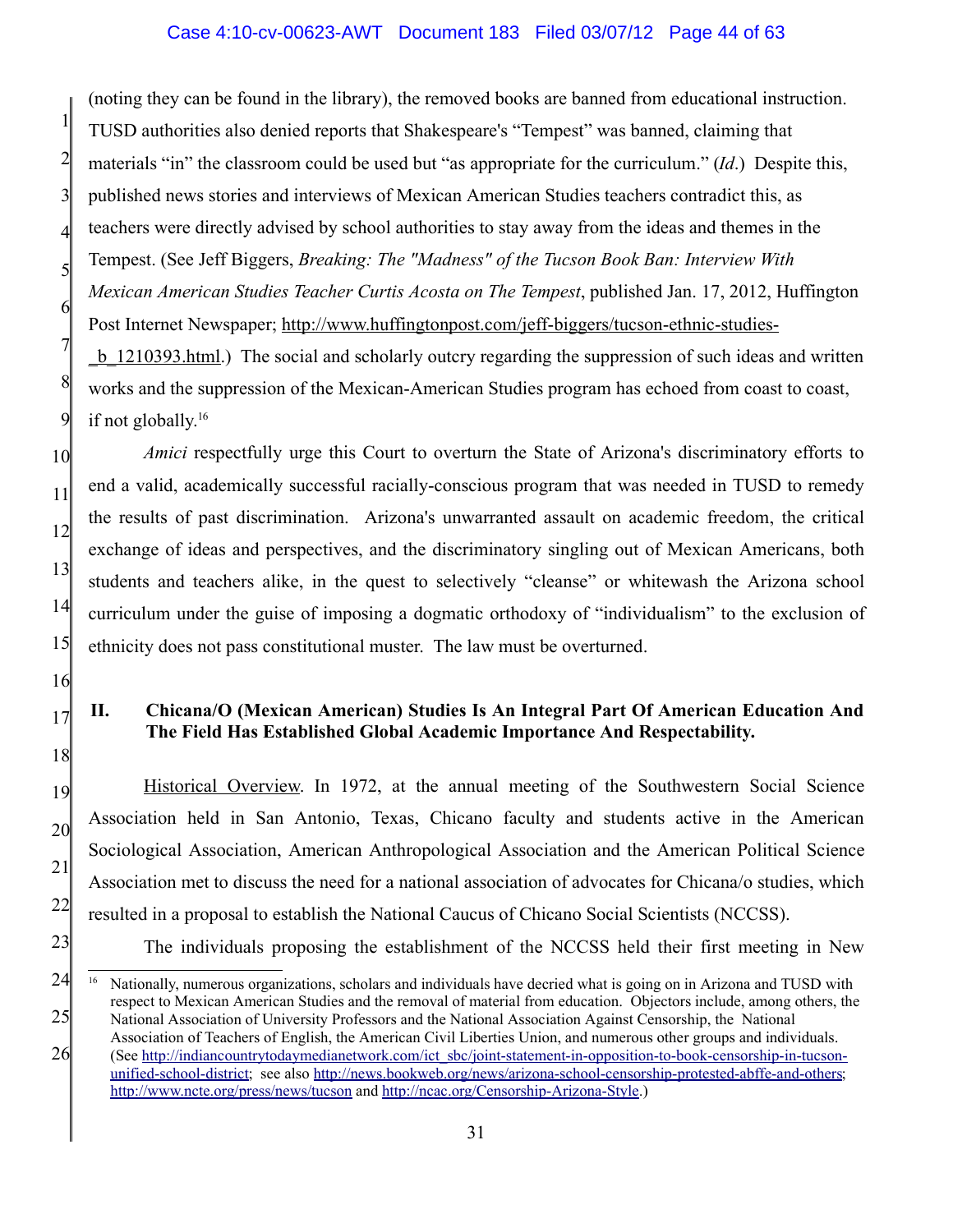Mexico in May 1973 to discuss the proposed association's mission, organizational structure, and the nature and direction of Chicana/o social science research. A Provisional Coordinating Committee for the proposed association was likewise established.

A subsequent meeting held on November 17, 1973 at the University of California at Irvine culminated in formally naming the emerging organization the National Association of Chicano Social Scientists (NACSS). The NACSS first annual conference meeting took place in 1974 at the UC Irvine campus. The first NACSS Conference was titled "Action Research: Community Control". In 1976, participants in the 3rd NACSS Conference voted to rename the organization the National Association for Chicano Studies (NACS). The association's most recent organizational name change took place in 1995 during the NACS annual conference held in Spokane, Washington. The membership voted to rename the organization the National Association for Chicana and Chicano Studies (NACCS) in recognition of the critical contribution and role of women in society as research scholars and in promoting gender and sexuality studies in the association.

### A. Chicana/o Studies has led to the establishment and significant growth of research centers and departments offering undergraduate and graduate degrees at more than 400 colleges and universities across the United States and other nations .

Since its beginnings, the interdisciplinary field of Chicana/o Studies (also referred to as Mexican American Studies) has grown into an influential and respected academic and scholarly field of study and research. There are currently more than 400 Chicana/o Studies programs at universities across the country offering undergraduate and graduate level degrees and a wide variety of major and minor options. These programs are featured at all major U.S. institutions of higher education including venerable American colleges and universities like Arizona, Arizona State, Brown, Colorado, Colorado State, Duke, Harvard, Minnesota, New Mexico, Rutgers, Stanford, UC-Berkeley, UC-Davis, UC-San Diego, UCLA, Texas, Texas A&M, Washington, and Wisconsin.<sup>[17](#page-44-0)</sup> Every year, these programs produce dozens of Doctoral dissertations and hundreds of Masters theses.<sup>[18](#page-44-1)</sup> The recent growth of second generation Mexican Americans in other parts of the country is also contributing to the development of

1

2

<span id="page-44-0"></span><sup>&</sup>lt;sup>17</sup> Kathryn Blackmer Reyes, ed. DIRECTORY OF CHICANA/O, LATINA/O, AND LATIN AMERICAN STUDIES PROGRAM, RESEARCH AND POLICY CENTERS. San Jose, CA: National Association for Chicana and Chicano Studies (2005). Accessed at URL: [http://www.naccs.org/naccs/Directory1\\_EN.asp?SnID=1036902071](http://www.naccs.org/naccs/Directory1_EN.asp?SnID=1036902071) (June 21, 2011). For another statistical overview, see Appendix 3 below.

<span id="page-44-1"></span><sup>&</sup>lt;sup>18</sup> See Appendix 1 below; also Wikispace entry on Chicana/o Studies dissertations: [http://forchicanachicanostudies.wikispaces.com/Chicana+Chicano+Studies.](http://forchicanachicanostudies.wikispaces.com/Chicana+Chicano+Studies)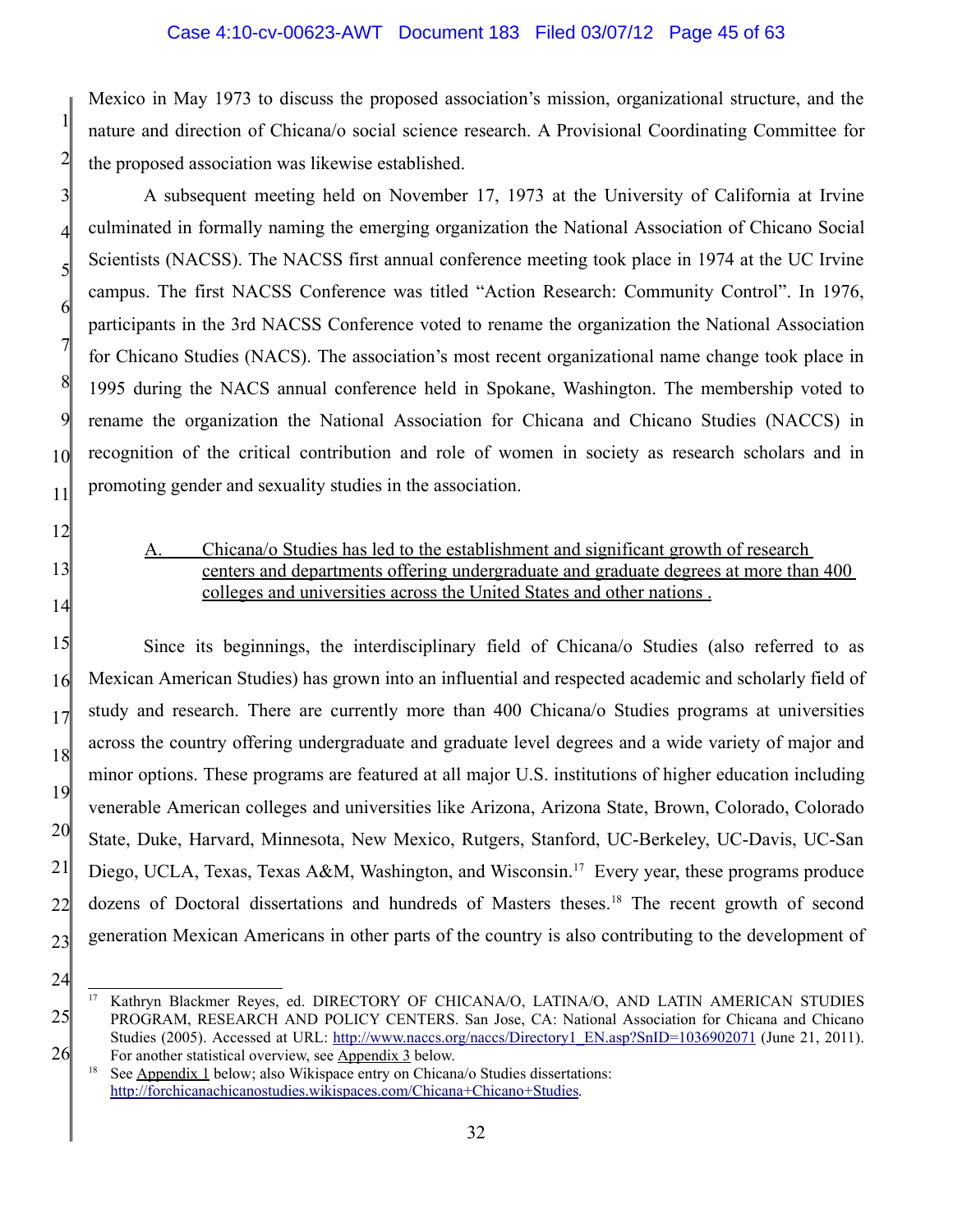#### Case 4:10-cv-00623-AWT Document 183 Filed 03/07/12 Page 46 of 63

new course offerings and minors in cities such as New York City and Kennesaw, Georgia.[19](#page-45-0) Chicana/o Studies courses are also routinely offered as part of American Studies programs.<sup>[20](#page-45-1)</sup> The Chicano Studies Department at California State University-Northridge offers some 166 sections per semester; over the course of its 40-year history, faculty there have taught more Mexican American students that have become doctors, lawyers, teachers and engineers than at the University of Arizona.<sup>[21](#page-45-2)</sup> 3

Finally, by way of introduction, *Amici* note that the natural progression and growth of Chicana/o Studies means that the knowledge and innovation produced in the nation's universities and colleges eventually will and should become part of the primary and secondary public school systems. There is nothing intrinsically problematic with this development in terms of academics. The existence of Chicana/o Studies programs in high schools like those in the TUSD is not in any essential manner a controversial curricular innovation. There is no compelling state interest in eliminating Chicana/o Studies. This is what happens with all fields in the humanities, natural sciences, and social sciences: Witness for example the impact of the re-discovery of tectonic plate theory on the teaching of geology and geomorphology in our public schools or the influence of the Civil Rights Movement on the teaching of history. The eventual diffusion of Chicana/o Studies is thus as natural and productive as any other effort at the transmittal of our knowledge base from higher education institutions to secondary and primary educational curriculum and instruction. This has always been the case with teacher training as well: New research leads to innovation and diffusion; new approaches to research produce a net beneficial effect as well. The development of the MAS Program at TUSD must also be seen in light of this historical context of a longstanding professional peer-reviewed process for the diffusion of intellectual and scholarly knowledge, much of it rooted in the direct-lived experiences of people of Mexican-origin in the United States. 5 6 7 8 9 10 11 12 13 14 15 16 17 18

There are many high quality, award-winning academic journals that focus on publishing works

1

2

4

19

<span id="page-45-0"></span><sup>&</sup>lt;sup>19</sup> Lehman College – CUNY has seen remarkable growth in its Mexican American student body and the subsequent rise of positive contributions to curriculum and instruction in a more diverse new form of East Coast ethnic studies, cf. Laird Bergman's report at: [http://www.lehman.edu/academics/arts-humanities/latin-puerto-rican](www.lehman.edu/academics/arts-humanities/latin-puerto-rican-studies/documents/MexicansinNewYorkCity1990-2005.pdf)[studies/documents/MexicansinNewYorkCity1990-2005.pdf.](www.lehman.edu/academics/arts-humanities/latin-puerto-rican-studies/documents/MexicansinNewYorkCity1990-2005.pdf) 21 22

<span id="page-45-1"></span><sup>&</sup>lt;sup>20</sup> Some of the major American Studies programs that integrate Chicana/o Studies into their core curriculum include: University of Buffalo; The State University of New York Center for the Americas; California State University-Fullerton American Studies; University of Maryland-College Park American Studies; University of Michigan-Ann Arbor Program in American Culture; University of New Mexico Department of American Studies; New York University-American Studies Program; University of Southern California Department of American Studies and Ethnicity; Saint Louis University Department of American Studies; University of Texas Department of American Studies; Washington University-St. Louis American Culture Studies Program; Yale University American Studies Program. 23 24 25

<span id="page-45-2"></span><sup>&</sup>lt;sup>21</sup> See: [http://www.csun.edu/~hfchs006/.](http://www.csun.edu/~hfchs006%05/) [Accessed August 4, 2011]. 26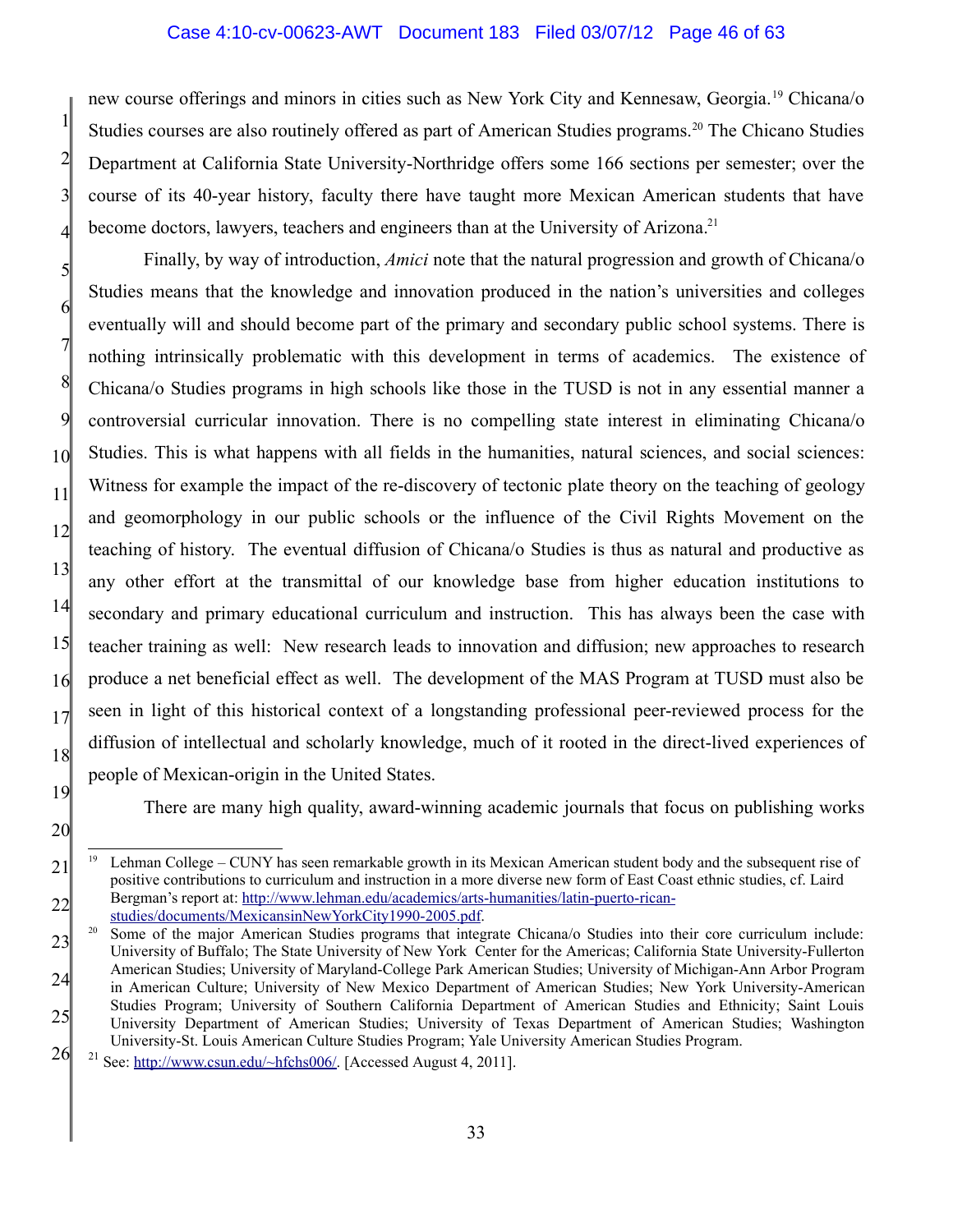#### Case 4:10-cv-00623-AWT Document 183 Filed 03/07/12 Page 47 of 63

in the field of Chicana/o Studies. Among the more prominent of these journals are the field's 'flagship journal,' *Aztlán: A Journal of Chicano Studies* [\(http://www.chicano.ucla.edu/press/journals/default.asp\)](http://www.chicano.ucla.edu/press/journals/default.asp) and the more recent but highly interdisciplinary and international, *Latino Studies* [\(www.palgrave](http://www.palgrave-journals.com/lst)[journals.com/lst\)](http://www.palgrave-journals.com/lst). This also includes a major path-breaking tradition in women and gender studies through journals such as *Chicana/Latina Studies*, the journal of *Mujeres Activas en Letras y Cambio Social* (MALCS), which is the nation's oldest and most prominent organization of scholars dedicated to the study of Mexican and Mexican American women in the U.S. and Mexico. Other respected academic journals regularly feature or focus on works from Chicana/o scholars addressing issues in fields as varied as American studies, anthropology, art and art history, comparative literature, demography, economics, eco-criticism, ethnic literatures, film studies, geography, history, popular culture studies, philosophy (ethics, epistemology, etc.), political science, psychology, public administration, public health, sociology, urban studies, women studies, and numerous other scholarly disciplines. 1 2 3 4 5 6 7 8 9 10 11

NACCS membership (past and present) includes at least four recipients of the MacArthur "Genius Award"<sup>[22](#page-46-0)</sup> and numerous recipients of other scholarly and community service recognitions, prizes, and awards. This includes hundreds of book recognition prizes. NACCS members serve on Presidential commissions,<sup>[23](#page-46-1)</sup> as U.S. Senate and House advisors, and in other public policy-making roles including the preparation of expert testimony and *amicus* briefs in cases of national significance.<sup>[24](#page-46-2)</sup> All these facts indicate that Chicana/o Studies is an established and mainstream professional academic discipline. 12 13 14 15 16 17

The prestigious academic standing of Chicana/o Studies is evident in other countries as well where hundreds of humanities and social science scholars have pursued research since the 1970s. There are now several peer-reviewed journals in Germany, France, Spain, Australia, Turkey and other countries dedicated to the study of Chicana/o and Latina/o culture, history, literature, and society.[25](#page-46-3)

18

19

<span id="page-46-0"></span><sup>&</sup>lt;sup>22</sup> Among our most recent MacArthur fellows is Ramón Gutierrez of the University of California-San Diego and now at the University of Chicago. 21

<span id="page-46-1"></span><sup>&</sup>lt;sup>23</sup> For example, currently, Professor Luis Fraga, a Chicano political scientist at the University of Washington, and Professor Garduño of the University of California-Los Sngeles both serve on the President's Advisory Commission on Educational Excellence for Hispanics. 22 23

<span id="page-46-2"></span><sup>&</sup>lt;sup>24</sup> NACCS members (including Gilbert Cárdenas, Estévan Flores, and Nestor Rodríguez) played critical roles in preparing the principal social scientists' amici curiae brief for plaintiffs in the *Plyler v. Doe* case (1979-82). 24

<span id="page-46-3"></span><sup>25</sup> Among these journals are: *The European Journal of American Culture*, which includes a recent article that makes the following relevant observation: "…given the extraordinary growth of the Hispanic population in the last decades, it is not rocket science to conclude that demand for courses focusing on Chicana/o writers, border theory, and so forth, will increase dramatically in the near future. And that, in time, will have a knock-on effect for us as the object of our study, the United States, is changing in many ways"; see: Susan Castillo, "INTERESTING TIMES: A MEDITATION OF AMERICAN STUDIES IN BRITAIN, 2007." European Journal of American Culture 27:1:5-14; p. 12. Also, see the 25 26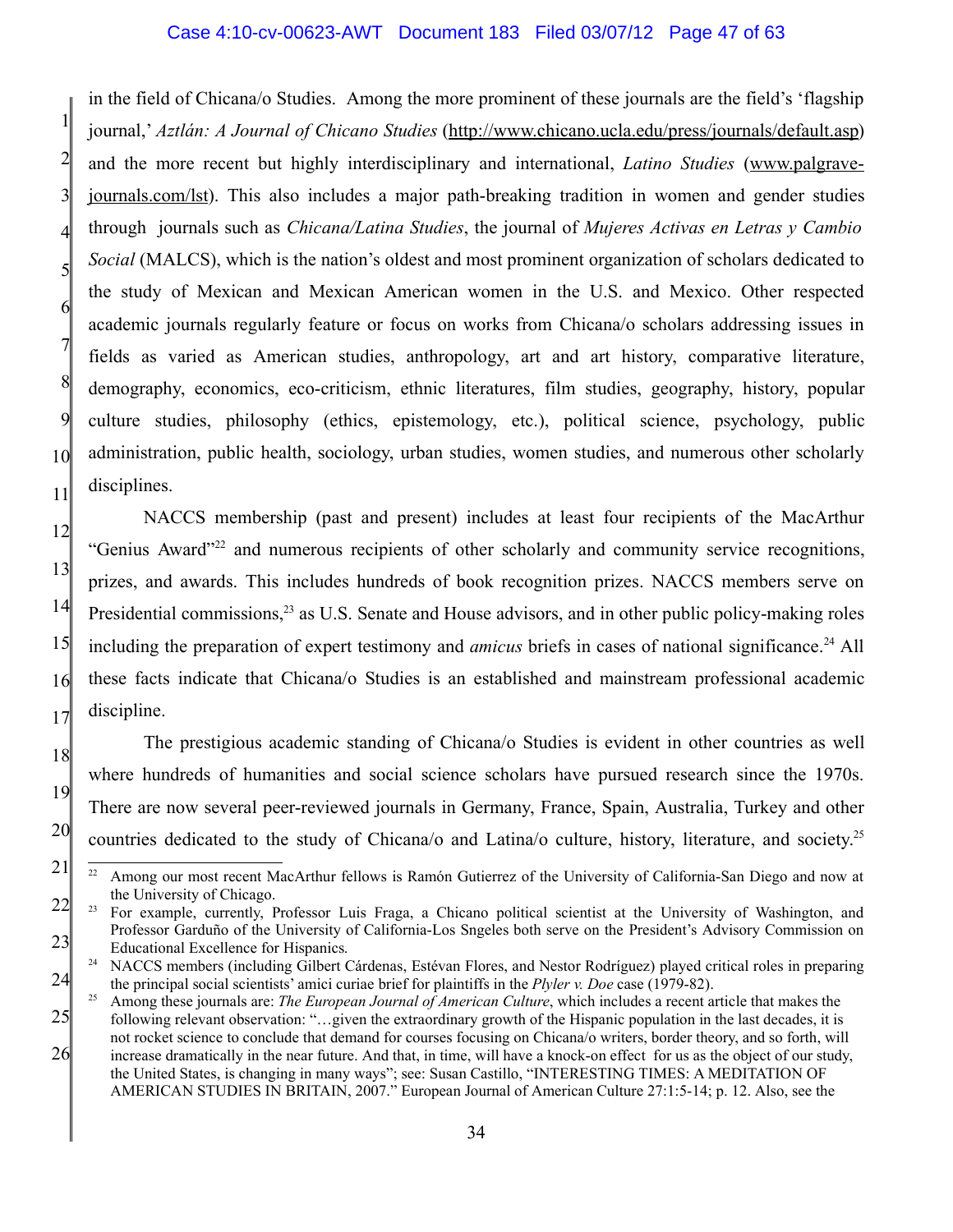Numerous books and edited anthologies have also developed at a steady pace, in various countries, especially since the 1990s.<sup>[26](#page-47-0)</sup> Further evidence of this global influence and prestige is the number of doctoral dissertations produced each year. For example, there have been several doctoral dissertations prepared in Chicana/o Studies by graduate students in Germany, France, Mexico, and Spain.[27](#page-47-1)

1

2

3

4

5

6

7

8

9

10

11

In view of this rich history and the highly developed and reputable intellectual status of the field across the world, it is clear that Chicana/o Studies (Mexican American Studies) is now an integral part of American culture and scholarly education and it contributes to, and represents, part of the diversity of the open society values of free inquiry and civil debate that inform, enrich, and strengthen both our citizenry and our liberal democracy. The field is an institutionalized and established part of curriculum and instruction across various primary, secondary, and post-secondary public education systems.

### B. Chicana/o Studies pedagogy continues the tradition of "critical studies" developed in the natural and social sciences and related fields of human inquiry.

One of the unique – out of myriad – contributions of Chicano/a Studies stems from an interdisciplinary nature that has sought to develop knowledge by cutting across the boundaries that otherwise restrict and limit the methods and materials of study in traditional disciplines. In this regard, a critical advantage of Chicano/a Studies lies not only in the content of the path-breaking research that 12 13 14 15

journals: *Ethnographiques.org revue en ligne de sciences humaines et sociales* (France), *Identities (*Switzerland). There is a new academic journal at the University of Alcalá called *Camino Real*, whose first issue a couple of years ago focused on Chicana/o studies and regularly publishes articles on Chicana/os; Also in Mexico, the Centro de 16 17

Investigaciones Sobre America del Norte (CISAN) at the UNAM has research and publications on Chicana/os as does the Seminario Permanente de Estudios Chicanos y Fronterizos at the Esculea Nacional de Antropología e Historia in Mexico City. In Australia, Paul Allatson teaches Chicano/a and Latino Studies at the University of Technology, Sydney 18

and has published on Chicano/a-Latino/a studies; for example, see Paul Alattson, LATINO DREAMS: TRANSCULTURAL TRAFFIC AND THE U.S. NATIONAL IMAGINARY. Rodopi Bv Editions (2002). URL: [http://ebookee.org/Paul-Allatson-Latino-Dreams-Transcultural-Traffic-and-the-U-S-National-Imaginary\\_755077.html.](http://ebookee.org/Paul-Allatson-Latino-Dreams-Transcultural-Traffic-and-the-U-S-National-Imaginary_755077.html) [eBook accessed on August 5, 2011]. There is also a *Journal of American Studies of Turkey* that frequently features articles focused on Chicana/o Studies issues. 19 20

<span id="page-47-0"></span><sup>26</sup> For example, see: Chela Sandoval, Gloria Anzaldúa, et al., OTRAS INAPROPIABLES: FEMINISMOS DESDE LAS FRONTERAS (Madrid, Spain 2004); Markus Heide, GRENZÜBERSCHREIBUNGEN: CHICANO-21

ERZÄHLLITERATUR UND DIE INSZENIERUNG VON KULTURKONTAKT. Heidelberg, Germany (2004); Heiner Bus and Ana Castillo, eds RECENT CHICANO POETRY/NEUESTE CHICANO-LYRIK. Bamberg, Germany: Bamberger Editionen, Band 8 (1994). Chicana novelist Ana Castillo did her Ph.D. in Germany and has been published there as well as has University of Arizona professor Yolanda Broyles-Gonzalez. In France, some recent contributions include Ada Savin, LES CHICANOS AUX ETATS-UNIS: ETRANGERS DANS LEUR PROPRE PAYS (1998); and the work of Emmanuelle Le Texier. 22 23 24

<span id="page-47-1"></span><sup>&</sup>lt;sup>27</sup> Most recently, for example, see: Edda Luckas, ETHNICITY IN THE GARDEN: FIGURATIONS OF THE ECOPASTORAL IN MEXICAN AMERICAN LITERATURE. Doctoral Dissertation. Universität Berlin, Fachbereich Philosophie und Gesitewiseenschaften, John F. Kennedy Institut für Nordamerikastudien (2011); and Mexican scholar Maria Isabel Belausteguigoitia Rius, SCENARIOS OF CONSTRUCTION OF THE SUBJECT AT THE LIMIT: ZAPATISTAS AND CHICANAS. Doctoral Dissertation. UC-Berkeley (2004). 25 26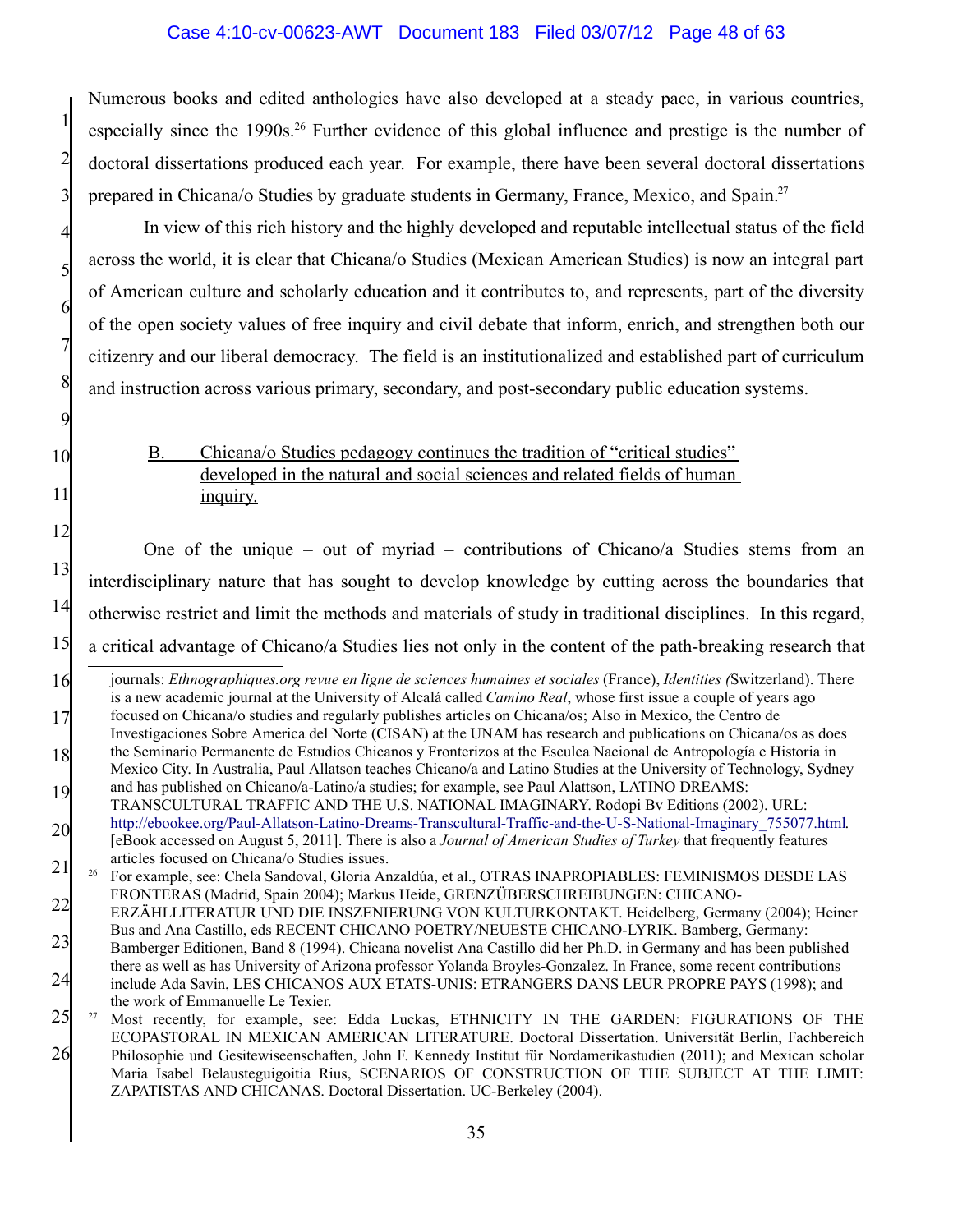### Case 4:10-cv-00623-AWT Document 183 Filed 03/07/12 Page 49 of 63

such scholars produce, but in the dynamic and creative approaches to both research and teaching that facilitate new methods of inquiry and effective learning strategies for students who have historically benefitted from less attentive instruction in K-12 schooling (see the discussions in Argument III(A) and (D) below). Numerous studies have unequivocally demonstrated the effectiveness of Chicana/o Studies curriculum and pedagogy in raising the overall academic achievements of Chicana/o and non-Chicana/o students alike in a wide range of subject areas, including in mathematics in the Tucson schools.<sup>[28](#page-48-0)</sup> Diverse approaches to pedagogy have expanded the traditional models of learning, widening the breadth and scope of students' knowledge bases. Chicana/o Studies scholars have accordingly been acknowledged with hundreds of teaching awards at their respective institutions. 1 2 3 4 5 6 7

The history of the development of Chicana/o Studies is not just the history of a "content field" which succeeded in filling our scholarly books and journals with previously "missing" content; it is also the story of the emergence of a unique set of pedagogical methods applied to the social sciences and humanities: Pedagogy involves serious study of the ways and methods of teaching and learning and of critically questioning what knowledge is. What gets counted as knowledge? Who gets to make that call? What happens when other bodies of knowledge are excluded from participation in the "free market" of ideas? These questions are important to researchers, teachers, and students in all areas of the natural and social sciences and the humanities – not just those who study Chicana/o Studies.<sup>[29](#page-48-1)</sup> It is noteworthy that most California universities have added a requirement of critical theory for graduation as part of their general studies requirement. Critical theory in this context is not about being "radical" or proposing "to overthrow the government" or anything extreme and uncivil; it is instead focused on 8 9 10 11 12 13 14 15 16 17

21

<span id="page-48-0"></span><sup>28</sup> A March 11, 2011 District report concludes that TUSD's Mexican American Studies program gives students a measurable advantage over non-MAS students in passing standardized AIMS (Arizona Instrument to Measure Standards) reading and writing tests and MAS students graduate at higher levels than their non-MAS counterparts. The analysis was conducted by David Scott, Tucson Unified School District Director of Accountability and Research, reporting to TUSD superintendent Dr. John Pedicone. Scott writes: 18 19 20

"I find that there are positive measurable differences between MAS students and the corresponding comparative group of students."

"Juniors taking a MAS course are more likely than their peers to pass the reading and writing AIMS subject test if they had previously failed those tests in their sophomore year."

"Seniors taking a MAS course are more likely to persist to graduation that their peers."

See: Tucson Unified School District, Department of Accountability and Research, RE-ANALYSIS OF AIMS OUTCOMES FOR MEXICAN AMERICAN STUDIES (MAS) STUDENTS (2010). Available on-line at: [http://saveethnicstudies.org/proven\\_results/TUSD\\_Numbers\\_03-16-2011.pdf.](saveethnicstudies.org/proven_results/TUSD_Numbers_03-16-2011.pdf) 23

<span id="page-48-1"></span>See, for e.g., Thandeka K. Chapman, INTERROGATING CLASSROOM RELATIONSHIPS AND EVENTS: USING PORTRAITURE AND CRITICAL RACE THEORY IN EDUCATION RESEARCH, *Educational Researcher*, 36:3:156- 162 (2007); Jennifer Leeman and Lisa Rabin, READING LANGUAGE: CRITICAL PERSPECTIVES FOR THE LITERATURE CLASSROOM, *Hispania*, 90:2:304-315 (2007); Dean Braa and Peter Callero, CRITICAL PEDAGOGY AND CLASSROOM PRAXIS, *Teaching Sociology*, 34:4:357-369 (2006); Carol A. Sedlak, Margaret O. Doheny, Nancy 24 25 26

Panthofer, and Ella Anaya, CRITICAL THINKING IN STUDENTS' SERVICE-LEARNING EXPERIENCES, *College Teaching* 51:3: 99-103 (2003).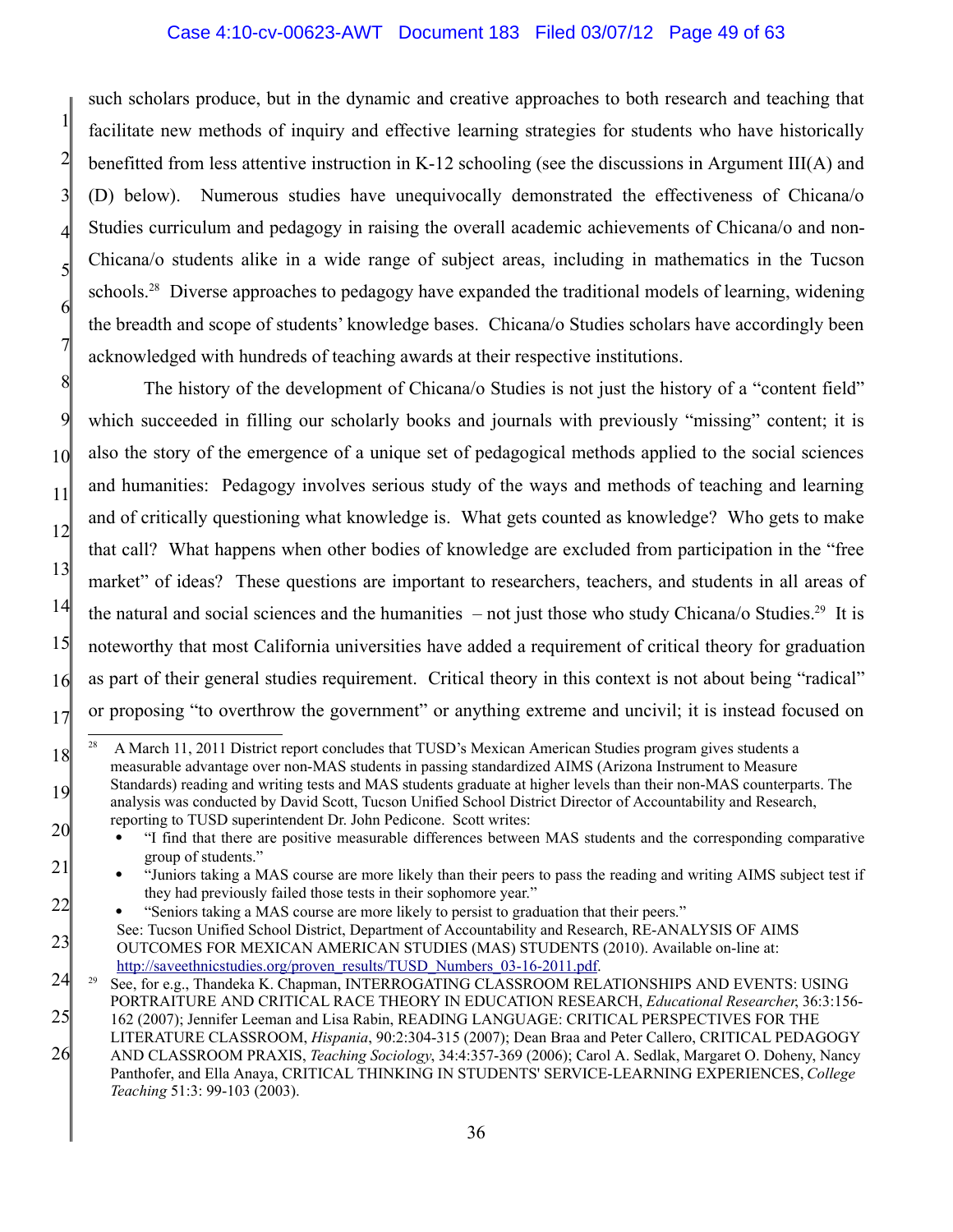#### Case 4:10-cv-00623-AWT Document 183 Filed 03/07/12 Page 50 of 63

understanding how it is that we acquire and test our knowledge in order to move beyond the limits of current knowledge.<sup>[30](#page-49-0)</sup> At its heart, this is a "progressive" and "liberal" (meaning open and fair-minded) rather than a "seditious" or "insurrectionary" approach to the study of knowledge and truth claims.

1

2

3

4

5

6

7

8

9

10

11

12

13

In Chicana/o Studies the quest for an engagement with critical theory dates back to the earliest days and efforts by scholars to question the dominant paradigms of the 1960s and 1970s, which included an entrenched orthodoxy of "cultural determinism."[31](#page-49-1) The cultural determinists at the time championed the view that Mexican American culture was a "culture of poverty" and that the impoverished condition of this national origin population was the result of an inability for the culture to adapt to a modern, competitive, and rationalistic society and economy. By the 1980s, a variety of alternative critical theories of the "Chicana/o experience" had emerged but most approaches focused on a variety of structural factors such as studies of institutionalized discrimination based on race, class, or gender or political power dynamics that created and reinforced highly segregated communities. Chicana/o Studies did not invent racism or inequality; it did not invent racial resentment or segregation; but it did provide a set of eclectic critical theories grounded in formerly 'forbidden' knowledge that challenged the existing 'blame the poor' orthodoxy and led to a richer and more nuanced understanding of American history, culture, politics, philosophy, and art and literature.<sup>[32](#page-49-2)</sup>

A major force in the response of Chicana/o scholars to move beyond the older models took shape in what has come to be known as Critical Race Theory (CRT). Critical Race Theory, which originated in part from American legal theory and scholarship, is an intellectual and politically committed movement that studies the interrelations of race, racism and power. Though it is unclear if Critical Race Theory originated in American law schools, the critical study of the social construction of race and racial relations through the law has seen important strides as it made its way into the work of Chicana/o and Ethnic Studies scholars.<sup>[33](#page-49-3)</sup> This context allows us to understand why the membership of 14 15 16 17 18 19

<span id="page-49-0"></span><sup>30</sup> See Brian Dunning, THE IMPORTANCE OF TEACHING CRITICAL THINKING. *Skeptoid Podcast.* Skeptoid Media, Inc., 16 May 2007. Web. 5 Aug 2011. [<http://skeptoid.com/episodes/4045>](http://skeptoid.com/episodes/4045) . [Accessed August 4, 2011]. 20

<span id="page-49-1"></span><sup>&</sup>lt;sup>31</sup> The school of cultural determinism was represented by the work of Oscar Lewis and his protégés such as Ellwyn Stoddard, MEXICAN AMERICANS, New York: Random House (1973) and the researchers affiliated with the Hogg Foundation study of the Mexican Americans of South Texas; for early critiques of these orientations by Chicana/o scholars seeking to critique the dominant paradigm and initiate alternative explorations of the underlying "structural" causes of class, race, and gender inequalities, see: Octavio Romano-V., THE DISTORTION OF MEXICAN AMERICAN HISTORY. *El Grito* 2:3: 13-26 (1968) and SOCIAL SCIENCE, OBJECTIVITY, AND THE CHICANOS. *El Grito* 4:1 (1970). Américo Paredes, ON ETHNOGRAPHIC WORK AMONG MINORITY GROUPS: A FOLKLORIST'S PERSPECTIVE. In: Folklore and Culture on the Texas-Mexican Border. Austin: University of Texas Press (1995 [1977]). 21 22 23 24 25

<span id="page-49-3"></span><span id="page-49-2"></span>For e.g., see the publications of NACCS cited in footnote 30 below.

<sup>33</sup> For key examples of CRT in Chicana/o Studies, see Richard Delgado, ed. CRITICAL RACE THEORY: THE CUTTING EDGE. Philadelphia: Temple University Press (1995); Richard Delgado and Jean Stefancic, CRITICAL RACE THEORY: AN ANNOTATED BIBLIOGRAPHY. *Virginia Law Review*, 79:2:461–516 (1993); Richard Delgado and 26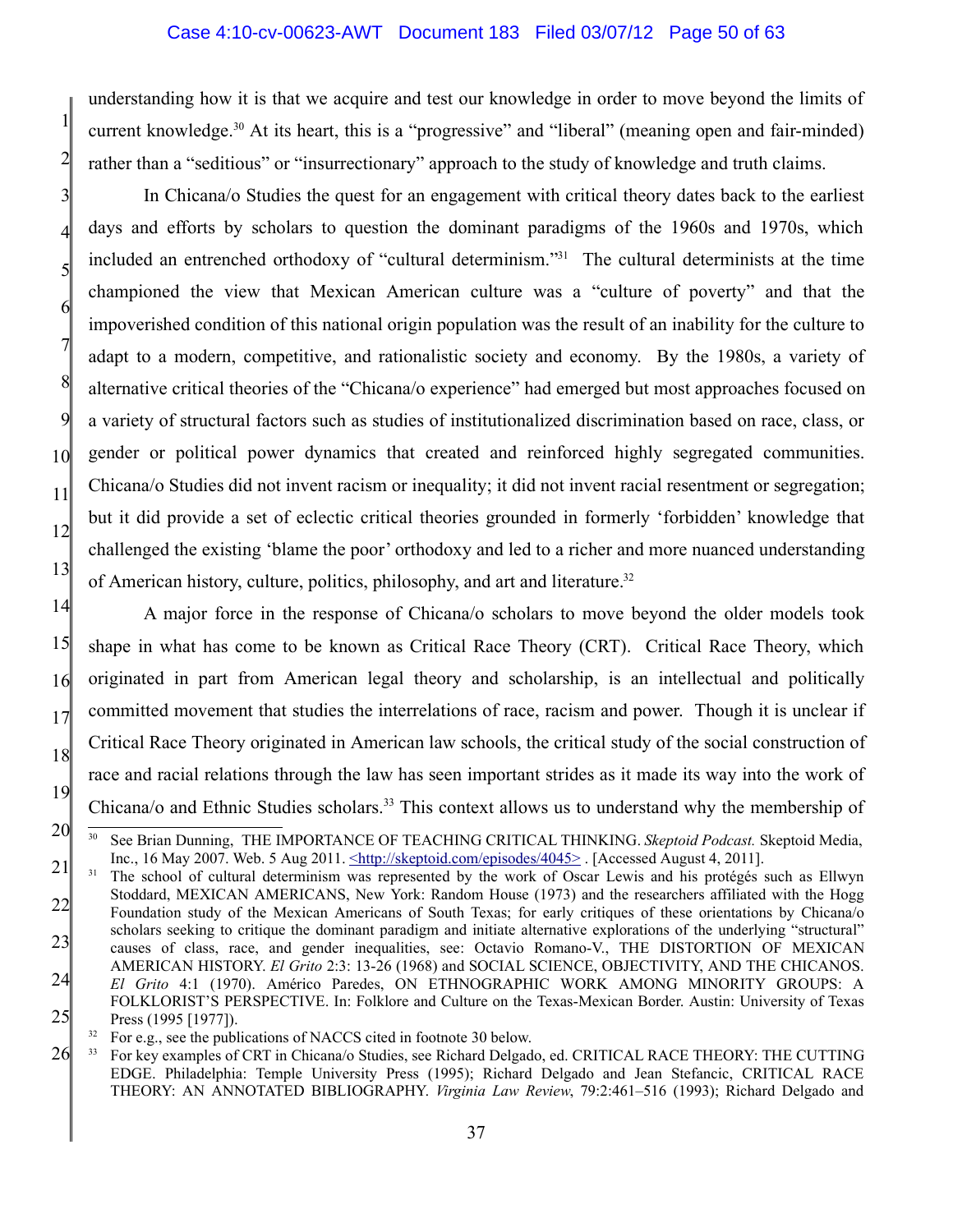#### Case 4:10-cv-00623-AWT Document 183 Filed 03/07/12 Page 51 of 63

NACCS views HB2281 as an attempt by ideologically-motivated political forces to reassert the old doxa of a 'racialized' narrative of cultural determinism constructed around the "ubiquity of whiteness" (see footnote \_\_ above). Based on this history and professional background in the field, *Amici* ask the court to reject this act as a form of epistemological and structural violence that forcibly seeks to erase and silence diverse and legitimately American voices and experiences that were painstakingly "recovered" through our own still too brief history of free and critical inquiry.

1

2

3

4

5

6

7

### C. Chicana/o Studies has made significant contributions to the advancement of the study of American democracy and applied research informing law and public policy.

In keeping with the best of American traditions of free and critical inquiry, Chicana/o Studies is more than just an ivory tower endeavor. Like applied contributions from the natural and social sciences, Chicana/o Studies actually provides knowledge that has proved vital in addressing issues facing our democracy, including problems related to civil rights and equality, education, economic development, immigration, urban policy, public health, and environmental protection. Chicana/o Studies researchers have contributed to the development of programs that serve inner-city youth and seek to address the lack of educational or work opportunities, or problems related to drug and substance abuse and gang violence to name a few.<sup>[34](#page-50-0)</sup> Chicano/a scholars' contributions have helped resolve a wide range of public policy problems in education, public health and housing, immigration, labor markets, 8 9 10 11 12 13 14 15

Jean Stefancic, THE LATINO/A CONDITION: A CRITICAL READER. New York: New York University Press (1998); Richard Delgado and Jean Stefancic, CRITICAL RACE THEORY: AN INTRODUCTION. New York: New York University Press (2001); Adrienne D. Dixson and Celia K. Rousseau, eds., CRITICAL RACE THEORY IN EDUCATION: ALL GOD'S CHILDREN GOT A SONG. New York: Routledge (2006); Tara J. Yosso, CRITICAL RACE COUNTERSTORIES ALONG THE CHICANA/CHICANO EDUCATIONAL PIPELINE. New York: Routledge (2006). 16 17 18 19

<span id="page-50-0"></span><sup>&</sup>lt;sup>34</sup> For example, in the area of gang and youth violence, the book by Joan W. Moore and Albert Mata, HOMEBOYS: GANGS, DRUGS AND PRISONS IN THE BARRIOS OF LOS ANGELES. Philadelphia: Temple University Press (1980) and Martin S. Jankowski, ISLANDS IN THE STREET: GANGS AND AMERICAN URBAN SOCIETY Berkeley: University of California Press (1991) provided policymakers with an influential set of research findings that contributed to the rise of a focus on police-community relations and anti-poverty programs directed at young people who were usually overlooked. In the area of immigration reform, Chicana/o studies scholars have ling produced significant research findings that have made their way into Congressional hearings and testimony. Such work has a very long history and dates back to the book by Manuel Gamio, MEXICAN IMMIGRATION TO THE UNITED STATES. New York: Arno Press (1969); for more recent works, see, for e.g.: Wayne Cornelius, Jorge Bustamante, and the Bilateral Commission on the Future of United States-Mexico Relations. Center for U.D.-Mexican Studies, University of California-San Diego (1989); Jorge Durand and Douglas S. Massey, eds. CROSSING THE BORDER: RESEARCH FROM THE MEXICAN MIGRATION PROJECT. New York: Russell Sage Foundation (2004); Denise A. Segura and Patricia Zavella, ed. WOMEN AND MIGRATION IN THE U.S.-MEXICO BORDERLANDS: A READER. Durham: Duke University Press (2007). All of these works have had an impact on immigration discourse and policy-making. The work of Anna Nieto Gomez in Los Angeles in the 1970s around employment influenced public policy-making discourses as did the work of Estevan Flores on Chicana health-related issues (breast cancer, cervical cancer), Larry Trujillo on ex-convicts and prison convicts, and Keta Miranda on women members of gangs or *cholas.* 20 21 22 23 24 25 26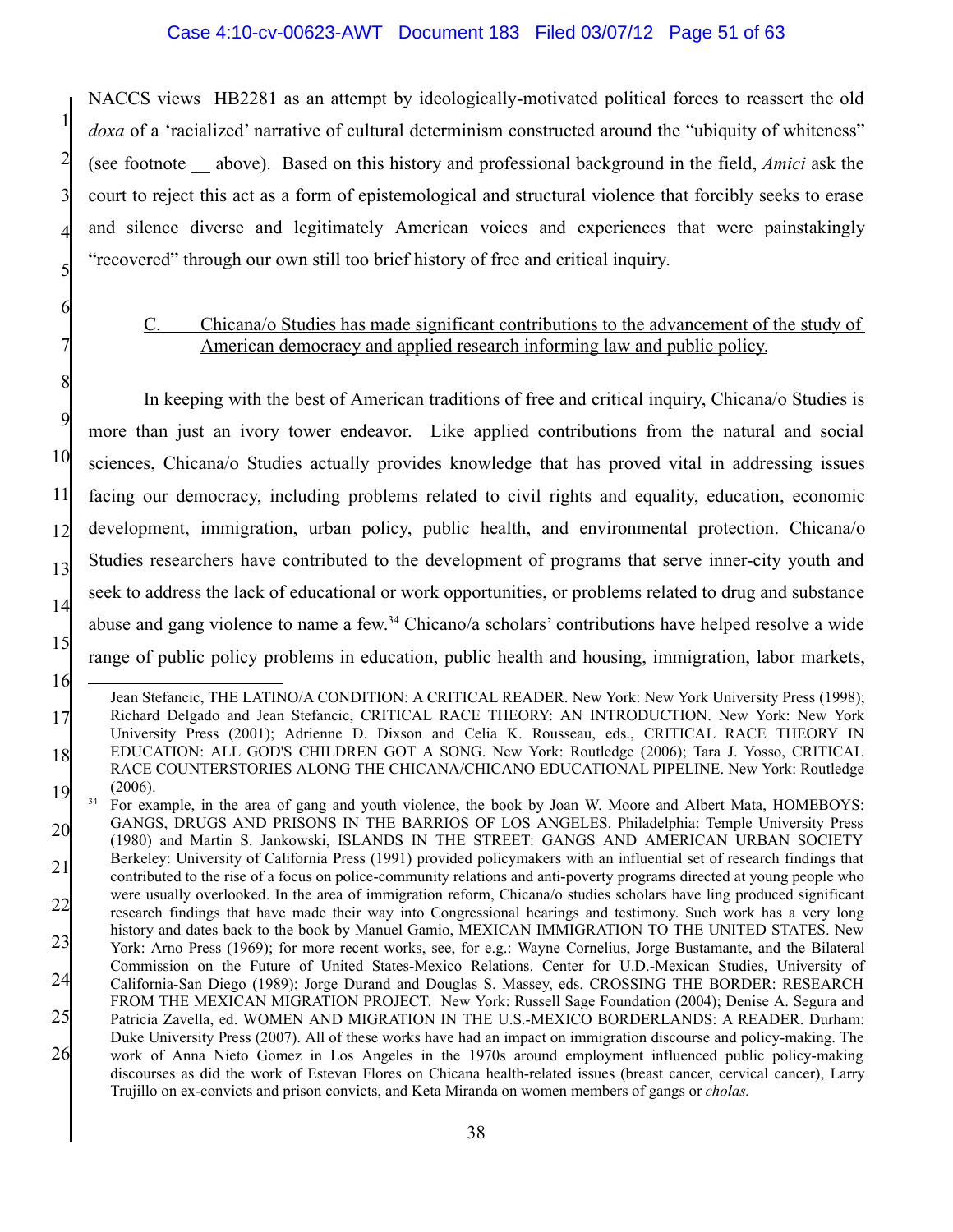#### Case 4:10-cv-00623-AWT Document 183 Filed 03/07/12 Page 52 of 63

environmental protection, and numerous other areas.<sup>[35](#page-51-0)</sup> Over the years, many alumni of Chicano/a Studies have also gone on to productive careers in public service, including elected office, and in some cases established elected officials have sought consultation with Chicano/a Studies scholars for advice on relevant public policy matters.<sup>[36](#page-51-1)</sup>

1

2

3

Chicana/o and other Ethnic Studies research scholars have made significant contributions of interest to students and researchers across a wide variety of social and natural science fields with public policy implications. These contributions both include and go well beyond the quest for academic recognition. Instead, these studies challenge conventional knowledge in a productive manner resulting in beneficial innovation of the applied knowledge base. For example, the sustainable agro-ecosystems of the *acequia* communities of the ancient Indo-Hispano communities of New Mexico and Colorado hold valuable lessons for the entire country about future conditions and prospects for an 'arid-sensible' way of life in the American Southwest. Ecologists, hydrologists, and other scientists are now coming forward to confirm research done by an earlier generation of Chicana/o studies scholars.<sup>[37](#page-51-2)</sup> For example, the ancient gravity-driven *acequia* irrigation system is renowned as a resilient and sustainable adaptation of agriculture to high altitude and semi-arid environments. The "re-discovery" of the *acequia* institution was the result of research by scholars in Chicana/o studies and particularly those concerned with agricultural and environmental history. These contributions have influenced scholars across a wide range of disciplines including agronomy, wildlife and landscape ecology, hydrology, 4 5 6 7 8 9 10 11 12 13 14 15

<span id="page-51-0"></span><sup>35</sup> A quick review of publications from NACCS, consisting mostly of selected annual conference proceedings, will demonstrate the depth and breadth of the public law and policy-oriented research that our scholars contribute to the nation's social scientific tradition. See, for e.g., Mary Romero and Cordelia Candelaria, eds. COMMUNITY EMPOWERMENT AND CHICANO SCHOLARSHIP. Cheney: Eastern Washington University and NACS (1990); Teresa Cordova, et al., CHICANA VOICES: INTERSECTIONS OF CLASS, RACE, AND GENDER. Albuquerque: University of New Mexico Press, second edition (1988, second edition: 1993); Tatcho Mindiola and Emilio Zamora, eds., CHICANO DISCOURSE. Houston: Mexican American Studies Program and NACS (1992); Jaime H. Garcia, ed. BEGINNING A NEW MILLENNIUM OF CHICANA AND CHICANO SCHOLARSHIP (2006). Since 2006, NACCS publications are now available on-line through [http://scholarworks.sjsu.edu/naccs/.](http://scholarworks.sjsu.edu/naccs/) 16 17 18 19

<span id="page-51-1"></span>Some Chicana/o Studies alum that went on to illustrative public service careers include Marco Firebaugh and his collaborative efforts with scholar Rudolfo Acuña in the early 2000's. Gil Cedillo, Ricardo Lara, and Luis Alejo, for example, are in the California Legislature and are all beneficiaries of Chicana/o Studies. 20 21

<span id="page-51-2"></span><sup>37</sup> The earlier generation of scholars of Chicana/o acequias include Jose Rivera, ACEQUIA CULTURE: LAND, WATER AND COMMUNITY IN THE SOUTHWEST. Albuquerque: University of New Mexico Press (1998); Devon G. Peña, CULTURAL LANDSCAPES AND BIODIVERSITY: THE ETHNOECOLOGY OF A WATERSHED COMMONWEALTH. In: *Ethnoecology: Situated Knowledge/Located Lives*, ed. Virginia Nazarea, Tucson: University of Arizona Press (1999) and MEXICAN AMERICANS AND THE ENVIRONMENT. Tucson: University of Arizona Press (2005); Sylvia Rodriguez, ACEQUIA: WATER, SCARCITY, AND SANCTITY. Santa Fe: School of American Research (2007). For the work of some of the natural scientists taking up the evidence to assess these earlier Chicana/o Studies claims, see Alexander Fernald and Steven J. Guldan, SURFACE WATER-GROUNDWATER INTERACTIONS BETWEEN IRRIGATION DITCHES, ALLUVIAL AQUIFERS, AND STREAMS, *Reviews in Fisheries Science* 14:79- 89 (2006); Alexander Fernald, T. Baker, and S. Guldan 2007. HYDROLOGIC, RIPARIAN, AND AGROECOSYSTEM FUNCTIONS OF TRADITIONAL ACEQUIA IRRIGATION SYSTEMS. *Journal of Sustainable Agriculture* 30:2:147- 71 (2007). 22 23 24 25 26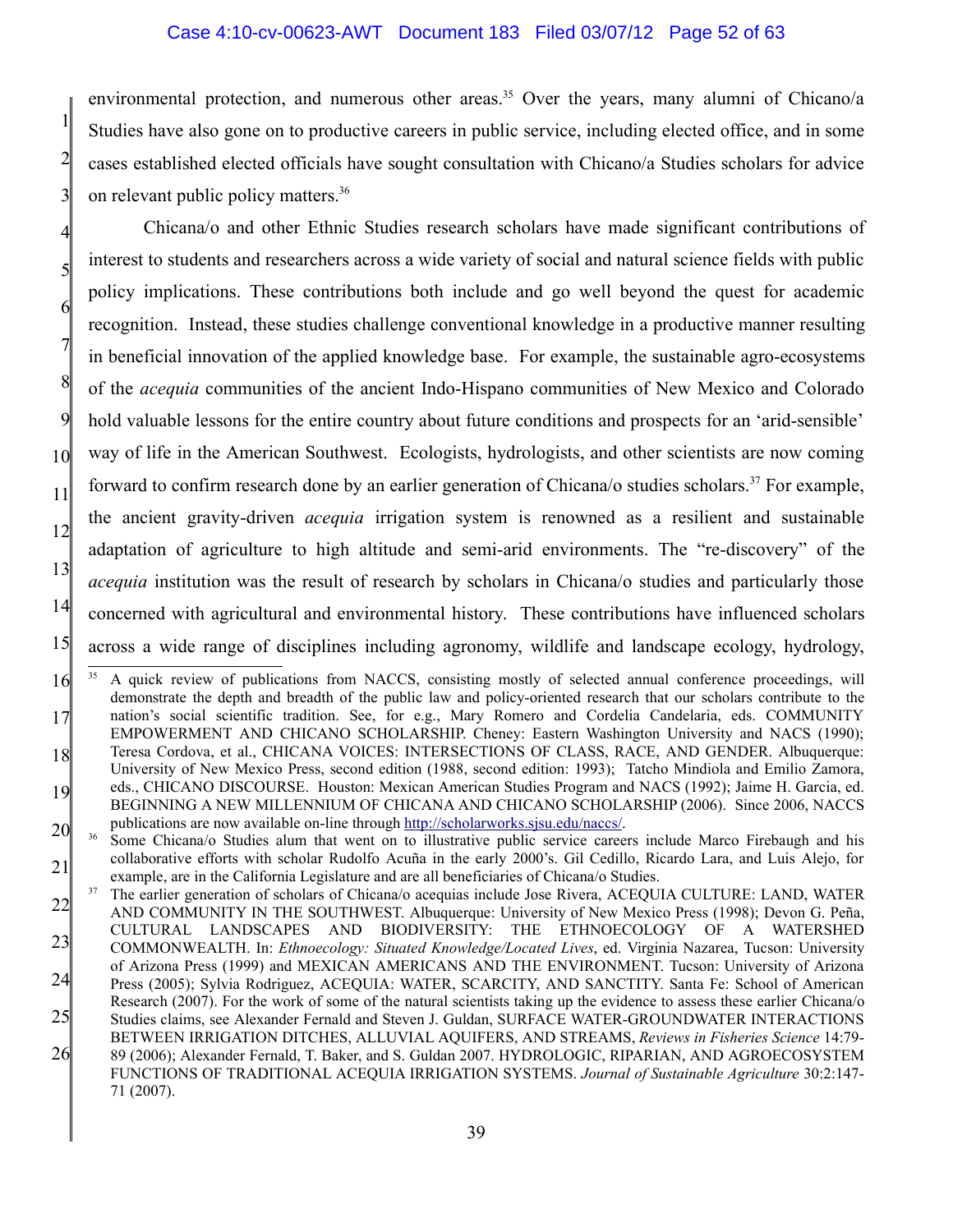### Case 4:10-cv-00623-AWT Document 183 Filed 03/07/12 Page 53 of 63

edaphology and pedology, and related natural resource management fields.<sup>[38](#page-52-0)</sup> In the absence of the earlier traditions of Chicana/o studies scholarship, we may have lost knowledge of the ecosystem services that *acequia* farming systems provide to the upland communities of the Rio Grande watershed. In addition, contributions by Chicano/as from ethnoecology, ethnobiology, and studies of water law and land grants were also essential to this re-discovery. Most recently, Chicana/o Studies research on the history and law of the acequia was used as the basis for and evidence to draft a new law in Colorado, signed by Governor Ritter in April 2009, "The Colorado *Acequia* Recognition Law".<sup>[39](#page-52-1)</sup>

### D. Chicana/o Studies is a rigorous field of social scientific research and scholarship that contributes to a necessary understanding of the nation's largest racial and ethnic minority – a significant sector of the citizenry of the U.S.

The field of Chicana/o studies acknowledges the role of America's diverse racial and ethnic peoples as equal actors in the history of the United States. Rather than being merely additive, it enriches our current understanding of history and participatory citizenship, producing a more informed citizenry that will be able to adequately meet the challenges of the nation's changing demographics.

<span id="page-52-0"></span><sup>38</sup> To provide one example, in the 1980s, anthropologists began to acknowledge that the science of soil, edaphology (from the Greek, *edaphos*), was first developed by Mesoamerican civilizations. This occurred as early as the Classic Maya (250-900) and as recently as the Colhua Mexica at Chapultepec-Tenochtitlan-Tlatelolco (1248-1521). The Mexica (Aztecs) classified soil into 60 varieties they understood in terms of variations in the volume of organic material, depth of topsoil, recognition of strata, permeability, erosive properties, compaction ratios, and other principles that prefigure

- the methods of  $20<sup>th</sup>$  century American soil conservation science. Mexica ethno-edaphology is striking because the scholar-farmers in the *calmecacs* (higher education institutions) classified soil types in a manner that anticipated by more than 400 years the science of soil conservation developed in the USA during the 1930s. On Mesoamerican soil taxonomy, see Barbara J. Williams and Carlos A. Ortíz-Solorio, MIDDLE AMERICAN FOLK SOIL TAXONOMY. *Annals of the Association of American Geographers* 71:3: 335-58 (1981); Extended discussion of "the incredible detail 17 18
- and knowledge of the Aztec soil classification system" is found in Benno P. Warkentin, ed. FOOTPRINTS IN THE SOIL: PEOPLE AND IDEAS IN SOIL HISTORY. Amsterdam: Elsevier Science (2006). A recent article in *National Geographic News* notes how "Two ancient codices, written from A.D. 1540 to 1544, survive from Tepetlaoztoc. They record each household and its number of members, the amount of land owned, and soil types such as stony, sandy, or "yellow earth"; see Brian Handiwerk, AZTEC MATH DECODED, REVEALS WOES OF ANCIENT TAX TIME. 19 20

*National Geographic News* (April 3, 2008). Available on-line at URL: <http://news.nationalgeographic.com/news/2008/04/080403-aztec-math.html>[Accessed August 11, 2011]. The Tepetlaoztoc codex is one of the sources cited in recent studies of Mexica ethno-edaphology. This points to the importance and rich contributions of the methods and materials of Chicana/o Studies as a complementary source for studies and instruction in the natural sciences, math, and engineering and not just the humanities and social sciences. We note with respect and admiration that the faculty of the MAS Program at TUSD studies and teaches lessons from the 22 23

very same and similar Mexica codices in some of their advanced studies of Mesoamerican culture, philosophy, and science. 24

<span id="page-52-1"></span><sup>39</sup> The bill was HB1233-09 and legal counsel for the legislator preparing the bill (Rep. Ed Vigil) consulted and cited: Gregory A. Hicks and Devon G. Peña, COMMUNITY ACEQUIAS IN COLORADO'S CULEBRA WATERSHED: A CUSTOMARY COMMONS IN THE DOMAIN OF PRIOR APPROPRIATION, *Colorado Law Review* 74:2:387-486 (2003). We are informed that the Colorado Division of Water Resources now mandates this as a required reading for all staff in this state executive agency. 25 26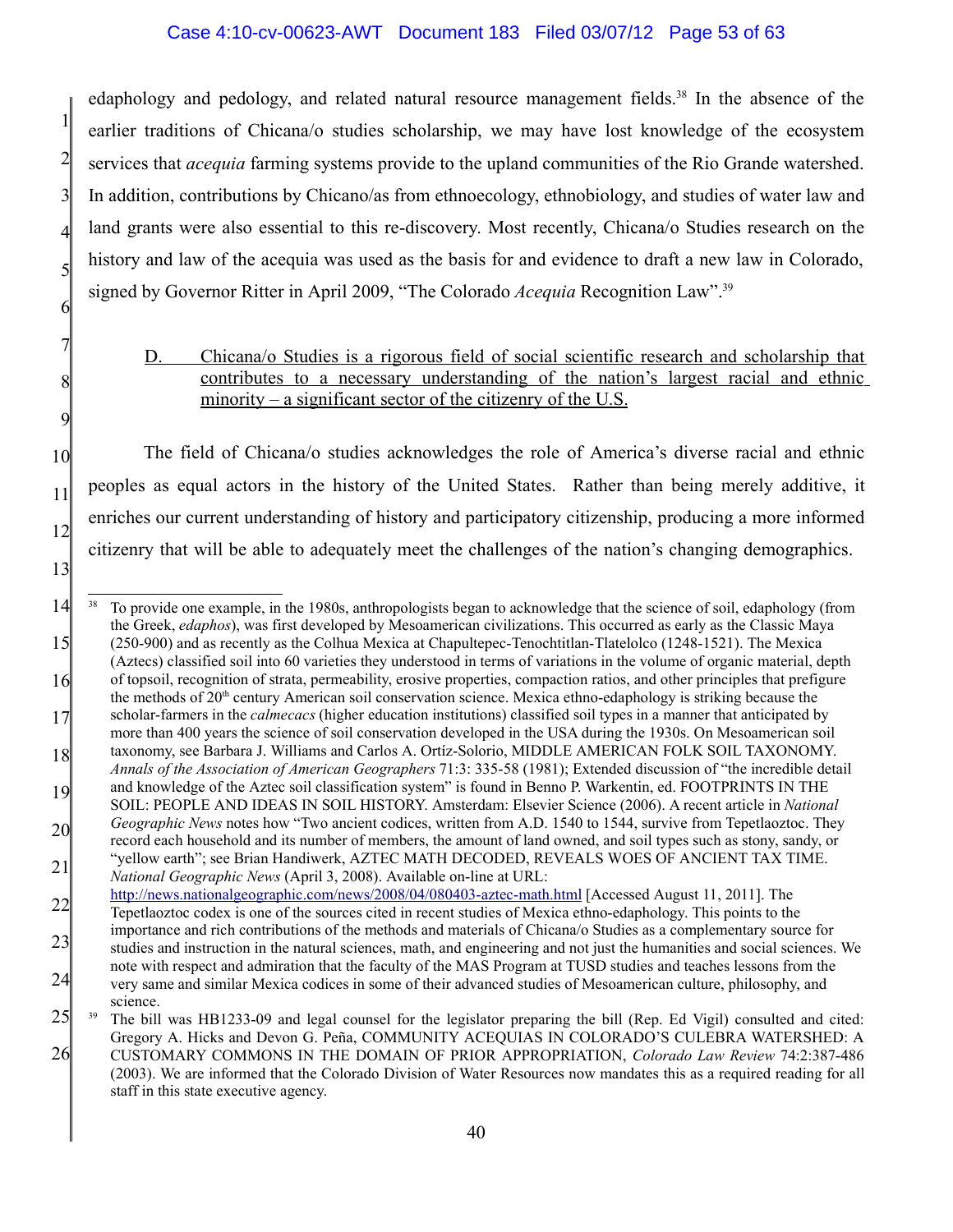#### Case 4:10-cv-00623-AWT Document 183 Filed 03/07/12 Page 54 of 63

For example, Latinos and other racial and ethnic groups account for 57 percent of California's population, making California the most ethnically and racially diverse state in the nation. Accordingly, the Legislature of the State of California recently passed a resolution (ACR 34—July 28, 2011) that "formally endorses the invaluable work of California's ethnic studies departments, programs, and related projects, and their faculty, staff, and students," and that also "duly recognizes the leadership provided by the beneficiaries of these programs who have contributed greatly to the academic rigor, prominence, and distinguishing qualities of California's colleges and universities and the vitality of other public and private institutions, including the California state government".[40](#page-53-0)

1

2

3

4

5

6

7

9

10

11

13

14

17

18

19

20

21

22

23

24

As other states are also experiencing similar demographic shifts, Chicana/o Studies has become an important source of research, publication and teaching that facilitates mutual understanding and civic engagement. A broader education on diverse racial and ethnic groups, such as in Chicana/o Studies, provides a fuller and deeper understanding of United States history and regional transformations, and helps promote greater understanding among people of different backgrounds. Furthermore, it promotes constructive communication and collaborative efforts between different and diverse groups and encourages the demonstration of respect, understanding, appreciation, equality, and dignity. 8 12

#### III. **In Our Multicultural And Multiethnic Society, It Is In Everyone's Best Interest To Reduce Racial Isolation And Improve Academic Performance By Maintaining Diverse Classrooms, Pedagogy, And School Curriculum.** 15 16

### A. Chicana/o Studies motivates student engagement with academic learning; this includes all students, including non-Chicana/o students who take at least more than one Chicana/o or Ethnic Studies class.

While social scientific evidence over the past two decades supports the claim that Chicana/o Studies is positively correlated with increased student engagement with academic learning, a 2011 report by the National Education Association (NEA) provides the definitive critical review of this research. The NEA study reports that, "There is considerable research evidence that well-designed and well-taught ethnic studies curricula have positive academic and social outcomes for students.<sup>"[41](#page-53-1)</sup>

<span id="page-53-0"></span>This positive effect ranges across diverse racial/ethnic and national origin groups and Anglo

<sup>40</sup> For full text of the resolution see: [http://www.leginfo.ca.gov/pub/11-12/bill/asm/ab\\_0001-0050/acr\\_34\\_bill\\_20110728\\_chaptered.pdf.](www.leginfo.ca.gov/pub/11-12/bill/asm/ab_0001-0050/acr_34_bill_20110728_chaptered.pdf) Also, see Appendix 2 below. 25 26

<span id="page-53-1"></span><sup>&</sup>lt;sup>41</sup> Christine E. Sleeter, THE ACADEMIC AND SOCIAL VALUE OF ETHNIC STUDIES, Washington, D.C.: National Education Association, (2011) p. viii.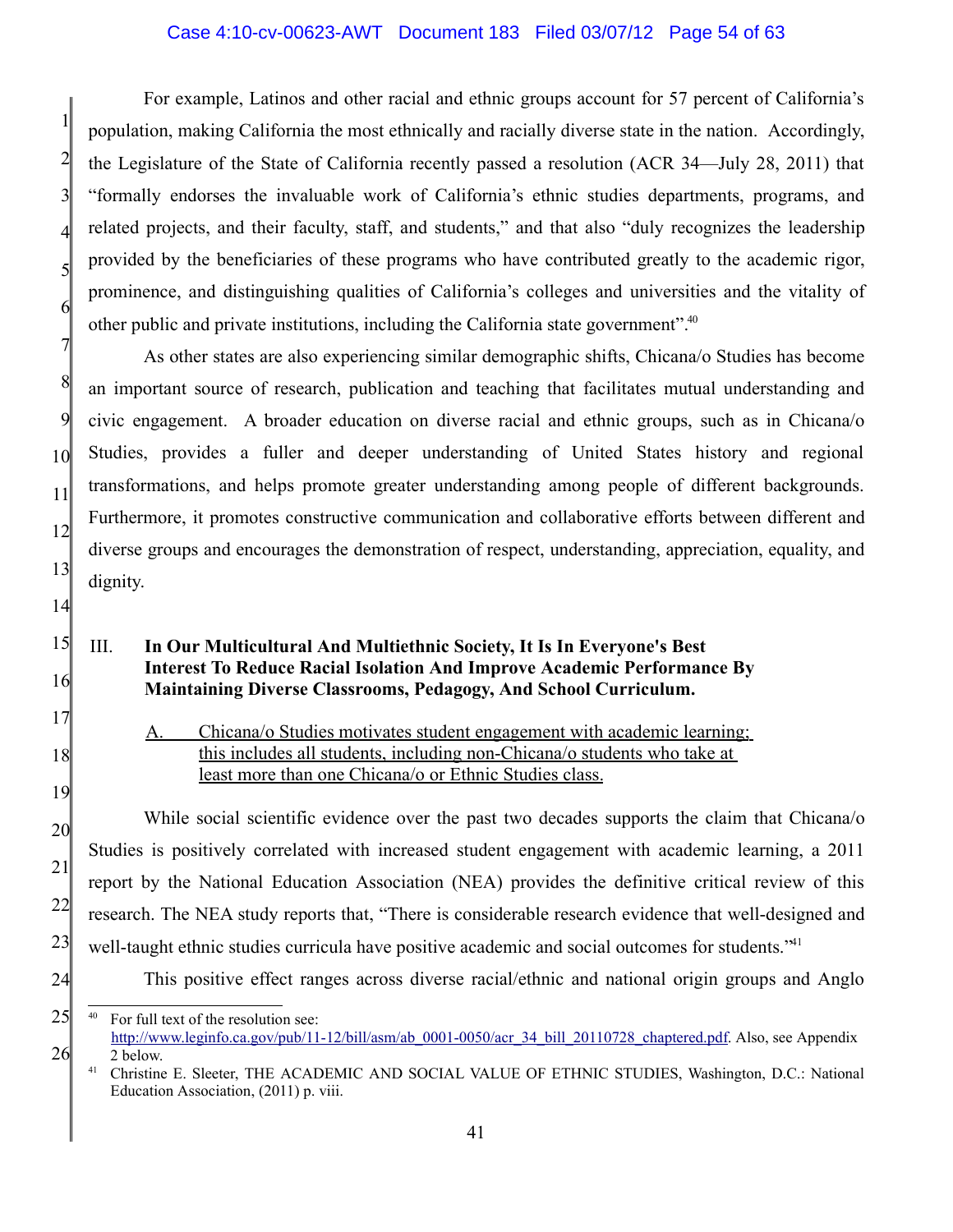### Case 4:10-cv-00623-AWT Document 183 Filed 03/07/12 Page 55 of 63

students are also reported to develop more positive attitudes toward students of color. As the NEA report states: "Lessons teaching about racism and successful challenges to it improve racial attitudes among White children."[42](#page-54-0)

## B. Chicana/o Studies instruction promotes the development of new scholars and teachers.

The development of Chicana/o Studies has always been very closely linked with curricular innovation and transformation in teacher education and training. This has led to the widespread adoption of course requirements that include courses in Chicana/o Studies. For example, at the University of California-Davis, the following courses are recommended in preparation for the California Subject Examinations for Teachers – Language Other than English (LOTE): Chicano Studies 10, Chicano Studies 50, Chicano Studies 110, Chicano Studies 130, Chicano Studies 135S, Chicano Studies 150, Chicano Studies 132, and Chicano Studies 112. This pattern is repeated across the country and in Arizona current undergraduate and teacher education, training, and certification programs also reflect these values, standards, and parameters.

For example, the undergraduate general studies requirements at Arizona State University (ASU) are based on the following pedagogical orientation:

A baccalaureate education should not only prepare students for a particular profession or advanced study, but for constructive and satisfying personal, social and civic lives as well. In addition to depth of knowledge in a particular academic or professional discipline, students should also be broadly educated and develop the general intellectual skills they need to continue learning throughout their lives. Thus, the General Studies requirement complements the undergraduate major by helping students gain mastery of critical learning skills, investigate the traditional branches of knowledge, and develop the broad perspective that frees one to appreciate diversity and change across time, culture, and national boundaries… Developing perspective requires historical, global and cross-cultural examination of knowledge of all kinds.<sup>[43](#page-54-1)</sup>

The description of the ASU requirements is based on exposure to "five core areas" and "three awareness areas." This includes the following two area summaries, relevant to this case: 22 23

- L: Literacy and Critical Inquiry (Six Credit Hours)
- <span id="page-54-0"></span>Literacy is competence in written and oral discourse. Critical inquiry is the gathering,

<sup>&</sup>lt;sup>42</sup> Sleeter, *supra*, at p.16, citing J. M. Hughes, R. S. Bigler, and S. R. Levy, CONSEQUENCES OF LEARNING ABOUT HISTORICAL RACISM AMONG EUROPEAN AMERICAN AND AFRICAN AMERICAN CHILDREN, *Child Development* 78:1689-1705. 25 26

<span id="page-54-1"></span><sup>43</sup> This description is taken from the official course catalogue of ASU, available on-line at: [http://catalog.asu.edu/ug\\_gsr.](http://catalog.asu.edu/ug_gsr) [Accessed August 4, 2011].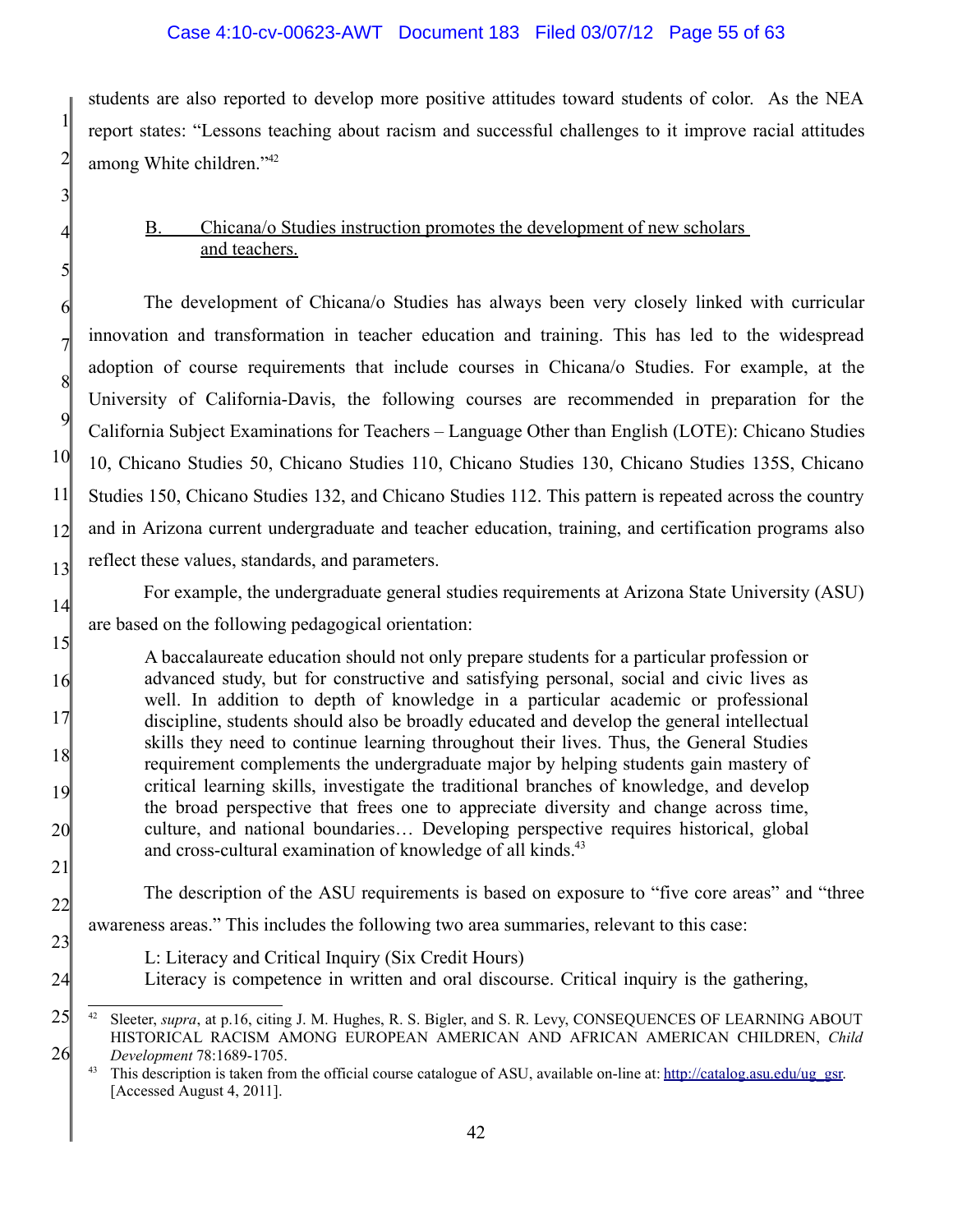### Case 4:10-cv-00623-AWT Document 183 Filed 03/07/12 Page 56 of 63

interpretation, and evaluation of evidence. The literacy and critical inquiry requirement helps students sustain and extend their ability to reason critically and communicate clearly through language. Students must complete six credit hours from courses designated as L, at least three credit hours of which must be chosen from approved upper-division courses, preferably in their major. Students must have completed ENG 101, 105, or 107 to take an L course….[and]

1

2

3

4

5

6

7

8

9

10

11

12

13

14

15

16

1. Cultural Diversity in the United States (C) The objective of the cultural diversity (C) requirement is to promote awareness and appreciation of cultural diversity within the contemporary U.S. This is accomplished through the study of the cultural, social, or scientific contributions of women and minority groups, examination of their experiences in the U.S., or exploration of successful or unsuccessful interactions between and among cultural groups. Awareness of cultural diversity and its multiple sources can illuminate the collective past, present and future and also help students to achieve greater mutual understanding and respect.<sup>[44](#page-55-0)</sup>

Not surprisingly, Chicana/o Studies courses, or courses with at least some partial Chicana/o Studies content, are among the lists of courses identified as appropriate for meeting these requirements. These sorts of requirements are part of diversity education and training of Arizona public school teachers at ASU and other state universities and colleges. At Arizona State University's Mary Lou Felton Teacher's College, one acclaimed program offers a "Diversity in Language and Learning" Bachelor of Arts in Education (BAE) that includes a set of required courses in Chicana/o Studies.<sup>[45](#page-55-1)</sup>

## C. Chicana/o Studies curriculum contributes to intergroup and intercultural understanding.

Research in culturally responsive curriculum (also called culturally relevant curriculum) analyzes the impact of curriculum that incorporates the social and cultural facets of students' lives in the content being taught. Researchers examining student learning outcomes from a socio-historical and psychology perspective have documented the effectiveness of culturally responsive curriculum. Reasons for student success when culturally responsive curriculum is used include: 1) students make connections between their experiences, 2) students see contributions of persons who share their background as successful, and 3) students understand that the content and skills in the curriculum has value in their lives. Numerous studies<sup>[46](#page-55-2)</sup> provide strong evidence for the effectiveness of culturally 17 18 19 20 21 22 23

<span id="page-55-1"></span><span id="page-55-0"></span><sup>&</sup>lt;sup>44</sup> This description is taken from the ASU on-line catalogue at:  $\frac{http://catalog_asu.edu/ug_gsr.}$  [Accessed August 4, 2011]. <sup>45</sup> For more information go to: [http://education.asu.edu/programs/diversity-language-and-learning.](http://education.asu.edu/programs/diversity-language-and-learning) [Accessed August 4, 2011]. 24 25

<span id="page-55-2"></span><sup>46</sup> J. Lipka, Hogan, M. P., Webster, J. P., Yanez, E., Adams, B., Clark, S., Lacy, D., MATH IN CULTURAL CONTEXT: TWO CASE STUDIES OF A SUCCESSFUL CULTURALLY BASED MATH PROGRAM. *Education and Anthropology Quarterly* 36:367-385 (2005). Y. J. Thao, EMPOWERING HMONG STUDENTS: HOME AND SCHOOL FACTORS. *The Urban Review* 35:25-42 (2003). 26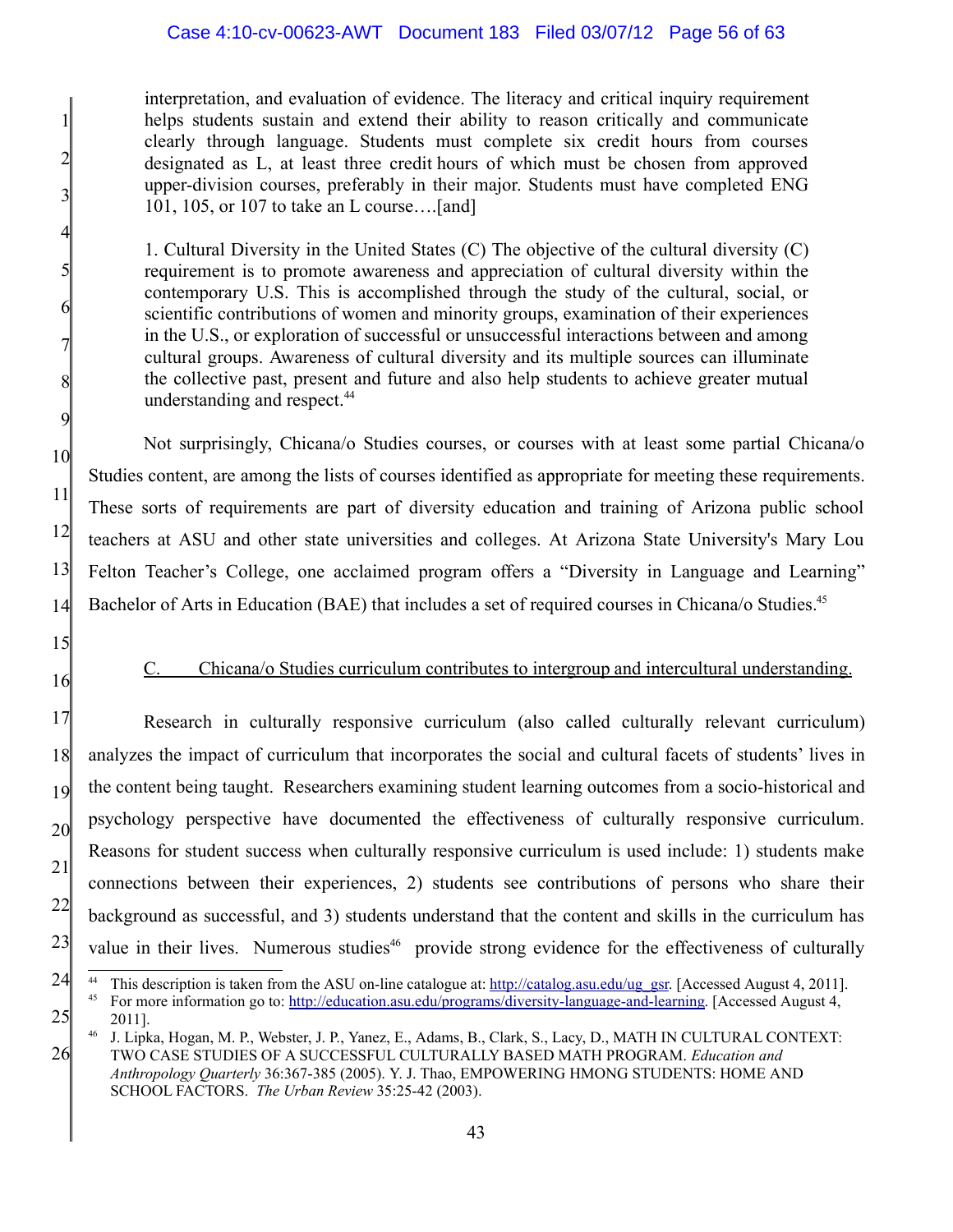responsive curriculum. Chicana/o Studies is an example of a culturally relevant curriculum and thus contributes to improvements across all three areas outlined above.

Gonzalez, Moll, and Amanti<sup>[47](#page-56-0)</sup> outline the concept of "funds of knowledge" that supports culturally responsive curriculum, explaining that students enter schools with funds of knowledge that include all the linguistic, cultural, and relational practices that occur within families and in communities. The authors argue that incorporating students' funds of knowledge into the curriculum assists them in being successful learners. These authors provide examples of how incorporation of students' funds of knowledge has made a positive impact in educating students of color.

In her review of the research on the value of ethnic studies in school, Christine Sleeter deconstructs the myths surrounding and explains the benefits that ethnic studies programs provide. First, they include the marginalized populations in the curriculum and often work toward building cross-group communication. Second, they are designed to improve students' academic performance and often have a focus on preparing students for postsecondary education. And third, they link academic performance with ethnic identity. Thus, ethnic studies programs provide students with a curriculum that does not marginalize them; does not work against state curriculum standards, nor isolates students. In researching ethnic studies components in school curricula, Sleeter cites overwhelming evidence that students benefit from ethnic studies programs that incorporate concepts such as "funds of knowledge" and culturally responsive materials. 7 8 9 10 11 12 13 14 15

Ethnic studies in schools are one way to begin to close the achievement gap. When students see persons like themselves included in the curriculum and when they see their funds of knowledge valued and utilized, they become engaged rather than marginalized. 16 17 18

### D. Chicana/o Studies curriculum and instruction strengthens student academic achievement by promoting self-respect and self-esteem.

Researchers have been reporting for at least two decades that, "acculturative stress affects the identity formation processes of Latino youth in ways that can increase the risk of internalizing and externalizing – that is, the internalization of the host culture's negative views of Latinos or the externalization of that self-hatred in actions that are destructive to self and others. The Stress of negotiating the expectations of the host culture and the heritage of the culture of origin can delay 21

19

20

22

23

24

25

1

2

3

4

5

<sup>26</sup>

<span id="page-56-0"></span><sup>47</sup> Gonzalez, N., Moll, L.C., and Amanti, C. (2005). Funds of Knowledge: Theorizing Practices in Households and Classrooms, Lawrence Erlbaum Associates (April 30, 2005).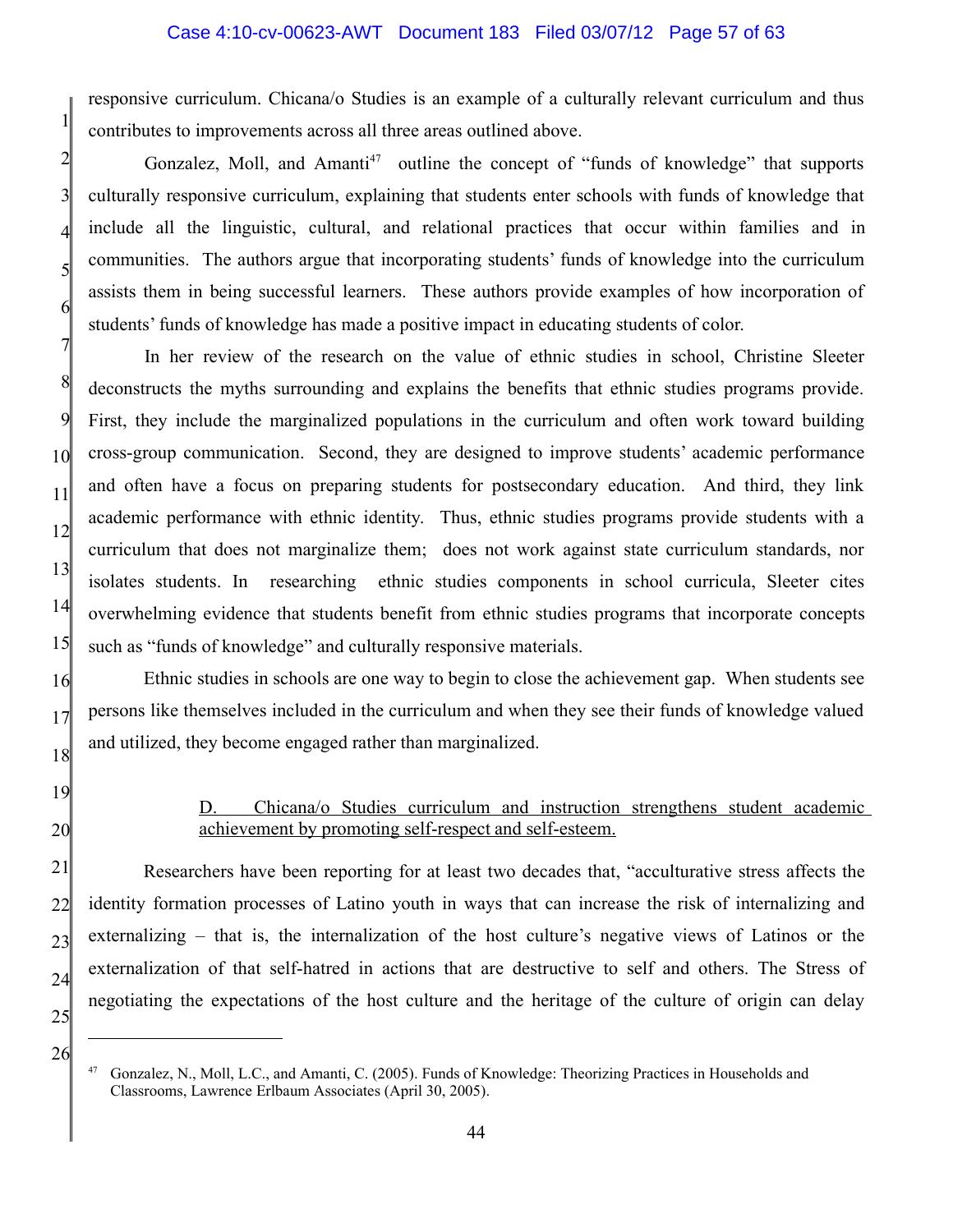#### Case 4:10-cv-00623-AWT Document 183 Filed 03/07/12 Page 58 of 63

identity formation, or deflect the trajectories of Latino youth toward maladjustment."[48](#page-57-0) The same research literature has also found that "…a bicultural [learning] trajectory can allow children to enjoy the scaffolding of their culture of origin, while benefiting from the resources the host culture offers."[49](#page-57-1) Accordingly, close family relationships "or enmeshment with one's culture of origin can enhance a child's self-esteem, which has been shown to be a resilience factor for disadvantaged Latino children."[50](#page-57-2) The resilience that Latino students find in their engagement with culturally relevant curriculum thus aids them in their overall academic success and advancement.

### E. Legitimate Evaluations Undermine Any Reason for Banning Ethnic Studies.

Finally, *Amici* contend that the 'alleged' findings presented to justify the statute are not based on any empirical facts or observable behaviors in classrooms and schools and that the underlying logic of the claims actually constitute a serious breach and abuse of the public trust by the legislators since these agents are clearly motivated by ideology and political expediency. They presented an intentional misreading and distorted representation of the materials, methods, and concerns of Ethnic Studies and Chicana/o Studies as scholarly and intellectual movements.

Instead, Sleeter's comprehensive survey provides a legitimate and accurate illustration of the emphasis and orientation of Ethnic Studies. In a report prepared for the National Education Association (NEA), Sleeter provides a reasonable summary of the methods, theories, and materials of Ethnic Studies that contrasts sharply with the baseless alleged findings and precepts purportedly justifying the need for A.R.S. §15-112(A) through (D). Below, we present Sleeter's summaries and then match these to the specific language of HB2281 to reveal the statute's flawed logic and misrepresentation of the nature of Chicana/o Studies: 14 15 16 18 19

- Ethnic Studies courses emphasize the "explicit identification of the point of view from which knowledge emanates, and the relationship between social location and perspective". The language of the statute misconstrues this quality as a case of "courses that are designed primarily for pupils of a particular ethnic group" when instead all students benefit from the serious examination of issues of the diversity of epistemology or the philosophy of knowledge. The interrogation of the nature of knowledge is traditionally seen to begin with the Greek
- 25 26

1

2

3

4

5

6

7

8

9

10

11

12

13

17

20

21

22

23

<span id="page-57-0"></span><sup>48</sup> Scott Coltrane et al. MEXICAN AMERICAN FAMILIES AND POVERTY. In: Handbook of families and poverty, ed. D. Russell Crane and Tim B. Heaton. Thousand Oaks: Sage Publications (2008), p. 169.

 $^{49}$  Sleeter, *supra*., p. 169.<br><sup>50</sup> Sleeter *supra* pp. 169

<span id="page-57-2"></span><span id="page-57-1"></span><sup>50</sup> Sleeter, *supra*., pp. 169-70.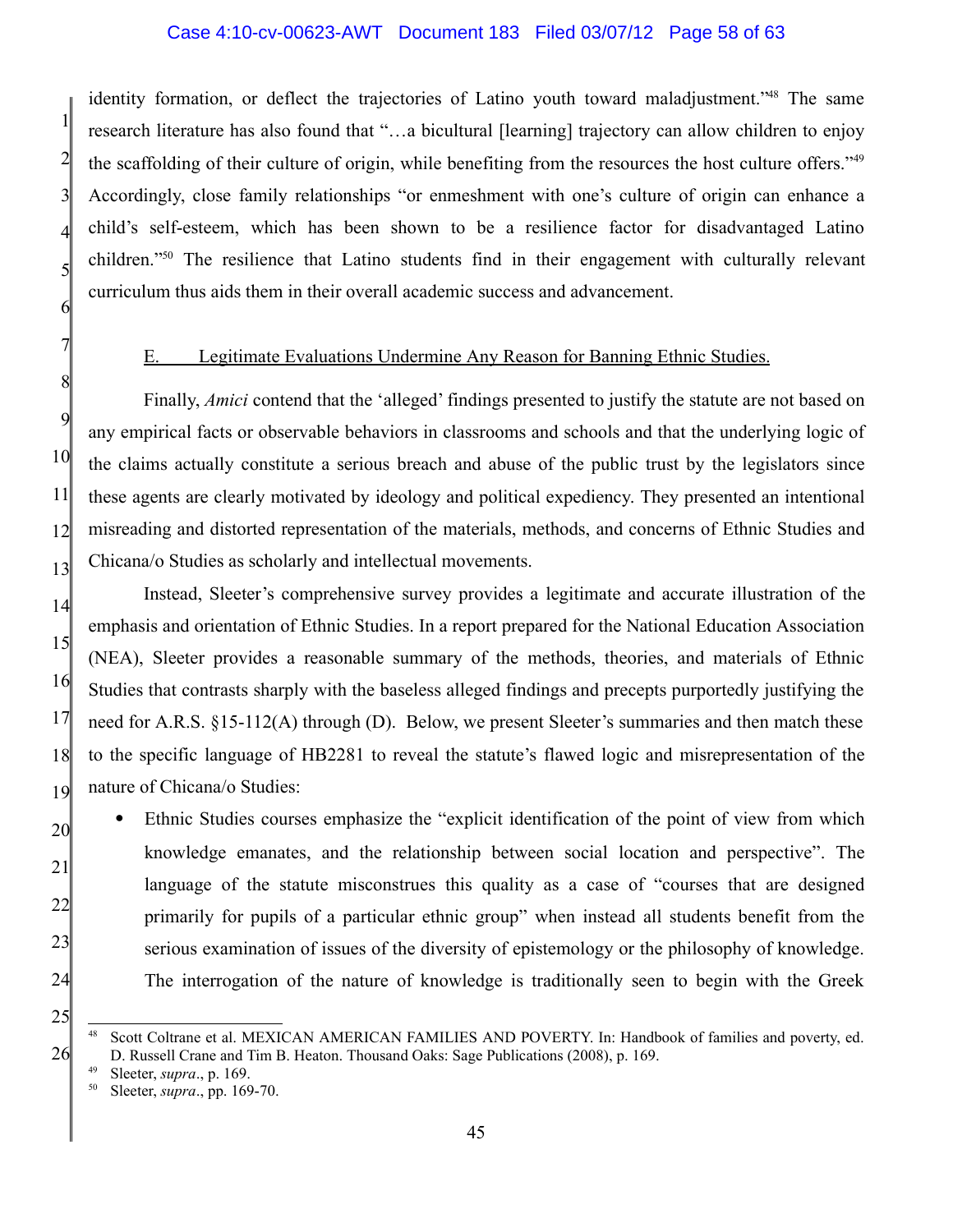#### Case 4:10-cv-00623-AWT Document 183 Filed 03/07/12 Page 59 of 63

1

2

3

4

5

6

7

8

9

philosophers, but it also has roots in the rich and varied philosophies of the great antecedent Mesoamerican (and other indigenous) civilizations. That is essentially what Chicana/ Studies courses teach, and are lessons directed to and benefiting all students, regardless of "race," ethnicity, gender, sexual orientation, or socioeconomic status.

- Ethnic Studies courses emphasize "examination of U.S. colonialism historically, as well as how relations of colonialism continue to play out". The Arizona law misconstrues this legitimate academic concern based on a false assumption these are "courses or classes that promote the overthrow of the United States Government." The teaching of the history of colonialism in Chicana/o Studies is not about activist teachers calling for the "re-conquest" of the Southwestern U.S., it is about setting the record straight and learning lessons from that history to improve, strengthen, and realize the prospects of a truly multi-racial American democracy.<sup>[51](#page-58-0)</sup>
- Ethnic Studies courses emphasize the "examination of the historical construction of race and institutional racism, how people navigate racism, and struggles for liberation." It is possible that drafters of the statute may have misinterpreted this as "courses or classes that promote resentment toward a race or class of people" by incorrectly presuming that this is the equivalent of a call for the overthrow of the U.S. government. Critical scholarly research, classroom instruction, and individual study focused on the enduring problems of racial and other forms of institutionalized and inter-personal discrimination is not the same as calls for violent insurrection. There is no equivalence here. There are plenty of belligerent ideologues across the political and ideological spectrum, but the professional scholarly research and teaching field known as Chicana/o Studies is not the source of anti-government sentiments. 10 11 12 13 14 15 16 17 18

<span id="page-58-0"></span>Evidence of a non-violent democratic ethos is evident in the NACCS "Statement on SB1070" submitted to Governor Jan Brewer last May 4, 2010; for the on-line document, go to: [http://www.naccs.org/images/naccs/ltrs/SB\\_1070.pdf.](www.naccs.org/images/naccs/ltrs/SB_1070.pdf) An excerpt: 19 20

The United States is an inspiring experiment in multiracial Democracy; Most of our society's more noble achievements emerged from multicultural public life; the country is also strongly characterized by ecumenical diversity. For the majority of Americans, including Mexican-origin Americans, this diversity is tumultuous, and at times untidy and messy, but ultimately a joyous and exhilarating affirmation of our nation's cultural and political values. For most Americans, and especially for young people in the Millennial Generation, the demographic transition to a "majority of ethnic minorities" is not a calamity or devolution into savagery. It is not the end of history; it is not the beginning of a "wetback" invasion or a fantasy "re-Conquest." It is not the end of Euro-American cultures or of protestant values; nor is it an end to English as our primary political, administrative, and scientific language. It is instead a step forward in the American Experiment through the inspiring progressive hope and creativity unleashed by the multihued rainbow of human energy nurtured by our society's liberal – and we hope, eventually fullyparticipatory – democratic traditions. This is the very reason that so many people wish to come to this nation to become part of a wondrous, ever-shifting multicultural and multiethnic mosaic with an unfathomable depth of possible just futures. 21 22 23 24 25 26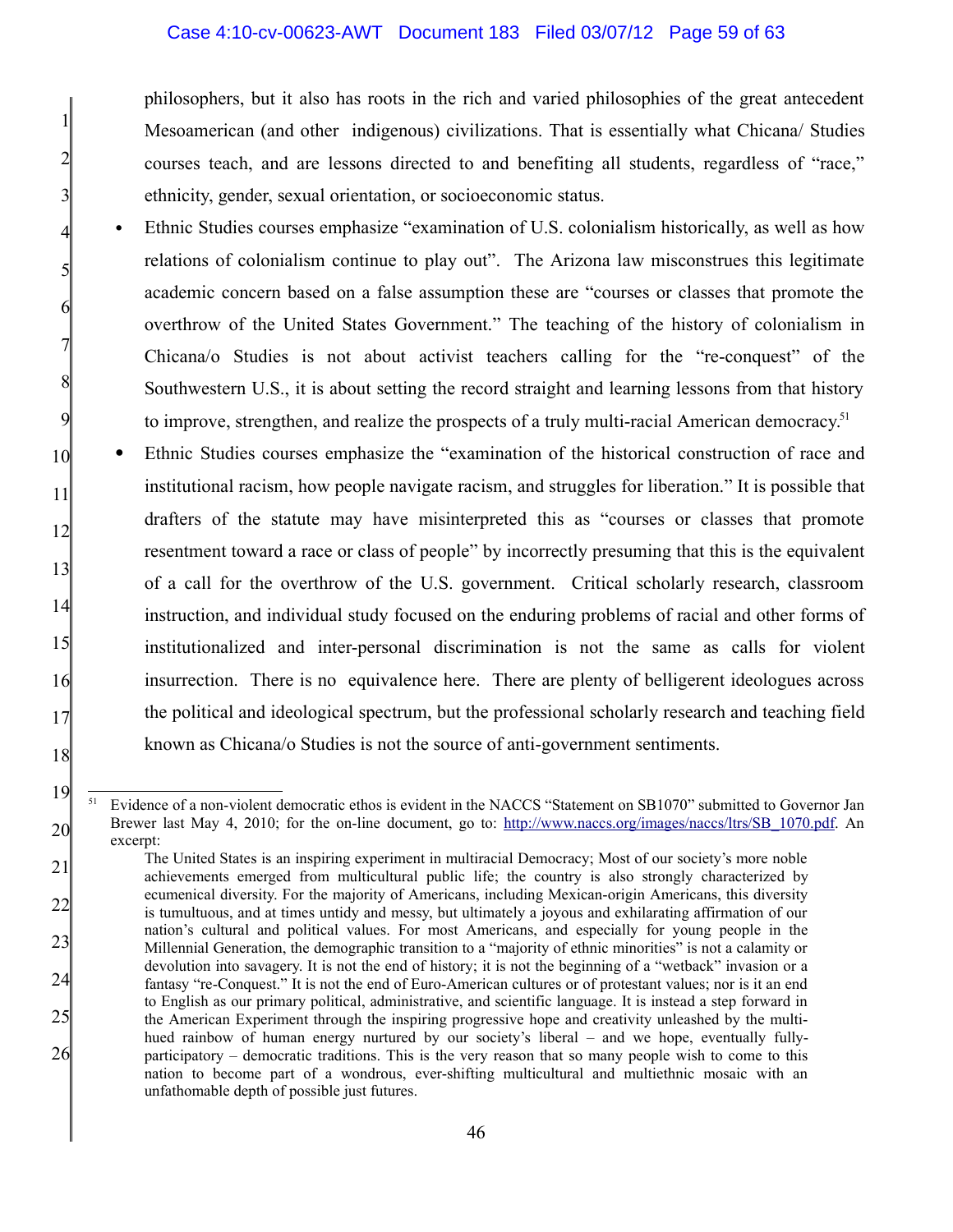#### Case 4:10-cv-00623-AWT Document 183 Filed 03/07/12 Page 60 of 63

 Ethnic Studies courses emphasize "probing meanings of collective or communal identities that people hold; and studying one's community's creative and intellectual products, both historic and contemporary". The statutory language reveals that the legislators seriously misinterpret this quality to make the baseless argument that these "courses…advocate ethnic solidarity instead of treatment of pupils as individuals".<sup>[52](#page-59-0)</sup> Actually, Sleeter confirms that Ethnic (and Chicana/o) Studies provides a window to the study and understanding of individuals *and* communities. Personal biography and social history are equally important and Chicana/o Studies (like most social sciences) teaches us that one does not have to choose between individual identity and a sense of being part of something larger than self – for example, our families, neighborhoods, and voluntary religious, cultural, and occupational associations, etc. Group identities are interwoven with individual identities in complex ways and one goal of Chicana/o Studies is to understand that interlacing.

Any reasonable teacher or student in Ethnic Studies courses would recognize the methods and material of the field as outlined in Sleeter's insightful summary. They would be puzzled by the "findings" invoked by the drafters of HB2281 and then used as a rationale to justify the statute under review. Indeed, the Cambium audit commissioned by the State agrees with the Sleeter summary and arrived at the conclusion that the focus, materials, and methods of the Mexican American Studies program in the TUSD constitute a legitimate, effective, and non-disruptive academic endeavor.

Given these curricular and pedagogical principles, the Arizona state's actions are not based on any empirical research or the findings made by the state's own audit, and indeed pose the opposite results: It is the prohibition of Ethnic Studies that will create or exacerbate existing racial resentments, attenuate the often hostile or "chilling" environment in many of the District's other classrooms, and encourage the ideological opponents of diversity to typecast teachers, students, and their intellectual work as objects to be treated as the stereotyped anti-American characters and qualities erroneously imagined and projected by the legislators. It is the prohibition of Ethnic Studies that advocates the conformity to the dominant American Anglo identity.<sup>[53](#page-59-1)</sup> Stereotyping and resentment will result from

1

2

<span id="page-59-1"></span><span id="page-59-0"></span>All bullet point quotes taken from Christine E. Sleeter, THE ACADEMIC AND SOCIAL VALUE OF ETHNIC STUDIES: A RESEARCH REVIEW. Washington, D.C.: National Education Association, (2011); p. 3.

<sup>&</sup>lt;sup>53</sup> The literature on what is called the 'ubiquity of whiteness' is by now quite vast and is a significant contribution that draws inspiration from more traditional studies of ethnicity and race in America. E.g., Richard Dyer, THE MATTER OF WHITENESS in *Privilege: A Reader*, ed. Michael S. Kimmel, Abby L. Ferber. Boulder: Westview (2003), pp. 21-32; Dyer makes the following relevant observation: "This cultural process [of exclusion] justifies the emphasis, in work on the representation of white people, on the role of images of non-white people. Yet this emphasis has also worried me, writing from a white position. If I continue to see whiteness only in texts in which there are also non-white people, am I not reproducing the relegation of non-white people to the function of enabling me to understand myself?...[We] risk… 24 25 26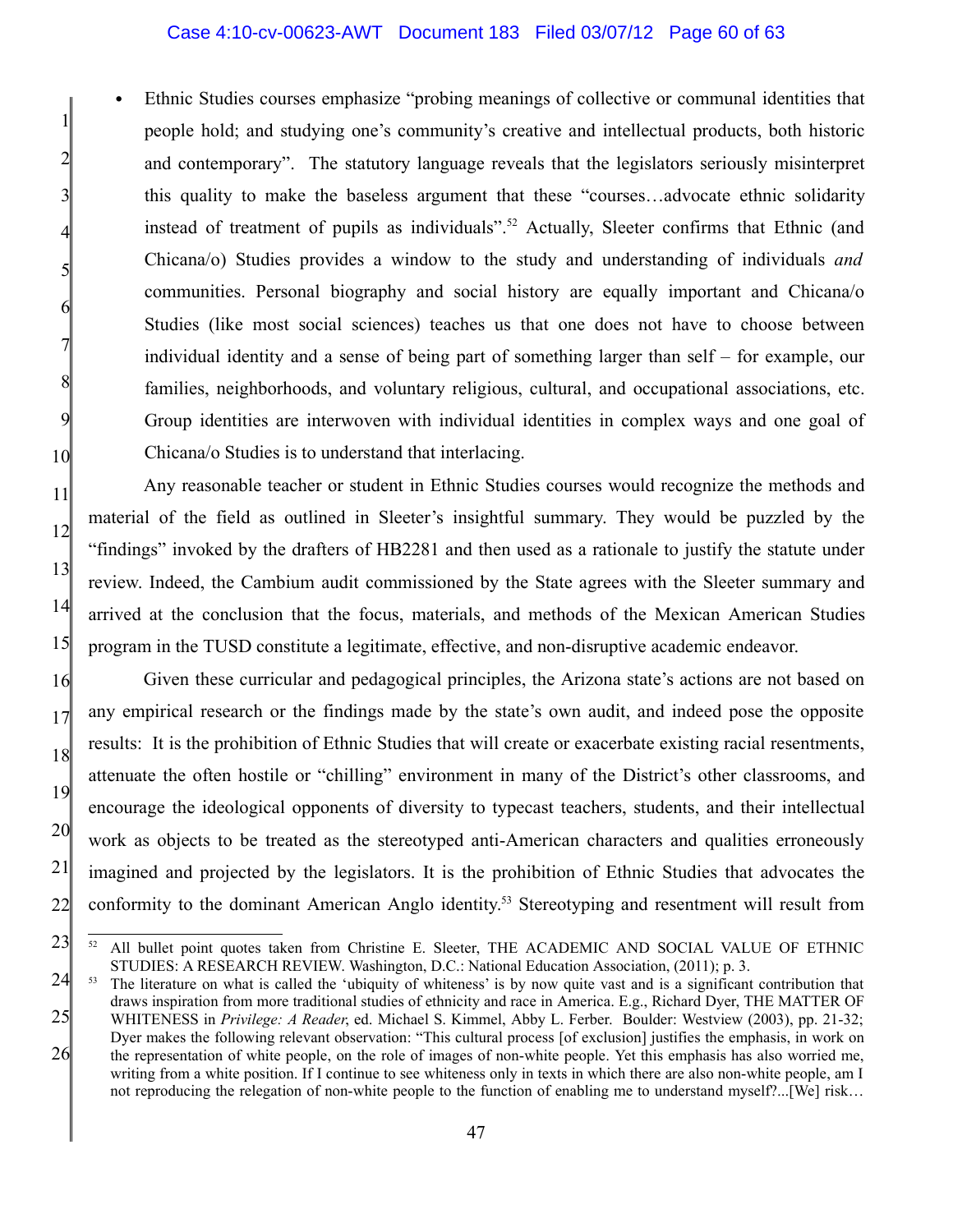#### Case 4:10-cv-00623-AWT Document 183 Filed 03/07/12 Page 61 of 63

enforcement of this statute, denying students an opportunity to learn and appreciate, indeed celebrate, our amazing cultural and ethnic differences that deeply and profoundly define the multiracial American mosaic of identity. Given these concerns, it remains difficult to establish how teachers and students would be able to recognize the "bright line" separating constitutionally-protected free speech from that which the statute seeks to prohibit. This will result in an unenforceable milieu and will dampen free and critical inquiry, the very values that are the basis of our democracy and educational system.

1

2

3

4

5

Indeed, further proof that the findings and prohibitions outlined in the Arizona statute are flawed and dangerous is evident from an exploration of one of the bedrock epistemological principles of Ethnic and Chicana/o Studies: From the vantage point of human biology, there is no such thing as "race." There is only one race: the Human Race. This is one of the first scientific principles we teach in Chicana/o Studies courses and was reiterated in the 2010 NACCS Statement on SB1070 referenced earlier. However, we do teach an additional critical point: While there are no biologically distinct races – and we share 99.8 percent of our DNA and there is more genetic diversity within so-called racial subtypes than across the categories – the social and political construction of race has long been, and continues to be a serious problem and feature of American social life and intergroup relations.<sup>[54](#page-60-0)</sup> This is the fundamental contradiction underlying the statute: It assumes that Ethnic Studies teaches racial resentment, when indeed that conclusion is itself a by-product of racial resentment toward exposure to the diversity of epistemology represented by Chicana/o Studies. Racism comes in this twisted mirroring form because powerful individuals are able to use their privilege to misrepresent others' knowledge, foreclosing the possibilities of freedom of thought and creative synthesis of the American identity through the emerging multicultural educational system that more accurately and openly represents the changing faces of America.[55](#page-60-1) The only 'bright line' established by this statute is the racialized banning of Ethnic Studies through an uncivil and unconstitutional law. An 'open society' requires openness to the truth claims of others rather than the imposition of a 'one truth' regime as seen from a particular 6 7 8 9 10 11 12 13 14 15 16 17 18 19 20

giving the impression that whiteness is only white, or only matters, when it is explicitly set against non-white, whereas whiteness reproduces itself as whiteness in all texts all of the time." (Quote is at page 28). However, Ethnic Studies does not focus only on inter-group relationships (say between Anglo and Mexican Americans). It also focused on the artistic, creative, and intellectual work of ethnic individuals in their own right, and not necessarily with reference to a relationship to non-Chicana/o students. 21 22 23

<span id="page-60-0"></span><sup>&</sup>lt;sup>54</sup> See Joe R. Feagin, RACIAL AND ETHNIC RELATIONS, second edition. Englewood Cliffs, NJ: Prentice-Hall (1984). On the history of the concept of race in American society and the distinction between race as "biological" construct and race as a "social" construct or political project, see Devon G. Peña, "SCIENTIFIC RACISM" in Oxford Encyclopedia of Latinos and Latinas in the United States, eds. Suzanne Oboler and Deena Gonzalez. New York: Oxford University Press (2005). 24 25

<span id="page-60-1"></span><sup>55</sup> See: J. M. Hughes, R. S. Bigler, and S. R. Levy, "CONSEQUENCES OF LEARNING ABOUT HISTORICAL RACISM AMONG EUROPEAN AMERICAN AND AFRICAN AMERICAN CHILDREN". *Child Development* 78:1689-1705 (2007). 26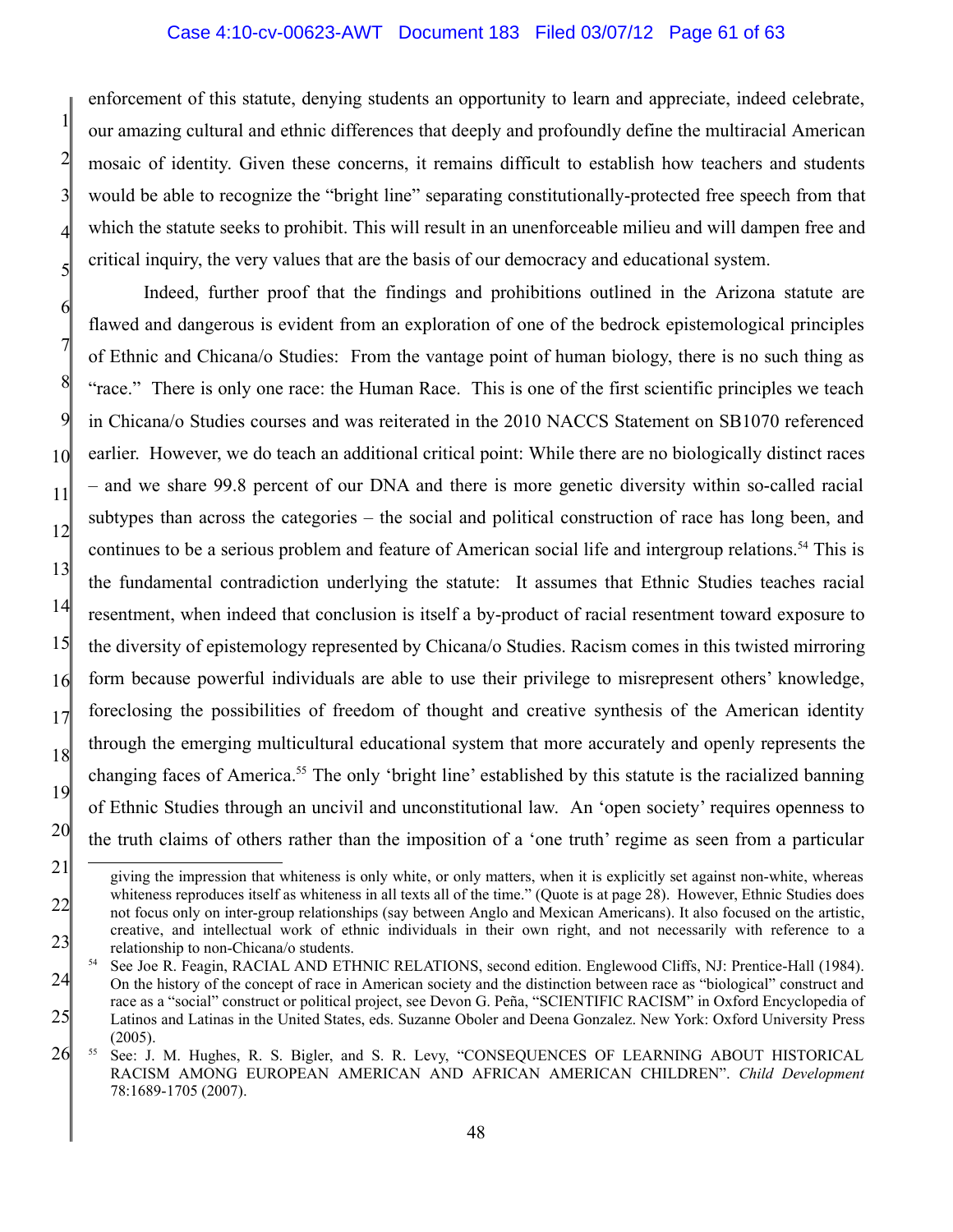#### Case 4:10-cv-00623-AWT Document 183 Filed 03/07/12 Page 62 of 63

social location produced by the long history of class and racial privileges.

Finally, we are compelled to remind the Court of a vital and indisputable fact addressed herein: The new Arizona state statute (A.R.S. § 15-112) overlooks, and indeed violates, the establishment of the MAS Program, which was part of a "post-unitary" plan agreed to by the Board of the TUSD under the terms of a federal court-ordered desegregation plan.<sup>[56](#page-61-0)</sup> Thus, on its face, any effort to develop a 'bright line' standard for students and teachers under the unconstitutional mandates of HB2281 necessarily intrudes into a pre-existing zone of equal protection scrutiny, and violates the terms of the desegregation plan TUSD is currently working to comply with.

#### **CONCLUSION**

The Arizona law should be struck down for the reasons stated herein. The bedrock principles underlying comprehensive academic pursuit, Equal Protection, and the First Amendment, are at stake. Notably, teachers speak and write for a living – the core responsibility of their job is to lead class discussions and comment on student papers, including those that address controversial or political topics. Speaking and writing are "the public services" that the school performs through its teachers. When speech is the very core of the teacher's job and at the core of students' receipt and exchange of information and ideas, surely respect for First Amendment rights and Equal Protection as detailed above should be of paramount importance. Moreover, teachers have the job of lecturing and teaching on various topics, including controversial political or philosophical topics, as well as of teaching children and teenagers to think, reflect, write, and speak on all these topics. In terms of ethnicity and controversial social topics, there is an educational spectrum ranging from teachers who might state their own views to teachers who provide a context for students to develop their own individual points of view on related matters of contemporary importance. It is difficult to see who could be qualified to make a judgment as to where any given teacher might fall on this continuum and thus violate the Arizona law; and, from a First Amendment perspective, it is dangerous to require such examination or even try to decide. Based on the history of what has occurred in this case, the danger is obvious. 8 9 10 11 12 13 14 15 16 17 18 19 20 21

For the reasons stated, *Amici* contend that the Arizona law must be struck down, as violating the protections of the First and Fourteenth Amendments of the Constitution. 22 23

25

24

1

2

3

4

5

6

<span id="page-61-0"></span><sup>56</sup> For a history of the MAS Program in TUSD, see: [http://www.tusd.k12.az.us/contents/distinfo/pup/Documents/pusp.pdf.](www.tusd.k12.az.us/contents/distinfo/pup/Documents/pusp.pdf) [Accessed 6/3/2011]. For a history of the desegregation case, see: [http://www.maldef.org/education/litigation/mendoza\\_v\\_tucson\\_unified/.](http://www.maldef.org/education/litigation/mendoza_v_tucson_unified/) [Accessed June 3, 2011]. 26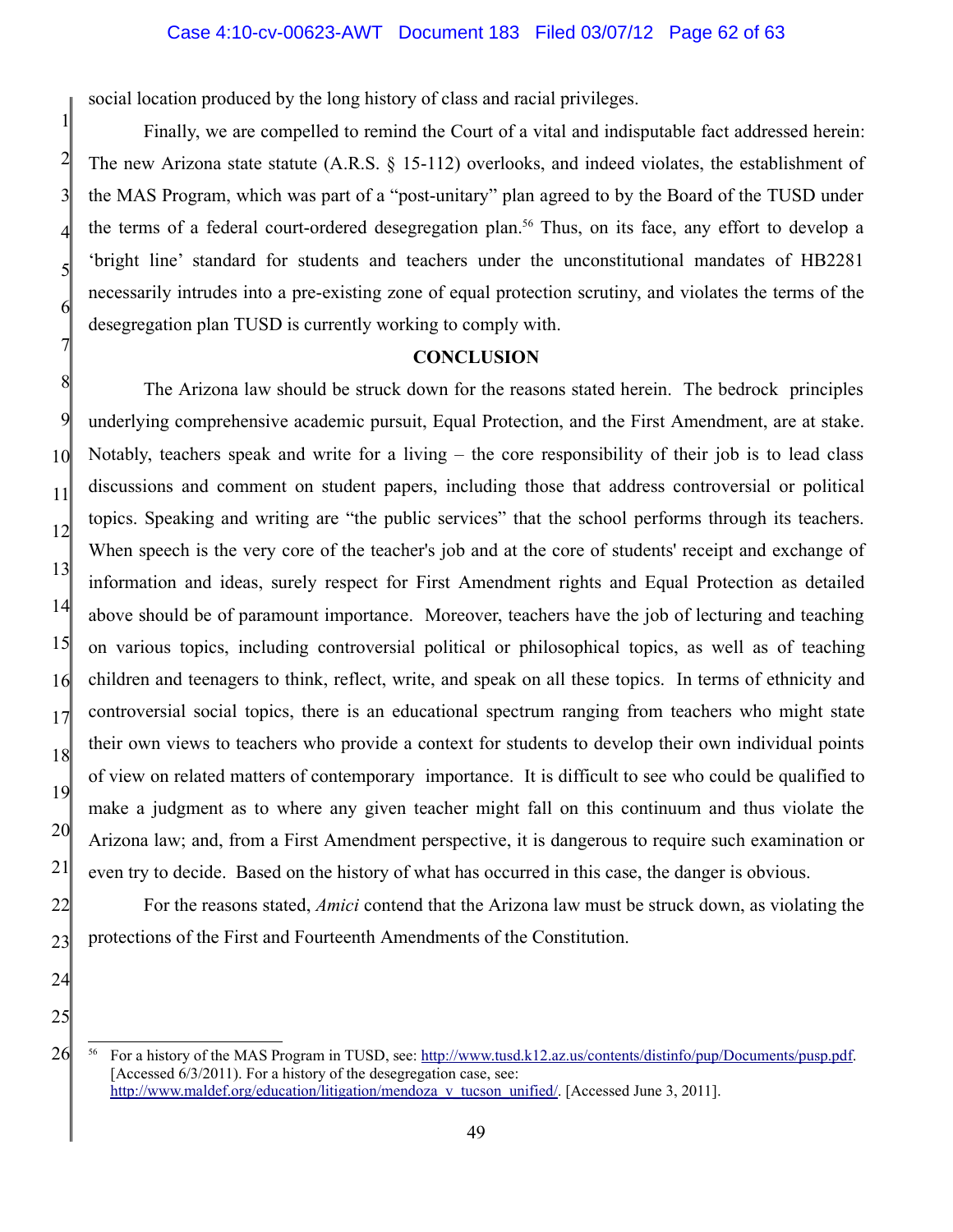DATED this 7th day of March, 2012. 1 2 VINCE RABAGO LAW OFFICE PLC 3 4 Stacy Scheff, Esq. 5 6 7 8 9 Vince Rabago. VINCE RABAGO LAW OFFICE PLC 10 *Attorneys for Amici*  11 12 Delivered this 7th day of March, 2012 13 by U.S. mail to: 14 The Hon. A. Wallace Tashima U.S. District Court, Arizona 15 Evo A. DeConcini U.S. Courthouse 16 405 W. Congress Street, Suite 1500 Tucson, AZ 85701-5010 17 Richard M. Martinez 18 307 South Convent Avenue Tucson, Arizona 85701 19 20 Kevin D. Ray Assistant Attorney General 21 1275 West Washington Street Phoenix, Arizona 85007-2926 22 23 24 25 26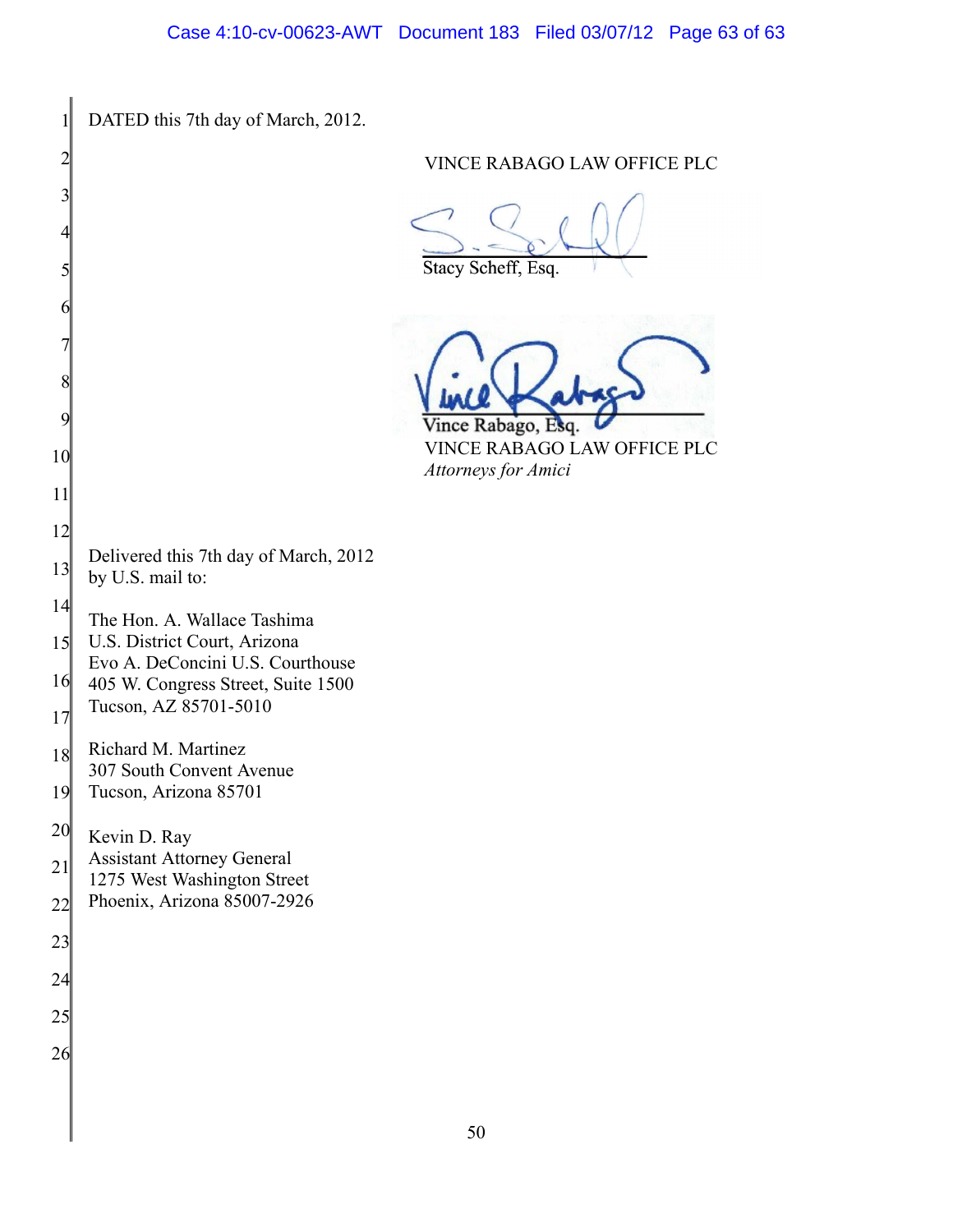# **APPENDIX 1.**

|                | <b>2008 DISSERTATION AND THESES ON CHICANA/O TOPICS</b>                                                                                                                                                                      |
|----------------|------------------------------------------------------------------------------------------------------------------------------------------------------------------------------------------------------------------------------|
| $\overline{2}$ | Below is a sample of dissertations and thesis on Chicano topics, produced in 2008. These can be                                                                                                                              |
| $\overline{3}$ | accessed through Proquest at most University and College Libraries.                                                                                                                                                          |
| $\overline{4}$ | 1. Jurado, Kathy, Ph.D., 'Alienated citizens: "Hispanophobia" and the Mexican immigrant body,'<br>University of Michigan, 2008, 160 pages; AAT 3304999                                                                       |
| 5              | 2. Garcia-Martinez, Marc Joseph, Ph.D. "Artesano at work: The flesh and blood aesthetics of Alejandro                                                                                                                        |
| 6              | Morales," University of California, Santa Barbara, 2008, 213 pages; AAT 3335001                                                                                                                                              |
| $\overline{7}$ | 3. Bandes-Becerra, Maria-Tania, Ph.D., "Becoming American: A discovery of the process of immigrant                                                                                                                           |
| 8              | acclimatization as seen in Hispanic/Latino scripts," Wayne State University, 2008, 190 pages; AAT                                                                                                                            |
| 9              | 3320222                                                                                                                                                                                                                      |
| 10             | 4. Mantler, Gordon Keith, Ph.D., "Black, brown, and poor: Martin Luther King Jr., the Poor People's<br>and its legacies," Duke University, 2008,<br>Campaign,<br>474<br>AAT<br>pages;<br>3297872                             |
| 11             | 5. Jovel, Jennifer E., Ph.D., "Community college transfer: The role of social capital in the transfer                                                                                                                        |
| 12             | process of Chicana/o students," Stanford University, 2008, 349 pages; AAT 3332848                                                                                                                                            |
| 13             | 6. Akey, Lisa J., Ph.D., "Community canvas: The murals of Pilsen, a Chicago neighborhood," Indiana                                                                                                                           |
| 14             | University, 2008, 387 pages; AAT 3332471                                                                                                                                                                                     |
| 15             | 7. Gonzales, Joseph Jason, Ph.D., "Complicated business: Chicanos, museums, and corporate<br>sponsorship," Temple University, 2008, 456 pages; AAT 3326333                                                                   |
| 16             | 8. Escobedo, John L., Ph.D., "Dangerous crossroads: Mestizaje in the U.S. Latino/a imaginary," Rice                                                                                                                          |
| 17             | University, 2008, 197 pages; AAT 3309864                                                                                                                                                                                     |
| 18             | 9. Montoya, Norma, M.A., "El Ambiente" (Ambience)," California State University, Long Beach,                                                                                                                                 |
| 19             | 2008, 13 pages; AAT 1455556                                                                                                                                                                                                  |
| 20<br>21       | 10. Camacho, Gabriel Rene, M.A., "El concepto de la frontera en el "Quijote" desde el punto de vista<br>University of Texas at El Paso, 2008,<br>chicano,"<br>The<br>76 pages; AAT 1453846                                   |
| 22<br>23       | 11. Lodmer, Emily Joan, Ed.D., "In their own words: Factors leading to transfer as identified by ten<br>resilient Latino community college students," University of California, Los Angeles, 2008, 219 pages;<br>AAT 3322023 |
| 24             | 12. Guerra, Ramon J., Ph.D., "Literature as witness: Testimonial aspects of Chicano self identity                                                                                                                            |
| 25             | narratives," The University of Nebraska - Lincoln, 2008, 240 pages; AAT 3309212                                                                                                                                              |
| 26             | 13. Hernandez, Jose Angel, Ph.D., "Lost Mexico, forgotten Mexico, and Mexico beyond: A history of<br>Mexican American colonization, 1836—1892," The University of Chicago, 2008, 342 pages; AAT<br>3300435                   |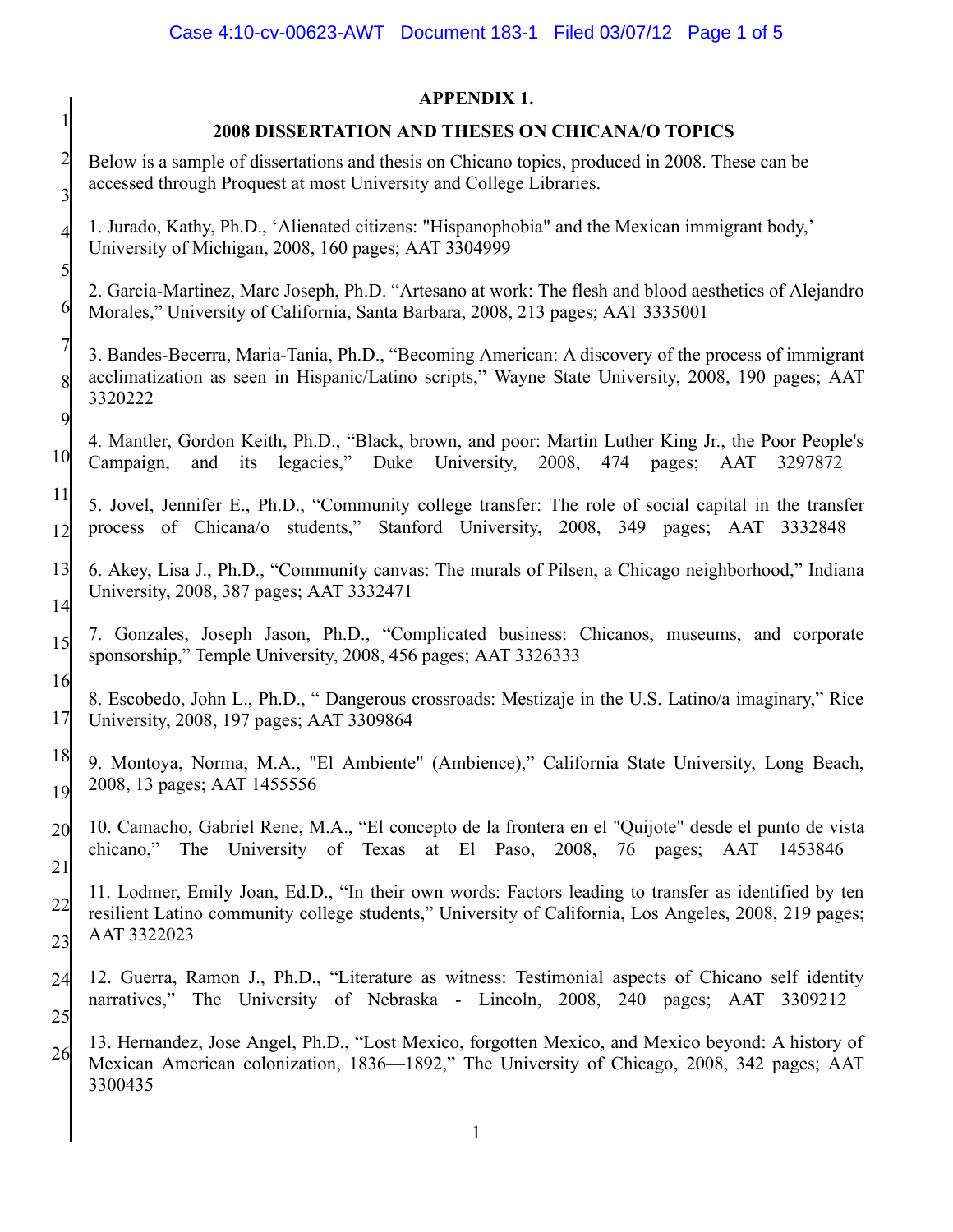14. Alberto, Lourdes, Ph.D., "Making racial subjects: Indigeneity and the politics of Chicano/a cultural production, Rice University, 2008, 171 pages; AAT 3309827 15. 1

- 15. Rodriguez, Lori Beth, Ph.D., "Mapping Tejana epistemologies: Contemporary (re)constructions of Tejana identity in literature, film and popular culture,' The University of Texas at San Antonio, 2008, 284 pages; AAT 3303917 3 4
- 16. Valdes, Patricia, Ph.D., "Mi voz, mi historia my voice, my story: Portaitures of four Latina/Chicana undergraduate leaders from migrant farmworker backgrounds," Gonzaga University, 2008, 361 pages; AAT 3311713 5 6
- 17. Azcona, Stevan Cesar, Ph.D., "Movements in Chicano music: Performing culture, performing politics, 1965—1979." The University of Texas at Austin, 2008, 304 pages; AAT 3320607 7 8
- 18. Hamilton, Amy T., Ph.D., "Peregrinations: Walking the story, writing the path in Euro-American, Native American, and Chicano/Chicana literatures," The University of Arizona, 2008, 287 pages; AAT 3303573 9 10
- 19. Alvarez Dickinson, Jennifer, Ph.D., "Pocho humor: Contemporary Chicano humor and the critique of American culture," The University of New Mexico, 2008, 338 pages; AAT 3329454 11 12
- 20. Rodriguez, Elvia, M.A., ""Por la guerra de marinos y pachucos": The Zoot Suit Riots in the Spanish-language press," California State University, Fresno, 2008, 90 pages; AAT 1460396 13 14
- 21. Gauthereau-Bryson, Lorena, M.A., "Revolution on the border: Conflicted loyalties and conflicting identities in "George Washington Gomez"' Rice University, 2008, 94 pages; AAT 1455239 15
- 22. Fetta, Stephanie, Ph.D., "Shame and technologies of racialization in Chicana/o and Latina/o literatures," University of California, Irvine, 2008, 212 pages; AAT 3334591 16 17
- 23. Gonzales, Trinidad, Ph.D., "The world of Mexico Texanos, Mexicanos and Mexico Americanos: Transnational and national identities in the Lower Rio Grande Valley during the last phase of United States colonization, 1900 to 1930," University of Houston, 2008, 335 pages; AAT 3311735 18 19
- 24. Pedraza, Venetia June, Ph.D., "Third space Mestizaje as a critical approach to literature," The University of Texas at San Antonio, 2008, 176 pages; AAT 3315977 20 21
- 25. Jardine, Jessica Jean, M.A., "Tracing a history: An exploration of contemporary Chicano art and artists," University of Southern California, 2008, 26 pages; AAT 22 23
- 26. Behm, Nicholas Neiman, Ph.D., "Whiteness, white privilege, and three first-year composition guides to writing," Arizona State University, 2008, 327 pages; AAT 3300660 24 25
- 27. Taylor-Garcia, Daphne, Ph.D "The emergence of racial schemas in the Americas: Sexuality, sociogeny, and print capital in the sixteenth century Atlantic," University of California, Berkeley, 2008, 212 pages; AAT 3353274 26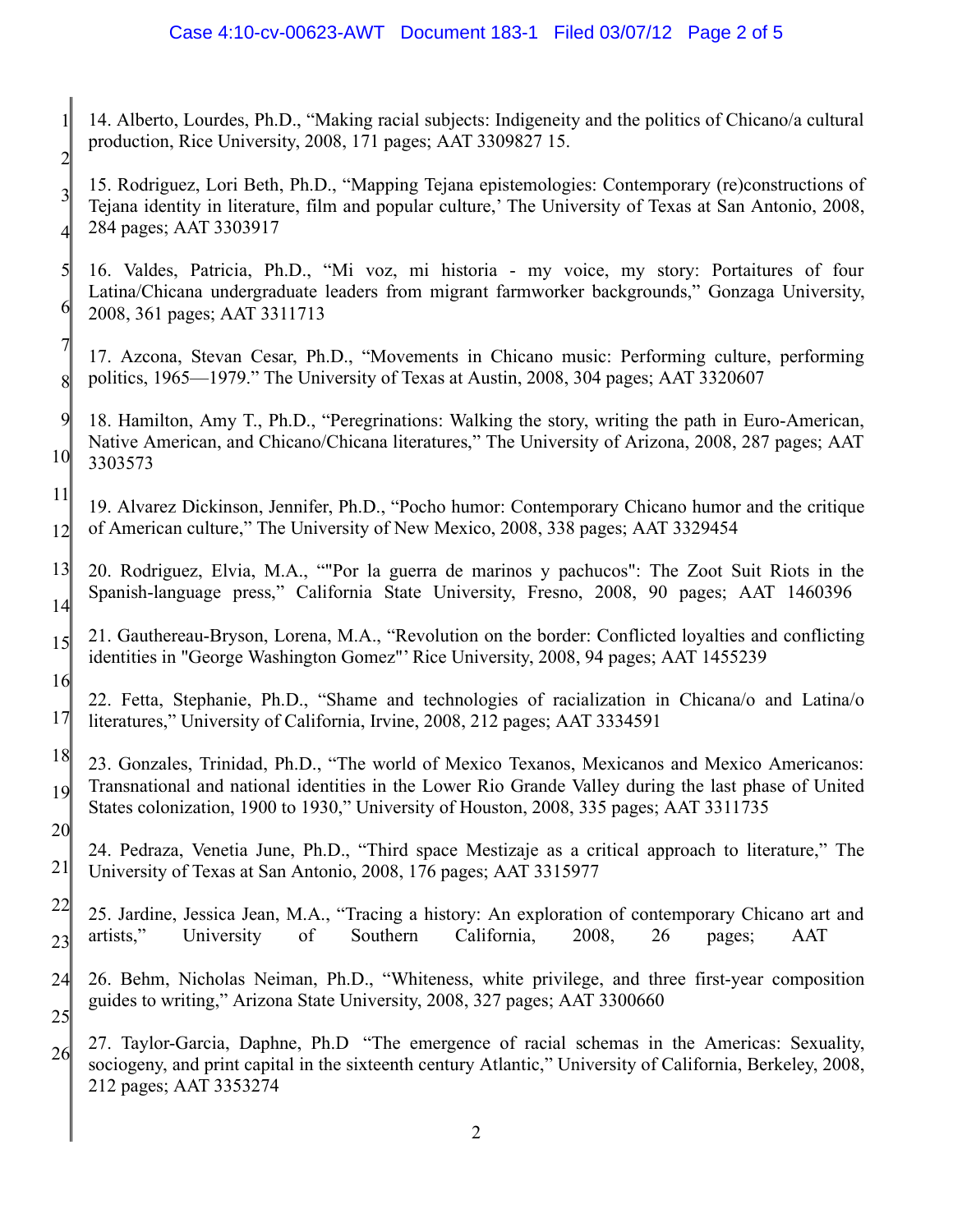| 1                                                 | <b>APPENDIX 2.</b><br>Text of Bill Text: CA Assembly Concurrent Resolution 34 - 2011-2012 Regular Session                                                                                                                                                                                                                                                                                                                                                                   |
|---------------------------------------------------|-----------------------------------------------------------------------------------------------------------------------------------------------------------------------------------------------------------------------------------------------------------------------------------------------------------------------------------------------------------------------------------------------------------------------------------------------------------------------------|
| $\overline{c}$<br>3<br>4<br>5<br>6<br>7<br>8<br>9 | <b>BILL NUMBER: ACR 34</b><br><b>CHAPTERED BILL TEXT</b><br><b>RESOLUTION CHAPTER 65</b><br>FILED WITH SECRETARY OF STATE JULY 28, 2011<br>APPROVED BY GOVERNOR JULY 28, 2011<br>ADOPTED IN SENATE JULY 14, 2011<br>ADOPTED IN ASSEMBLY MAY 23, 2011<br>AMENDED IN ASSEMBLY APRIL 5, 2011<br>INTRODUCED BY Assembly Members Lara and Alejo<br><b>MARCH 8, 2011</b><br>Relative to ethnic studies.                                                                           |
| 10<br>11<br>12                                    | LEGISLATIVE COUNSEL'S DIGEST ACR 34, Lara. Ethnic studies programs. This measure would<br>formally endorse the invaluable work of California's ethnic studies programs, and their faculty, staff,<br>and students. The measure would recognize the leadership provided by the beneficiaries of those<br>programs, and would support the continuation of ethnic studies programs in California's institutions of<br>higher education.                                        |
| $\left  \frac{3}{2} \right $<br>14<br>15          | WHEREAS, The genesis and salience of ethnic studies as an academic discipline encompass research,<br>scholarship, and programs that study and teach the experiences, history, culture, and heritage of African<br>Americans, Asian Americans, Chicanas and Chicanos, Latinas and Latinos, Native Americans, and<br>other persons of color in the United States; and                                                                                                         |
| 16<br>17                                          | WHEREAS, Formal ethnic studies programs and departments at California's universities are a response<br>to a student-led movement dating back to the 1960s, including demonstrations, student protests, and<br>hunger strikes, where students, faculty, and community members demanded university courses that<br>were relevant to them and their communities; and                                                                                                           |
| 18<br>19                                          | WHEREAS, The formalization of ethnic studies fostered greater demand and recognition of the need<br>for faculty and staff from diverse communities, allowing for broader representation at California's<br>universities; and                                                                                                                                                                                                                                                |
| 20<br>21<br>22<br>23                              | WHEREAS, Ethnic studies have grown into a respected academic field, complete with professional<br>organizations, institutionalized departments and related programs across the United States, and<br>numerous research journals and award-winning publications; and<br>WHEREAS, The study of ethnic populations has grown to include comparative and international<br>approaches to the study of ethnicity and the intersections of race, class, gender, and sexuality; and |
| 24                                                | WHEREAS, Ethnic studies acknowledges the role of America's diverse racial and ethnic peoples as<br>equal actors in the history of California and the United States; and                                                                                                                                                                                                                                                                                                     |
| 25<br>26                                          | WHEREAS, Latinos and other racial and ethnic groups account for 57 percent of California's<br>population, making California the most ethnically and racially diverse state in the nation; and<br>WHEREAS, A broader education on diverse racial and ethnic groups provides a fuller and deeper                                                                                                                                                                              |
|                                                   | 3                                                                                                                                                                                                                                                                                                                                                                                                                                                                           |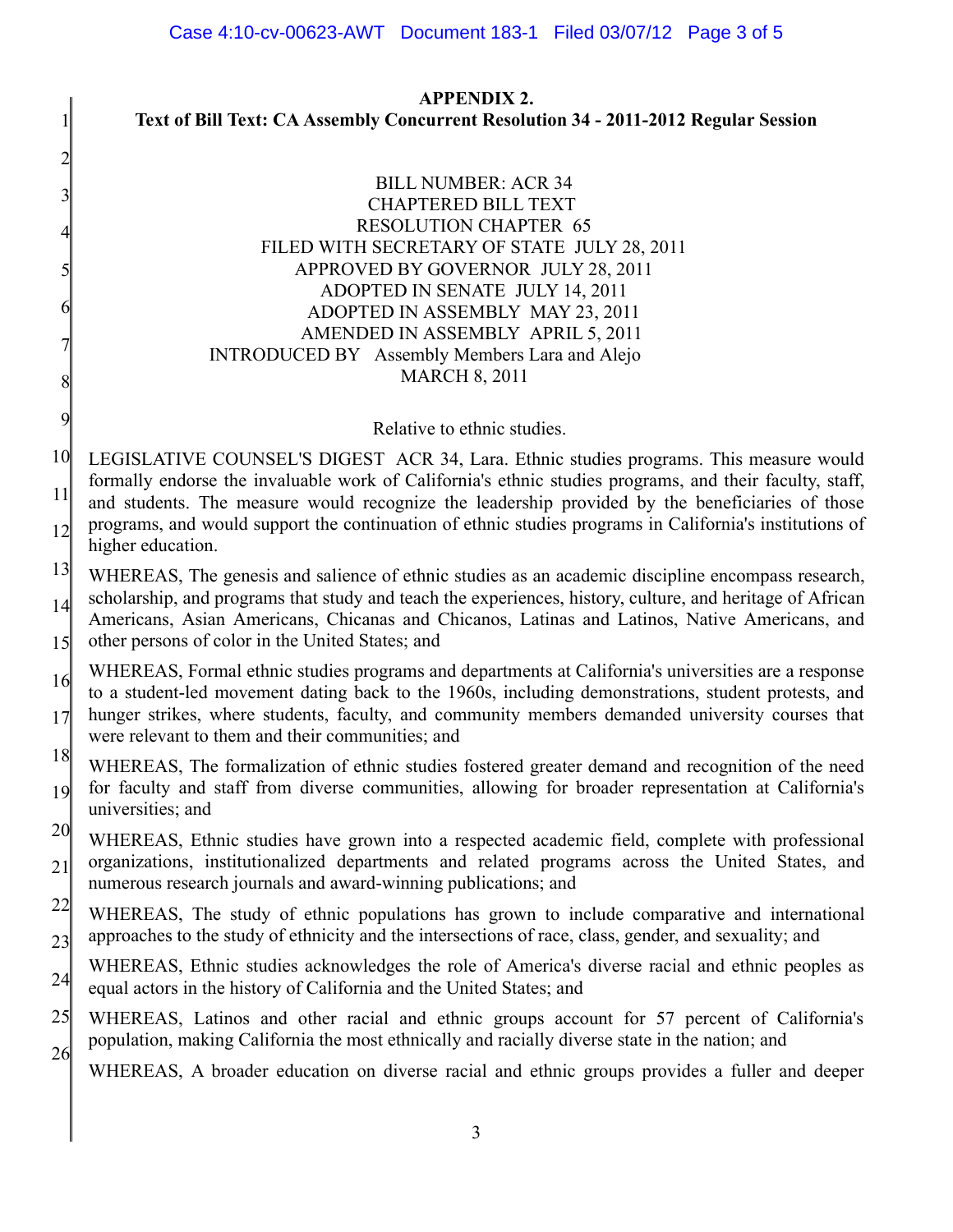- understanding of California and United States history and helps promote greater understanding among people from different backgrounds; and 1
- WHEREAS, Ethnic studies departments, programs, and related projects promote constructive communication and collaborative efforts between different and diverse groups and encourage the demonstration of respect, understanding, appreciation, equality, and dignity; and 2 3
- WHEREAS, Long-standing attacks on ethnic studies departments, programs, and related projects, and the recent increase of attacks in particular, misrepresent the intentions and serious intellectual and scholarly commitments of the ethnic studies departments; and 4 5
- WHEREAS, Support for ethnic studies departments, programs, and related projects, within our state's higher education segments, including budgetary commitments, will allow for the continued guidance and teaching of a new generation of students who will greatly impact and positively influence California policy and government; and 6 7
- WHEREAS, Support for ethnic studies within our K-12 public school system will allow a new generation to greatly impact and positively influence California's relations and policy development; and 8 9
- WHEREAS, Actions to ban ethnic studies in states such as Arizona distort our hallmark as a diverse nation, and mischaracterize educational curricula that affirm this diversity as reverse racism, hatred, and ethnocentrism; and 10 11
- WHEREAS, The elimination of ethnic studies within any of our state' s educational segments would put our students at a disadvantage from a global perspective; now, therefore, be it 12
- Resolved by the Assembly of the State of California, the Senate thereof concurring, That the Legislature of the State of California formally endorses the invaluable work of California's ethnic studies departments, programs, and related projects, and their faculty, staff, and students; and be it further 13 14 15
- Resolved, That the Legislature of the State of California also duly recognizes the leadership provided by the beneficiaries of these programs who have contributed greatly to the academic rigor, prominence, and distinguishing qualities of California's colleges and universities and the vitality of other public and private institutions, including the California state government; and be it further 16 17
- Resolved, That the Legislature of the State of California supports the continuation of ethnic studies departments, programs, and related projects in California's institutions of higher education; and be it further 18 19
- Resolved, That the Chief Clerk of the Assembly transmit copies of this resolution to the Regents of the University of California, the Board of Governors of the California State University, the Board of Trustees of California Community Colleges, and the author for appropriate distribution. 20 21
- 22
- 23
- 24
- 25
- 26